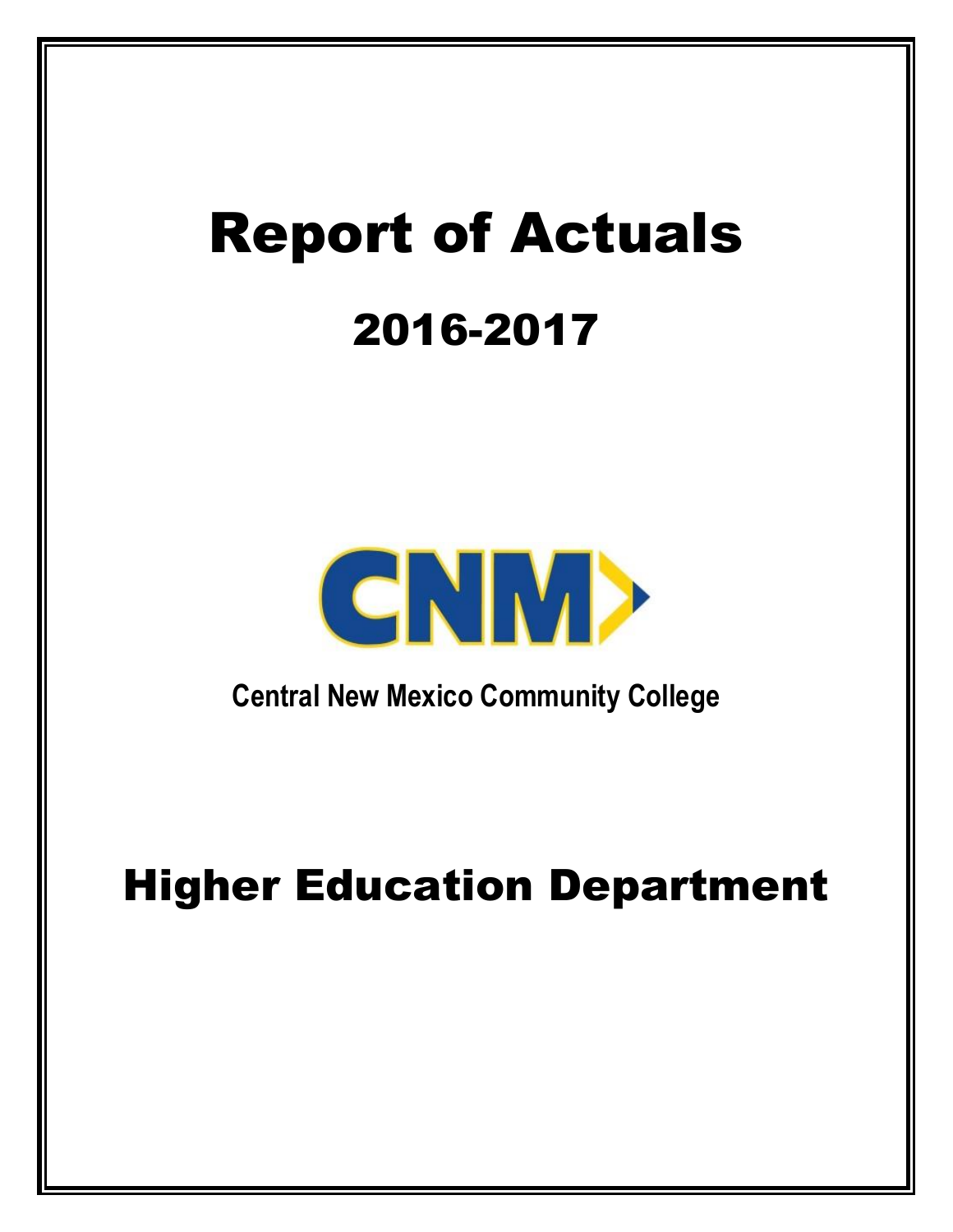### **Central New Mexico Community College (CNM) Report of Actuals 2016-2017**

#### **Table of Contents**

|             |                |                                                                          | Page           |
|-------------|----------------|--------------------------------------------------------------------------|----------------|
| Exhibit 1   |                | Summary of Current and Plant Funds                                       | 3              |
| Exhibit     | - 1A           | <b>Detail of Transfers</b>                                               | 5              |
| Exhibit     | 1B             | Analysis of Unrestricted Current Funds Balances                          | 6              |
| Exhibit     | $\overline{2}$ | Summary of Instruction and General                                       | $\overline{7}$ |
| Exhibit     | - 3            | Summary of Student Tuition and Fees for Instruction and General          | 8              |
| Exhibit     | -4             | Summary of Governmental Appropriations for Instruction and General       | 9              |
| Exhibit 5   |                | Summary of Governmental Grants and Contracts for Instruction and General | 9              |
| Exhibit 6   |                | Private Gifts, Grants, and Contracts for Instruction and General         | 10             |
| Exhibit     | - 7            | Endowment, Land, Permanent Fund Incomes for Instruction and General      | 10             |
| Exhibit 8   |                | Sales and Services of Educational Activities for Instruction and General | 10             |
| Exhibit 9   |                | Other Sources of Revenues for Instruction and General                    | 10             |
| Exhibit     | - 10           | Summary of Expenditures for Instruction                                  | 11             |
| Exhibit 10A |                | Expenditures for Instruction-Detail                                      | 12             |
| Exhibit 11  |                | Summary of Expenditures for Academic Support                             | 31             |
| Exhibit 11A |                | <b>Expenditures for Academic Support-Detail</b>                          | 32             |
| Exhibit 12  |                | Summary of Expenditures for Student Services                             | 42             |
| Exhibit     | 12A            | <b>Expenditures for Student Services-Detail</b>                          | 43             |
| Exhibit 13  |                | Summary of Expenditures for Institutional Support                        | 55             |
| Exhibit 13A |                | Expenditures for Institutional Support-Detail                            | 57             |
| Exhibit 14  |                | Summary of Expenditures for Operations and Maintenance                   | 73             |
| Exhibit 14A |                | Expenditures for Operations and Maintenance-Detail                       | 74             |
| Exhibit     | - 15           | <b>Student Social and Cultural Development Activities</b>                | 78             |
| Exhibit     | 17             | <b>Summary of Public Service</b>                                         | 79             |
| Exhibit     | 17A            | <b>Public Service-Detail</b>                                             | 80             |
| Exhibit 18  |                | <b>Summary of Internal Services</b>                                      | 84             |
| Exhibit 18A |                | <b>Internal Services-Detail</b>                                          | 85             |
| Exhibit 19  |                | Summary of Student Grants and Stipends                                   | 88             |
| Exhibit 20  |                | <b>Summary of Auxiliary Enterprises</b>                                  | 89             |
| Exhibit 20A |                | <b>Auxiliary Enterprises-Detail</b>                                      | 90             |
| Exhibit I   |                | <b>Summary of Capital Outlay</b>                                         | 93             |
| Exhibit II  |                | Summary of Renewals and Replacements                                     | 94             |
| Exhibit III |                | <b>Summary of Debt Services</b>                                          | 95             |
| Exhibit a   |                | Summary of Current Funds Revenue by Source                               | 96             |
| Exhibit b   |                | Summary of Salaries in All Current Funds                                 | 98             |
| Exhibit e   |                | Salaries of Principal Officers                                           | 101            |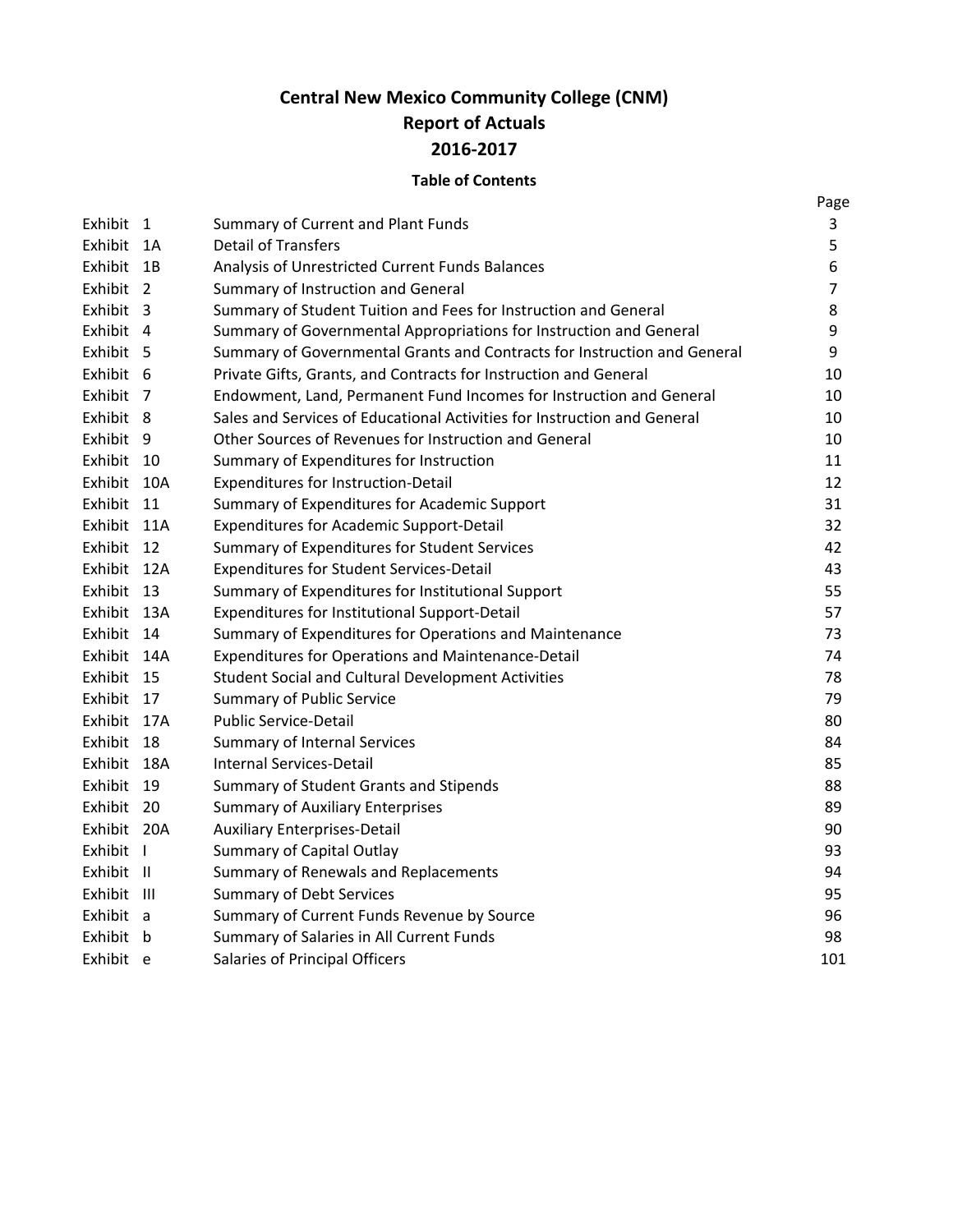#### **Central New Mexico Community College**

#### **Exhibit 1- Summary of Current and Plant Funds Page 1 of 2**

|                |                                        | Approved      |             | Estimated   |                        |             |              |
|----------------|----------------------------------------|---------------|-------------|-------------|------------------------|-------------|--------------|
|                |                                        | <b>Budget</b> |             | Actuals     |                        | Actuals     |              |
|                |                                        | 2016-2017     |             |             | 2016-2017<br>2016-2017 |             |              |
|                |                                        | Unrest.       | Rest.       | Unrest.     | Rest.                  | Unrest.     | Rest.        |
|                | 1 Revenues                             |               |             |             |                        |             |              |
| $\overline{2}$ | Instruction and General                | 131,824,169   | 7,947,775   | 130,028,510 | 9,998,763              | 130,364,048 | 7,142,759    |
| 3              | <b>Student Social and Cultural</b>     | 130,000       | 4,000       | 115,000     | 4,000                  | 110,512     | 0            |
| $\overline{4}$ | Research                               |               |             |             |                        |             |              |
| 5              | <b>Public Service</b>                  | 100,000       | 804,818     | 60,000      | 651,620                | 62,252      | 445,494      |
| 6              | <b>Internal Services</b>               | 6,000         | 60,005      | 3,000       | 71,450                 | 1,689       | 59,155       |
| $\overline{7}$ | <b>Student Aid Grants and Stipends</b> | 20,000        | 33,278,386  | 5,000       | 33,251,354             | 0           | 26,789,382   |
| 8              | <b>Auxiliary Enterprises</b>           | 2,240,000     | 36,008      | 1,716,831   | 4,000                  | 1,765,825   | 0            |
| 9              | Intercollegiate Athletics              |               |             |             |                        |             |              |
| 10             | Independent Operations                 |               |             |             |                        |             |              |
| 11             | Subtotal - Current Funds               | 134,320,169   | 42,130,992  | 131,928,341 | 43,981,187             | 132,304,326 | 34,436,789   |
| 12             | Capital Outlay                         | 31,920,000    |             | 31,920,000  |                        | 29,826,551  |              |
| 13             | <b>Renewals and Replacements</b>       | 3,050,153     |             | 3,050,153   |                        | 2,630,325   |              |
| 14             | Retirement of Indebtedness             | 10,408,015    |             | 10,535,000  |                        | 17,847,416  |              |
|                | <b>15 Total Revenues</b>               | 179,698,337   | 42,130,992  | 177,433,494 | 43,981,187             | 182,608,618 | 34,436,789   |
| 16             |                                        |               |             |             |                        |             |              |
|                | 17 Beginning Balances                  |               |             |             |                        |             |              |
| 18             | Instruction and General                | 19,816,002    | 0           | 19,816,002  | 0                      | 19,816,002  | 0            |
| 19             | <b>Student Social and Cultural</b>     | 364,560       | 0           | 364,560     | 0                      | 364,560     | $\Omega$     |
|                |                                        |               |             |             |                        |             |              |
| 20             | Research                               |               |             |             |                        |             |              |
| 21             | <b>Public Service</b>                  | 177,621       | 0           | 177,621     | 0                      | 177,621     | 0            |
| 22             | <b>Internal Services</b>               | 0             | $\Omega$    | 0           | 0                      | 0           | $\Omega$     |
| 23             | <b>Student Aid Grants and Stipends</b> | 20            | 0           | 20          | 0                      | 20          | $\mathbf 0$  |
| 24             | <b>Auxiliary Enterprises</b>           | 4,928,885     | 0           | 4,928,885   | 0                      | 4,928,885   | $\Omega$     |
| 25             | Intercollegiate Athletics              |               |             |             |                        |             |              |
| 26             | Independent Operations                 |               |             |             |                        |             |              |
| 27             | Subtotal - Current Funds               | 25,287,088    | 0           | 25,287,088  | 0                      | 25,287,088  | $\mathbf{0}$ |
| 28             | Capital Outlay                         | 6,986,710     |             | 6,986,710   |                        | 6,986,710   |              |
| 29             | Renewals and Replacements              | 8,519,755     |             | 8,519,755   |                        | 8,519,755   |              |
| 30             | Retirement of Indebtedness             | 6,432,479     |             | 6,432,479   |                        | 6,432,479   |              |
|                | 31 Total Beginning Balances            | 47,226,032    | 0           | 47,226,032  | $\mathbf{0}$           | 47,226,032  | 0            |
| 32             |                                        |               |             |             |                        |             |              |
|                | 33 Total Available                     |               |             |             |                        |             |              |
| 34             | <b>Instruction and General</b>         | 151,640,171   | 7,947,775   | 149,844,512 | 9,998,763              | 150,180,050 | 7,142,759    |
| 35             | <b>Student Social and Cultural</b>     | 494,560       | 4,000       | 479,560     | 4,000                  | 475,072     | 0            |
| 36             | Research                               | 0             | $\mathbf 0$ | 0           | $\Omega$               | 0           | $\Omega$     |
| 37             | <b>Public Service</b>                  | 277,621       | 804,818     | 237,621     | 651,620                | 239,873     | 445,494      |
| 38             | <b>Internal Services</b>               | 6,000         | 60,005      | 3,000       | 71,450                 | 1,689       | 59,155       |
| 39             | <b>Student Aid Grants and Stipends</b> | 20,020        | 33,278,386  | 5,020       | 33,251,354             | 20          | 26,789,382   |
| 40             | <b>Auxiliary Enterprises</b>           | 7,168,885     | 36,008      | 6,645,716   | 4,000                  | 6,694,710   | 0            |
| 41             | Intercollegiate Athletics              | 0             | 0           | 0           | 0                      | $\mathbf 0$ | $\mathbf 0$  |
| 42             | <b>Independent Operations</b>          | 0             | 0           | 0           | 0                      | $\Omega$    | $\mathbf 0$  |
| 43             | Subtotal - Current Funds               | 159,607,257   | 42,130,992  | 157,215,429 | 43,981,187             | 157,591,414 | 34,436,789   |
| 44             | Capital Outlay                         | 38,906,710    | 0           | 38,906,710  | 0                      | 36,813,261  | 0            |
| 45             | <b>Renewals and Replacements</b>       | 11,569,908    | $\mathbf 0$ | 11,569,908  | $\mathbf 0$            | 11,150,080  | $\mathbf 0$  |
| 46             | Retirement of Indebtedness             | 16,840,494    | 0           | 16,967,479  | $\Omega$               | 24,279,895  | $\Omega$     |
|                | 47 Total Available                     | 226,924,369   | 42,130,992  | 224,659,526 | 43,981,187             | 229,834,650 | 34,436,789   |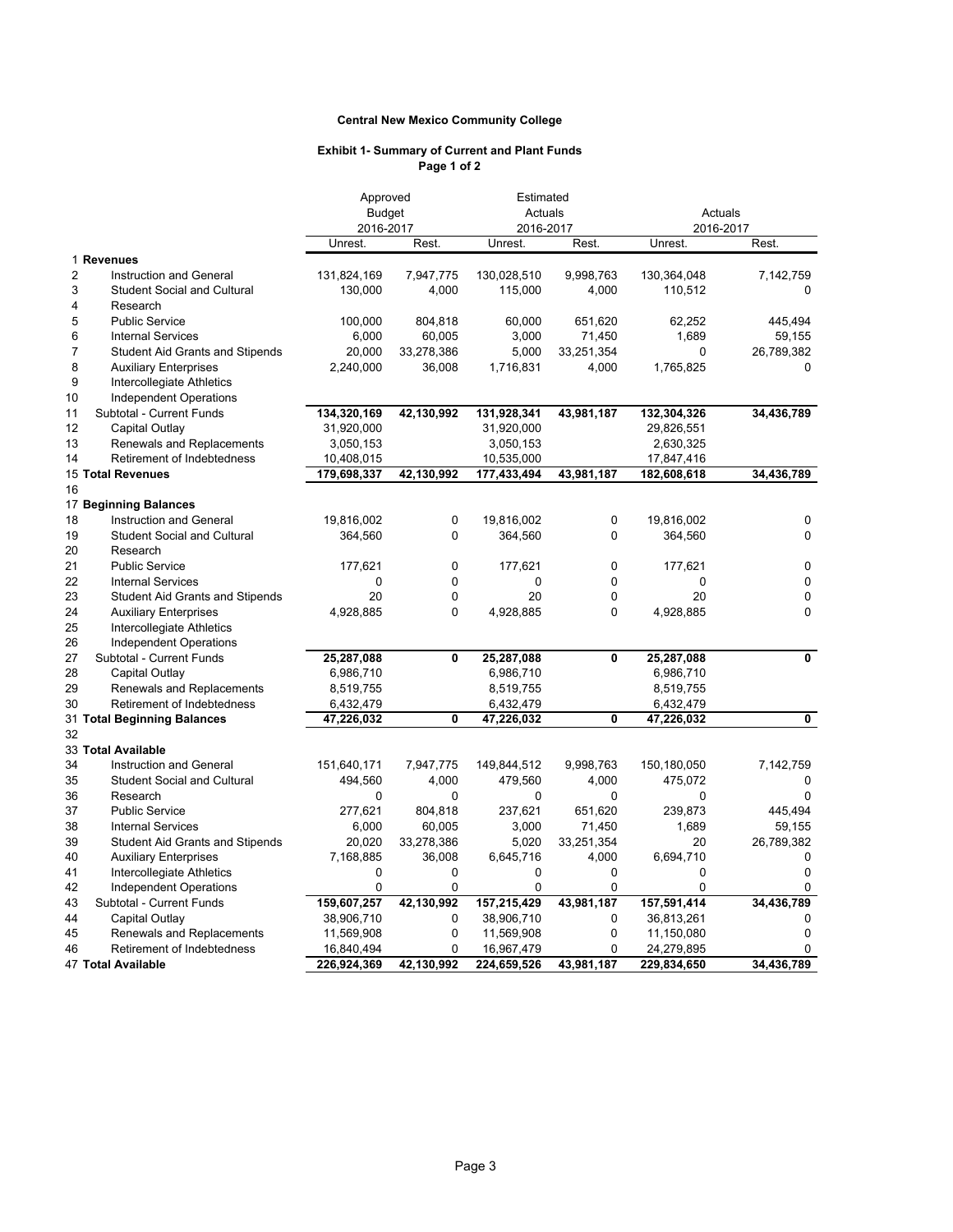#### **Central New Mexico Community College Exhibit 1- Summary of Current and Plant Funds Page 2 of 2**

|                                              | Approved      |            | Estimated   |             |                      |              |
|----------------------------------------------|---------------|------------|-------------|-------------|----------------------|--------------|
|                                              | <b>Budget</b> |            | Actuals     |             | Actuals<br>2016-2017 |              |
|                                              | 2016-2017     |            | 2016-2017   |             |                      |              |
|                                              | Unrest.       | Rest.      | Unrest.     | Rest.       | Unrest.              | Rest.        |
| 1 Expenditures                               |               |            |             |             |                      |              |
| $\overline{2}$<br>Instruction and General    | 130,873,606   | 7,947,775  | 129,755,367 | 9,998,763   | 128,851,075          | 7,142,759    |
| 3<br><b>Student Social and Cultural</b>      | 244,757       | 4,000      | 181,157     | 4,000       | 151,145              | $\Omega$     |
| 4<br>Research                                |               |            |             |             |                      |              |
| 5<br><b>Public Service</b>                   | 140,000       | 804,818    | 60,000      | 651,620     | 57,687               | 445,494      |
| 6<br><b>Internal Services</b>                | 6,000         | 60,005     | 3,000       | 71,450      | 1,689                | 59,155       |
| 7<br><b>Student Aid Grants and Stipends</b>  | 2,444,162     | 33,278,386 | 2,436,382   | 33,251,354  | 2,290,210            | 26,789,382   |
| 8<br><b>Auxiliary Enterprises</b>            | 995,090       | 36,008     | 1,025,640   | 4,000       | 749,363              | 0            |
| 9<br>Intercollegiate Athletics               |               |            |             |             |                      |              |
| 10<br>Independent Operations                 |               |            |             |             |                      |              |
| Subtotal - Current Funds<br>11               | 134,703,615   | 42,130,992 | 133,461,546 | 43,981,187  | 132,101,168          | 34,436,789   |
| 12<br>Capital Outlay                         | 27,000,000    |            | 32,000,000  |             | 31,667,915           |              |
| 13<br>Renewals and Replacements              | 4,600,000     |            | 3,300,000   |             | 2,199,708            |              |
| 14<br>Retirement of Indebtedness             | 10,408,015    |            | 10,535,000  |             | 10,636,098           |              |
| 15 Total Expenditures                        | 176,711,630   | 42,130,992 | 179,296,546 | 43,981,187  | 176,604,889          | 34,436,789   |
| 16                                           |               |            |             |             |                      |              |
| 17 Transfer to (from)                        |               |            |             |             |                      |              |
| Instruction and General<br>18                | (3,961,251)   | 0          | (3.035.439) | 0           | (3,035,439)          | 0            |
| 19<br><b>Student Social and Cultural</b>     | (10, 800)     | 0          | (10, 800)   | 0           | (10, 800)            | $\mathbf 0$  |
| 20<br>Research                               |               |            |             |             |                      |              |
| 21<br><b>Public Service</b>                  | 0             | 0          | 0           | $\mathbf 0$ | $\mathbf 0$          | $\mathbf 0$  |
| 22<br><b>Internal Services</b>               | 0             | 0          | 0           | 0           | $\Omega$             | 0            |
| 23<br><b>Student Aid Grants and Stipends</b> | 2,431,362     | 0          | 2,431,362   | 0           | 2,431,362            | $\mathbf 0$  |
| 24<br><b>Auxiliary Enterprises</b>           | (1,301,200)   | 0          | (1,301,200) | 0           | (1,301,200)          | 0            |
| 25<br>Intercollegiate Athletics              |               |            |             |             |                      |              |
| 26<br>Independent Operations                 |               |            |             |             |                      |              |
| 27<br>Subtotal - Current Funds               | (2,841,889)   | 0          | (1,916,077) | 0           | (1,916,077)          | $\mathbf{0}$ |
| 28<br>Capital Outlay                         | 671,101       |            | 671,101     |             | 671,101              |              |
| 29<br>Renewals and Replacements              | 1,670,788     |            | 1,670,788   |             | 1,670,788            |              |
| 30<br><b>Retirement of Indebtedness</b>      | 500,000       |            | (425, 812)  |             | (425,812)            |              |
| 31 Total Transfers                           | 0             | 0          | 0           | 0           | 0                    | $\mathbf 0$  |
| 32                                           |               |            |             |             |                      |              |
| 33 Ending Balances                           |               |            |             |             |                      |              |
| 34<br><b>Instruction and General</b>         | 16,805,314    | 0          | 17,053,706  | (0)         | 18,293,536           | (0)          |
| 35<br><b>Student Social and Cultural</b>     | 239,003       | 0          | 287,603     | 0           | 313,127              | $\mathbf 0$  |
| 36<br>Research                               | 0             | 0          | 0           | 0           | 0                    | $\pmb{0}$    |
| 37<br><b>Public Service</b>                  | 137,621       | 0          | 177,621     | 0           | 182,186              | $\mathbf 0$  |
| 38<br><b>Internal Services</b>               | 0             | 0          | 0           | 0           | 0                    | $\pmb{0}$    |
| 39<br><b>Student Aid Grants and Stipends</b> | 7,220         | 0          | 0           | 0           | 141,172              | $\mathbf 0$  |
| 40<br><b>Auxiliary Enterprises</b>           | 4,872,595     | 0          | 4,318,876   | 0           | 4,644,147            | 0            |
| 41<br>Intercollegiate Athletics              | 0             | 0          | 0           | 0           | 0                    | $\pmb{0}$    |
| 42<br>Independent Operations                 | 0             | 0          | 0           | 0           | $\mathbf 0$          | $\mathbf 0$  |
| Subtotal - Current Funds<br>43               | 22,061,753    | 0          | 21,837,806  | (0)         | 23,574,169           | (0)          |
| 44<br>Capital Outlay                         | 12,577,811    | 0          | 7,577,811   | 0           | 5,816,447            | 0            |
| 45<br>Renewals and Replacements              | 8,640,696     | 0          | 9,940,696   | $\pmb{0}$   | 10,621,160           | $\pmb{0}$    |
| 46<br>Retirement of Indebtedness             | 6,932,479     | 0          | 6,006,667   | 0           | 13,217,985           | $\mathbf 0$  |
| 47 Total Ending Balances<br>48               | 50,212,739    | 0          | 45,362,980  | (0)         | 53,229,761           | (0)          |
| 49 Total Expenditures, Transfers, & Balances | 226,924,369   | 42,130,992 | 224,659,526 | 43,981,187  | 229,834,650          | 34,436,789   |
|                                              |               |            |             |             |                      |              |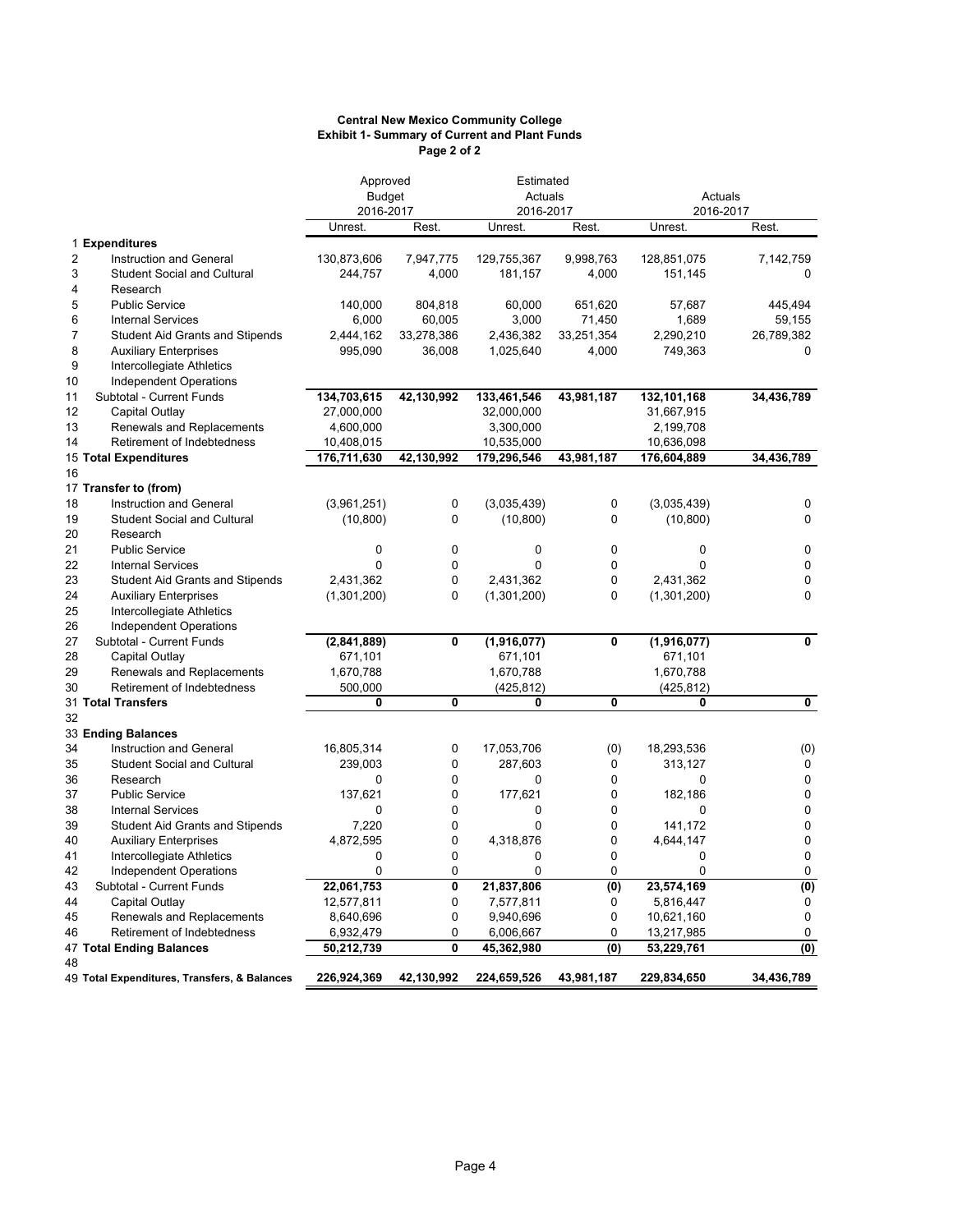#### **Central New Mexico Community College Detail of Transfers Exhibit 1A**

|                                            |                                         | Approved<br><b>Budget</b><br>2016-2017 | Estimated<br>Actuals<br>2016-2017 | Actuals<br>2016-2017 |
|--------------------------------------------|-----------------------------------------|----------------------------------------|-----------------------------------|----------------------|
| 1 From Instruction and General             |                                         |                                        |                                   |                      |
| 2<br><b>Mandatory Transfers</b>            |                                         |                                        |                                   |                      |
| 3<br>Renewals and Replacements             |                                         |                                        |                                   |                      |
| <b>Debt Service</b><br>4                   |                                         | (500,000)                              | 425,812                           | 425,812              |
| 5<br><b>Total Mandatory Transfers</b><br>6 |                                         | (500,000)                              | 425,812                           | 425,812              |
| 7<br>Non-mandatory Transfers               |                                         |                                        |                                   |                      |
| <b>Public Service</b><br>8                 |                                         |                                        |                                   |                      |
| 9<br>Research                              |                                         |                                        |                                   |                      |
| <b>Auxiliary Enterprises</b><br>10         |                                         | 500,000                                | 500,000                           | 500,000              |
| 11                                         | <b>Student Aid Grants and Stipends</b>  | (2,270,562)                            | (2,270,562)                       | (2,270,562)          |
| 12<br><b>Plant Fund Capital Outlay</b>     |                                         | (671, 101)                             | (671, 101)                        | (671, 101)           |
| 13<br><b>Renewals and Replacements</b>     |                                         | (1,019,588)                            | (1,019,588)                       | (1,019,588)          |
| <b>Total Non-mandatory Transfers</b><br>14 |                                         | (3,461,251)                            | (3,461,251)                       | (3,461,251)          |
| 15 Total From Instruction and General      |                                         | (3,961,251)                            | (3,035,439)                       | (3,035,439)          |
| 16                                         |                                         |                                        |                                   |                      |
| 17 From Internal Services                  |                                         |                                        |                                   |                      |
| Renewals and Replacements<br>18            |                                         | $\mathbf 0$                            | 0                                 | 0                    |
| 19 Total Internal Services                 |                                         | $\overline{0}$                         | $\overline{0}$                    | $\overline{0}$       |
| 20                                         |                                         |                                        |                                   |                      |
| 21 Net Current Fund Transfers To (From)    |                                         |                                        |                                   |                      |
| 22<br><b>Instruction and General</b>       |                                         | (3,961,251)                            | (3,035,439)                       | (3,035,439)          |
| 23                                         | Student Social and Cultural Development | (10, 800)                              | (10, 800)                         | (10, 800)            |
| 24<br><b>Public Service</b>                |                                         | 0                                      | 0                                 | 0                    |
| 25<br><b>Internal Services</b>             |                                         | 0                                      | 0                                 | $\overline{0}$       |
| 26<br>Research                             |                                         |                                        |                                   |                      |
| 27<br><b>Student Aid and Grants</b>        |                                         | 2,431,362                              | 2,431,362                         | 2,431,362            |
| <b>Auxiliary Enterprises</b><br>28         |                                         | (1,301,200)                            | (1,301,200)                       | (1,301,200)          |
| 29 Net Current Fund Transfers To (From)    |                                         | (2,841,889)                            | (1,916,077)                       | (1,916,077)          |
| 30 Plant Funds                             |                                         | 671,101                                | 671,101                           | 671,101              |
| 31 Renewals and Replacements               |                                         | 1,670,788                              | 1,670,788                         | 1,670,788            |
| 32 Debt Service                            |                                         | 500,000                                | (425, 812)                        | (425, 812)           |
| <b>33 Net Total Transfers</b>              |                                         | 0                                      | 0                                 | 0                    |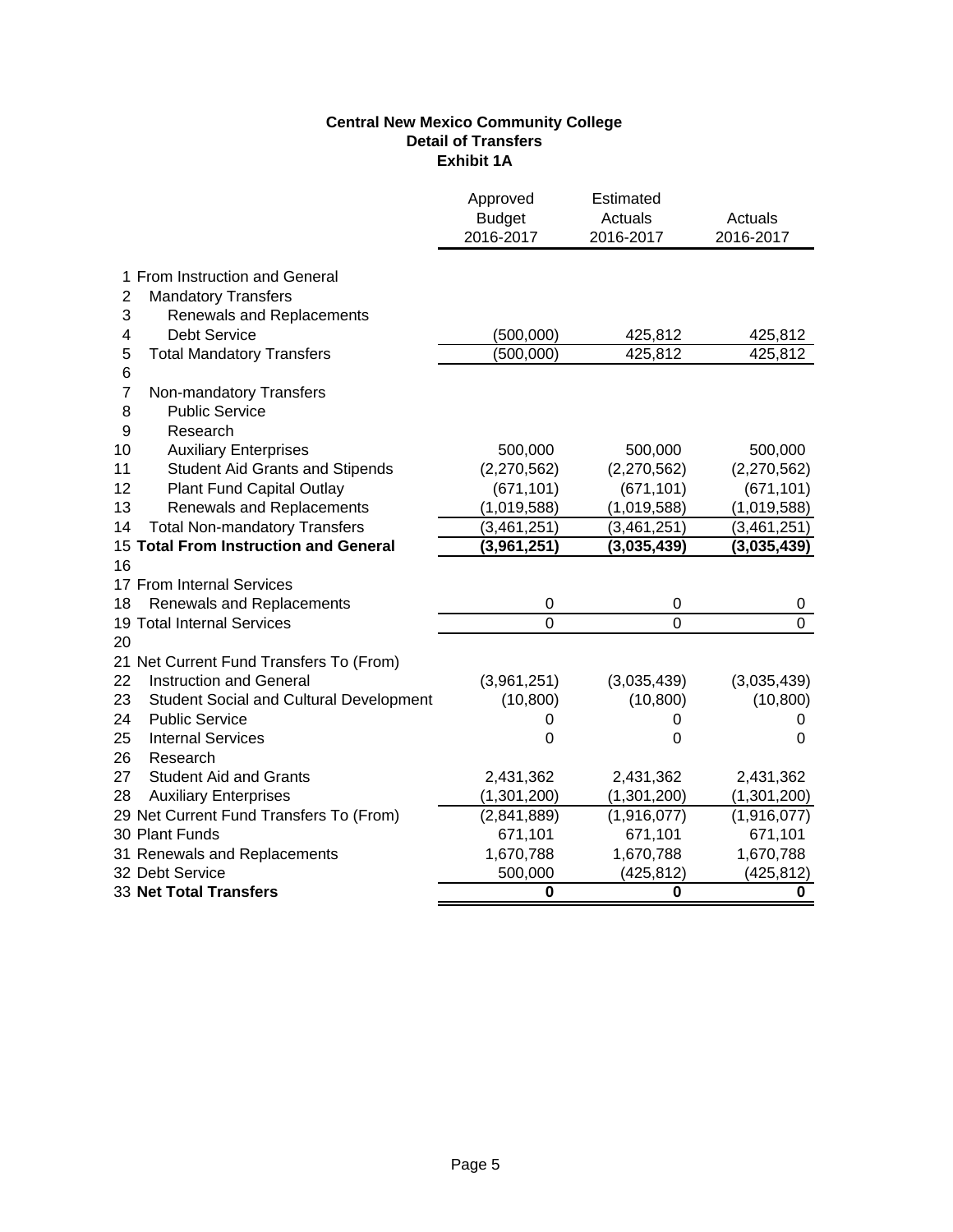#### **Central New Mexico Community College Analysis of Unrestricted Current Funds Balances Exhibit 1B**

|                |                                           | Approved<br><b>Budget</b><br>2016-2017 | <b>Estimated</b><br>Actuals<br>2016-2017 | Actuals<br>2016-2017 |
|----------------|-------------------------------------------|----------------------------------------|------------------------------------------|----------------------|
|                |                                           |                                        |                                          |                      |
|                | 1 Instruction and General                 |                                        |                                          |                      |
| 2<br>3         | <b>Beginning Balance</b>                  | 19,816,002                             | 19,816,002                               | 17,053,706           |
| 4              | <b>Ending Balance</b>                     | 16,805,314                             | 17,053,706                               | 18,293,548           |
| 5              | Reserved for Cash Flow                    | 8,723,097                              | 9,046,013                                | 10,367,477           |
| 6              | HED 3-6% Reserve                          | 8,082,217                              | 8,007,693                                | 7,926,070            |
| $\overline{7}$ |                                           |                                        |                                          |                      |
|                | 8 Student Social and Cultural Development |                                        |                                          |                      |
| 9              | <b>Beginning Balance</b>                  | 364,560                                | 364,560                                  | 364,560              |
| 10             |                                           |                                        |                                          |                      |
| 11<br>12       | <b>Ending Balance</b>                     | 239,003                                | 287,603                                  | 313,126              |
|                | 13 Research                               |                                        |                                          |                      |
| 14<br>15       | <b>Beginning Balance</b>                  |                                        |                                          |                      |
| 16<br>17       | <b>Ending Balance</b>                     |                                        |                                          |                      |
|                | 18 Public Service                         |                                        |                                          |                      |
| 19             | <b>Beginning Balance</b>                  | 177,621                                | 177,621                                  | 177,621              |
| 20             |                                           |                                        |                                          |                      |
| 21             | <b>Ending Balance</b>                     | 137,621                                | 177,621                                  | 182,186              |
| 22             |                                           |                                        |                                          |                      |
|                | 23 Internal Services                      |                                        |                                          |                      |
| 24<br>25       | <b>Beginning Balance</b>                  | 0                                      | 0                                        | 0                    |
| 26<br>27       | <b>Ending Balance</b>                     | 0                                      | 0                                        | 0                    |
|                | 28 Student Aid Grants and Stipends        |                                        |                                          |                      |
| 29<br>30       | <b>Beginning Balance</b>                  | 20                                     | 20                                       | 0                    |
| 31<br>32       | <b>Ending Balance</b>                     | 7,220                                  | 0                                        | 141,152              |
|                | 33 Auxiliary Enterprises                  |                                        |                                          |                      |
| 34             | <b>Beginning Balance</b>                  | 4,928,885                              | 4,928,885                                | 4,928,885            |
| 35             |                                           |                                        |                                          |                      |
| 36             | <b>Ending Balance</b>                     | 4,872,595                              | 4,318,876                                | 4,644,146            |
| 37             |                                           |                                        |                                          |                      |
|                | 38 Intercollegiate Athletics              |                                        |                                          |                      |
| 39<br>40       | <b>Beginning Balance</b>                  |                                        |                                          |                      |
| 41             | <b>Ending Balance</b>                     |                                        |                                          |                      |

Page 6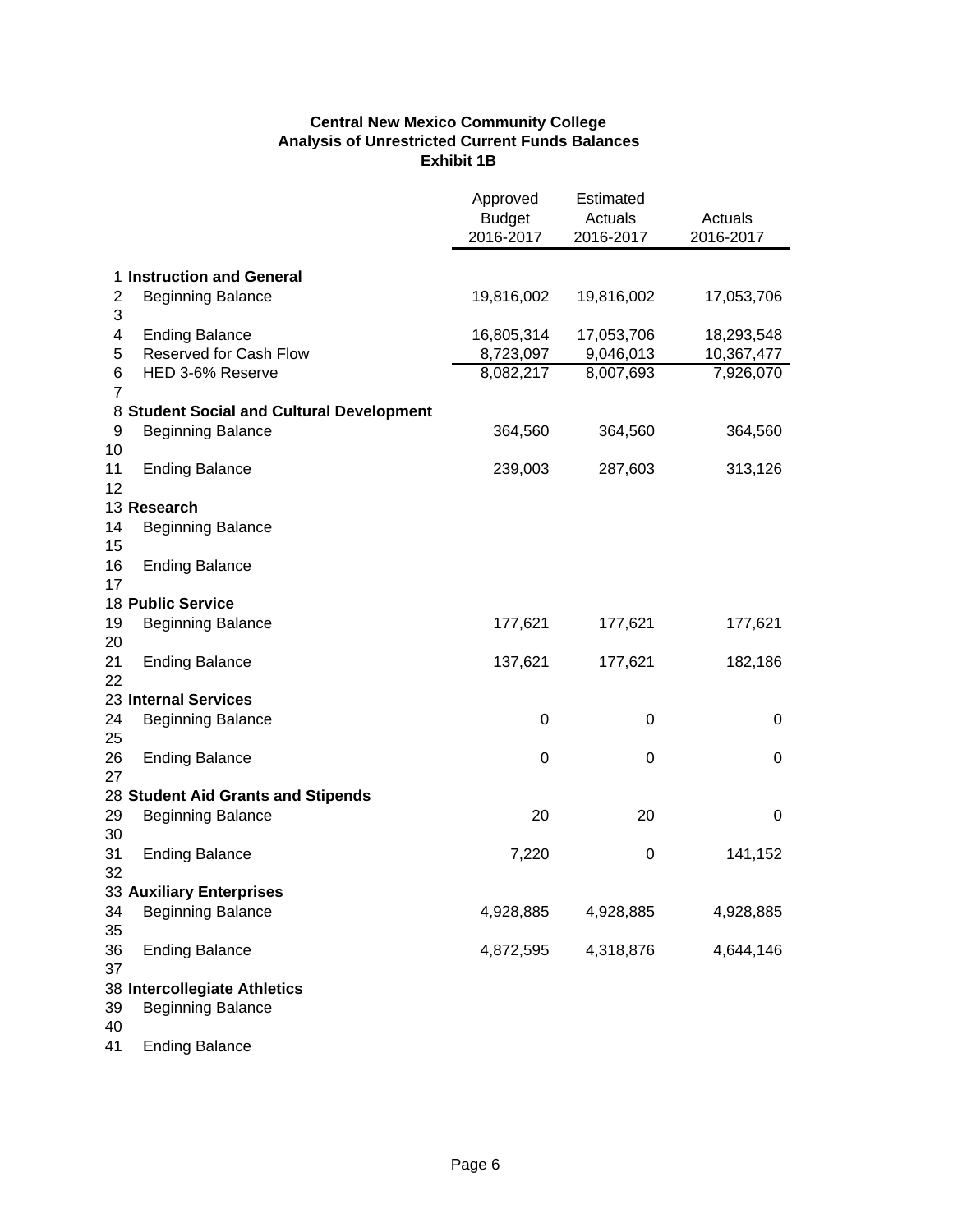#### **Central New Mexico Community College Summary of Instruction and General Exhibit 2**

|                |                                             | Approved<br><b>Budget</b><br>2016-2017 |           | Estimated<br>Actuals<br>2016-2017 |             | Actuals<br>2016-2017 |             |  |
|----------------|---------------------------------------------|----------------------------------------|-----------|-----------------------------------|-------------|----------------------|-------------|--|
|                |                                             | Unrest.                                | Rest.     | Unrest.                           | Rest.       | Unrest.              | Rest.       |  |
|                | 1 Revenues                                  |                                        |           |                                   |             |                      |             |  |
| $\overline{2}$ | <b>Tuition and Fees</b>                     | 23,395,923                             | 111,543   | 23,091,833                        | 53,500      | 24,214,243           | 25,086      |  |
| 3              | <b>Federal Govt Appropriations</b>          |                                        |           |                                   |             |                      |             |  |
| 4              | <b>State Govt Appropriations</b>            | 53,276,400                             |           | 53,276,400                        |             | 53,276,400           |             |  |
| 5              | <b>Local Govt Appropriations</b>            | 51, 182, 133                           |           | 51,182,133                        |             | 50,987,947           |             |  |
| 6              | <b>Federal Govt Grants and Contracts</b>    | 300,000                                | 4,172,704 | 300.000                           | 4,858,317   | 55,383               | 3,455,717   |  |
| 7              | <b>State Govt Grants and Contracts</b>      | 15,000                                 | 1,801,485 | 15,000                            | 2,314,280   | 0                    | 2,110,483   |  |
| 8              | <b>Local Govt Grants and Contracts</b>      |                                        | 1,998     |                                   | 124,095     |                      | 68,517      |  |
| 9              | Private Gifts, Grants, and Contracts        | 300,000                                | 1,847,545 | 20,000                            | 2,636,071   | 20,435               | 1,470,965   |  |
| 10             | Endowment, Land, and Permanent Fund         |                                        | 12,500    |                                   | 12,500      |                      | 11,992      |  |
| 11             | Sales and Service of Educational Activities | 1,012,861                              | 0         | 300,000                           | $\mathbf 0$ | 26,738               | $\Omega$    |  |
| 12             | <b>Other Sources</b>                        | 2,341,852                              |           | 1,843,144                         |             | 1,782,902            |             |  |
|                | 13 Total Revenues                           | 131,824,169                            | 7,947,775 | 130,028,510                       | 9,998,763   | 130,364,048          | 7,142,759   |  |
| 14             |                                             |                                        |           |                                   |             |                      |             |  |
|                | 15 Beginning Balance                        | 19,816,002                             |           | 19,816,002                        |             | 19,816,002           |             |  |
| 16             |                                             |                                        |           |                                   |             |                      |             |  |
|                | 17 Total Available                          | 151,640,171                            | 7,947,775 | 149,844,512                       | 9,998,763   | 150,180,050          | 7,142,759   |  |
| 18             |                                             |                                        |           |                                   |             |                      |             |  |
|                | 19 Expenditures                             |                                        |           |                                   |             |                      |             |  |
| 20             | Instruction                                 | 58,325,022                             | 4,409,684 | 58,253,344                        | 5,509,482   | 57,914,750           | 3,626,791   |  |
| 21             | Academic Support                            | 14,488,777                             | 1,094,373 | 14,798,920                        | 1,409,110   | 14,762,701           | 1,051,977   |  |
| 22             | <b>Student Services</b>                     | 20,812,271                             | 1,592,077 | 20,372,380                        | 1,893,100   | 20,349,966           | 1,507,591   |  |
| 23             | <b>Institutional Support</b>                | 21,656,733                             | 826,141   | 21,763,187                        | 1,177,489   | 21,480,747           | 946,673     |  |
| 24             | Operations and Maintenance of Plant         | 15,590,803                             | 25,500    | 14,567,536                        | 9,583       | 14,342,912           | 9,728       |  |
|                | 25 Total Expenditures                       | 130,873,606                            | 7,947,775 | 129,755,367                       | 9,998,763   | 128,851,075          | 7,142,759   |  |
| 26             |                                             |                                        |           |                                   |             |                      |             |  |
|                | 27 Transfers to (from)                      |                                        |           |                                   |             |                      |             |  |
| 28             | <b>Mandatory Transfers</b>                  |                                        |           |                                   |             |                      |             |  |
| 29             | <b>Debt Service</b>                         | 500,000                                |           | (425, 812)                        |             | (425, 812)           |             |  |
| 30             | <b>Required Transfers</b>                   |                                        |           |                                   |             |                      |             |  |
| 31             | <b>Plant Fund</b>                           |                                        |           |                                   |             |                      |             |  |
| 32             | Renewals and Replacements                   |                                        |           |                                   |             |                      |             |  |
| 33             | Non-mandatory Transfers                     |                                        |           |                                   |             |                      |             |  |
| 34             | Instruction and General                     | 0                                      |           | 0                                 |             | 0                    |             |  |
| 35             | <b>Plant Fund</b>                           | 671,101                                |           | 671,101                           |             | 671,101              |             |  |
| 36             | Renewals and Replacements                   | 1,019,588                              |           | 1,019,588                         |             | 1,019,588            |             |  |
| 37             | <b>Student Aid</b>                          | 2,270,562                              |           | 2,270,562                         |             | 2,270,562            |             |  |
| 38             | Auxiliary                                   | (500,000)                              |           | (500,000)                         |             | (500,000)            |             |  |
|                | 39 Net Transfers                            | 3,961,251                              | 0         | 3,035,439                         | $\mathbf 0$ | 3,035,439            | $\mathbf 0$ |  |
| 40             |                                             |                                        |           |                                   |             |                      |             |  |
|                | 41 Ending Balance                           | 16,805,314                             | 0         | 17,053,706                        | (0)         | 18,293,536           | (0)         |  |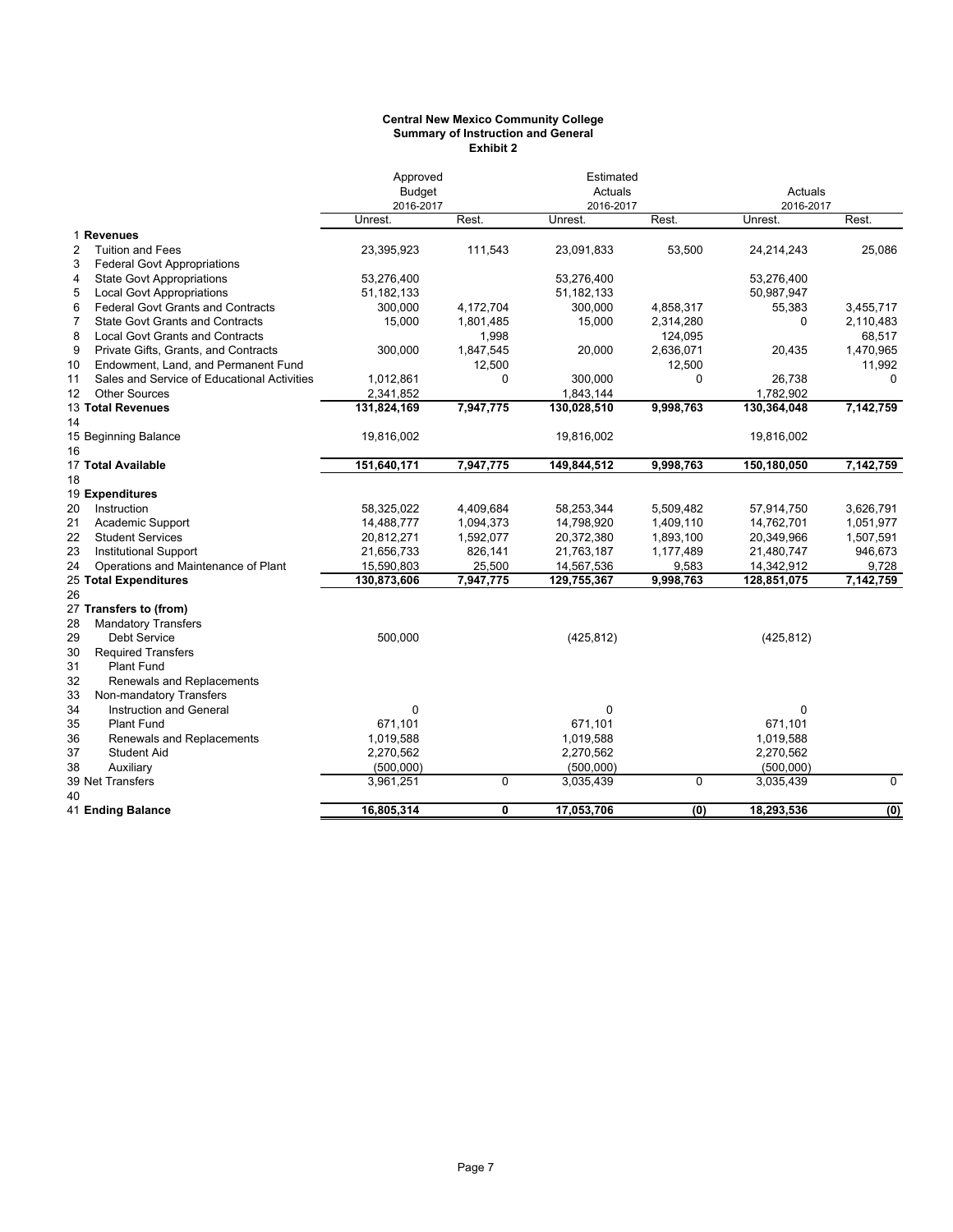#### **Central New Mexico Community College Tuition and Fees for Instruction and General Exhibit 3**

|                      |    |                                                                                                                | Approved<br><b>Budget</b><br>2016-2017 | Estimated<br>Actuals<br>2016-2017 | Actuals<br>2016-2017 |
|----------------------|----|----------------------------------------------------------------------------------------------------------------|----------------------------------------|-----------------------------------|----------------------|
| 1<br>2               | I. | Regular Academic                                                                                               |                                        |                                   |                      |
| 3<br>4<br>5          |    | <b>Resident Tuition</b>                                                                                        | 18,600,066                             | 15,923,633                        | 16,728,019           |
| 6                    |    | <b>Total Resident Tuition</b>                                                                                  | 18,600,066                             | 15,923,633                        | 16,728,019           |
| 7<br>8<br>9<br>10    |    | Non-resident Tuition                                                                                           | 1,299,768                              | 3,373,146                         | 3,237,553            |
| 11                   |    | <b>Total Non-resident Tuition</b>                                                                              | 1,299,768                              | 3,373,146                         | 3,237,553            |
| 12<br>13             |    | <b>Total Tuition</b>                                                                                           | 19,899,834                             | 19,296,779                        | 19,965,572           |
| 14<br>15<br>16<br>17 | Ш. | <b>Miscellaneous Fees</b><br><b>Registration Fee</b><br><b>Technology Fee</b><br><b>Distance Education Fee</b> | 2,278,197                              | 1,937,669                         | 2,099,727            |
| 18                   |    | <b>Laboratory Fees</b>                                                                                         | 1,217,892                              | 1,857,385                         | 2,148,944            |
| 19<br>20             |    | <b>Total Miscellaneous Fees</b>                                                                                | 3,496,089                              | 3,795,054                         | 4,248,671            |
|                      |    | 21 Total Tuition and Miscellaneous Fees                                                                        | 23,395,923                             | 23,091,833                        | 24,214,243           |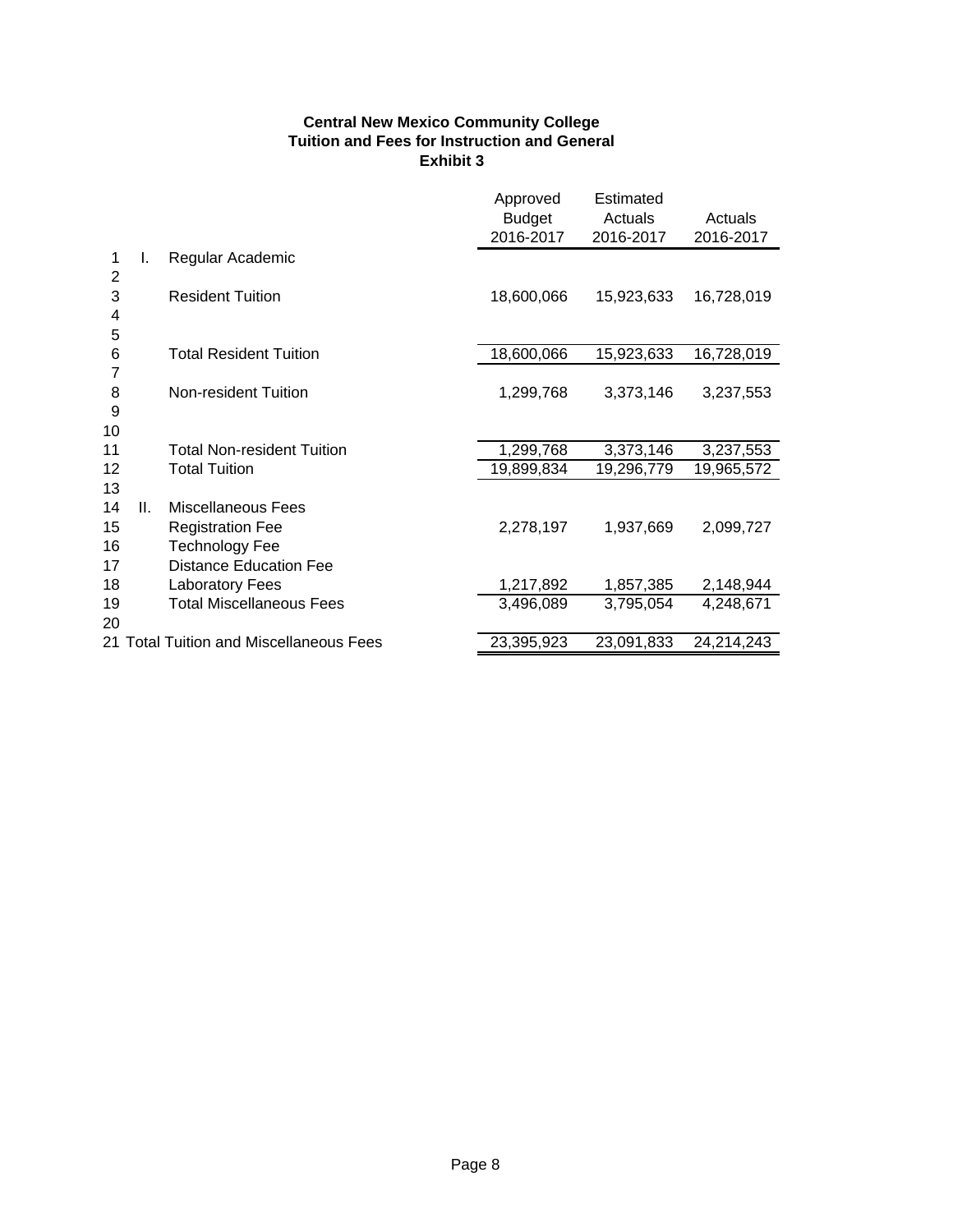#### **Central New Mexico Community College Governmental Appropriations and Grants for Instruction and General Exhibits 4 and 5**

|                |                                                   | Approved                                           |    | Estimated            |                  |
|----------------|---------------------------------------------------|----------------------------------------------------|----|----------------------|------------------|
|                |                                                   | <b>Budget</b><br>Actuals<br>2016-2017<br>2016-2017 |    | Actuals<br>2016-2017 |                  |
|                | 1 Exhibit 4                                       |                                                    |    |                      |                  |
| $\overline{c}$ | <b>Governmental Appropriations</b>                |                                                    |    |                      |                  |
| 3              | for Instruction and General                       |                                                    |    |                      |                  |
| 4              |                                                   |                                                    |    |                      |                  |
|                | 5 Federal Appropriations                          |                                                    |    |                      |                  |
|                | 6 State Appropriations                            | \$<br>53,276,400                                   | \$ | 53,276,400           | \$<br>53,276,400 |
| 7              |                                                   |                                                    |    |                      |                  |
|                | 8 Local Mill Levy                                 | 51, 182, 133                                       |    | 51,182,133           | 50,987,947       |
| 9              |                                                   |                                                    |    |                      |                  |
| 10             |                                                   |                                                    |    |                      |                  |
|                | 11 Exhibit 5                                      |                                                    |    |                      |                  |
| 12             | <b>Governmental Grants and Contracts for</b>      |                                                    |    |                      |                  |
| 13             | <b>Instruction and General</b>                    |                                                    |    |                      |                  |
| 14             |                                                   |                                                    |    |                      |                  |
|                | 15 Federal Grants                                 | 300,000                                            |    | 300,000              | 55,383           |
|                | 16 State Grants                                   | 15,000                                             |    | 15,000               | 0                |
| 17             |                                                   |                                                    |    |                      |                  |
|                | 18 Restricted Federal:                            |                                                    |    |                      |                  |
| 19             | Workstudy funds - I & G Portion                   | 443,871                                            |    | 453,740              | 456,211          |
| 20             | <b>Instructional Programs</b><br>21 Total Federal | 3,728,833                                          |    | 4,404,577            | 2,999,506        |
| 22             |                                                   | 4,172,704                                          |    | 4,858,317            | 3,455,717        |
|                | 23 Restricted State:                              |                                                    |    |                      |                  |
| 24             | Workstudy Funds - I & G Portion                   | 1,000,111                                          |    | 1,012,905            | 930,753          |
| 25             | <b>Instructional Programs</b>                     | 801,374                                            |    | 1,301,375            | 1,179,729        |
|                | 26 Total State                                    | 1,801,485                                          |    | 2,314,280            | 2,110,483        |
| 27             |                                                   |                                                    |    |                      |                  |
|                | 28 Restricted Local                               | 1,998                                              |    | 124,095              | 68,517           |
| 29             |                                                   |                                                    |    |                      |                  |
|                | 30 Total Local                                    | 1,998                                              |    | 124,095              | 68,517           |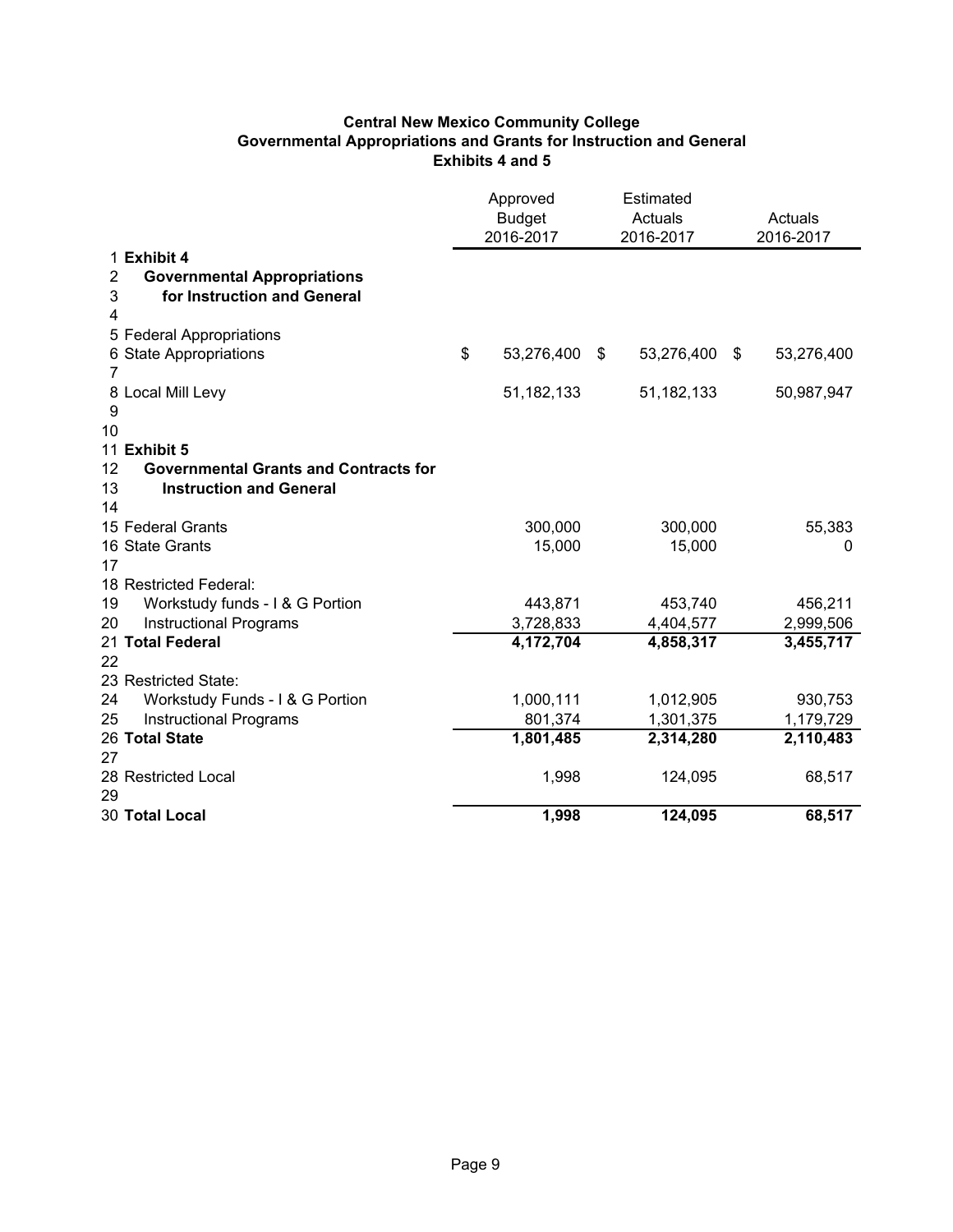#### **Central New Mexico Community College Revenues - Instruction and General Exhibits 6 through 9**

|                                                           | Approved<br><b>Budget</b><br>2016-2017 | Estimated<br>Actuals<br>2016-2017 | Actuals<br>2016-2017 |
|-----------------------------------------------------------|----------------------------------------|-----------------------------------|----------------------|
| 1 Exhibit 6                                               |                                        |                                   |                      |
| $\overline{2}$<br><b>Private Grants and Contracts for</b> |                                        |                                   |                      |
| 3<br><b>Instruction and General</b>                       |                                        |                                   |                      |
| 4                                                         |                                        |                                   |                      |
| 5 Unrestricted                                            | 300,000                                | 20,000                            | 20,435               |
| 6 Restricted                                              | 1,847,545                              | 2,636,071                         | 1,470,965            |
| 7                                                         |                                        |                                   |                      |
| 8                                                         |                                        |                                   |                      |
| 9                                                         |                                        |                                   |                      |
| 10 Exhibit 7                                              |                                        |                                   |                      |
| 11<br><b>Endowment, Land, and Permanent Fund</b>          |                                        |                                   |                      |
| 12<br><b>Income for Instruction and General</b>           |                                        |                                   |                      |
| 13                                                        |                                        |                                   |                      |
| 14 Unrestricted                                           |                                        |                                   |                      |
| 15 Restricted from Endowments                             | 12,500                                 | 12,500                            | 11,992               |
| 16<br>17 Exhibit 8                                        |                                        |                                   |                      |
| 18<br><b>Sales and Services of Educational Activities</b> |                                        |                                   |                      |
| 19                                                        |                                        |                                   |                      |
| 20 Unrestricted                                           | 1,012,861                              | 300,000                           | 26,738               |
| 21 Restricted                                             |                                        |                                   |                      |
| 22                                                        |                                        |                                   |                      |
| 23 Exhibit 9                                              |                                        |                                   |                      |
| 24<br><b>Other Sources of Revenue for Instruction</b>     |                                        |                                   |                      |
| 25<br>and General                                         |                                        |                                   |                      |
| 26                                                        |                                        |                                   |                      |
| 27 Unrestricted                                           |                                        |                                   |                      |
| 28<br><b>C&amp;G IDC Revenue</b>                          | 288,000                                | 400,000                           | 443,849              |
| 29<br>Interest Income on Current Funds                    | 35,000                                 | 60,500                            | 154,597              |
| 30<br>Other Local - Miscellaneous                         | 2,018,852                              | 1,382,644                         | 1,184,456            |
| 31 Total Unrestricted                                     | 2,341,852                              | 1,843,144                         | 1,782,902            |
| 32                                                        |                                        |                                   |                      |
| Restricted                                                | 0                                      | 0                                 | 0                    |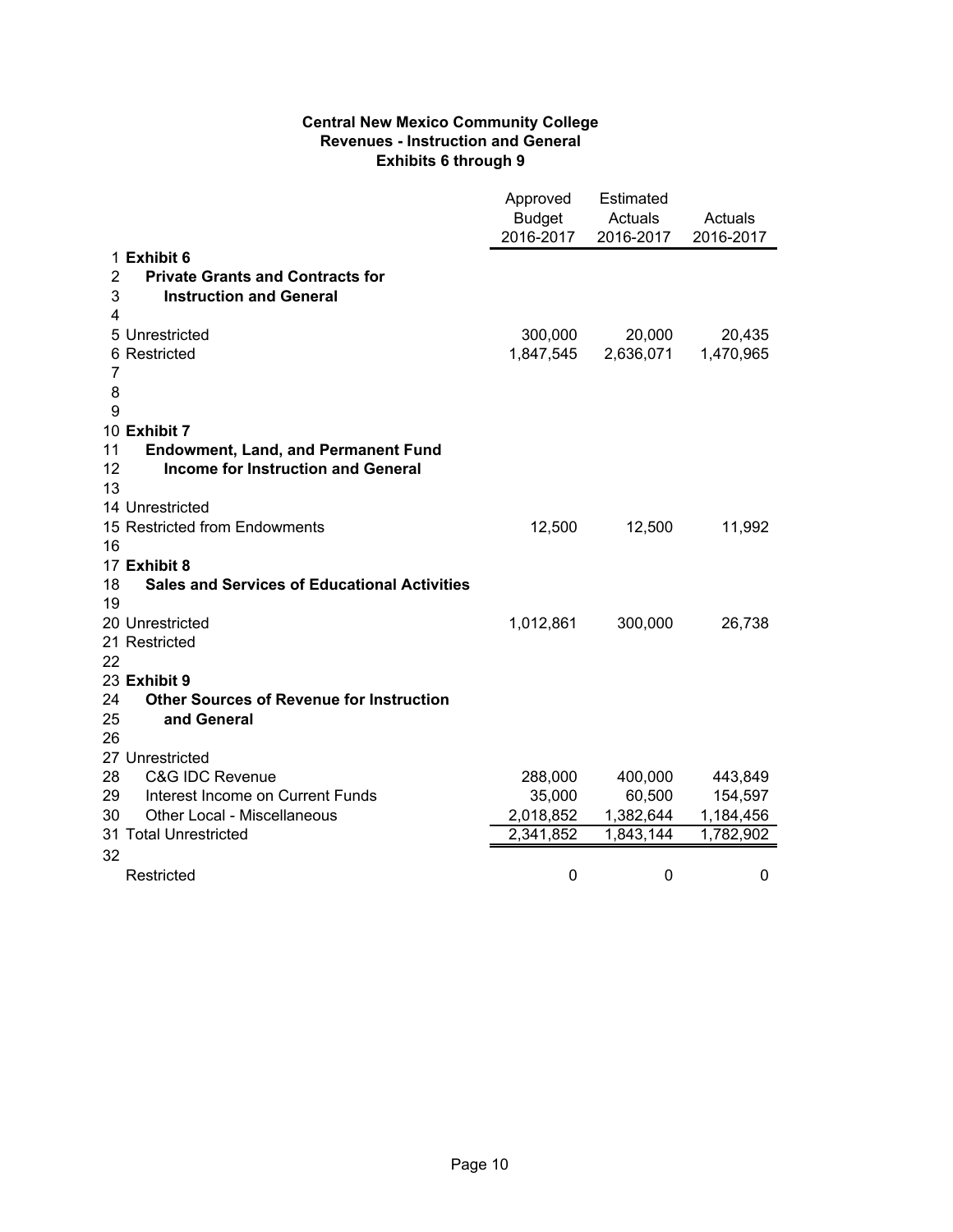#### **Central New Mexico Community College Expenditures for Instruction Exhibit 10**

|                                                | Approved<br><b>Budget</b> |           | Estimated<br>Actuals |           | Actuals              |           |
|------------------------------------------------|---------------------------|-----------|----------------------|-----------|----------------------|-----------|
|                                                | 2016-2017<br>Unrest.      | Rest.     | 2016-2017<br>Unrest. | Rest.     | 2016-2017<br>Unrest. | Rest.     |
| 1 General Academic Instruction by Depart       |                           |           |                      |           |                      |           |
| Communication, Humanities, & Socia<br>2        | 9,962,069                 | 16,940    | 9,682,164            | 35,954    | 9,956,684            | 26,049    |
| Math, Science, and Engineering<br>3            | 7,592,169                 | 23,565    | 7,931,480            | 79,079    | 7,679,634            | 45,554    |
| 4 Total General Academic                       | 17,554,238                | 40,505    | 17,613,644           | 115,034   | 17,636,318           | 71,602    |
| 5                                              |                           |           |                      |           |                      |           |
| 6 Vocational Programs                          |                           |           |                      |           |                      |           |
| <b>Applied Technologies</b><br>7               | 5,337,586                 | 1,117,392 | 5,588,931            | 1,522,044 | 5,245,760            | 950,186   |
| <b>Business and Information Technolog</b><br>8 | 6,292,809                 | 0         | 6,300,926            | 43,204    | 5,794,986            | 11,072    |
| Health, Wellness, and Public Safety<br>9       | 11,176,761                | 1,046,813 | 11,131,358           | 1,116,280 | 9,139,254            | 480,434   |
| School of Adult General Education<br>10        | 3,219,186                 | 9,398     | 3,035,690            | 6,467     | 2,871,014            | 5,904     |
| 11 Total Vocational Programs                   | 26,026,342                | 2,173,603 | 26,056,905           | 2,687,994 | 23,051,014           | 1,447,596 |
| 12                                             |                           |           |                      |           |                      |           |
| 13 Community Education                         |                           |           |                      |           |                      |           |
| <b>CNM</b> Ingenuity<br>14                     | 23,000                    | 4,856     | 0                    | 657,647   | 98,055               | 302,320   |
| <b>Adult Basic Education</b><br>16             | 203,631                   | 1,059,852 | 203,631              | 1,012,566 | 55,616               | 979,793   |
| 17 Total Community Education                   | 226,631                   | 1,064,708 | 203,631              | 1,670,213 | 153,671              | 1,282,114 |
| 18                                             |                           |           |                      |           |                      |           |
| 19 Instructional Division                      | 515,575                   | 400,000   | 97,438               | 400,000   | 119,375              | 182,905   |
| 20 Computer Labs                               | 897,135                   |           | 1,193,322            |           | 5,148,190            |           |
| 21 Distance Education                          | 0                         |           | 0                    |           | 0                    |           |
| 22 Multi-Campus Instructional                  | 69,471                    |           | 69,471               |           | 13,028               |           |
| 23                                             |                           |           |                      |           |                      |           |
| 24                                             |                           |           |                      |           |                      |           |
| 25 State Workstudy                             |                           | 144,397   |                      | 141,599   |                      | 121,861   |
| 26 Federal Workstudy                           |                           | 13,503    |                      | 23,396    |                      | 26,388    |
| 27 Retirement                                  | 5,178,645                 | 226,897   | 5,178,645            | 183,586   | 4,770,638            | 204,647   |
| 28 Social Security                             | 2,830,467                 | 121,353   | 2,830,467            | 104,159   | 2,613,675            | 116,072   |
| 29 Group Insurance                             | 3,704,769                 | 165,349   | 3,678,073            | 122,552   | 3,204,555            | 120,526   |
| 30 Worker's Compensation                       | 358,337                   | 23,106    | 368,337              | 30,792    | 366,695              | 20,704    |
| 31 Unemployment                                | 55,880                    | 3,618     | 55,880               | 3,770     | 44,100               | 2,513     |
| 32 Retiree Health                              | 731,812                   | 32,645    | 731,812              | 26,387    | 660,951              | 29,401    |
| 33 Tuition Waivers                             | 175,720                   |           | 175,720              |           | 132,540              |           |
| 34 Total Items not Included in 10A's           | 13,035,630                | 730,868   | 13,018,934           | 636,241   | 11,793,154           | 642,112   |
| 35                                             |                           |           |                      |           |                      |           |
| 36<br>37 Total Expenditures for Instruction    | 58,325,022                | 4,409,684 | 58,253,344           | 5,509,482 | 57,914,750           | 3,626,330 |
|                                                |                           |           |                      |           |                      |           |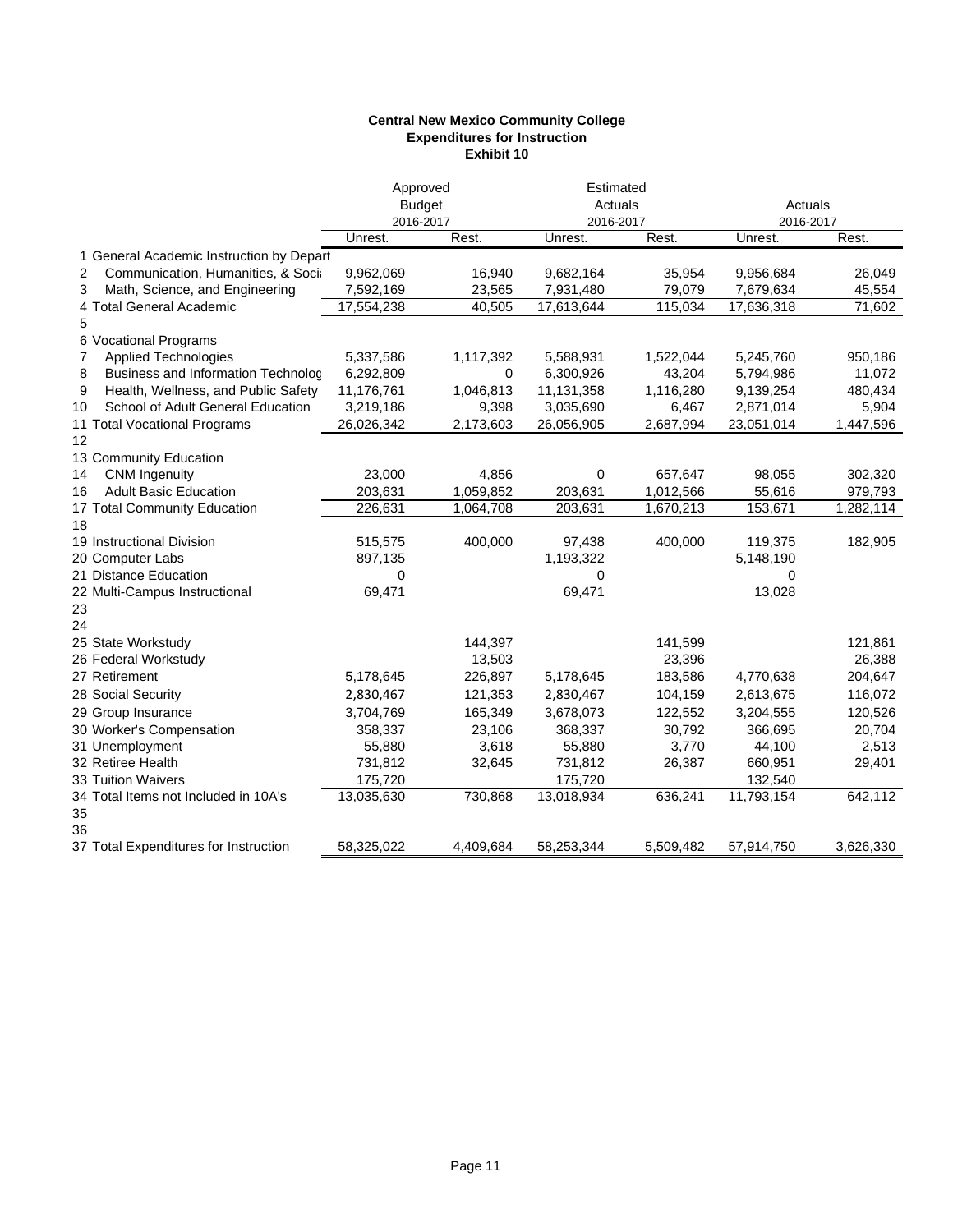|    |                                                   |            | Approved      |                      | Estimated    |            |              |
|----|---------------------------------------------------|------------|---------------|----------------------|--------------|------------|--------------|
|    |                                                   |            | <b>Budget</b> | Actuals<br>2016-2017 |              | Actuals    |              |
|    |                                                   |            | 2016-2017     |                      |              | 2016-2017  |              |
|    |                                                   | <b>FTE</b> | Unrestricted  | <b>FTE</b>           | Unrestricted | <b>FTE</b> | Unrestricted |
|    | 1 Applied Technologies                            |            |               |                      |              |            |              |
| 2  | <b>Faculty Salaries</b>                           | 56.00      | 3,345,603     | 56.84                | 3,427,635    | 54.79      | 3,303,848    |
| 3  | <b>Professional Salaries</b>                      |            |               |                      |              |            |              |
| 4  | <b>Support Staff Salaries</b>                     | 16.00      | 425,839       | 16.00                | 408,540      | 16.00      | 405,416      |
| 5  | <b>GA/TA/RA Salaries</b>                          |            |               |                      |              |            |              |
| 6  | <b>Student Salaries</b>                           | 0.03       | 600           | 0.03                 | 600          | 0.00       |              |
| 7  | <b>Federal Workstudy Salaries</b>                 | 0.07       | 1,292         | 0.00                 |              | 0.25       | 4,728        |
| 8  | <b>State Workstudy Salaries</b>                   | 0.82       | 14,489        | 0.87                 | 16,310       | 0.52       | 9,712        |
| 9  | <b>Other Salaries</b>                             |            |               |                      |              |            |              |
| 10 | Supplies and Expenses                             |            | 1,523,509     |                      | 1,636,845    |            | 1,460,321    |
| 11 | Travel                                            |            | 26,254        |                      | 26,085       |            | 13,370       |
| 12 | Equipment                                         |            |               |                      | 72,916       |            | 48,365       |
|    | 13 Total                                          | 72.92      | 5,337,586     | 73.74                | 5,588,931    | 71.55      | 5,245,760    |
| 14 |                                                   |            |               |                      |              |            |              |
|    | 15 Business and Information Technology            |            |               |                      |              |            |              |
| 16 | <b>Faculty Salaries</b>                           | 86.00      | 5,008,605     | 81.78                | 4,931,624    | 75.09      | 4,527,990    |
| 17 | <b>Professional Salaries</b>                      |            |               |                      |              |            |              |
| 18 | <b>Support Staff Salaries</b>                     | 8.50       | 215,448       | 8.50                 | 229,248      | 8.50       | 218,205      |
| 19 | <b>GA/TA/RA Salaries</b>                          |            |               |                      |              |            |              |
| 20 | <b>Student Salaries</b>                           | 0.04       | 700           | 0.04                 | 700          |            |              |
| 21 | <b>Federal Workstudy Salaries</b>                 | 0.11       | 1,852         | 0.00                 |              | 0.10       | 1,863        |
| 22 | <b>State Workstudy Salaries</b>                   | 0.51       | 8,985         | 0.62                 | 11,741       | 0.43       | 8,091        |
| 23 | <b>Other Salaries</b>                             |            |               |                      |              |            |              |
| 24 | Supplies and Expenses                             |            | 1,041,719     |                      | 1,112,113    |            | 1,029,138    |
| 25 | Travel                                            |            | 15,500        |                      | 15,500       |            | 9,699        |
| 26 | Equipment                                         |            |               |                      |              |            |              |
|    | 27 Total                                          | 95.16      | 6,292,809     | 90.94                | 6,300,926    | 84.11      | 5,794,986    |
| 28 |                                                   |            |               |                      |              |            |              |
|    | 29 Communication, Humanities, and Social Sciences |            |               |                      |              |            |              |
| 30 | <b>Faculty Salaries</b>                           | 162.00     | 8,960,488     |                      | 8,703,721    | 151.14     | 9,114,148    |
| 31 | <b>Professional Salaries</b>                      |            |               |                      |              |            |              |
| 32 | <b>Support Staff Salaries</b>                     | 4.50       | 109,634       | 4.50                 | 92,796       | 4.50       | 86,810       |
| 33 | <b>GA/TA/RA Salaries</b>                          |            |               |                      |              |            |              |
| 34 | <b>Student Salaries</b>                           | 0.40       | 7,000         | 0.37                 | 7,000        |            |              |
| 35 | <b>Federal Workstudy Salaries</b>                 | 0.01       | 123           | 0.12                 | 2,297        | 0.12       | 2,171        |
| 36 | <b>State Workstudy Salaries</b>                   | 0.22       | 3,889         | 0.22                 | 4,129        | 0.20       | 3,759        |
| 37 | <b>Other Salaries</b>                             |            |               |                      |              |            |              |
| 38 | Supplies and Expenses                             |            | 864,935       |                      | 849,121      |            | 734,647      |
| 39 | Travel                                            |            | 16,000        |                      | 19,000       |            | 12,479       |
| 40 | Equipment                                         |            |               |                      | 4,100        |            | 2,670        |
|    | 41 Total                                          | 167.13     | 9,962,069     | 5.21                 | 9,682,164    | 155.95     | 9,956,684    |
|    |                                                   |            |               |                      |              |            |              |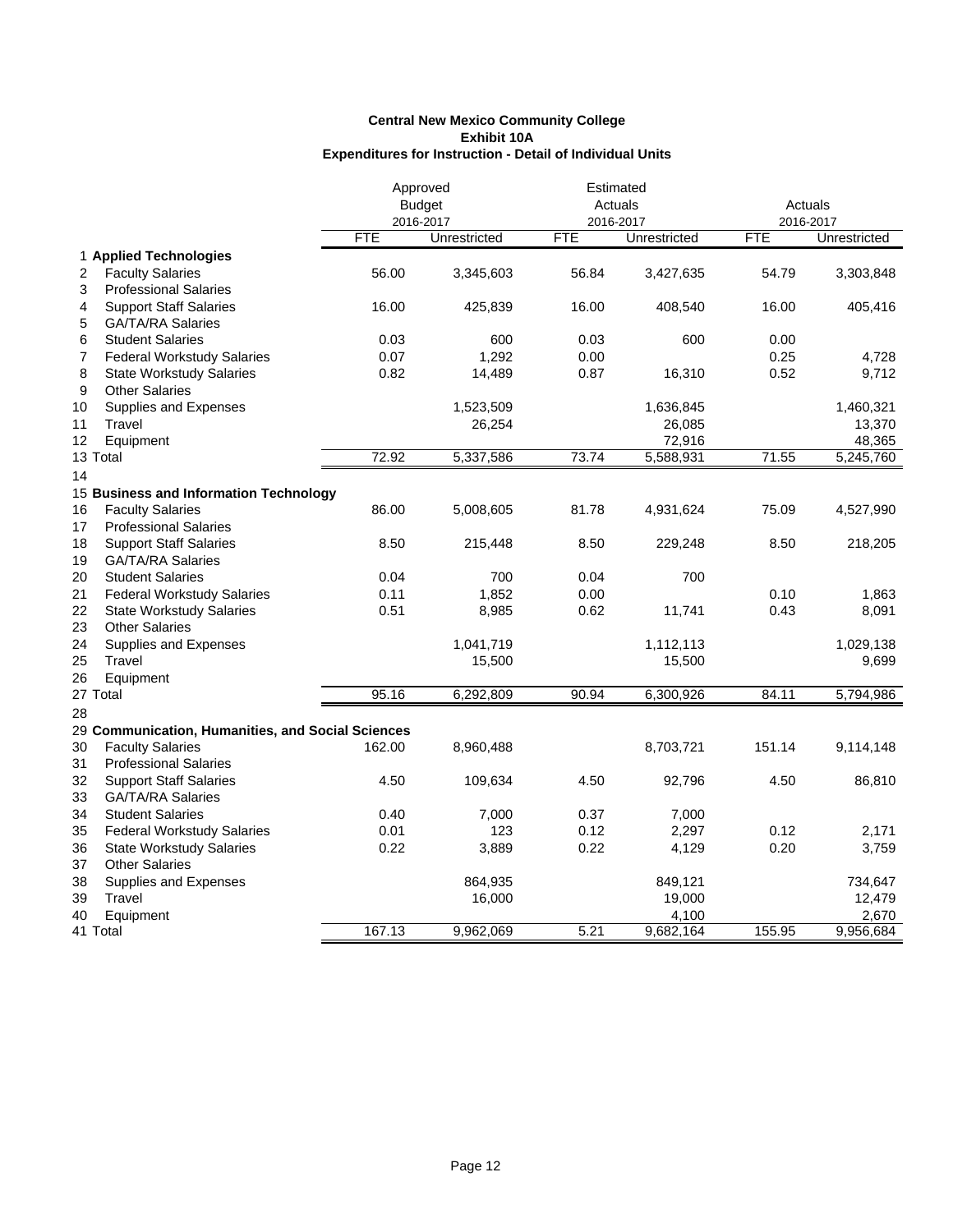| Exhibit 10A                                                      |
|------------------------------------------------------------------|
| <b>Expenditures for Instruction - Detail of Individual Units</b> |

|    |                                        |            | Approved      | Estimated  |              |            |              |  |
|----|----------------------------------------|------------|---------------|------------|--------------|------------|--------------|--|
|    |                                        |            | <b>Budget</b> |            | Actuals      |            | Actuals      |  |
|    |                                        |            | 2016-2017     |            | 2016-2017    |            | 2016-2017    |  |
|    |                                        | <b>FTE</b> | Unrestricted  | <b>FTE</b> | Unrestricted | <b>FTE</b> | Unrestricted |  |
|    | 1 Health, Wellness, and Public Safety  |            |               |            |              |            |              |  |
| 2  | <b>Faculty Salaries</b>                | 111.00     | 6,734,224     |            | 6,721,052    | 81.55      | 4,917,610    |  |
| 3  | <b>Professional Salaries</b>           |            |               |            |              |            |              |  |
| 4  | <b>Support Staff Salaries</b>          | 10.30      | 362,928       | 10.30      | 342,928      | 10.30      | 291,050      |  |
| 5  | <b>GA/TA/RA Salaries</b>               |            |               |            |              |            |              |  |
| 6  | <b>Student Salaries</b>                | 0.04       | 729           | 0.04       | 729          |            |              |  |
| 7  | <b>Federal Workstudy Salaries</b>      |            |               | 0.00       |              |            |              |  |
| 8  | <b>State Workstudy Salaries</b>        | 0.16       | 2,734         | 0.10       | 1,864        | 0.09       | 1,736        |  |
| 9  | <b>Other Salaries</b>                  |            |               |            |              |            |              |  |
| 10 | Supplies and Expenses                  |            | 1,925,459     |            | 1,843,227    |            | 1,473,558    |  |
| 11 | Travel                                 |            | 13,810        |            | 3,062        |            | 2,346        |  |
| 12 | Equipment                              |            |               |            |              |            | 47,019       |  |
|    | 13 Total                               | 121.50     | 9,039,884     | 10.44      | 8,912,862    | 91.94      | 6,733,319    |  |
| 14 |                                        |            |               |            |              |            |              |  |
|    | 15 School of Adult & General Education |            |               |            |              |            |              |  |
| 16 | <b>Faculty Salaries</b>                | 70.75      | 2,582,422     |            | 2,398,926    | 38.39      | 2,315,081    |  |
| 17 | <b>Professional Salaries</b>           | 1.00       | 40,628        |            | 12,162       | 0.14       | 9,610        |  |
| 18 | <b>Support Staff Salaries</b>          | 3.50       | 90,631        |            | 119,097      | 2.53       | 90,346       |  |
| 19 | <b>GA/TA/RA Salaries</b>               |            |               |            |              |            |              |  |
| 20 | <b>Student Salaries</b>                |            |               |            |              |            |              |  |
| 21 | <b>Federal Workstudy Salaries</b>      |            |               |            |              |            |              |  |
| 22 | <b>State Workstudy Salaries</b>        |            |               |            |              |            |              |  |
| 23 | <b>Other Salaries</b>                  |            |               |            |              |            |              |  |
| 24 | Supplies and Expenses                  |            | 492,005       |            | 492,005      |            | 447,173      |  |
| 25 | Travel                                 |            | 13,500        |            | 13,500       |            | 8,804        |  |
| 26 | Equipment                              |            |               |            |              |            |              |  |
|    | 27 Total                               | 75.25      | 3,219,186     | 0.00       | 3,035,690    | 41.06      | 2,871,014    |  |
| 28 |                                        |            |               |            |              |            |              |  |
|    | 29 Math, Science, and Engineering      |            |               |            |              |            |              |  |
| 30 | <b>Faculty Salaries</b>                | 108.00     | 6,360,293     | 108.00     | 6,719,336    | 110.16     | 6,642,806    |  |
| 31 | <b>Professional Salaries</b>           |            |               | 0.21       | 7,357        | 0.21       | 7,357        |  |
| 32 | <b>Support Staff Salaries</b>          | 10.00      | 291,727       | 10.00      | 301,997      | 10.00      | 291,391      |  |
| 33 | <b>GA/TA/RA Salaries</b>               |            |               |            |              |            |              |  |
| 34 | <b>Student Salaries</b>                | 52.32      | 800           | 0.04       | 800          |            |              |  |
| 35 | <b>Federal Workstudy Salaries</b>      | 0.07       | 1,234         | 0.00       | 55           | 0.00       | 35           |  |
| 36 | <b>State Workstudy Salaries</b>        | 0.34       | 6,003         | 0.40       | 7,551        | 0.38       | 7,167        |  |
| 37 | <b>Other Salaries</b>                  |            |               |            |              |            |              |  |
| 38 | Supplies and Expenses                  |            | 921,099       |            | 883,371      |            | 716,732      |  |
| 39 | Travel                                 |            | 11,013        |            | 11,013       |            | 14,146       |  |
| 40 | Equipment                              |            |               |            |              |            |              |  |
|    | 41 Total                               | 170.73     | 7,592,169     | 118.65     | 7,931,480    | 120.74     | 7,679,634    |  |
|    |                                        |            |               |            |              |            |              |  |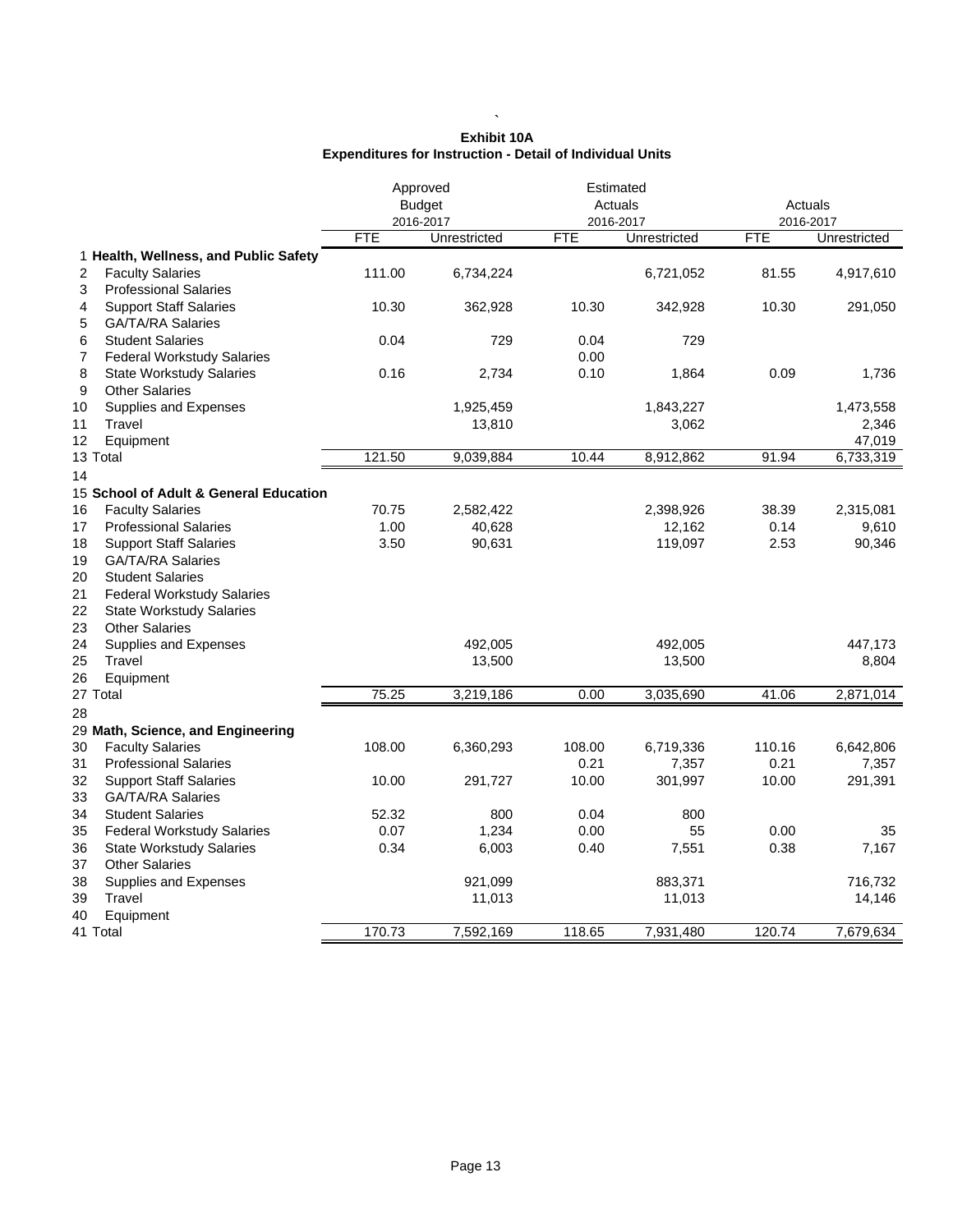|          |                                                          |            | Approved<br><b>Budget</b> |            | Estimated<br>Actuals      |            | Actuals                   |
|----------|----------------------------------------------------------|------------|---------------------------|------------|---------------------------|------------|---------------------------|
|          |                                                          | <b>FTE</b> | 2016-2017<br>Unrestricted | <b>FTE</b> | 2016-2017<br>Unrestricted | <b>FTE</b> | 2016-2017<br>Unrestricted |
|          | 1 Nursing                                                |            |                           |            |                           |            |                           |
| 2        | <b>Faculty Salaries</b>                                  | 23.50      | 1,730,562                 | 28.59      | 1,724,362                 | 34.23      | 2,064,317                 |
| 3        | <b>Professional Salaries</b>                             |            |                           |            |                           |            |                           |
| 4        | <b>Support Staff Salaries</b>                            | 1.00       | 28,512                    |            | 32,418                    | 0.91       | 32,418                    |
| 5        | <b>GA/TA/RA Salaries</b>                                 |            |                           |            |                           |            |                           |
| 6        | <b>Student Salaries</b>                                  |            |                           |            |                           |            |                           |
| 7        | <b>Federal Workstudy Salaries</b>                        |            |                           |            |                           |            |                           |
| 8        | <b>State Workstudy Salaries</b><br><b>Other Salaries</b> |            |                           |            |                           |            |                           |
| 9        | Supplies and Expenses                                    |            | 182,683                   |            | 281,201                   |            | 309,162                   |
| 10<br>11 | Travel                                                   |            | 120                       |            |                           |            | 38                        |
| 12       | Equipment                                                |            |                           |            |                           |            |                           |
|          | 13 Total                                                 | 24.50      | 1,941,877                 | 28.59      | 2,037,981                 | 35.14      | 2,405,935                 |
| 14       |                                                          |            |                           |            |                           |            |                           |
|          | <b>15 Adult Basic Education</b>                          |            |                           |            |                           |            |                           |
| 16       | <b>Faculty Salaries</b>                                  | 2.23       | 130,299                   | 2.16       | 130,299                   | 0.41       | 24,899                    |
| 17       | <b>Professional Salaries</b>                             | 0.33       | 19,500                    | 0.32       | 19,500                    | 0.08       | 4,715                     |
| 18       | <b>Support Staff Salaries</b>                            | 0.60       | 35,000                    | 0.58       | 35,000                    | 0.34       | 20,451                    |
| 19       | <b>GA/TA/RA Salaries</b>                                 |            |                           |            |                           |            |                           |
| 20       | <b>Student Salaries</b>                                  |            |                           |            |                           |            |                           |
| 21       | <b>Federal Workstudy Salaries</b>                        |            |                           |            |                           |            |                           |
| 22       | <b>State Workstudy Salaries</b>                          |            |                           |            |                           |            |                           |
| 23       | <b>Other Salaries</b>                                    |            |                           |            |                           |            |                           |
| 24       | Supplies and Expenses                                    |            | 16,635                    |            | 16,635                    |            | 5,551                     |
| 25       | Travel                                                   |            | 2,197                     |            | 2,197                     |            |                           |
| 26       | Equipment<br>27 Total                                    | 3.16       | 203,631                   | 3.06       | 203,631                   | 0.83       | 55,616                    |
| 28       |                                                          |            |                           |            |                           |            |                           |
|          | 29 Multi-Campus Instructional                            |            |                           |            |                           |            |                           |
| 30       | <b>Faculty Salaries</b>                                  |            |                           |            |                           |            |                           |
| 31       | <b>Professional Salaries</b>                             |            |                           |            |                           |            |                           |
| 32       | <b>Support Staff Salaries</b>                            |            |                           |            |                           |            |                           |
| 33       | <b>GA/TA/RA Salaries</b>                                 |            |                           |            |                           |            |                           |
| 34       | <b>Student Salaries</b>                                  |            |                           |            |                           |            |                           |
| 35       | <b>Federal Workstudy Salaries</b>                        |            |                           |            |                           |            |                           |
| 36       | <b>State Workstudy Salaries</b>                          |            |                           |            |                           |            |                           |
| 37       | <b>Other Salaries</b>                                    |            |                           |            |                           |            |                           |
| 38       | Supplies and Expenses                                    |            | 69,471                    |            | 69,471                    |            | 13,028                    |
| 39       | Travel                                                   |            |                           |            |                           |            |                           |
| 40       | Equipment                                                |            |                           |            |                           |            |                           |
|          | 41 Total                                                 | 0.00       | 69,471                    | 0.00       | 69,471                    | 0.00       | 13,028                    |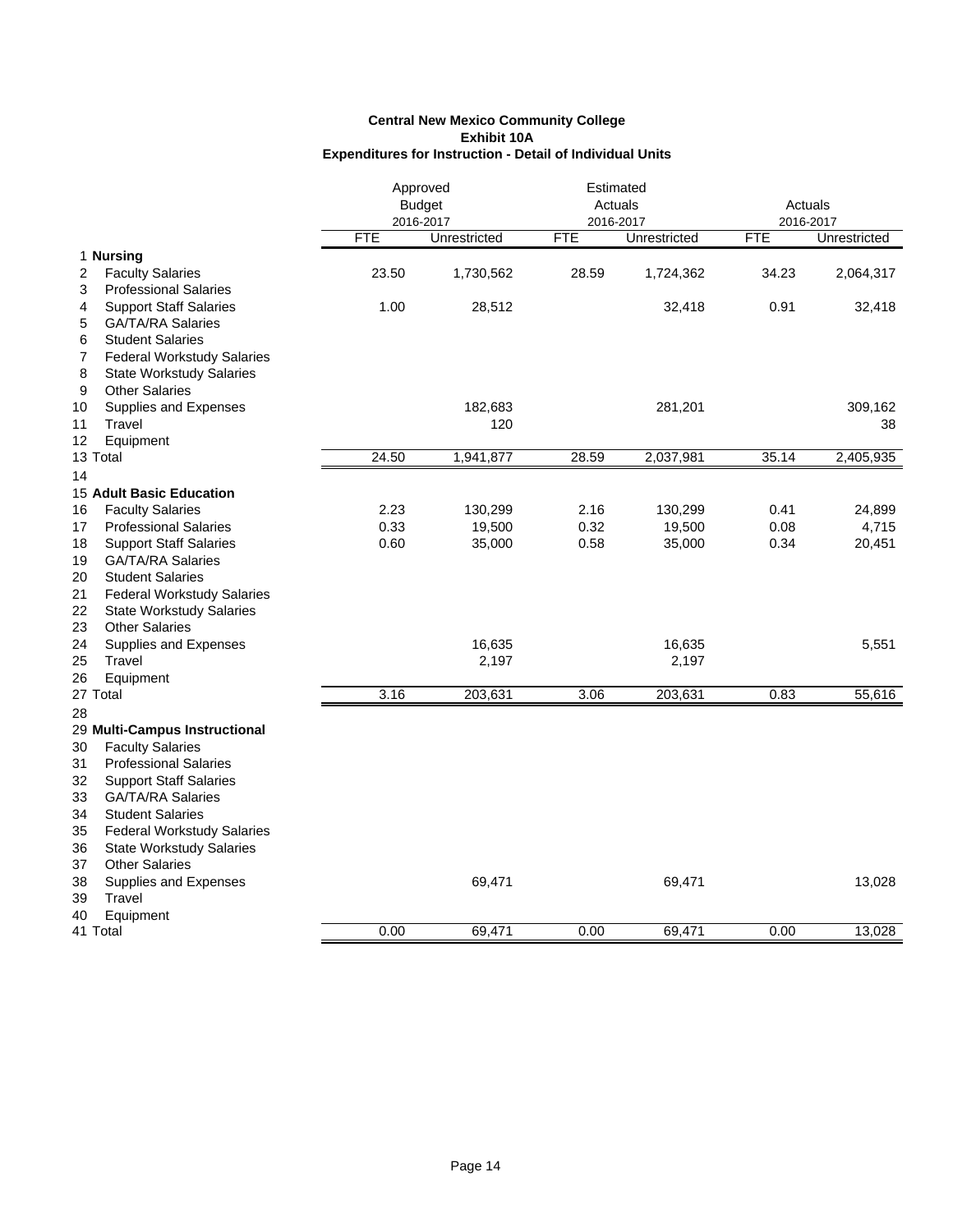|                                                                 |            | Approved<br><b>Budget</b><br>2016-2017 |            | Estimated<br>Actuals<br>2016-2017 |            | Actuals<br>2016-2017 |
|-----------------------------------------------------------------|------------|----------------------------------------|------------|-----------------------------------|------------|----------------------|
|                                                                 | <b>FTE</b> | Unrestricted                           | <b>FTE</b> | Unrestricted                      | <b>FTE</b> | Unrestricted         |
| 1 Instruction Technology                                        |            |                                        |            |                                   |            |                      |
| <b>Faculty Salaries</b><br>2                                    |            |                                        |            |                                   |            |                      |
| <b>Professional Salaries</b><br>3                               |            |                                        |            |                                   |            |                      |
| <b>Support Staff Salaries</b><br>4                              |            |                                        |            |                                   |            |                      |
| <b>GA/TA/RA Salaries</b><br>5                                   |            |                                        |            |                                   |            |                      |
| <b>Student Salaries</b><br>6                                    |            |                                        |            |                                   |            |                      |
| <b>Federal Workstudy Salaries</b><br>7                          |            |                                        |            |                                   |            |                      |
| <b>State Workstudy Salaries</b><br>8                            |            |                                        |            |                                   |            |                      |
| <b>Other Salaries</b><br>9                                      |            |                                        |            |                                   |            |                      |
| Supplies and Expenses<br>10                                     |            | 892,135                                |            | 967,430                           |            | 637,073              |
| Travel<br>11                                                    |            |                                        |            |                                   |            |                      |
| 12<br>Equipment                                                 |            |                                        |            |                                   |            |                      |
| 13 Total                                                        | 0.00       | 892,135                                | 0.00       | 967,430                           | 0.00       | 637,073              |
| 14                                                              |            |                                        |            |                                   |            |                      |
| 15 Ingenuity                                                    |            |                                        |            |                                   |            |                      |
| <b>Faculty Salaries</b><br>16                                   |            |                                        |            |                                   |            |                      |
| 17<br><b>Professional Salaries</b>                              |            |                                        |            |                                   |            |                      |
| 18<br><b>Support Staff Salaries</b><br><b>GA/TA/RA Salaries</b> |            |                                        |            |                                   |            |                      |
| 19<br><b>Student Salaries</b>                                   |            |                                        |            |                                   |            |                      |
| 20<br>21<br><b>Federal Workstudy Salaries</b>                   |            |                                        |            |                                   |            |                      |
| 22<br><b>State Workstudy Salaries</b>                           |            |                                        |            |                                   |            |                      |
| 23<br><b>Other Salaries</b>                                     |            |                                        |            |                                   |            |                      |
| 24<br>Supplies and Expenses                                     |            | 5,000                                  |            | 225,892                           |            | 4,511,117            |
| 25<br>Travel                                                    |            |                                        |            |                                   |            |                      |
| 26<br>Equipment                                                 |            |                                        |            |                                   |            |                      |
| 27 Total                                                        | 0.00       | 5,000                                  | 0.00       | 225,892                           | 0.00       | 4,511,117            |
| 28                                                              |            |                                        |            |                                   |            |                      |
| 29 Instructional Division                                       |            |                                        |            |                                   |            |                      |
| 30<br><b>Faculty Salaries</b>                                   |            |                                        |            |                                   |            |                      |
| 31<br><b>Professional Salaries</b>                              |            |                                        |            |                                   |            |                      |
| 32<br><b>Support Staff Salaries</b>                             |            |                                        |            |                                   |            |                      |
| <b>GA/TA/RA Salaries</b><br>33                                  |            |                                        |            |                                   |            |                      |
| 34<br><b>Student Salaries</b>                                   |            |                                        |            |                                   |            |                      |
| 35<br><b>Federal Workstudy Salaries</b>                         |            |                                        |            |                                   |            |                      |
| 36<br><b>State Workstudy Salaries</b>                           |            |                                        |            |                                   |            |                      |
| <b>Other Salaries</b><br>37                                     |            |                                        |            |                                   |            |                      |
| 38<br>Supplies and Expenses                                     |            | 515,575                                |            | 97,438                            |            | 119,375              |
| Travel<br>39                                                    |            |                                        |            |                                   |            |                      |
| Equipment<br>40                                                 |            |                                        |            |                                   |            |                      |
| 41 Total                                                        | 0.00       | 515,575                                | 0.00       | 97,438                            | 0.00       | 119,375              |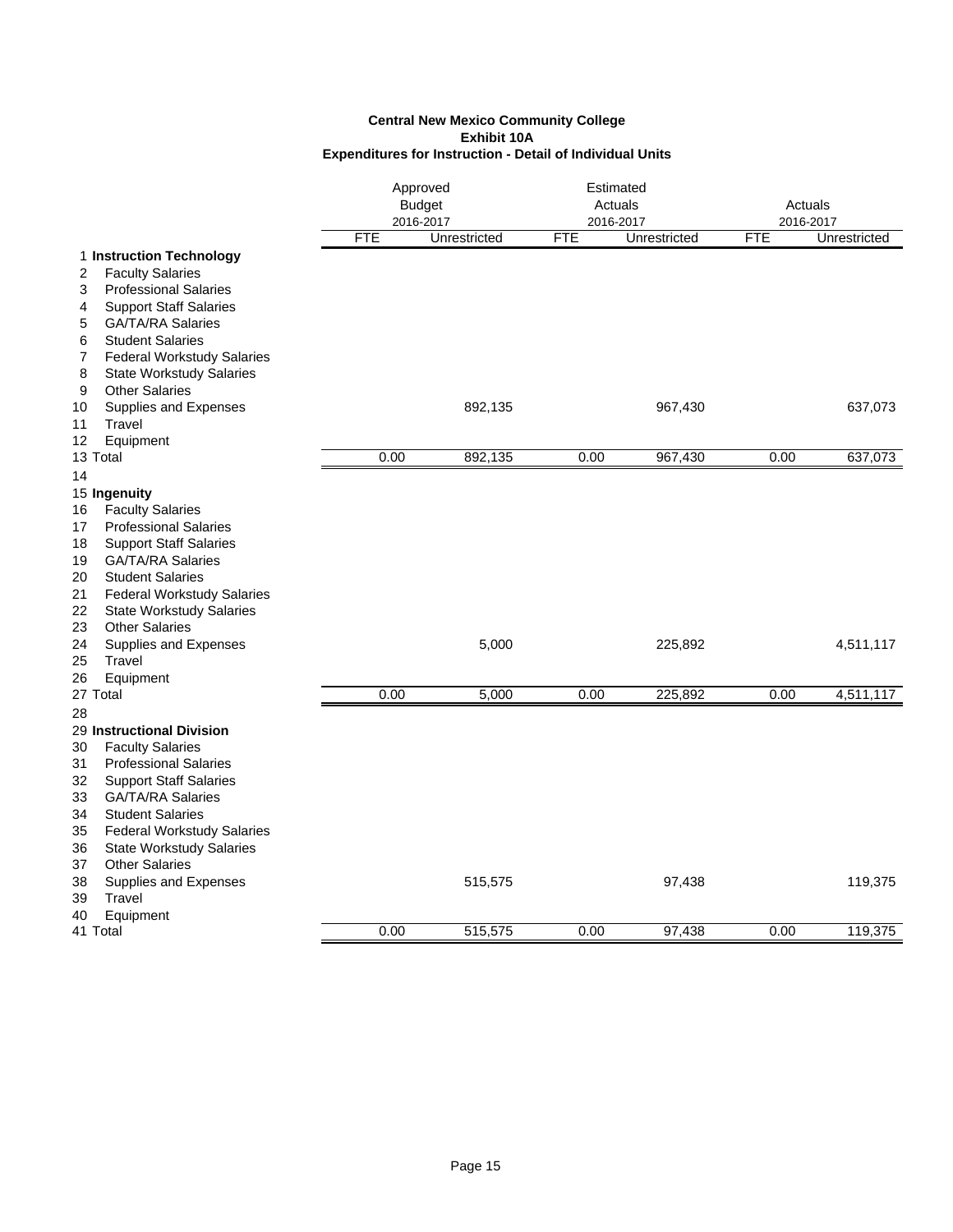|                                 |                                                                                                                                                                                                                       |            | Approved<br><b>Budget</b><br>2016-2017 |            | Estimated<br>Actuals<br>2016-2017 |            | Actuals<br>2016-2017 |  |
|---------------------------------|-----------------------------------------------------------------------------------------------------------------------------------------------------------------------------------------------------------------------|------------|----------------------------------------|------------|-----------------------------------|------------|----------------------|--|
|                                 |                                                                                                                                                                                                                       | <b>FTE</b> | Unrestricted                           | <b>FTE</b> | Unrestricted                      | <b>FTE</b> | Unrestricted         |  |
| 2                               | 1 Nursing Enhancement<br><b>Faculty Salaries</b>                                                                                                                                                                      | 3.34       | 195,000                                | 2.99       | 180,515                           | 1.61       | 97,163               |  |
| 3<br>4<br>5<br>6<br>7<br>8<br>9 | <b>Professional Salaries</b><br><b>Support Staff Salaries</b><br><b>GA/TA/RA Salaries</b><br><b>Student Salaries</b><br><b>Federal Workstudy Salaries</b><br><b>State Workstudy Salaries</b><br><b>Other Salaries</b> |            |                                        |            |                                   |            |                      |  |
| 10<br>11                        | Supplies and Expenses<br>Travel                                                                                                                                                                                       |            |                                        |            |                                   |            | 893                  |  |
| 12                              | Equipment<br>13 Total                                                                                                                                                                                                 | 3.34       | 195,000                                | 2.99       | 180,515                           | 1.61       | 98,055               |  |
| 14                              |                                                                                                                                                                                                                       |            |                                        |            |                                   |            |                      |  |
|                                 | 15 Workforce Training Center                                                                                                                                                                                          |            |                                        |            |                                   |            |                      |  |
| 16                              | <b>Faculty Salaries</b>                                                                                                                                                                                               | 0.35       | 20,000                                 |            |                                   |            |                      |  |
| 17                              | <b>Professional Salaries</b>                                                                                                                                                                                          |            |                                        |            |                                   |            |                      |  |
| 18                              | <b>Support Staff Salaries</b>                                                                                                                                                                                         |            |                                        |            |                                   |            |                      |  |
| 19                              | <b>GA/TA/RA Salaries</b>                                                                                                                                                                                              |            |                                        |            |                                   |            |                      |  |
| 20                              | <b>Student Salaries</b>                                                                                                                                                                                               |            |                                        |            |                                   |            |                      |  |
| 21                              | <b>Federal Workstudy Salaries</b>                                                                                                                                                                                     |            |                                        |            |                                   |            |                      |  |
| 22                              | <b>State Workstudy Salaries</b>                                                                                                                                                                                       |            |                                        |            |                                   |            |                      |  |
| 23                              | <b>Other Salaries</b>                                                                                                                                                                                                 |            |                                        |            |                                   |            |                      |  |
| 24                              | Supplies and Expenses                                                                                                                                                                                                 |            | 3,000                                  |            |                                   |            |                      |  |
| 25                              | Travel                                                                                                                                                                                                                |            |                                        |            |                                   |            |                      |  |
| 26                              | Equipment<br>27 Total                                                                                                                                                                                                 | 0.35       | 23,000                                 | 0.00       | 0.00                              | 0.00       | 0.00                 |  |
| 28                              |                                                                                                                                                                                                                       |            |                                        |            |                                   |            |                      |  |
|                                 | 29 Total Unrestricted Instruction                                                                                                                                                                                     |            |                                        |            |                                   |            |                      |  |
| 30                              | <b>Faculty Salaries</b>                                                                                                                                                                                               | 623.17     | 35,067,496                             | 280.37     | 34,937,470                        | 547.36     | 33,007,861           |  |
| 31                              | <b>Professional Salaries</b>                                                                                                                                                                                          | 1.33       | 60,128                                 | 0.53       | 39,019                            | 0.43       | 21,682               |  |
| 32                              | <b>Support Staff Salaries</b>                                                                                                                                                                                         | 54.40      | 1,559,719                              | 49.88      | 1,562,024                         | 53.08      | 1,436,087            |  |
| 33                              | <b>GA/TA/RA Salaries</b>                                                                                                                                                                                              | 0.00       | 0.00                                   | 0.00       | 0.00                              | 0.00       | 0                    |  |
| 34                              | <b>Student Salaries</b>                                                                                                                                                                                               | 52.83      | 9,829                                  | 0.52       | 9,829                             | 0.00       | 0                    |  |
| 35                              | <b>Federal Workstudy Salaries</b>                                                                                                                                                                                     | 0.26       | 4,501                                  | 0.12       | 2,352                             | 0.47       | 8,797                |  |
| 36                              | <b>State Workstudy Salaries</b>                                                                                                                                                                                       | 2.05       | 36,100                                 | 2.21       | 41,595                            | 1.62       | 30,465               |  |
| 37                              | <b>Other Salaries</b>                                                                                                                                                                                                 | 0.00       | 0.00                                   | 0.00       | 0.00                              | 0.00       | 0                    |  |
| 38                              | Supplies and Expenses                                                                                                                                                                                                 | 0.00       | 8,453,225.00                           | 0.00       | 8,474,748.00                      | 0.00       | 11,457,768           |  |
| 39                              | Travel                                                                                                                                                                                                                | 0.00       | 98,394.00                              | 0.00       | 90,357.00                         | 0.00       | 60,882               |  |
| 40                              | Equipment                                                                                                                                                                                                             | 0.00       | 0.00                                   | 0.00       | 77,016.00                         | 0.00       | 98,054               |  |
|                                 | 41 Total                                                                                                                                                                                                              | 734.04     | 45,289,392                             | 333.63     | 45,234,410                        | 602.95     | 46,121,596           |  |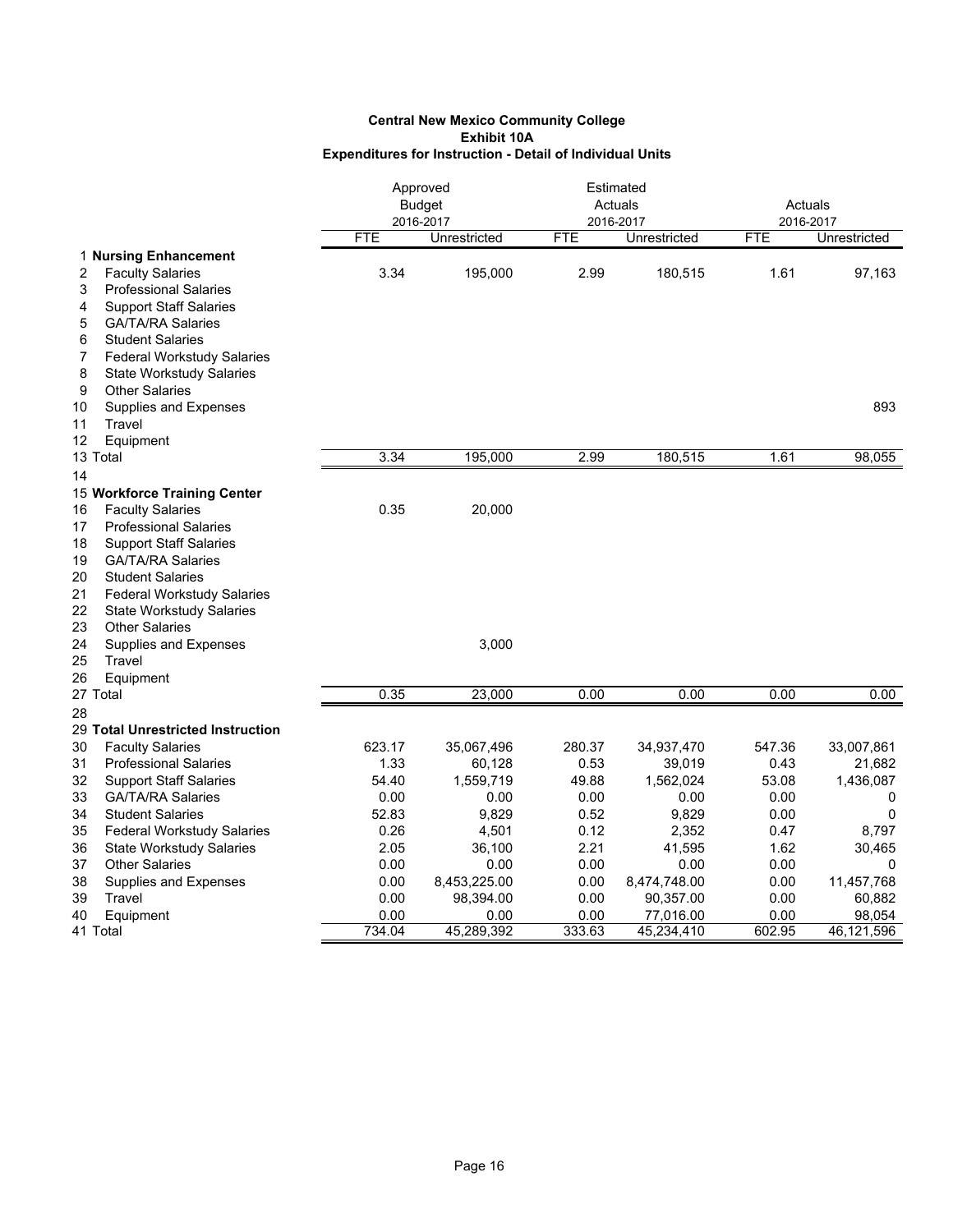|                                         |            | Approved<br><b>Budget</b><br>2016-2017 |            | Estimated<br>Actuals<br>2016-2017 |            | Actuals<br>2016-2017 |  |
|-----------------------------------------|------------|----------------------------------------|------------|-----------------------------------|------------|----------------------|--|
|                                         | <b>FTE</b> | Restricted                             | <b>FTE</b> | Restricted                        | <b>FTE</b> | Restricted           |  |
| 1 State Instrcnl Materials (ABE)        |            |                                        |            |                                   |            |                      |  |
| <b>Faculty Salaries</b><br>2            |            |                                        |            |                                   |            |                      |  |
| <b>Professional Salaries</b><br>3       |            |                                        |            |                                   |            |                      |  |
| <b>Support Staff Salaries</b><br>4      |            |                                        |            |                                   |            |                      |  |
| <b>GA/TA/RA Salaries</b><br>5           |            |                                        |            |                                   |            |                      |  |
| <b>Student Salaries</b><br>6            |            |                                        |            |                                   |            |                      |  |
| <b>Federal Workstudy Salaries</b><br>7  |            |                                        |            |                                   |            |                      |  |
| 8<br><b>State Workstudy Salaries</b>    |            |                                        |            |                                   |            |                      |  |
| <b>Other Salaries</b><br>9              |            |                                        |            |                                   |            |                      |  |
| Supplies and Expenses<br>10             |            | 48,388                                 |            | 43,875                            |            | 43,873               |  |
| Travel<br>11                            |            |                                        |            |                                   |            |                      |  |
| 12<br>Equipment                         |            |                                        |            |                                   |            |                      |  |
| 13 Total                                | 0.00       | 48,388                                 | 0.00       | 43,875                            | 0.00       | 43,873               |  |
| 14                                      |            |                                        |            |                                   |            |                      |  |
| 15 ISU/NSF Grant                        |            |                                        |            |                                   |            |                      |  |
| <b>Faculty Salaries</b><br>16           |            |                                        |            |                                   |            |                      |  |
| <b>Professional Salaries</b><br>17      | 0.19       | 11,520                                 | 0.17       | 11,520                            | 0.17       | 11,520               |  |
| <b>Support Staff Salaries</b><br>18     |            |                                        | 0.32       | 11,520                            |            |                      |  |
| 19<br><b>GA/TA/RA Salaries</b>          |            |                                        |            |                                   |            |                      |  |
| 20<br><b>Student Salaries</b>           |            |                                        |            |                                   |            |                      |  |
| 21<br><b>Federal Workstudy Salaries</b> |            |                                        |            |                                   |            |                      |  |
| 22<br><b>State Workstudy Salaries</b>   |            |                                        |            |                                   |            |                      |  |
| <b>Other Salaries</b><br>23             |            |                                        |            |                                   |            |                      |  |
| 24<br>Supplies and Expenses             |            | 6,255                                  |            | 13,590                            |            | 6,798                |  |
| 25<br>Travel                            |            | 2,320                                  |            | 5,567                             |            | 2,774                |  |
| Equipment<br>26                         |            |                                        |            |                                   |            |                      |  |
| 27 Total                                | 0.19       | 20,095                                 | 0.49       | 42,197                            | 0.17       | 21,092               |  |
| 28                                      |            |                                        |            |                                   |            |                      |  |
| 29 CNM FND - Caterpillar                |            |                                        |            |                                   |            |                      |  |
| 30<br><b>Faculty Salaries</b>           |            |                                        |            |                                   |            |                      |  |
| 31<br><b>Professional Salaries</b>      |            |                                        |            |                                   |            |                      |  |
| 32<br><b>Support Staff Salaries</b>     |            |                                        |            |                                   |            |                      |  |
| <b>GA/TA/RA Salaries</b><br>33          |            |                                        |            |                                   |            |                      |  |
| <b>Student Salaries</b><br>34           |            |                                        |            |                                   |            |                      |  |
| 35<br><b>Federal Workstudy Salaries</b> |            |                                        |            |                                   |            |                      |  |
| 36<br><b>State Workstudy Salaries</b>   |            |                                        |            |                                   |            |                      |  |
| <b>Other Salaries</b><br>37             |            |                                        |            |                                   |            |                      |  |
| Supplies and Expenses<br>38             |            |                                        |            | 803                               |            | 525                  |  |
| 39<br>Travel                            |            |                                        |            | 3,975                             |            | 3,419                |  |
| 40<br>Equipment                         |            |                                        |            | 9,880                             |            | 9,880                |  |
| 41 Total                                | 0.00       | 0.00                                   | 0.00       | 14,658.26                         | 0.00       | 13,824               |  |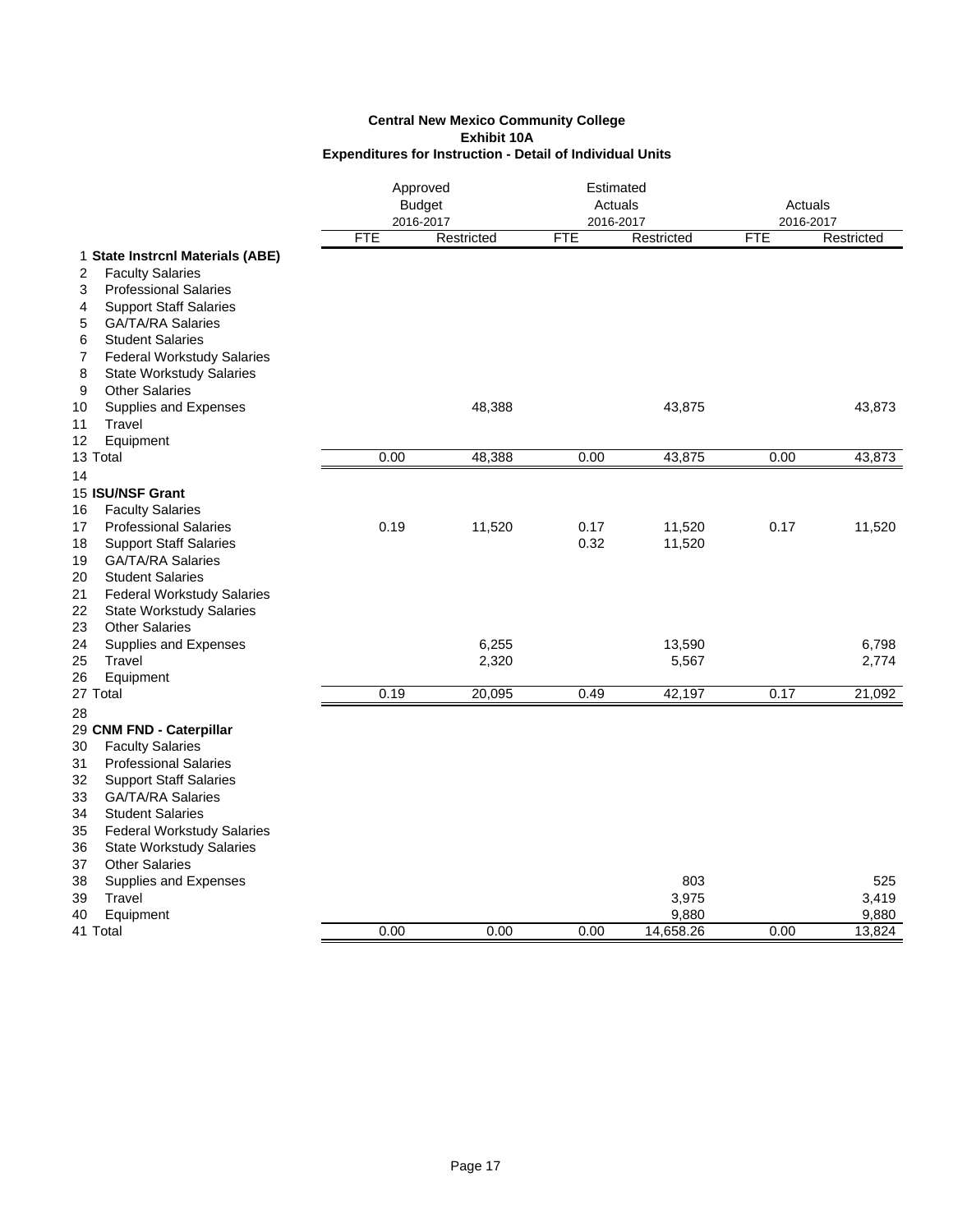|                                                                 |            | Approved<br><b>Budget</b><br>2016-2017 |            | Estimated<br>Actuals<br>2016-2017 |            | Actuals<br>2016-2017 |  |
|-----------------------------------------------------------------|------------|----------------------------------------|------------|-----------------------------------|------------|----------------------|--|
|                                                                 | <b>FTE</b> | Restricted                             | <b>FTE</b> | Restricted                        | <b>FTE</b> | Restricted           |  |
| 1 Perkins                                                       |            |                                        |            |                                   |            |                      |  |
| 2<br><b>Faculty Salaries</b>                                    | 0.56       | 32,603                                 | 2.43       | 146,758                           | 2.45       | 147,800              |  |
| <b>Professional Salaries</b><br>3                               | 4.78       | 288,166                                | 1.46       | 98,903                            | 0.70       | 47,371               |  |
| <b>Support Staff Salaries</b><br>4                              |            |                                        |            |                                   |            |                      |  |
| <b>GA/TA/RA Salaries</b><br>5                                   |            |                                        |            |                                   |            |                      |  |
| <b>Student Salaries</b><br>6                                    |            |                                        |            |                                   |            |                      |  |
| <b>Federal Workstudy Salaries</b><br>7                          |            |                                        |            |                                   |            |                      |  |
| 8<br><b>State Workstudy Salaries</b>                            |            |                                        |            |                                   |            |                      |  |
| 9<br><b>Other Salaries</b>                                      |            |                                        |            |                                   |            |                      |  |
| Supplies and Expenses<br>10                                     |            | 284,330                                |            | 302,195                           |            | 280,797              |  |
| Travel<br>11                                                    |            | 112,015                                |            | 122,560                           |            | 88,314               |  |
| 12<br>Equipment                                                 |            | 210,957                                |            | 176,926                           |            | 160,385              |  |
| 13 Total                                                        | 5.34       | 928,071                                | 3.89       | 847,342                           | 3.15       | 724,667              |  |
| 14                                                              |            |                                        |            |                                   |            |                      |  |
| 15 Intel Makerspace                                             |            |                                        |            |                                   |            |                      |  |
| <b>Faculty Salaries</b><br>16                                   | 0.07       | 4,005                                  | 0.07       | 415                               |            |                      |  |
| 17<br><b>Professional Salaries</b>                              |            |                                        |            |                                   |            |                      |  |
| 18<br><b>Support Staff Salaries</b><br><b>GA/TA/RA Salaries</b> |            |                                        |            |                                   |            |                      |  |
| 19<br>20<br><b>Student Salaries</b>                             |            |                                        |            |                                   |            |                      |  |
| 21<br><b>Federal Workstudy Salaries</b>                         |            |                                        |            |                                   |            |                      |  |
| 22<br><b>State Workstudy Salaries</b>                           |            |                                        |            |                                   |            |                      |  |
| 23<br><b>Other Salaries</b>                                     |            |                                        |            |                                   |            |                      |  |
| 24<br>Supplies and Expenses                                     |            |                                        |            | 114                               |            |                      |  |
| Travel<br>25                                                    |            |                                        |            |                                   |            |                      |  |
| 26<br>Equipment                                                 |            |                                        |            | 3,000                             |            |                      |  |
| 27 Total                                                        | 0.07       | 4,005                                  | 0.07       | 3,529                             | 0.00       | 0.00                 |  |
| 28                                                              |            |                                        |            |                                   |            |                      |  |
| 29 CNM FND- Dollar Gen Hmwk Diner                               |            |                                        |            |                                   |            |                      |  |
| <b>Faculty Salaries</b><br>30                                   | 0.14       | 8,398                                  | 0.09       | 5,467                             | 0.09       | 5,150                |  |
| 31<br><b>Professional Salaries</b>                              |            |                                        |            |                                   |            |                      |  |
| 32<br><b>Support Staff Salaries</b>                             |            |                                        |            |                                   |            |                      |  |
| GA/TA/RA Salaries<br>33                                         |            |                                        |            |                                   |            |                      |  |
| 34<br><b>Student Salaries</b>                                   |            |                                        |            |                                   |            |                      |  |
| 35<br><b>Federal Workstudy Salaries</b>                         |            |                                        |            |                                   |            |                      |  |
| 36<br><b>State Workstudy Salaries</b>                           |            |                                        |            |                                   |            |                      |  |
| <b>Other Salaries</b><br>37                                     |            |                                        |            |                                   |            |                      |  |
| 38<br>Supplies and Expenses                                     |            | 1,000                                  |            | 1,000                             |            | 754                  |  |
| 39<br>Travel                                                    |            |                                        |            |                                   |            |                      |  |
| 40<br>Equipment                                                 |            |                                        |            |                                   |            |                      |  |
| 41 Total                                                        | 0.14       | 9,398                                  | 0.09       | 6,467                             | 0.09       | 5,904                |  |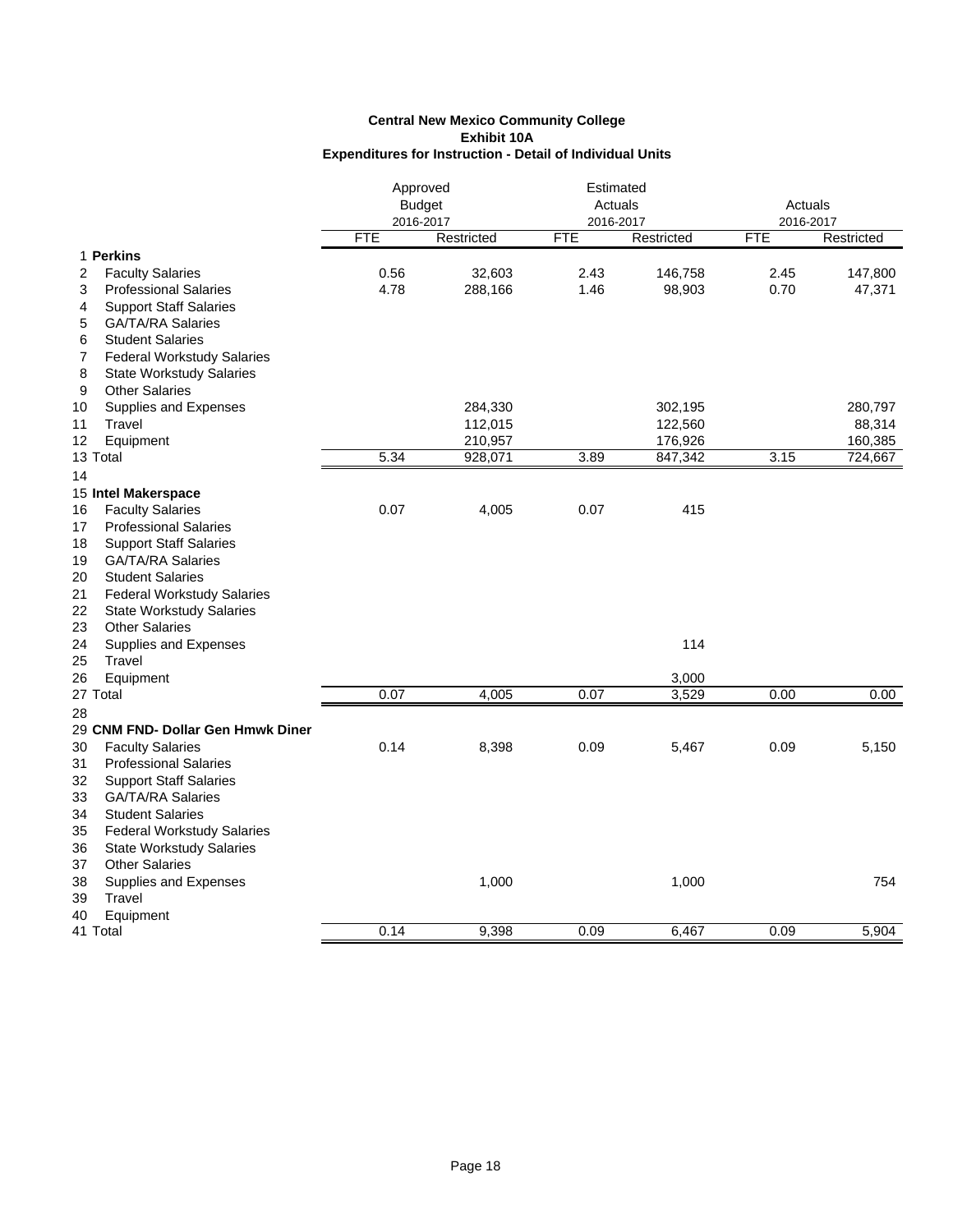|                                         |            | Approved                |                         | Estimated  |                         |            |
|-----------------------------------------|------------|-------------------------|-------------------------|------------|-------------------------|------------|
|                                         |            | <b>Budget</b>           |                         | Actuals    | Actuals                 |            |
|                                         | <b>FTE</b> | 2016-2017<br>Restricted | 2016-2017<br><b>FTE</b> | Restricted | 2016-2017<br><b>FTE</b> | Restricted |
| 1 City of Abq-Caregiver Conf            |            |                         |                         |            |                         |            |
| <b>Faculty Salaries</b><br>2            |            |                         | 0.22                    | 13,000     | 0.06                    | 3,549      |
| <b>Professional Salaries</b><br>3       |            |                         | 0.11                    | 7,571      | 0.01                    | 581        |
| <b>Support Staff Salaries</b><br>4      |            |                         | 0.06                    | 2,073      | 0.05                    | 1,753      |
| <b>GA/TA/RA Salaries</b><br>5           |            |                         |                         |            |                         |            |
| <b>Student Salaries</b><br>6            |            |                         |                         |            |                         |            |
| <b>Federal Workstudy Salaries</b><br>7  |            |                         |                         |            |                         |            |
| 8<br><b>State Workstudy Salaries</b>    |            |                         |                         |            |                         |            |
| <b>Other Salaries</b><br>9              |            |                         |                         |            |                         |            |
| 10<br>Supplies and Expenses             |            |                         |                         | 30,588     |                         | 8,933      |
| Travel<br>11                            |            |                         |                         | 1,843      |                         | 17         |
| 12<br>Equipment                         |            |                         |                         |            |                         |            |
| 13 Total                                | 0.00       | 0.00                    | 0.39                    | 55,075.00  | 0.12                    | 14,832.64  |
| 14                                      |            |                         |                         |            |                         |            |
| 15 Emily Tuttle - Nursing               |            |                         |                         |            |                         |            |
| <b>Faculty Salaries</b><br>16           |            |                         |                         |            |                         |            |
| <b>Professional Salaries</b><br>17      |            |                         |                         |            |                         |            |
| <b>Support Staff Salaries</b><br>18     |            |                         |                         |            |                         |            |
| <b>GA/TA/RA Salaries</b><br>19          |            |                         |                         |            |                         |            |
| <b>Student Salaries</b><br>20           |            |                         |                         |            |                         |            |
| 21<br><b>Federal Workstudy Salaries</b> |            |                         |                         |            |                         |            |
| 22<br><b>State Workstudy Salaries</b>   |            |                         |                         |            |                         |            |
| <b>Other Salaries</b><br>23             |            |                         |                         |            |                         |            |
| 24<br>Supplies and Expenses             |            | 7,000                   |                         | 7,000      |                         | 10,000     |
| Travel<br>25                            |            | 3,000                   |                         | 3,000      |                         |            |
| 26<br>Equipment                         |            |                         |                         |            |                         |            |
| 27 Total                                | 0.00       | 10,000                  | 0.00                    | 10,000     | 0.00                    | 10,000     |
| 28                                      |            |                         |                         |            |                         |            |
| 29 NM AMP Senior Alliance-NSF           |            |                         |                         |            |                         |            |
| <b>Faculty Salaries</b><br>30           |            |                         |                         |            |                         |            |
| 31<br><b>Professional Salaries</b>      |            |                         |                         |            |                         |            |
| 32<br><b>Support Staff Salaries</b>     |            |                         |                         |            |                         |            |
| 33<br><b>GA/TA/RA Salaries</b>          |            |                         |                         |            |                         |            |
| <b>Student Salaries</b><br>34           |            |                         |                         |            |                         |            |
| 35<br><b>Federal Workstudy Salaries</b> |            |                         |                         |            |                         |            |
| 36<br><b>State Workstudy Salaries</b>   |            |                         |                         |            |                         |            |
| <b>Other Salaries</b><br>37             |            |                         |                         |            |                         |            |
| 38<br>Supplies and Expenses             |            | 2,970                   |                         | 5,940      |                         |            |
| 39<br>Travel                            |            | 500                     |                         | 747        |                         | 384        |
| 40<br>Equipment                         |            |                         |                         |            |                         |            |
| 41 Total                                | 0.00       | 3,470                   | 0.00                    | 6,687      | 0.00                    | 384        |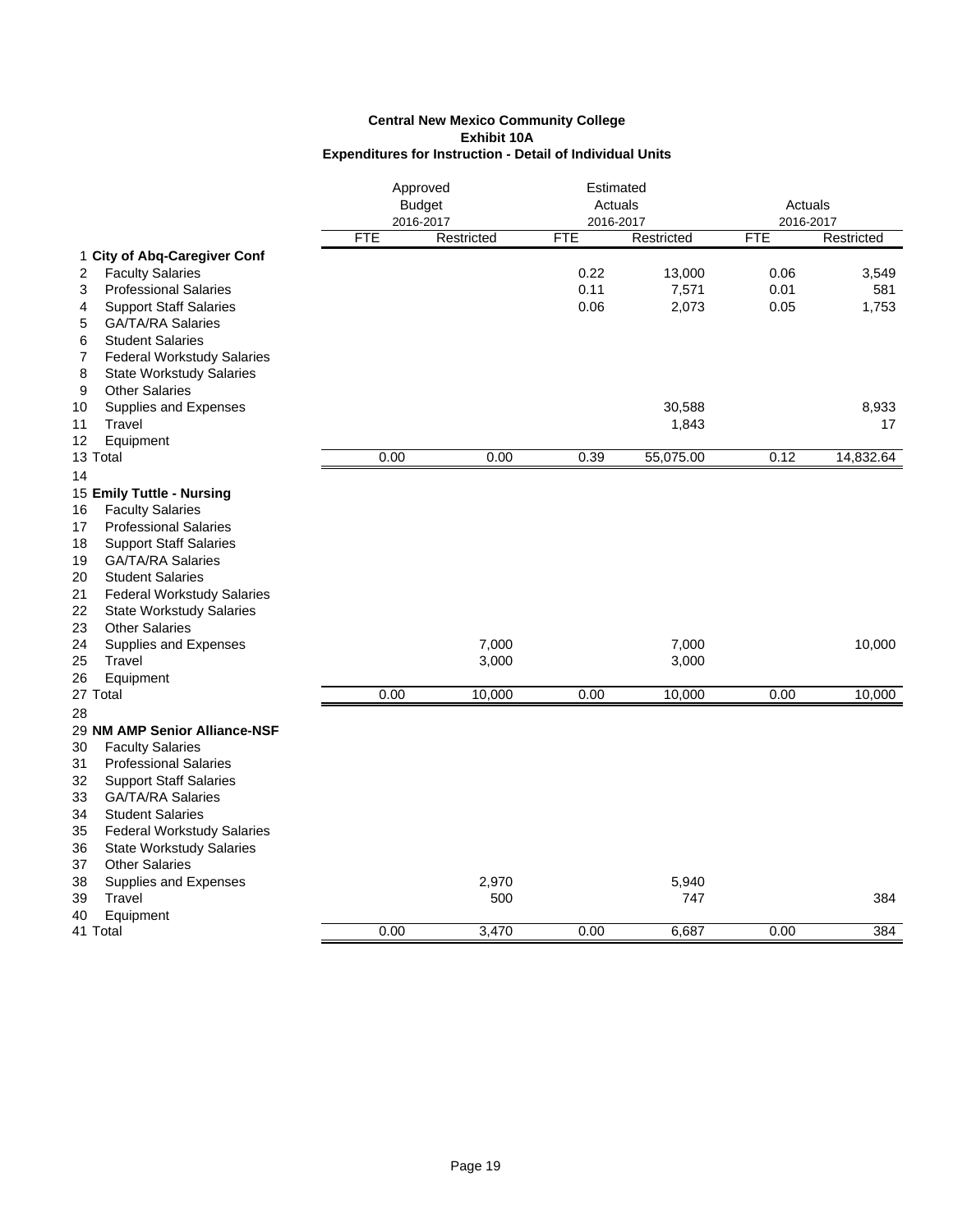|                                                                |            | Approved                |                         | Estimated  |                         |            |
|----------------------------------------------------------------|------------|-------------------------|-------------------------|------------|-------------------------|------------|
|                                                                |            | <b>Budget</b>           | Actuals                 |            | Actuals                 |            |
|                                                                | <b>FTE</b> | 2016-2017<br>Restricted | 2016-2017<br><b>FTE</b> | Restricted | 2016-2017<br><b>FTE</b> | Restricted |
| 1 Adult Basic Education                                        |            |                         |                         |            |                         |            |
| 2<br><b>Faculty Salaries</b>                                   | 9.19       | 537,108                 | 9.20                    | 554,518    | 8.92                    | 538,208    |
| <b>Professional Salaries</b><br>3                              | 1.55       | 93,412                  | 1.06                    | 71,734     | 1.46                    | 99,076     |
| <b>Support Staff Salaries</b><br>4                             | 4.99       | 171,389                 | 5.44                    | 194,029    | 5.19                    | 185,131    |
| <b>GA/TA/RA Salaries</b><br>5                                  |            |                         |                         |            |                         |            |
| 6<br><b>Student Salaries</b>                                   |            |                         |                         |            |                         |            |
| <b>Federal Workstudy Salaries</b><br>7                         |            |                         |                         |            |                         |            |
| 8<br><b>State Workstudy Salaries</b>                           |            |                         |                         |            |                         |            |
| <b>Other Salaries</b><br>9                                     |            |                         |                         |            |                         |            |
| Supplies and Expenses<br>10                                    |            | 164,292                 |                         | 102,097    |                         | 86,250     |
| Travel<br>11                                                   |            |                         |                         |            |                         | 55         |
| 12<br>Equipment                                                |            |                         |                         |            |                         |            |
| 13 Total                                                       | 15.73      | 966,201                 | 15.69                   | 922,378    | 15.57                   | 908,720    |
| 14                                                             |            |                         |                         |            |                         |            |
| 15 Park Saiz Endowment                                         |            |                         |                         |            |                         |            |
| <b>Faculty Salaries</b><br>16                                  |            |                         |                         |            |                         |            |
| <b>Professional Salaries</b><br>17                             |            |                         |                         |            |                         |            |
| <b>Support Staff Salaries</b><br>18                            |            |                         |                         |            |                         |            |
| <b>GA/TA/RA Salaries</b><br>19                                 |            |                         |                         |            |                         |            |
| 20<br><b>Student Salaries</b>                                  |            |                         |                         |            |                         |            |
| 21<br><b>Federal Workstudy Salaries</b>                        |            |                         |                         |            |                         |            |
| 22<br><b>State Workstudy Salaries</b>                          |            |                         |                         |            |                         |            |
| 23<br><b>Other Salaries</b>                                    |            |                         |                         |            |                         |            |
| 24<br>Supplies and Expenses                                    |            |                         |                         |            |                         | 2,300      |
| 25<br>Travel                                                   |            | 4,416                   |                         |            |                         |            |
| 26<br>Equipment                                                |            |                         |                         |            |                         |            |
| 27 Total                                                       | 0.00       | 4,416                   | 0.00                    | 0.00       | 0.00                    | 2,300      |
| 28                                                             |            |                         |                         |            |                         |            |
| 29 CNM FND - GED Test Fees                                     |            |                         |                         |            |                         |            |
| <b>Faculty Salaries</b><br>30                                  | 0.05       | 2,963                   | 0.04                    | 2,963      |                         |            |
| <b>Professional Salaries</b><br>31                             |            |                         |                         |            |                         |            |
| 32<br><b>Support Staff Salaries</b>                            |            |                         |                         |            |                         |            |
| <b>GA/TA/RA Salaries</b><br>33                                 |            |                         |                         |            |                         |            |
| <b>Student Salaries</b><br>34                                  |            |                         |                         |            |                         |            |
| 35<br><b>Federal Workstudy Salaries</b><br>36                  |            |                         |                         |            |                         |            |
| <b>State Workstudy Salaries</b><br><b>Other Salaries</b><br>37 |            |                         |                         |            |                         |            |
| 38<br>Supplies and Expenses                                    |            | 42,300                  |                         | 43,350     |                         | 27,200     |
| Travel<br>39                                                   |            |                         |                         |            |                         |            |
| 40<br>Equipment                                                |            |                         |                         |            |                         |            |
| 41 Total                                                       | 0.05       | 45,263                  | 0.04                    | 46,313     | 0.00                    | 27,200     |
|                                                                |            |                         |                         |            |                         |            |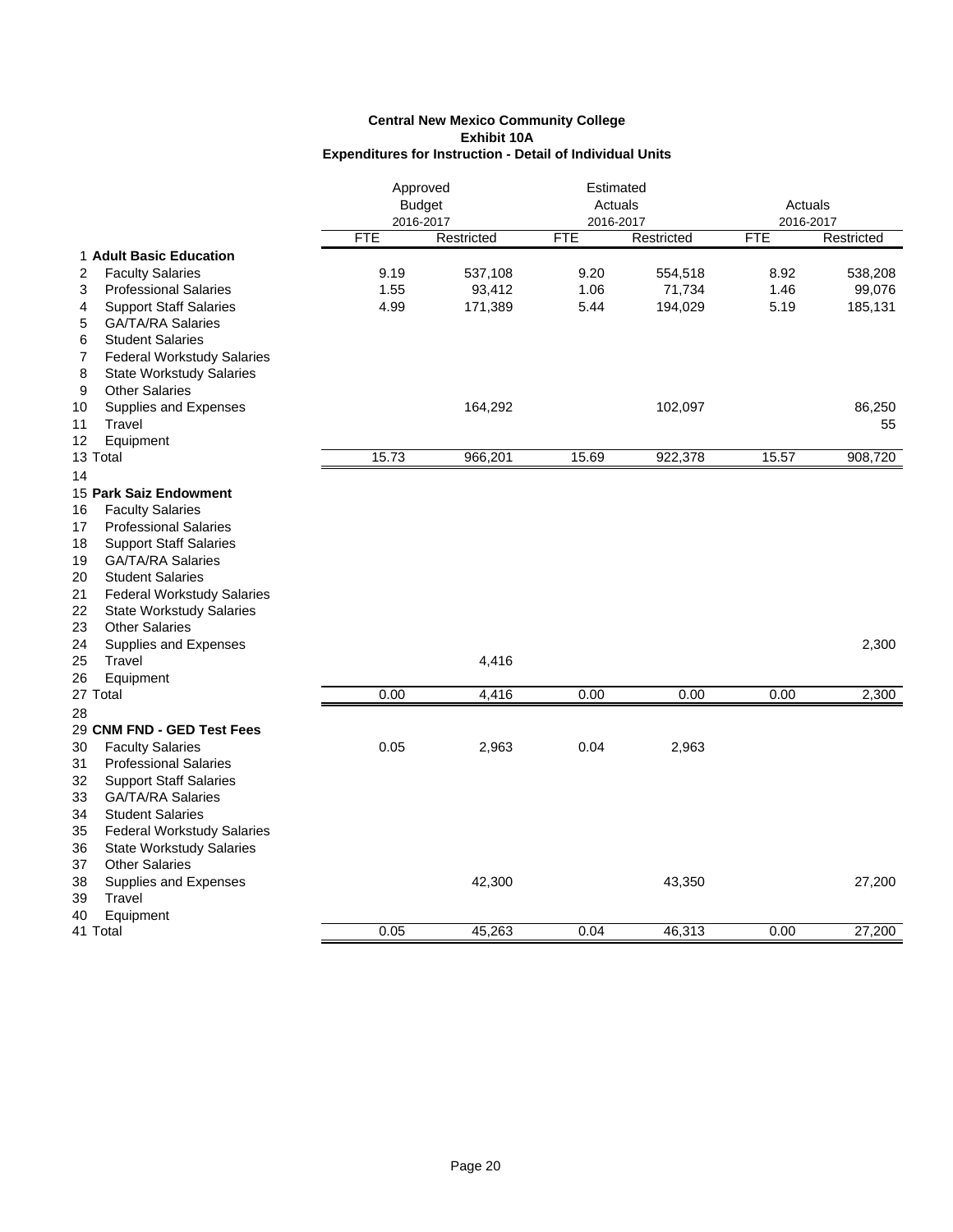|                                                                       |            | Approved      |            | Estimated  |            |            |  |
|-----------------------------------------------------------------------|------------|---------------|------------|------------|------------|------------|--|
|                                                                       |            | <b>Budget</b> | Actuals    |            | Actuals    |            |  |
|                                                                       |            | 2016-2017     | 2016-2017  |            | 2016-2017  |            |  |
|                                                                       | <b>FTE</b> | Restricted    | <b>FTE</b> | Restricted | <b>FTE</b> | Restricted |  |
| 1 Thornburg Fnd-Early Childhd Ed                                      |            |               |            |            |            |            |  |
| <b>Faculty Salaries</b><br>2                                          |            |               | 0.18       | 11,134     | 0.61       | 36,960     |  |
| 3<br><b>Professional Salaries</b>                                     | 0.62       | 37,087        | 0.79       | 53,499     | 0.35       | 23,460     |  |
| 4<br><b>Support Staff Salaries</b>                                    |            |               | 0.30       | 10,602     | 0.30       | 10,602     |  |
| <b>GA/TA/RA Salaries</b><br>5                                         |            |               |            |            |            |            |  |
| <b>Student Salaries</b><br>6                                          |            |               |            |            |            |            |  |
| <b>Federal Workstudy Salaries</b><br>7                                |            |               |            |            |            |            |  |
| 8<br><b>State Workstudy Salaries</b>                                  |            |               |            |            |            |            |  |
| <b>Other Salaries</b><br>9                                            |            |               |            |            |            |            |  |
| Supplies and Expenses<br>10                                           |            | 83,933        |            | 153,552    |            | 72,699     |  |
| Travel<br>11                                                          |            |               |            | 1,931      |            | 1,931      |  |
| 12<br>Equipment                                                       |            |               | 1.27       |            | 1.26       |            |  |
| 13 Total                                                              | 0.62       | 121,020       |            | 230,718    |            | 145,652    |  |
| 14                                                                    |            |               |            |            |            |            |  |
| 15 ASERT (UNM)                                                        |            |               |            |            |            |            |  |
| <b>Faculty Salaries</b><br>16                                         | 0.04       | 2,512         | 0.19       | 11,172     | 0.18       | 10,622     |  |
| <b>Professional Salaries</b><br>17                                    | 0.07       | 4,155         | 0.03       | 2,069      |            |            |  |
| 18<br><b>Support Staff Salaries</b><br>19<br><b>GA/TA/RA Salaries</b> |            |               |            |            |            |            |  |
| 20<br><b>Student Salaries</b>                                         |            |               |            |            |            |            |  |
| 21<br><b>Federal Workstudy Salaries</b>                               |            |               |            |            |            |            |  |
| <b>State Workstudy Salaries</b><br>22                                 |            |               |            |            |            |            |  |
| 23<br><b>Other Salaries</b>                                           |            |               |            |            |            |            |  |
| 24<br>Supplies and Expenses                                           |            | 3,700         |            | 3,114      |            | 1,337      |  |
| Travel<br>25                                                          |            | 2,568         |            | 3,482      |            | 1,769      |  |
| 26<br>Equipment                                                       |            |               |            |            |            |            |  |
| 27 Total                                                              | 0.11       | 12,935        | 0.22       | 19,837     | 0.18       | 13,728     |  |
| 28                                                                    |            |               |            |            |            |            |  |
| 29 Annie E Casey Fnd Fincl Coach                                      |            |               |            |            |            |            |  |
| <b>Faculty Salaries</b><br>30                                         |            |               |            |            |            |            |  |
| <b>Professional Salaries</b><br>31                                    | 0.03       | 2,000         | 0.02       | 1,568      | 0.02       | 1,568      |  |
| 32<br><b>Support Staff Salaries</b>                                   |            |               |            |            |            |            |  |
| <b>GA/TA/RA Salaries</b><br>33                                        |            |               |            |            |            |            |  |
| <b>Student Salaries</b><br>34                                         |            |               |            |            |            |            |  |
| 35<br><b>Federal Workstudy Salaries</b>                               |            |               |            |            |            |            |  |
| <b>State Workstudy Salaries</b><br>36                                 |            |               |            |            |            |            |  |
| <b>Other Salaries</b><br>37                                           |            |               |            |            |            |            |  |
| 38<br>Supplies and Expenses                                           |            | 2,856         |            | 1,233      |            | 1,069      |  |
| Travel<br>39                                                          |            |               |            |            |            |            |  |
| 40<br>Equipment                                                       |            |               |            |            |            |            |  |
| 41 Total                                                              | 0.03       | 4,856         | 0.02       | 2,801      | 0.02       | 2,637      |  |
|                                                                       |            |               |            |            |            |            |  |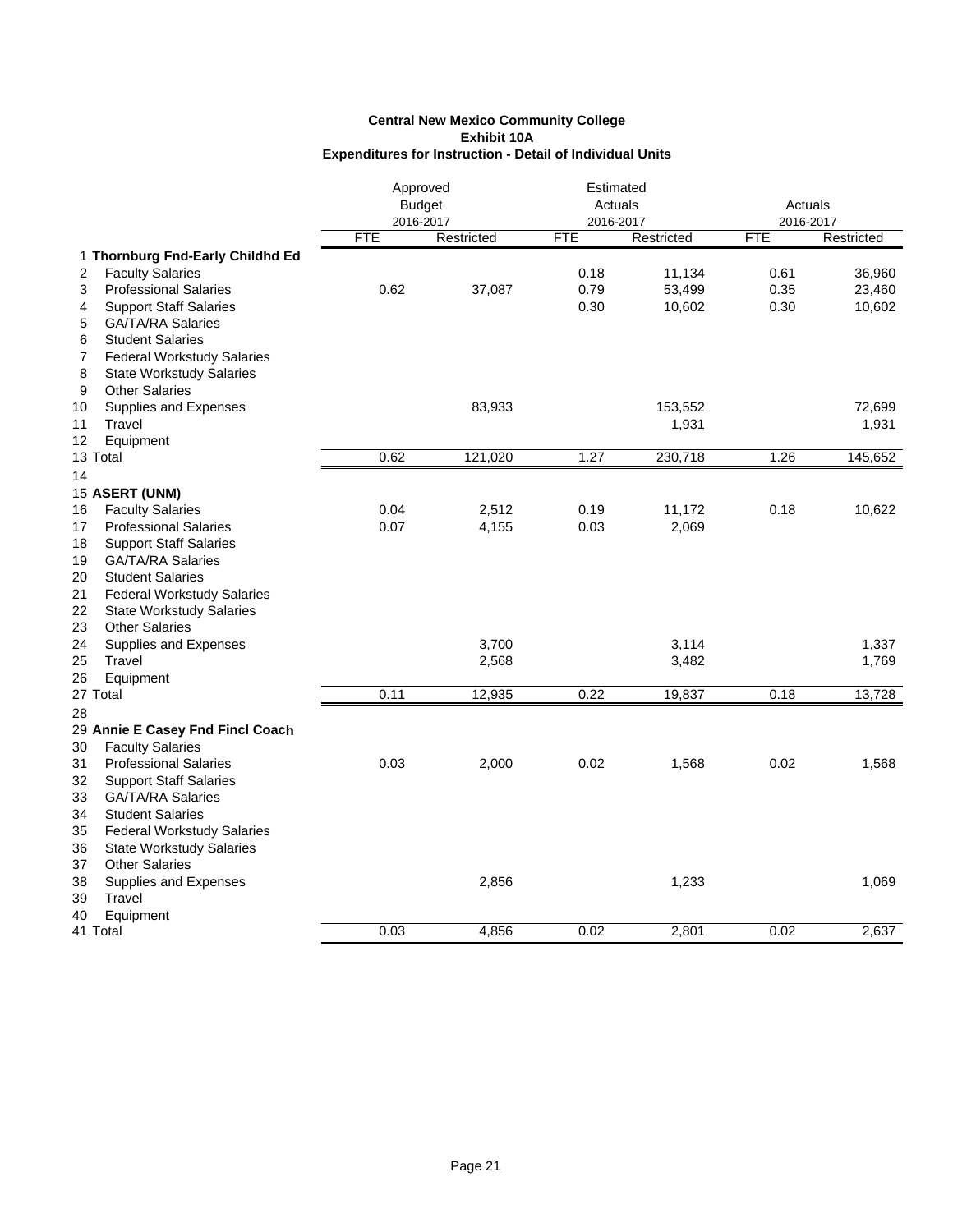|                                                               |            | Approved<br><b>Budget</b><br>2016-2017 |            | Estimated<br>Actuals<br>2016-2017 |            | Actuals<br>2016-2017 |  |
|---------------------------------------------------------------|------------|----------------------------------------|------------|-----------------------------------|------------|----------------------|--|
|                                                               | <b>FTE</b> | Restricted                             | <b>FTE</b> | Restricted                        | <b>FTE</b> | Restricted           |  |
| 1 Wildland Fire Training                                      |            |                                        |            |                                   |            |                      |  |
| <b>Faculty Salaries</b><br>2                                  | 0.09       | 5,215                                  | 0.27       | 16,043                            | 0.14       | 8,380                |  |
| <b>Professional Salaries</b><br>3                             |            |                                        |            |                                   |            |                      |  |
| <b>Support Staff Salaries</b><br>4                            |            |                                        |            |                                   |            |                      |  |
| <b>GA/TA/RA Salaries</b><br>5                                 |            |                                        |            |                                   |            |                      |  |
| <b>Student Salaries</b><br>6                                  |            |                                        |            |                                   |            |                      |  |
| <b>Federal Workstudy Salaries</b><br>7                        |            |                                        |            |                                   |            |                      |  |
| 8<br><b>State Workstudy Salaries</b>                          |            |                                        |            |                                   |            |                      |  |
| <b>Other Salaries</b><br>9                                    |            |                                        |            |                                   |            |                      |  |
| Supplies and Expenses<br>10                                   |            | 7,304                                  |            | 20,985                            |            | 11,217               |  |
| Travel<br>11                                                  |            | 1,241                                  |            | 5,722                             |            | 2,478                |  |
| Equipment<br>12                                               |            |                                        |            |                                   |            |                      |  |
| 13 Total                                                      | 0.09       | 13,760                                 | 0.27       | 42,750                            | 0.14       | 22,075               |  |
| 14                                                            |            |                                        |            |                                   |            |                      |  |
| 15 Legislative Nursing Endow<br><b>Faculty Salaries</b><br>16 |            |                                        |            |                                   |            |                      |  |
| <b>Professional Salaries</b><br>17                            |            |                                        |            |                                   |            |                      |  |
| 18<br><b>Support Staff Salaries</b>                           |            |                                        |            |                                   |            |                      |  |
| 19<br><b>GA/TA/RA Salaries</b>                                |            |                                        |            |                                   |            |                      |  |
| <b>Student Salaries</b><br>20                                 |            |                                        |            |                                   |            |                      |  |
| 21<br><b>Federal Workstudy Salaries</b>                       |            |                                        |            |                                   |            |                      |  |
| 22<br><b>State Workstudy Salaries</b>                         |            |                                        |            |                                   |            |                      |  |
| 23<br><b>Other Salaries</b>                                   |            |                                        |            |                                   |            |                      |  |
| 24<br>Supplies and Expenses                                   |            | 2,500                                  |            | 2,500                             |            | 1,992                |  |
| 25<br>Travel                                                  |            |                                        |            |                                   |            |                      |  |
| 26<br>Equipment                                               |            |                                        |            |                                   |            |                      |  |
| 27 Total                                                      | 0.00       | 2,500                                  | 0.00       | 2,500                             | 0.00       | 1,992                |  |
| 28                                                            |            |                                        |            |                                   |            |                      |  |
| 29 CNM Fndn - AT Faculty Dev                                  |            |                                        |            |                                   |            |                      |  |
| <b>Faculty Salaries</b><br>30                                 |            |                                        | 0.05       | 2,825                             | 0.05       | 2,825                |  |
| 31<br><b>Professional Salaries</b>                            |            |                                        |            |                                   |            |                      |  |
| 32<br><b>Support Staff Salaries</b>                           |            |                                        |            |                                   |            |                      |  |
| GA/TA/RA Salaries<br>33                                       |            |                                        |            |                                   |            |                      |  |
| 34<br><b>Student Salaries</b>                                 |            |                                        |            |                                   |            |                      |  |
| <b>Federal Workstudy Salaries</b><br>35                       |            |                                        |            |                                   |            |                      |  |
| <b>State Workstudy Salaries</b><br>36                         |            |                                        |            |                                   |            |                      |  |
| <b>Other Salaries</b><br>37                                   |            |                                        |            |                                   |            |                      |  |
| 38<br>Supplies and Expenses                                   |            | 3,400                                  |            | 6,878                             |            | 5,055                |  |
| Travel<br>39                                                  |            | 3,000                                  |            | 8,643                             |            | 7,161                |  |
| Equipment<br>40                                               |            | 20,000                                 |            | 18,300                            |            |                      |  |
| 41 Total                                                      | 0.00       | 26,400                                 | 0.05       | 36,646                            | 0.05       | 15,041               |  |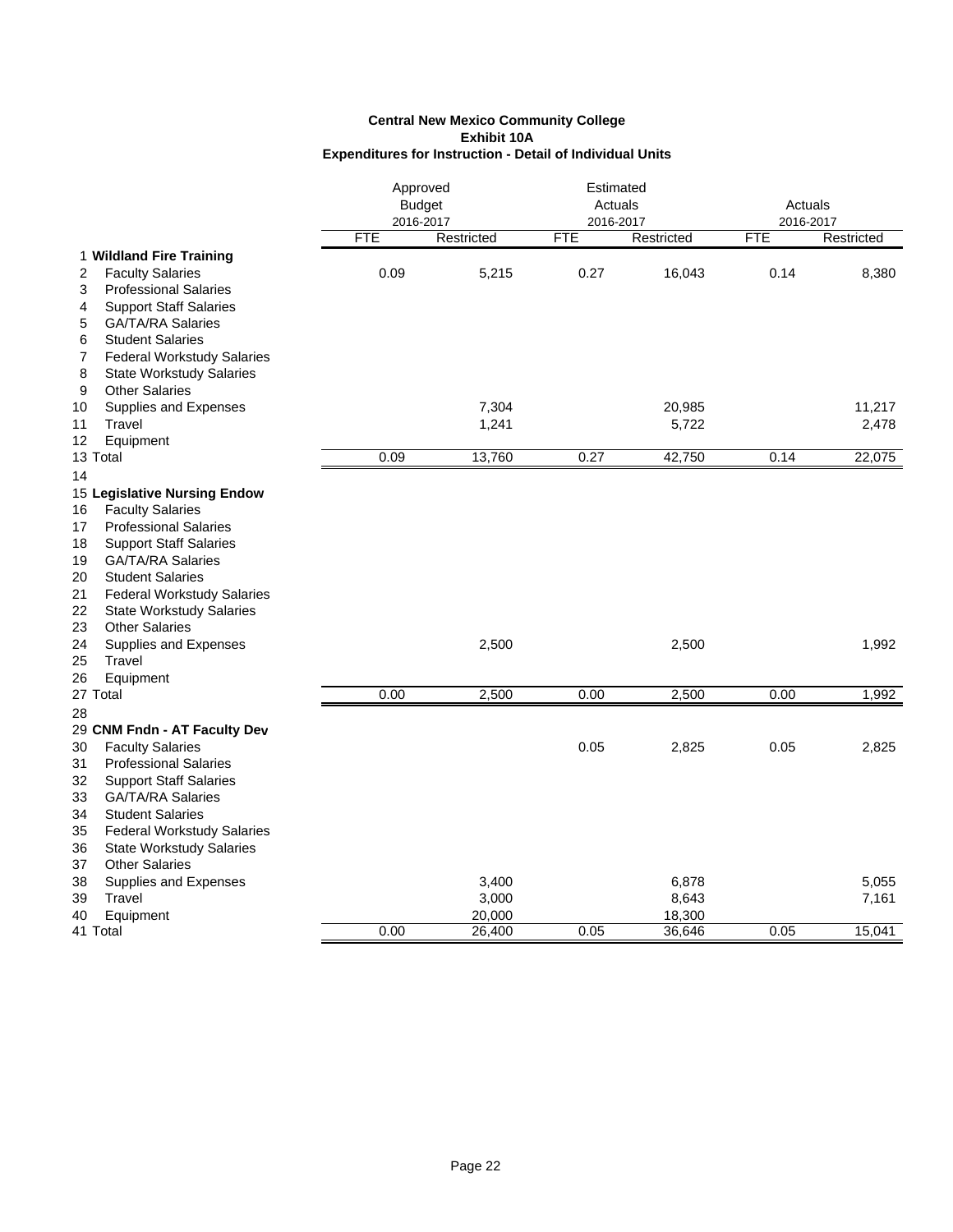|                                         |            | Approved                |            | Estimated<br>Actuals    |            |                         |  |
|-----------------------------------------|------------|-------------------------|------------|-------------------------|------------|-------------------------|--|
|                                         |            | <b>Budget</b>           |            |                         | Actuals    |                         |  |
|                                         | <b>FTE</b> | 2016-2017<br>Restricted | <b>FTE</b> | 2016-2017<br>Restricted | <b>FTE</b> | 2016-2017<br>Restricted |  |
| 1 Perkins - Redistribution              |            |                         |            |                         |            |                         |  |
| <b>Faculty Salaries</b><br>2            | 0.44       | 26,008                  | 0.39       | 23,530                  | 0.31       | 18,809                  |  |
| 3<br><b>Professional Salaries</b>       | 0.34       | 20,760                  | 0.16       | 10,760                  |            |                         |  |
| <b>Support Staff Salaries</b><br>4      |            |                         |            |                         |            |                         |  |
| <b>GA/TA/RA Salaries</b><br>5           |            |                         |            |                         |            |                         |  |
| <b>Student Salaries</b><br>6            |            |                         |            |                         |            |                         |  |
| 7<br><b>Federal Workstudy Salaries</b>  |            |                         |            |                         |            |                         |  |
| 8<br><b>State Workstudy Salaries</b>    |            |                         |            |                         |            |                         |  |
| 9<br><b>Other Salaries</b>              |            |                         |            |                         |            |                         |  |
| Supplies and Expenses<br>10             |            | 251,646                 |            | 71,589                  |            | 37,723                  |  |
| 11<br>Travel                            |            | 23,650                  |            | 16,821                  |            | 11,863                  |  |
| 12<br>Equipment                         |            | 170,413                 |            | 26,458                  |            |                         |  |
| 13 Total                                | 0.78       | 492,477                 | 0.55       | 149,158                 | 0.31       | 68,395                  |  |
| 14                                      |            |                         |            |                         |            |                         |  |
| 15 Carino Early Childhd Toy Lend        |            |                         |            |                         |            |                         |  |
| <b>Faculty Salaries</b><br>16           | 0.01       | 594                     | 0.01       | 65                      |            |                         |  |
| 17<br><b>Professional Salaries</b>      |            |                         |            |                         |            |                         |  |
| <b>Support Staff Salaries</b><br>18     |            |                         |            |                         |            |                         |  |
| <b>GA/TA/RA Salaries</b><br>19          |            |                         |            |                         |            |                         |  |
| 20<br><b>Student Salaries</b>           |            |                         |            |                         |            |                         |  |
| 21<br><b>Federal Workstudy Salaries</b> |            |                         |            |                         |            |                         |  |
| 22<br><b>State Workstudy Salaries</b>   |            |                         |            |                         |            |                         |  |
| 23<br><b>Other Salaries</b>             |            |                         |            |                         |            |                         |  |
| 24<br>Supplies and Expenses             |            | 30,891                  |            | 17,955                  |            | 6,228                   |  |
| Travel<br>25                            |            | 6,000                   |            | 6,000                   |            | 1,576                   |  |
| 26<br>Equipment                         |            |                         |            |                         |            |                         |  |
| 27 Total                                | 0.01       | 37,485                  | 0.01       | 24,020                  | 0.00       | 7,804                   |  |
| 28                                      |            |                         |            |                         |            |                         |  |
| 29 Accelerator-IGNITE                   |            |                         |            |                         |            |                         |  |
| <b>Faculty Salaries</b><br>30           |            |                         | 0.39       | 23,481                  | 0.08       | 4,756                   |  |
| 31<br><b>Professional Salaries</b>      |            |                         |            |                         |            |                         |  |
| 32<br><b>Support Staff Salaries</b>     |            |                         |            |                         |            |                         |  |
| 33<br><b>GA/TA/RA Salaries</b>          |            |                         |            |                         |            |                         |  |
| <b>Student Salaries</b><br>34           |            |                         |            |                         |            |                         |  |
| 35<br><b>Federal Workstudy Salaries</b> |            |                         |            |                         |            |                         |  |
| 36<br><b>State Workstudy Salaries</b>   |            |                         |            |                         |            |                         |  |
| <b>Other Salaries</b><br>37             |            |                         |            |                         |            |                         |  |
| 38<br>Supplies and Expenses             |            |                         |            | 24,120                  |            | 6,732                   |  |
| 39<br>Travel                            |            |                         |            |                         |            |                         |  |
| 40<br>Equipment                         |            |                         |            |                         |            |                         |  |
| 41 Total                                | 0.00       | 0.00                    | 0.39       | 47,601                  | 0.08       | 11,488                  |  |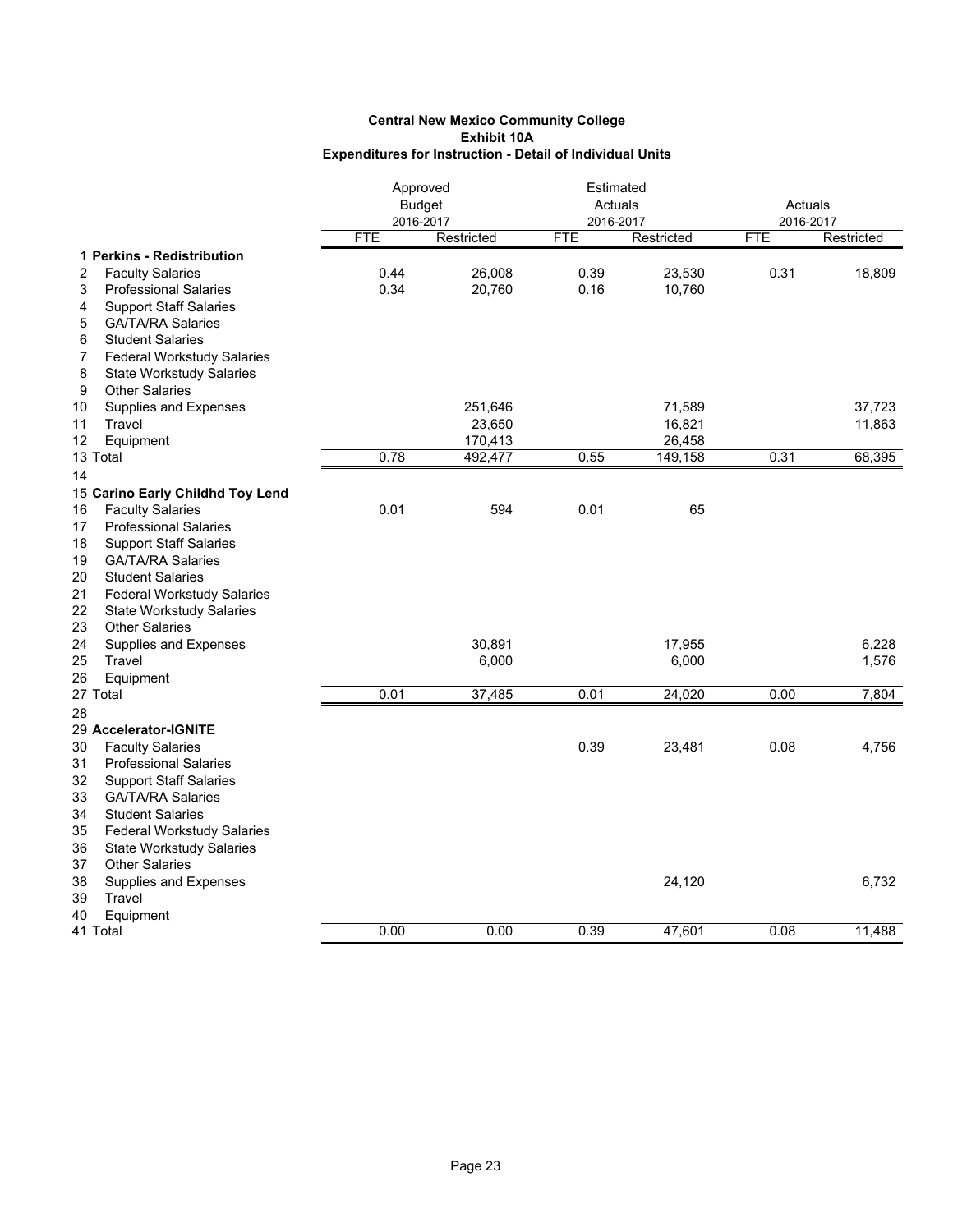|                                         |            | Approved<br><b>Budget</b> |                         | Estimated<br>Actuals |                         | Actuals    |  |
|-----------------------------------------|------------|---------------------------|-------------------------|----------------------|-------------------------|------------|--|
|                                         | <b>FTE</b> | 2016-2017<br>Restricted   | 2016-2017<br><b>FTE</b> | Restricted           | 2016-2017<br><b>FTE</b> | Restricted |  |
| 1 Sunpath TAACCCT                       |            |                           |                         |                      |                         |            |  |
| <b>Faculty Salaries</b><br>2            | 3.42       | 199,978                   | 5.69                    | 343,210              | 1.83                    | 110,244    |  |
| <b>Professional Salaries</b><br>3       | 2.33       | 135,955                   | 3.22                    | 218,635              | 0.94                    | 63,631     |  |
| <b>Support Staff Salaries</b><br>4      | 1.31       | 76,584                    | 4.37                    | 155,822              | 3.38                    | 120,445    |  |
| 5<br><b>GA/TA/RA Salaries</b>           |            |                           |                         |                      |                         |            |  |
| <b>Student Salaries</b><br>6            |            |                           |                         |                      |                         |            |  |
| <b>Federal Workstudy Salaries</b><br>7  |            |                           |                         |                      |                         |            |  |
| 8<br><b>State Workstudy Salaries</b>    |            |                           |                         |                      |                         |            |  |
| <b>Other Salaries</b><br>9              |            |                           |                         |                      |                         |            |  |
| 10<br>Supplies and Expenses             |            | 75,669                    |                         | 150,461              |                         | 69,318     |  |
| 11<br>Travel                            |            | 9,890                     |                         | 39,316               |                         | 10,599     |  |
| Equipment<br>12                         |            | 30,000                    |                         | 76                   |                         |            |  |
| 13 Total                                | 7.06       | 528,076                   | 13.28                   | 907,520              | 6.14                    | 374,237    |  |
| 14                                      |            |                           |                         |                      |                         |            |  |
| 15 CNM Fnd in-kind for Instr            |            |                           |                         |                      |                         |            |  |
| <b>Faculty Salaries</b><br>16           |            |                           |                         |                      |                         |            |  |
| <b>Professional Salaries</b><br>17      |            |                           |                         |                      |                         |            |  |
| <b>Support Staff Salaries</b><br>18     |            |                           |                         |                      |                         |            |  |
| <b>GA/TA/RA Salaries</b><br>19          |            |                           |                         |                      |                         |            |  |
| 20<br><b>Student Salaries</b>           |            |                           |                         |                      |                         |            |  |
| 21<br><b>Federal Workstudy Salaries</b> |            |                           |                         |                      |                         |            |  |
| 22<br><b>State Workstudy Salaries</b>   |            |                           |                         |                      |                         |            |  |
| <b>Other Salaries</b><br>23             |            |                           |                         |                      |                         |            |  |
| 24<br>Supplies and Expenses             |            | 400,000                   |                         | 400,000              |                         | 182,905    |  |
| 25<br>Travel                            |            |                           |                         |                      |                         |            |  |
| 26<br>Equipment                         |            |                           |                         |                      |                         |            |  |
| 27 Total                                | 0.00       | 400,000                   | 0.00                    | 400,000              | 0.00                    | 182,905    |  |
| 28                                      |            |                           |                         |                      |                         |            |  |
| 29 UNM-NSF Sustain Constr               |            |                           |                         |                      |                         |            |  |
| <b>Faculty Salaries</b><br>30           |            |                           | 0.16                    | 9,841                | 0.42                    | 25,571     |  |
| 31<br><b>Professional Salaries</b>      |            |                           | 1.99                    | 135,284              |                         |            |  |
| 32<br><b>Support Staff Salaries</b>     |            |                           |                         |                      |                         |            |  |
| GA/TA/RA Salaries<br>33                 |            |                           |                         |                      |                         |            |  |
| 34<br><b>Student Salaries</b>           |            |                           |                         |                      |                         |            |  |
| 35<br><b>Federal Workstudy Salaries</b> |            |                           |                         |                      |                         |            |  |
| 36<br><b>State Workstudy Salaries</b>   |            |                           |                         |                      |                         |            |  |
| <b>Other Salaries</b><br>37             |            |                           |                         |                      |                         |            |  |
| 38<br>Supplies and Expenses             |            |                           |                         | 119,954              |                         | 28,927     |  |
| Travel<br>39                            |            |                           |                         | 22,800               |                         | 4,101      |  |
| 40<br>Equipment                         | 0.00       | 0.00                      | 2.15                    | 287,879              | 0.42                    | 58,599     |  |
| 41 Total                                |            |                           |                         |                      |                         |            |  |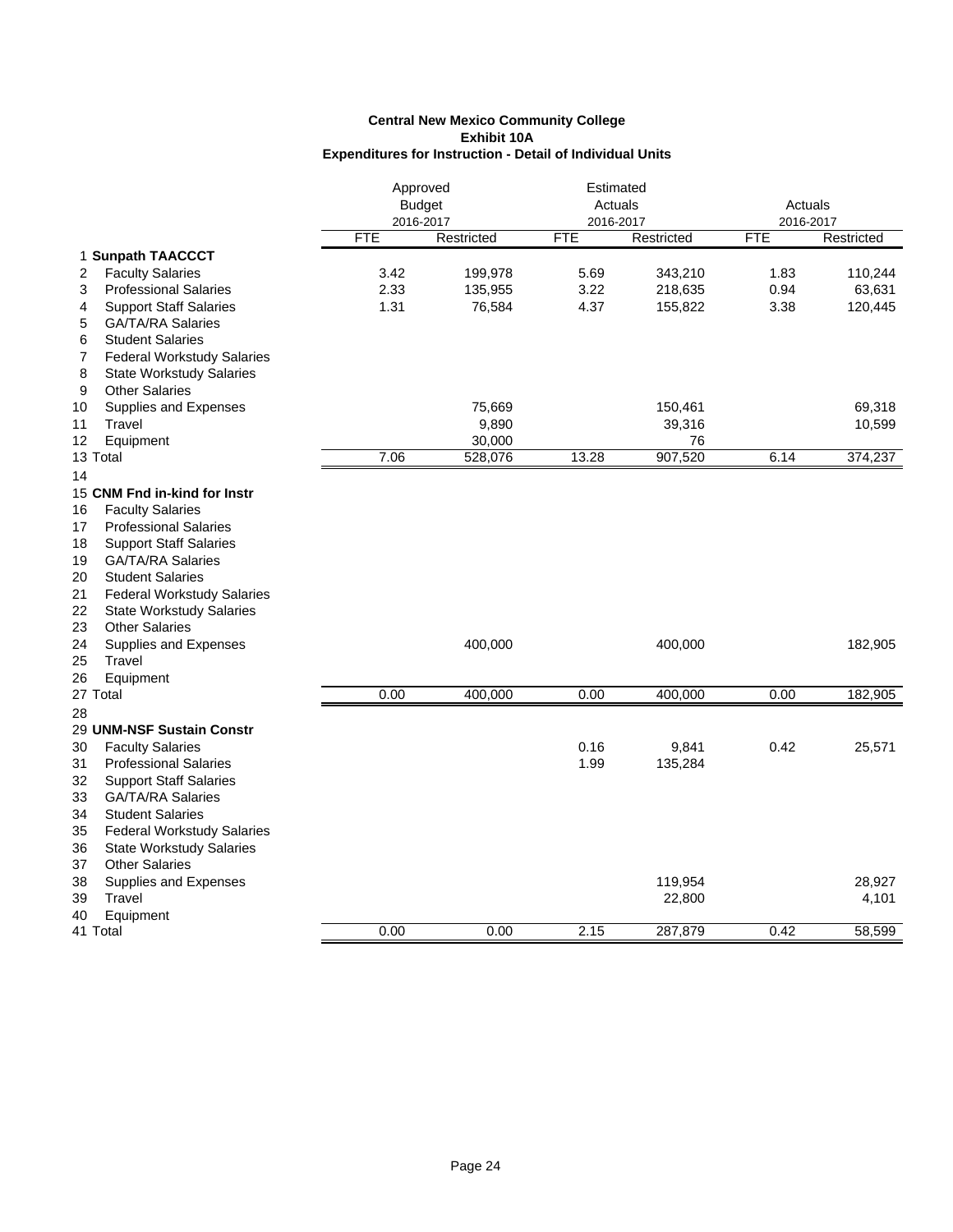|                                                                                                                                                                                                                                                                                                                                                                   | Approved<br>Estimated<br><b>Budget</b><br>Actuals<br>2016-2017<br>2016-2017 |            | Actuals<br>2016-2017 |                   |            |            |
|-------------------------------------------------------------------------------------------------------------------------------------------------------------------------------------------------------------------------------------------------------------------------------------------------------------------------------------------------------------------|-----------------------------------------------------------------------------|------------|----------------------|-------------------|------------|------------|
|                                                                                                                                                                                                                                                                                                                                                                   | <b>FTE</b>                                                                  | Restricted | <b>FTE</b>           | Restricted        | <b>FTE</b> | Restricted |
| 1 Whatcom/NSF: C5 Mentee<br>2<br><b>Faculty Salaries</b><br><b>Professional Salaries</b><br>3<br><b>Support Staff Salaries</b><br>4<br><b>GA/TA/RA Salaries</b><br>5<br><b>Student Salaries</b><br>6                                                                                                                                                              |                                                                             |            | 0.06                 | 3,704             | 0.06       | 3,840      |
| 7<br><b>Federal Workstudy Salaries</b><br>8<br><b>State Workstudy Salaries</b><br><b>Other Salaries</b><br>9<br>Supplies and Expenses<br>10<br>Travel<br>11<br>12<br>Equipment                                                                                                                                                                                    |                                                                             |            |                      |                   |            |            |
| 13 Total                                                                                                                                                                                                                                                                                                                                                          | 0.00                                                                        | 0.00       | 0.06                 | 3,704             | 0.06       | 3,840      |
| 14                                                                                                                                                                                                                                                                                                                                                                |                                                                             |            |                      |                   |            |            |
| <b>15 UNM/NSF: EPSCoR</b><br>16<br><b>Faculty Salaries</b><br><b>Professional Salaries</b><br>17<br><b>Support Staff Salaries</b><br>18<br><b>GA/TA/RA Salaries</b><br>19<br><b>Student Salaries</b><br>20<br>21<br><b>Federal Workstudy Salaries</b><br>22<br><b>State Workstudy Salaries</b>                                                                    |                                                                             |            | 0.10                 | 6,000             | 0.10       | 5,994      |
| 23<br><b>Other Salaries</b><br>24<br>Supplies and Expenses<br>25<br>Travel<br>26<br>Equipment                                                                                                                                                                                                                                                                     |                                                                             |            |                      | 23,900            |            | 18,084     |
| 27 Total                                                                                                                                                                                                                                                                                                                                                          | 0.00                                                                        | 0.00       | 0.10                 | 29,900.00         | 0.10       | 24,078     |
| 28<br>29 NM DWS/DOL-Appshp USA<br>30<br><b>Faculty Salaries</b><br>31<br><b>Professional Salaries</b><br>32<br><b>Support Staff Salaries</b><br>33<br><b>GA/TA/RA Salaries</b><br><b>Student Salaries</b><br>34<br>35<br><b>Federal Workstudy Salaries</b><br>36<br><b>State Workstudy Salaries</b><br><b>Other Salaries</b><br>37<br>38<br>Supplies and Expenses |                                                                             |            | 0.82                 | 56,000<br>156,028 |            |            |
| Travel<br>39<br>40<br>Equipment                                                                                                                                                                                                                                                                                                                                   |                                                                             |            |                      | 35,200            |            |            |
| 41 Total                                                                                                                                                                                                                                                                                                                                                          | 0.00                                                                        | 0.00       | 0.82                 | 247,228           | 0.00       | 0          |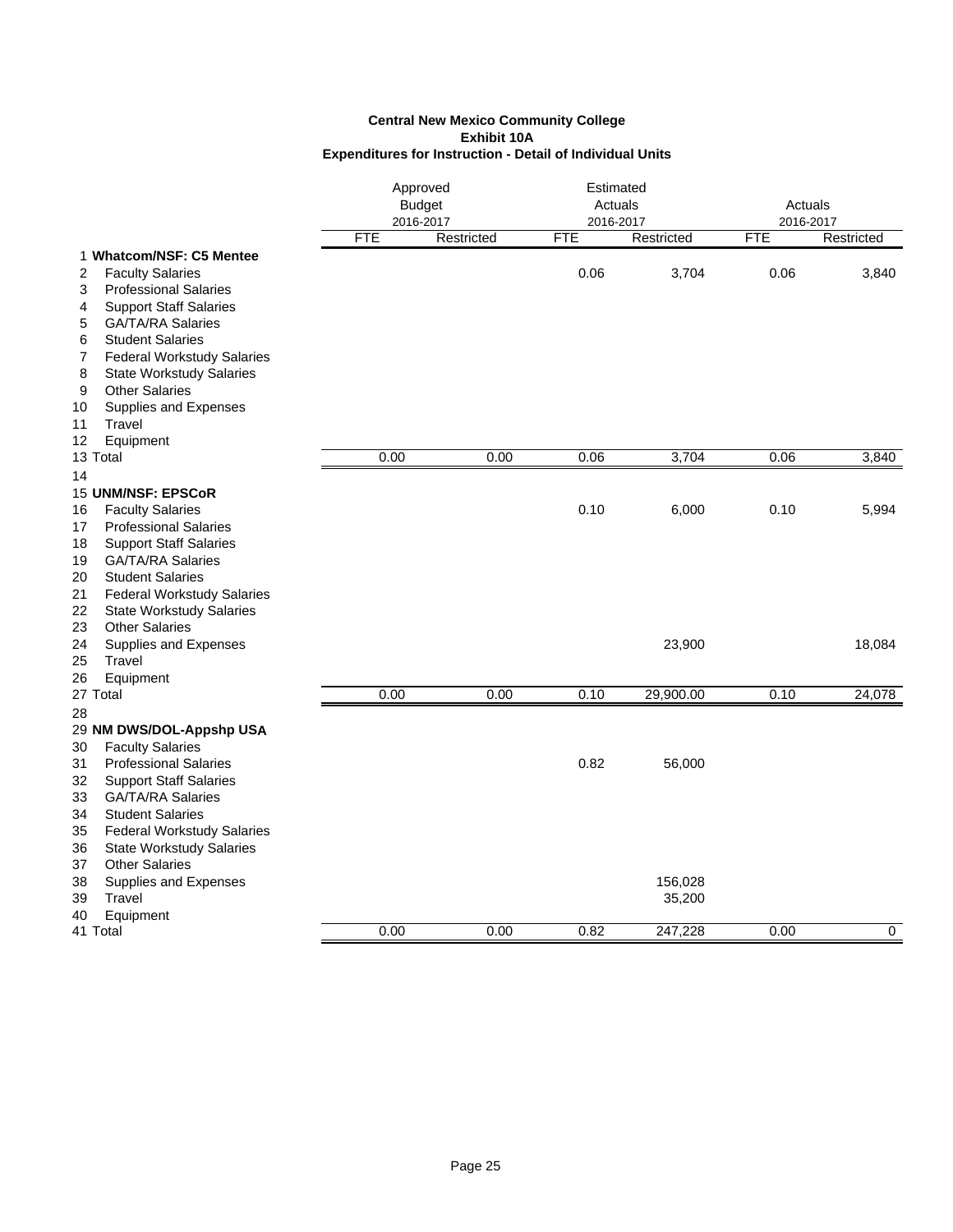|                                                                           | Approved<br><b>Budget</b><br>2016-2017 |            | Estimated<br>Actuals<br>2016-2017 |            | Actuals<br>2016-2017 |            |
|---------------------------------------------------------------------------|----------------------------------------|------------|-----------------------------------|------------|----------------------|------------|
|                                                                           | <b>FTE</b>                             | Restricted | <b>FTE</b>                        | Restricted | <b>FTE</b>           | Restricted |
| 1 DWFS-Software Dev Lab<br><b>Faculty Salaries</b><br>2                   |                                        |            | 0.25                              | 15,100     | 0.37                 | 22,500     |
| 3<br><b>Professional Salaries</b>                                         |                                        |            |                                   |            |                      |            |
| <b>Support Staff Salaries</b><br>4                                        |                                        |            |                                   |            |                      |            |
| 5<br><b>GA/TA/RA Salaries</b><br><b>Student Salaries</b>                  |                                        |            |                                   |            |                      |            |
| 6<br>7<br><b>Federal Workstudy Salaries</b>                               |                                        |            |                                   |            |                      |            |
| 8<br><b>State Workstudy Salaries</b>                                      |                                        |            |                                   |            |                      |            |
| <b>Other Salaries</b><br>9                                                |                                        |            |                                   |            |                      |            |
| Supplies and Expenses<br>10                                               |                                        |            |                                   | 180,064    |                      | 172,098.00 |
| Travel<br>11                                                              |                                        |            |                                   |            |                      |            |
| 12<br>Equipment                                                           |                                        |            |                                   |            |                      |            |
| 13 Total                                                                  | 0.00                                   | 0.00       | 0.25                              | 195,164    | 0.37                 | 194,598.00 |
| 14                                                                        |                                        |            |                                   |            |                      |            |
| 15 Kellogg Fnd Open Pathways                                              |                                        |            |                                   |            |                      |            |
| <b>Faculty Salaries</b><br>16                                             |                                        |            | 0.02                              | 926        | 0.01                 | 810        |
| <b>Professional Salaries</b><br>17                                        |                                        |            |                                   |            |                      |            |
| <b>Support Staff Salaries</b><br>18                                       |                                        |            |                                   |            |                      |            |
| 19<br><b>GA/TA/RA Salaries</b><br><b>Student Salaries</b><br>20           |                                        |            |                                   |            |                      |            |
| 21<br><b>Federal Workstudy Salaries</b>                                   |                                        |            |                                   |            |                      |            |
| 22<br><b>State Workstudy Salaries</b>                                     |                                        |            |                                   |            |                      |            |
| <b>Other Salaries</b><br>23                                               |                                        |            |                                   |            |                      |            |
| Supplies and Expenses<br>24                                               |                                        |            |                                   | 6,097      |                      | 4,094      |
| Travel<br>25                                                              |                                        |            |                                   | 2,730      |                      | 4,620      |
| 26<br>Equipment                                                           |                                        |            |                                   |            |                      |            |
| 27 Total                                                                  | 0.00                                   | 0.00       | 0.02                              | 9,753.20   | 0.01                 | 9,523.88   |
| 28                                                                        |                                        |            |                                   |            |                      |            |
| 29 McCune Fnd-S/W Dev Lab                                                 |                                        |            |                                   |            |                      |            |
| 30<br><b>Faculty Salaries</b>                                             |                                        |            | 0.08                              | 5,000      | 0.10                 | 6,325      |
| 31<br><b>Professional Salaries</b><br><b>Support Staff Salaries</b><br>32 |                                        |            | 0.07                              | 5,000      | 0.03                 | 1,938      |
| 33<br><b>GA/TA/RA Salaries</b>                                            |                                        |            |                                   |            |                      |            |
| <b>Student Salaries</b><br>34                                             |                                        |            |                                   |            |                      |            |
| 35<br><b>Federal Workstudy Salaries</b>                                   |                                        |            |                                   |            |                      |            |
| 36<br><b>State Workstudy Salaries</b>                                     |                                        |            |                                   |            |                      |            |
| <b>Other Salaries</b><br>37                                               |                                        |            |                                   |            |                      |            |
| 38<br>Supplies and Expenses                                               |                                        |            |                                   | 4,799      |                      | 3,077      |
| Travel<br>39                                                              |                                        |            |                                   |            |                      |            |
| 40<br>Equipment                                                           |                                        |            |                                   |            |                      |            |
| 41 Total                                                                  | 0.00                                   | 0.00       | 0.16                              | 14,799.00  | 0.13                 | 11,340.00  |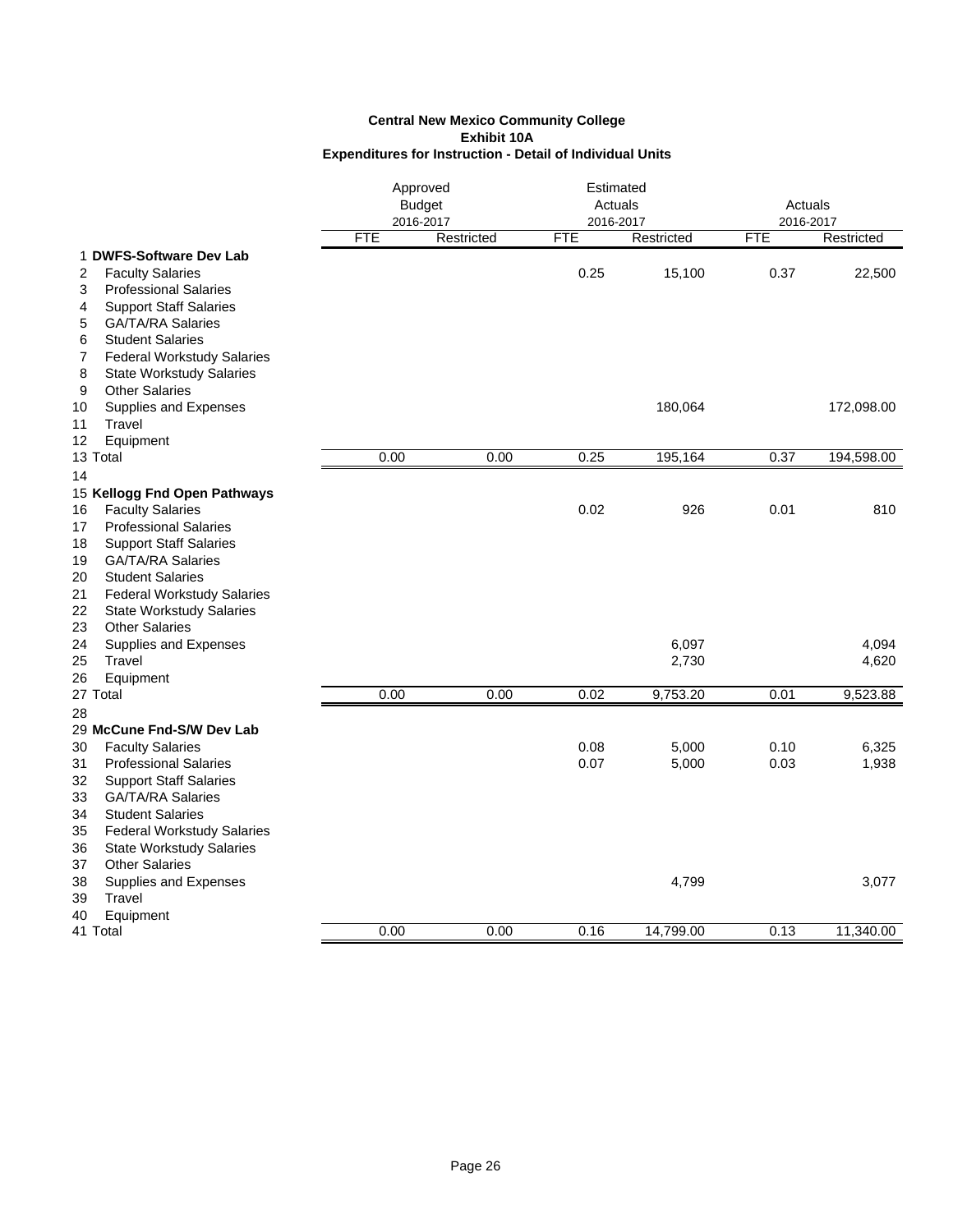|                                                                           |            | Approved<br><b>Budget</b><br>2016-2017 | Estimated<br>Actuals<br>2016-2017 |            | 2016-2017  | Actuals    |
|---------------------------------------------------------------------------|------------|----------------------------------------|-----------------------------------|------------|------------|------------|
|                                                                           | <b>FTE</b> | Restricted                             | <b>FTE</b>                        | Restricted | <b>FTE</b> | Restricted |
| 1 McCune Fnd- Hispanic Art Inst                                           |            |                                        |                                   |            |            |            |
| 2<br><b>Faculty Salaries</b>                                              |            |                                        |                                   |            |            |            |
| <b>Professional Salaries</b><br>3                                         |            |                                        |                                   |            |            |            |
| <b>Support Staff Salaries</b><br>4                                        |            |                                        |                                   |            |            |            |
| <b>GA/TA/RA Salaries</b><br>5                                             |            |                                        |                                   |            |            |            |
| <b>Student Salaries</b><br>6                                              |            |                                        |                                   |            |            |            |
| 7<br><b>Federal Workstudy Salaries</b>                                    |            |                                        |                                   |            |            |            |
| 8<br><b>State Workstudy Salaries</b>                                      |            |                                        |                                   |            |            |            |
| <b>Other Salaries</b><br>9                                                |            |                                        |                                   |            |            |            |
| Supplies and Expenses<br>10<br>Travel<br>11                               |            |                                        |                                   | 2,500      |            | 2,500      |
| 12<br>Equipment                                                           |            |                                        |                                   |            |            |            |
| 13 Total                                                                  | 0.00       | 0.00                                   | 0.00                              | 2,500.00   | 0.00       | 2,500.00   |
| 14                                                                        |            |                                        |                                   |            |            |            |
| 15 CNM FND- Healy Fnd                                                     |            |                                        |                                   |            |            |            |
| <b>Faculty Salaries</b><br>16                                             |            |                                        |                                   |            |            |            |
| <b>Professional Salaries</b><br>17                                        |            |                                        |                                   |            |            |            |
| <b>Support Staff Salaries</b><br>18                                       |            |                                        |                                   |            |            |            |
| <b>GA/TA/RA Salaries</b><br>19                                            |            |                                        |                                   |            |            |            |
| <b>Student Salaries</b><br>20                                             |            |                                        |                                   |            |            |            |
| 21<br><b>Federal Workstudy Salaries</b>                                   |            |                                        |                                   |            |            |            |
| 22<br><b>State Workstudy Salaries</b>                                     |            |                                        |                                   |            |            |            |
| <b>Other Salaries</b><br>23                                               |            |                                        |                                   |            |            |            |
| 24<br>Supplies and Expenses                                               |            |                                        |                                   | 10,000     |            | 6,281      |
| Travel<br>25                                                              |            |                                        |                                   |            |            |            |
| 26<br>Equipment                                                           |            |                                        |                                   |            |            |            |
| 27 Total                                                                  | 0.00       | 0.00                                   | 0.00                              | 10,000.00  | 0.00       | 6,280.92   |
| 28                                                                        |            |                                        |                                   |            |            |            |
| 29 Abq Theatre Guild-Asst Listen                                          |            |                                        |                                   |            |            |            |
| 30<br><b>Faculty Salaries</b>                                             |            |                                        |                                   |            |            |            |
| <b>Professional Salaries</b><br>31<br><b>Support Staff Salaries</b><br>32 |            |                                        |                                   |            |            |            |
| <b>GA/TA/RA Salaries</b><br>33                                            |            |                                        |                                   |            |            |            |
| 34<br><b>Student Salaries</b>                                             |            |                                        |                                   |            |            |            |
| 35<br><b>Federal Workstudy Salaries</b>                                   |            |                                        |                                   |            |            |            |
| <b>State Workstudy Salaries</b><br>36                                     |            |                                        |                                   |            |            |            |
| <b>Other Salaries</b><br>37                                               |            |                                        |                                   |            |            |            |
| Supplies and Expenses<br>38                                               |            |                                        |                                   | 335        |            | 297        |
| Travel<br>39                                                              |            |                                        |                                   |            |            |            |
| Equipment<br>40                                                           |            |                                        |                                   |            |            |            |
| 41 Total                                                                  | 0.00       | 0.00                                   | 0.00                              | 335.00     | 0.00       | 297.00     |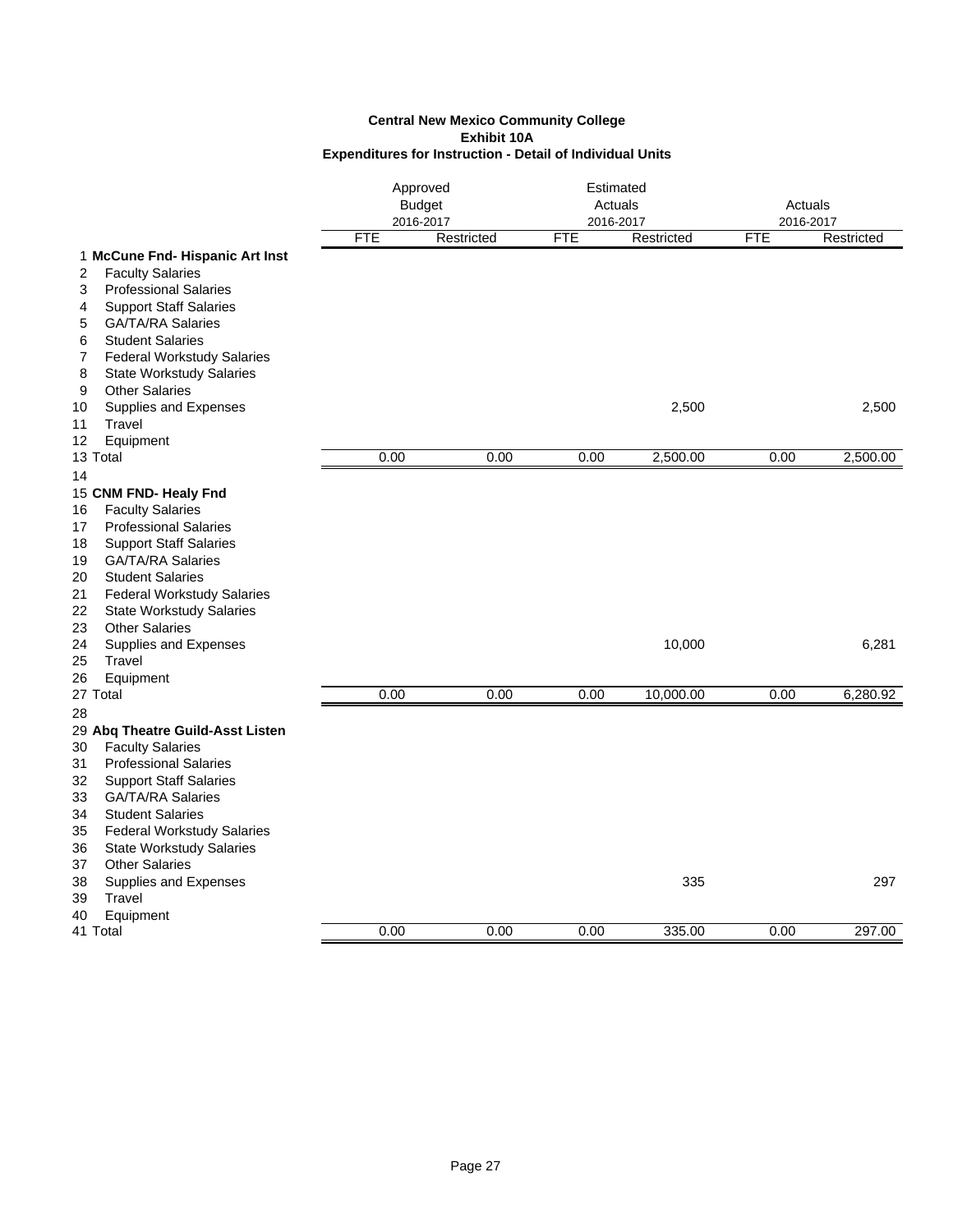|                                                                 |            | Approved                |                         | Estimated  |                         |            |
|-----------------------------------------------------------------|------------|-------------------------|-------------------------|------------|-------------------------|------------|
|                                                                 |            | <b>Budget</b>           | Actuals                 |            | Actuals                 |            |
|                                                                 | <b>FTE</b> | 2016-2017<br>Restricted | 2016-2017<br><b>FTE</b> | Restricted | 2016-2017<br><b>FTE</b> | Restricted |
|                                                                 |            |                         |                         |            |                         |            |
| 1 Walmart: Brighter Futures 3.0<br><b>Faculty Salaries</b><br>2 |            |                         |                         |            | 0.05                    | 3,200      |
| 3<br><b>Professional Salaries</b>                               |            |                         | 0.27                    | 18,000     |                         |            |
| <b>Support Staff Salaries</b><br>4                              |            |                         |                         |            |                         |            |
| <b>GA/TA/RA Salaries</b><br>5                                   |            |                         |                         |            |                         |            |
| <b>Student Salaries</b><br>6                                    |            |                         |                         |            |                         |            |
| <b>Federal Workstudy Salaries</b><br>7                          |            |                         |                         |            |                         |            |
| 8<br><b>State Workstudy Salaries</b>                            |            |                         |                         |            |                         |            |
| <b>Other Salaries</b><br>9                                      |            |                         |                         |            |                         |            |
| Supplies and Expenses<br>10                                     |            |                         |                         | 14,500     |                         | 1,653      |
| Travel<br>11                                                    |            |                         |                         | 7,000      |                         | 2,379      |
| Equipment<br>12                                                 |            |                         |                         |            |                         |            |
| 13 Total                                                        | 0.00       | 0.00                    | 0.27                    | 39,500.00  | 0.05                    | 7,231.16   |
| 14                                                              |            |                         |                         |            |                         |            |
| 15 CNM Fdn - AT Auto Tech Train                                 |            |                         |                         |            |                         |            |
| <b>Faculty Salaries</b><br>16                                   |            |                         |                         |            |                         |            |
| <b>Professional Salaries</b><br>17                              |            |                         |                         |            |                         |            |
| <b>Support Staff Salaries</b><br>18                             |            |                         |                         |            |                         |            |
| 19<br><b>GA/TA/RA Salaries</b>                                  |            |                         |                         |            |                         |            |
| <b>Student Salaries</b><br>20                                   |            |                         |                         |            |                         |            |
| <b>Federal Workstudy Salaries</b><br>21                         |            |                         |                         |            |                         |            |
| <b>State Workstudy Salaries</b><br>22                           |            |                         |                         |            |                         |            |
| <b>Other Salaries</b><br>23                                     |            |                         |                         |            |                         |            |
| Supplies and Expenses<br>24                                     |            |                         |                         | 1,702      |                         | 1,700      |
| Travel<br>25                                                    |            |                         |                         | 514        |                         | 156        |
| 26<br>Equipment                                                 |            |                         |                         |            |                         |            |
| 27 Total                                                        | 0.00       | 0.00                    | 0.00                    | 2,216.00   | 0.00                    | 1,855.87   |
| 28                                                              |            |                         |                         |            |                         |            |
| 29 CNM FND- FILM Gen Prg                                        |            |                         |                         |            |                         |            |
| 30<br><b>Faculty Salaries</b>                                   |            |                         |                         |            |                         |            |
| <b>Professional Salaries</b><br>31                              |            |                         |                         |            |                         |            |
| <b>Support Staff Salaries</b><br>32                             |            |                         |                         |            |                         |            |
| <b>GA/TA/RA Salaries</b><br>33                                  |            |                         |                         |            |                         |            |
| <b>Student Salaries</b><br>34                                   |            |                         |                         |            |                         |            |
| 35<br><b>Federal Workstudy Salaries</b>                         |            |                         |                         |            |                         |            |
| <b>State Workstudy Salaries</b><br>36                           |            |                         |                         |            |                         |            |
| <b>Other Salaries</b><br>37                                     |            |                         |                         |            |                         |            |
| Supplies and Expenses<br>38                                     |            |                         |                         | 5,713      |                         | 5,713      |
| 39<br>Travel                                                    |            |                         |                         | 827        |                         | 727        |
| 40<br>Equipment<br>41 Total                                     | 0.00       | 0.00                    | 0.00                    | 6,540.00   | 0.00                    | 6,439.58   |
|                                                                 |            |                         |                         |            |                         |            |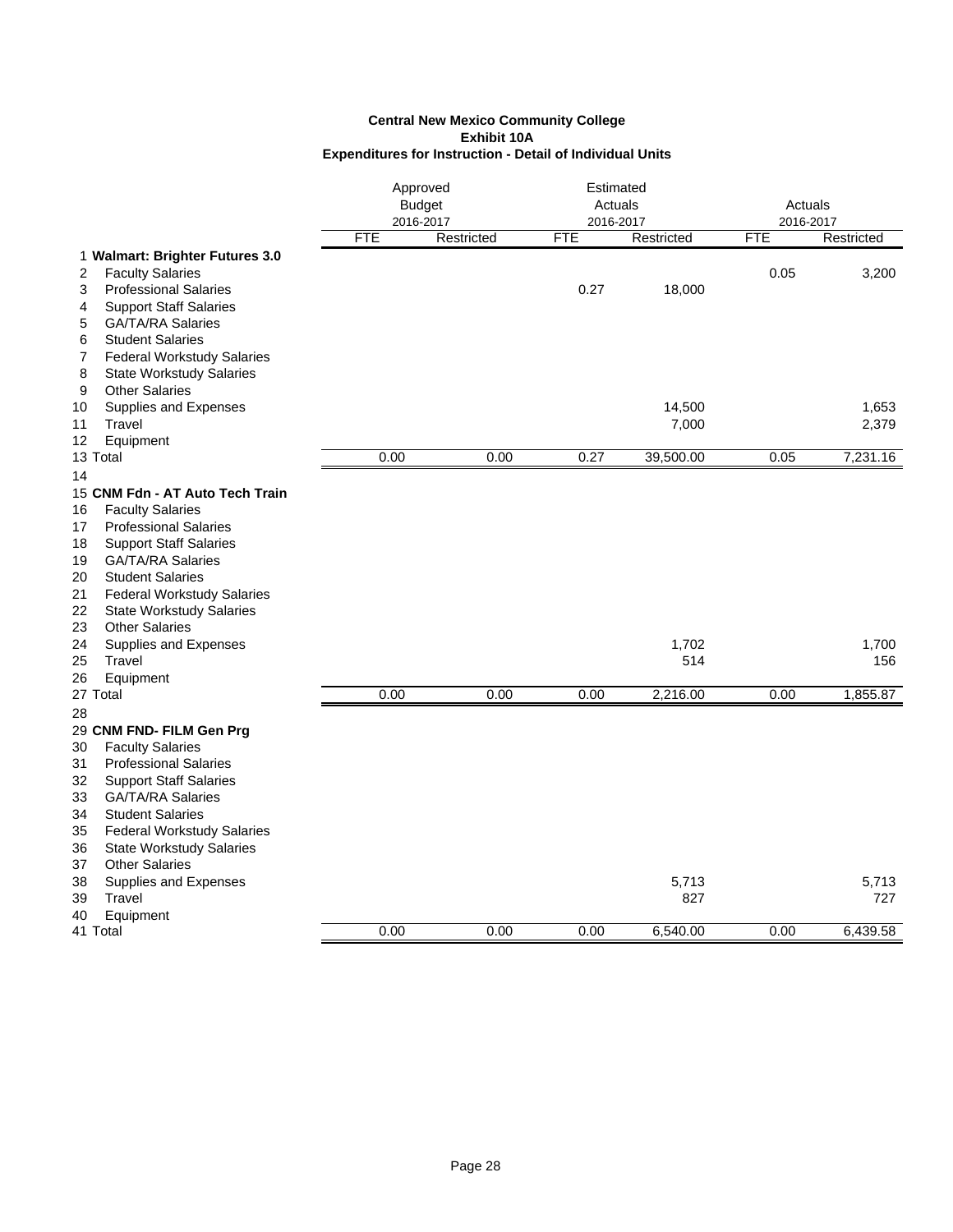|                                                                  |            | Approved<br><b>Budget</b><br>2016-2017 | Estimated<br>Actuals<br>2016-2017 |            | Actuals<br>2016-2017 |            |
|------------------------------------------------------------------|------------|----------------------------------------|-----------------------------------|------------|----------------------|------------|
|                                                                  | <b>FTE</b> | Restricted                             | <b>FTE</b>                        | Restricted | <b>FTE</b>           | Restricted |
| 1 CNM FND-NM Dental Assoc                                        |            |                                        |                                   |            |                      |            |
| 2<br><b>Faculty Salaries</b>                                     |            |                                        | 0.03                              | 1,852      | 0.03                 | 2,088      |
| 3<br><b>Professional Salaries</b>                                |            |                                        |                                   |            |                      |            |
| <b>Support Staff Salaries</b><br>4                               |            |                                        |                                   |            |                      |            |
| 5<br><b>GA/TA/RA Salaries</b>                                    |            |                                        |                                   |            |                      |            |
| <b>Student Salaries</b><br>6                                     |            |                                        |                                   |            |                      |            |
| 7<br><b>Federal Workstudy Salaries</b>                           |            |                                        |                                   |            |                      |            |
| 8<br><b>State Workstudy Salaries</b>                             |            |                                        |                                   |            |                      |            |
| <b>Other Salaries</b><br>9<br>10                                 |            |                                        |                                   | 2,500      |                      | 2,110      |
| Supplies and Expenses<br>Travel<br>11                            |            |                                        |                                   |            |                      |            |
| Equipment<br>12                                                  |            |                                        |                                   |            |                      |            |
| 13 Total                                                         | 0.00       | 0.00                                   | 0.03                              | 4,352.00   | 0.03                 | 4,197.78   |
| 14                                                               |            |                                        |                                   |            |                      |            |
| 15 CNM Ingenuity-Kellog Fnd                                      |            |                                        |                                   |            |                      |            |
| <b>Faculty Salaries</b><br>16                                    |            |                                        |                                   |            |                      |            |
| <b>Professional Salaries</b><br>17                               |            |                                        |                                   |            |                      |            |
| <b>Support Staff Salaries</b><br>18                              |            |                                        |                                   |            |                      |            |
| <b>GA/TA/RA Salaries</b><br>19                                   |            |                                        |                                   |            |                      |            |
| <b>Student Salaries</b><br>20                                    |            |                                        |                                   |            |                      |            |
| <b>Federal Workstudy Salaries</b><br>21                          |            |                                        |                                   |            |                      |            |
| 22<br><b>State Workstudy Salaries</b>                            |            |                                        |                                   |            |                      |            |
| <b>Other Salaries</b><br>23                                      |            |                                        |                                   |            |                      |            |
| 24<br>Supplies and Expenses                                      |            |                                        |                                   | 150,000    |                      |            |
| Travel<br>25                                                     |            |                                        |                                   |            |                      |            |
| 26<br>Equipment                                                  |            |                                        |                                   |            |                      |            |
| 27 Total                                                         | 0.00       | 0.00                                   | 0.00                              | 150,000.00 | 0.00                 | 0.00       |
| 28                                                               |            |                                        |                                   |            |                      |            |
| <b>McCune Fnd Bilingual WFD</b><br>29<br><b>Faculty Salaries</b> |            |                                        | 0.09                              | 5,400      | 0.01                 | 320        |
| 30<br>31<br><b>Professional Salaries</b>                         |            |                                        |                                   |            |                      |            |
| 32<br><b>Support Staff Salaries</b>                              |            |                                        |                                   |            |                      |            |
| 33<br><b>GA/TA/RA Salaries</b>                                   |            |                                        |                                   |            |                      |            |
| <b>Student Salaries</b><br>34                                    |            |                                        |                                   |            |                      |            |
| 35<br><b>Federal Workstudy Salaries</b>                          |            |                                        |                                   |            |                      |            |
| 36<br><b>State Workstudy Salaries</b>                            |            |                                        |                                   |            |                      |            |
| <b>Other Salaries</b><br>37                                      |            |                                        |                                   |            |                      |            |
| 38<br>Supplies and Expenses                                      |            |                                        |                                   | 1,604      |                      | 152        |
| Travel<br>39                                                     |            |                                        |                                   |            |                      |            |
| Equipment<br>40                                                  |            |                                        |                                   |            |                      |            |
| 41 Total                                                         | 0.00       | 0.00                                   | 0.09                              | 7,004      | 0.01                 | 472        |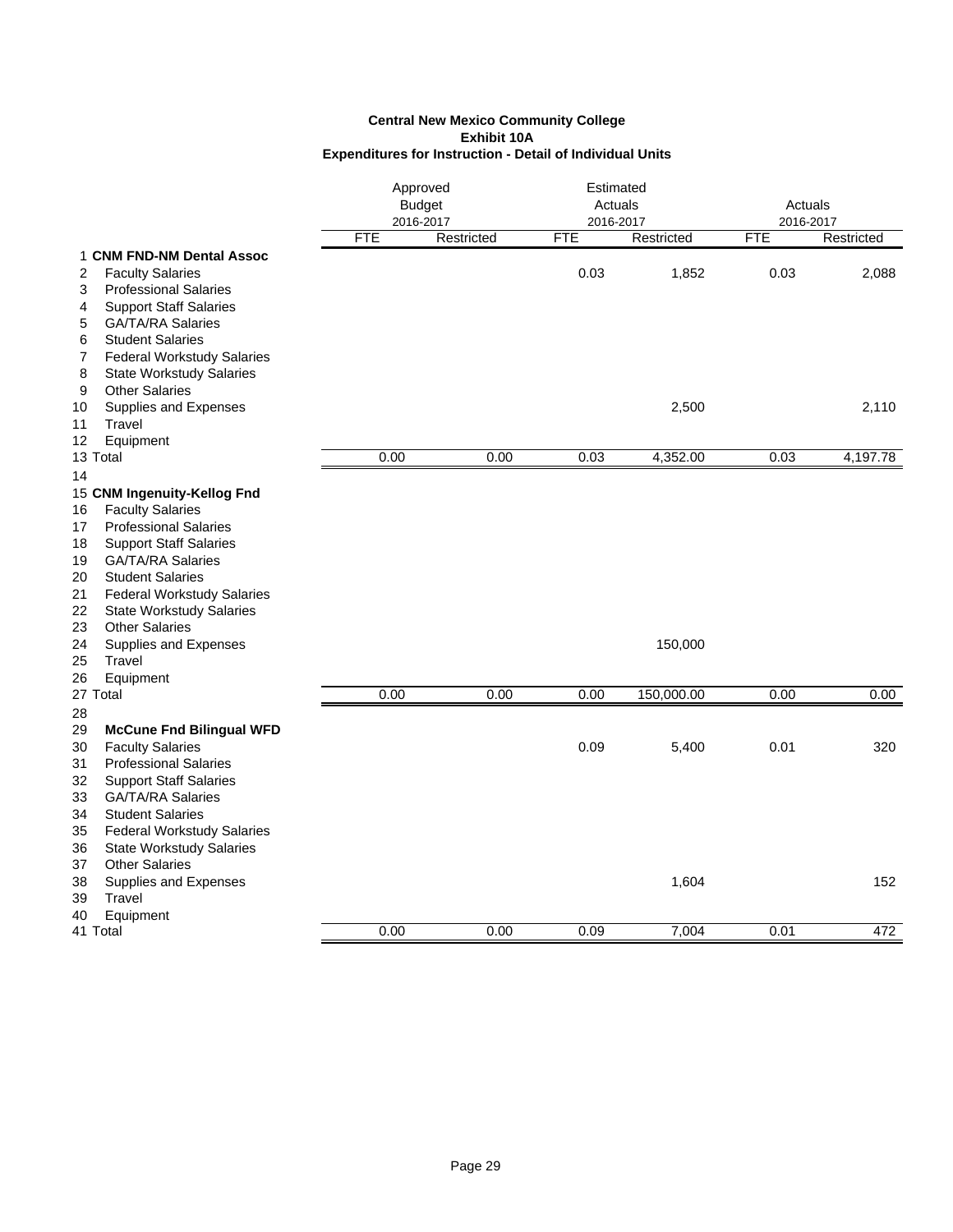#### **Expenditures for Instruction - Detail of Individual Units Central New Mexico Community College Exhibit 10A**

|                                            |            | Approved      | Estimated  |            |            |            |
|--------------------------------------------|------------|---------------|------------|------------|------------|------------|
|                                            |            | <b>Budget</b> | Actuals    |            | Actuals    |            |
|                                            |            | 2016-2017     | 2016-2017  |            | 2016-2017  |            |
|                                            | <b>FTE</b> | Restricted    | <b>FTE</b> | Restricted | <b>FTE</b> | Restricted |
| 1 NSF SW Cntr for Microsys Ed              |            |               |            |            |            |            |
| <b>Faculty Salaries</b><br>2               |            |               | 0.01       | 131        |            |            |
| 3<br><b>Professional Salaries</b>          |            |               |            |            |            |            |
| <b>Support Staff Salaries</b><br>4         |            |               |            |            |            |            |
| <b>GA/TA/RA Salaries</b><br>5              |            |               |            |            |            |            |
| 6<br><b>Student Salaries</b>               |            |               |            |            |            |            |
| 7<br><b>Federal Workstudy Salaries</b>     |            |               |            |            |            |            |
| 8<br><b>State Workstudy Salaries</b>       |            |               |            |            |            |            |
| <b>Other Salaries</b><br>9                 |            |               |            |            |            |            |
| 10<br>Supplies and Expenses                |            |               |            | 164        |            |            |
| 11<br>Travel                               |            |               |            |            |            |            |
| 12<br>Equipment                            |            |               |            |            |            |            |
| 13 Total                                   | 0.00       | 0.00          | 0.01       | 295.00     | 0.00       | 0.00       |
| 14                                         |            |               |            |            |            |            |
|                                            |            |               |            |            |            |            |
| 15<br><b>SBA-Growth Accelerator-IGNITE</b> |            |               |            |            |            |            |
| <b>Faculty Salaries</b><br>16              |            |               |            |            | 0.39       | 23,300.00  |
| 17<br><b>Professional Salaries</b>         |            |               |            |            |            |            |
| <b>Support Staff Salaries</b><br>18        |            |               |            |            |            |            |
| 19<br><b>GA/TA/RA Salaries</b>             |            |               |            |            |            |            |
| 20<br><b>Student Salaries</b>              |            |               |            |            |            |            |
| 21<br><b>Federal Workstudy Salaries</b>    |            |               |            |            |            |            |
| 22<br><b>State Workstudy Salaries</b>      |            |               |            |            |            |            |
| 23<br><b>Other Salaries</b>                |            |               |            |            | 0.39       | 11,374.42  |
| 24<br>Supplies and Expenses                |            |               |            |            |            |            |
| Travel<br>25                               |            |               |            |            |            |            |
| Equipment<br>26                            |            |               |            |            |            |            |
| 27 Total                                   | 0.00       | 0.00          | 0.00       | 0          | 0.77       | 34,674     |
| 28                                         |            |               |            |            |            |            |
| 29                                         |            | Approved      | Estimated  |            |            |            |
| 30                                         |            | <b>Budget</b> | Actuals    |            | Actuals    |            |
| 31                                         |            | 2016-2017     | 2016-2017  |            | 2016-2017  |            |
| 32                                         | <b>FTE</b> | Restricted    | <b>FTE</b> | Restricted | <b>FTE</b> | Restricted |
| 33 Total Restricted Instruction            |            |               |            |            |            |            |
| 34<br><b>Faculty Salaries</b>              | 14.01      | 819,384       | 20.02      | 1,202,535  | 16.27      | 981,253    |
| <b>Professional Salaries</b><br>35         | 9.92       | 593,055       | 10.17      | 690,543    | 3.67       | 249,144    |
| 36<br><b>Support Staff Salaries</b>        | 6.30       | 247,973       | 10.48      | 374,046    | 8.91       | 317,930    |
| 37<br><b>GA/TA/RA Salaries</b>             | 0.00       | 0.00          | 0.00       | 0.00       | 0.00       | 0          |
| 38<br><b>Student Salaries</b>              |            | 0.00          |            | 0.00       |            |            |
|                                            | 0.00       |               | 0.00       |            | 0.00       | 0          |
| 39<br><b>Federal Workstudy Salaries</b>    | 0.00       | 0.00          | 0.00       | 0.00       | 0.00       | 0          |
| 40<br><b>State Workstudy Salaries</b>      | 0.00       | 0.00          | 0.00       | 0.00       | 0.00       | 0          |
| <b>Other Salaries</b><br>41                | 0.00       | 0.00          | 0.00       | 0          | 0.39       | 11,374     |
| 42<br>Supplies and Expenses                | 0.00       | 1,418,434     | 0.00       | 2,082,799  | 0.00       | 1,110,391  |
| 43<br>Travel                               | 0.00       | 168,600       | 0.00       | 288,678    | 0.00       | 144,320    |
| 44<br>Equipment                            | 0.00       | 431,370       | 0.00       | 234,640    | 0.00       | 170,265    |
| 45 Total                                   | 30.22      | 3,678,816     | 40.67      | 4,873,241  | 29.24      | 2,984,678  |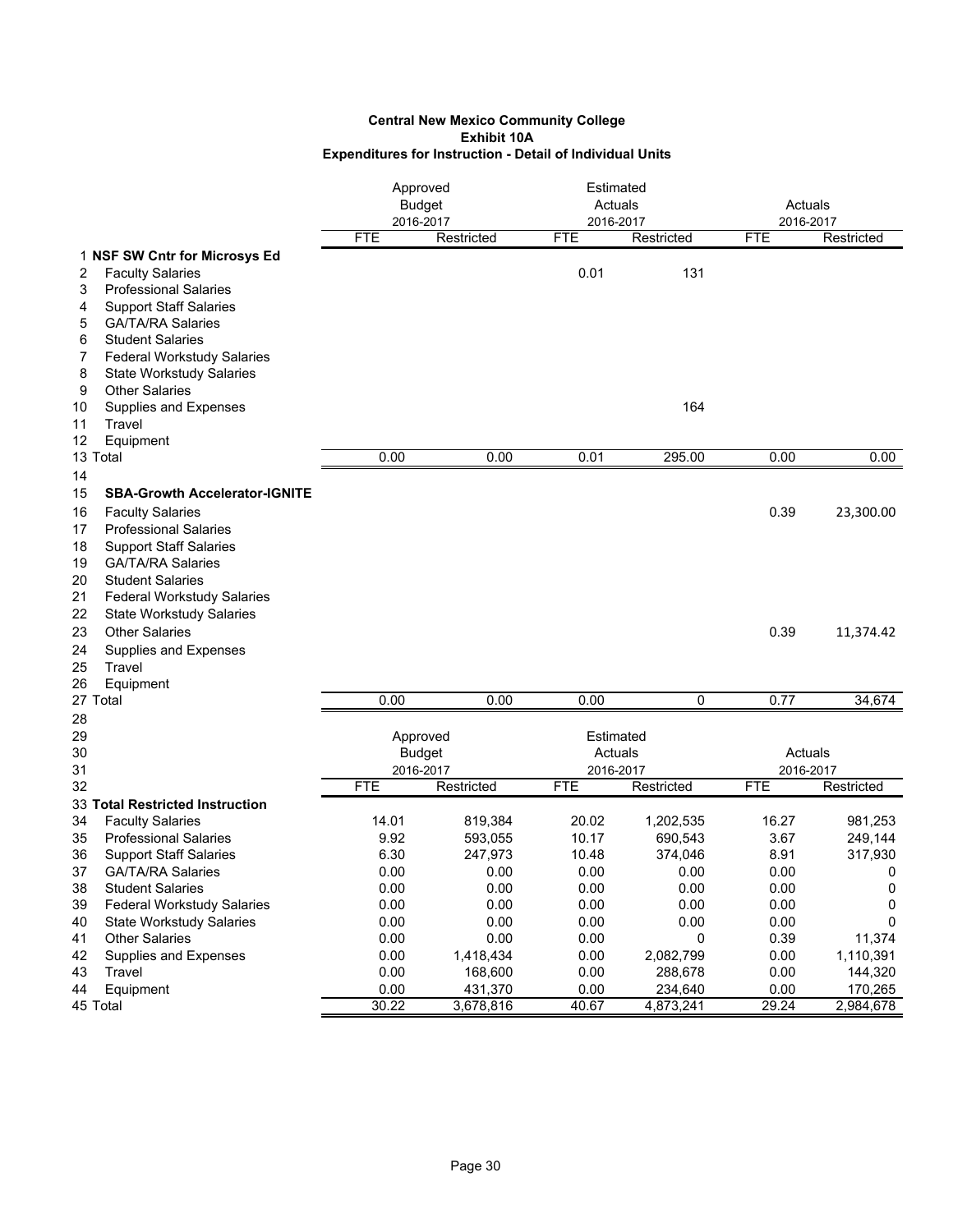#### **Central New Mexico Community College Expenditures for Academic Support Exhibit 11**

|                                                  | Approved<br><b>Budget</b><br>2016-2017 |           | Estimated<br>Actuals<br>2016-2017 |           |            | Actuals<br>2016-2017 |
|--------------------------------------------------|----------------------------------------|-----------|-----------------------------------|-----------|------------|----------------------|
|                                                  | Unrest.                                | Rest.     | Unrest.                           | Rest.     | Unrest.    | Rest.                |
| 1 Libraries                                      |                                        |           |                                   |           |            |                      |
| <b>All Locations</b><br>2<br>3                   | 1,355,351                              | 142,092   | 1,313,065                         | 280,287   | 1,288,232  | 143,854              |
| 4 Total Libraries<br>5                           | 1,355,351                              | 142,092   | 1,313,065                         | 280,287   | 1,288,232  | 143,854              |
| 6 Instructional Media Services<br>$\overline{7}$ | 1,320,207                              |           | 1,424,099                         |           | 1,404,643  |                      |
| 8 Academic Administration and Personnel          |                                        |           |                                   |           |            |                      |
| 9<br>Communication, Humanities, & Social Sci     | 917,092                                |           | 950,248                           |           | 893,669    |                      |
| <b>Business and Information Technology</b><br>10 | 987,694                                | 247,100   | 1,002,498                         | 274,863   | 948,145    | 294,078              |
| School of Adult and General Education<br>11      | 675,171                                |           | 534,489                           |           | 468,365    |                      |
| 12<br>Health, Wellness, and Public Safety        | 1,460,478                              |           | 1,402,209                         |           | 1,358,844  |                      |
| 13<br>Math, Science, and Engineering             | 718,780                                |           | 736,531                           |           | 716,309    |                      |
| 14<br><b>Applied Technology</b>                  | 766,231                                |           | 731,176                           |           | 711,426    |                      |
| 15<br><b>Academic Support Technology</b>         | 329,934                                |           | 532,773                           |           | 1,620,858  |                      |
| <b>Educational Collaboration</b><br>16           | 358,948                                |           | 362,217                           |           | 343,981    |                      |
| 17<br>Associate VP Academic Affairs              | 682,354                                |           | 750,912                           |           | 707,506    |                      |
| 19<br>Distance Learning                          | 599,156                                |           | 587,203                           |           | 552,007    |                      |
| Academic Support<br>20                           | 735,549                                | 150,000   | 631,853                           | 150,000   | 435,841    | $\mathbf 0$          |
| 21<br>Ingenuity                                  | 90,560                                 |           | 529,621                           |           | 410,656    |                      |
| 22 Total Academic Admin and Personnel Devl       | 8,321,946                              | 397,100   | 8,751,730                         | 424,863   | 9,167,607  | 294,078              |
| 23                                               |                                        |           |                                   |           |            |                      |
| 24 Course and Curriculum Development             |                                        |           |                                   |           |            |                      |
| Career and Course Development<br>25<br>26<br>27  |                                        | 134,678   |                                   | 289,685   |            | 207,082              |
| 28 Total Course and Curriculum Development       | 0.00                                   | 134,678   | 0.00                              | 289,685   | 0.00       | 207,082              |
| 29                                               |                                        |           |                                   |           |            |                      |
| 30 State Workstudy                               |                                        | 222,692   |                                   | 273,195   |            | 248.385              |
| 31 Federal Workstudy                             |                                        | 120,308   |                                   | 90,508    |            | 95,677               |
| 32 Retirement                                    | 1,212,521                              | 30,692    | 1,124,945                         | 22,340    | 1,080,060  | 29,694               |
| 33 Social Security                               | 637,099                                | 16,415    | 702,823                           | 12,003    | 569,397    | 16,380               |
| 34 Group Insurance                               | 1,279,591                              | 22,366    | 1,098,248                         | 9,220     | 938,767    | 10,693               |
| 35 Worker's Compensation                         | 118,182                                | 3,125     | 133,206                           | 3,384     | 80,514     | 2,280                |
| 36 Unemployment                                  | 18,607                                 | 489       | 18,607                            | 411       | 9,767      | 277                  |
| 37 Retiree Health                                | 171,709                                | 4,416     | 171,733                           | 3,214     | 152,905    | 4,273                |
| <b>38 Tuition Waivers</b>                        | 53,564                                 |           | 60,464                            |           | 70,809     |                      |
| 39 Total Items not Included in 11A's<br>40<br>41 | 3,491,273                              | 420,503   | 3,310,026                         | 414,275   | 2,902,219  | 407,658              |
| 42 Total Expenditures for Academic Support       | 14,488,777                             | 1,094,373 | 14,798,920                        | 1,409,110 | 14,762,701 | 1,052,672            |
|                                                  |                                        |           |                                   |           |            |                      |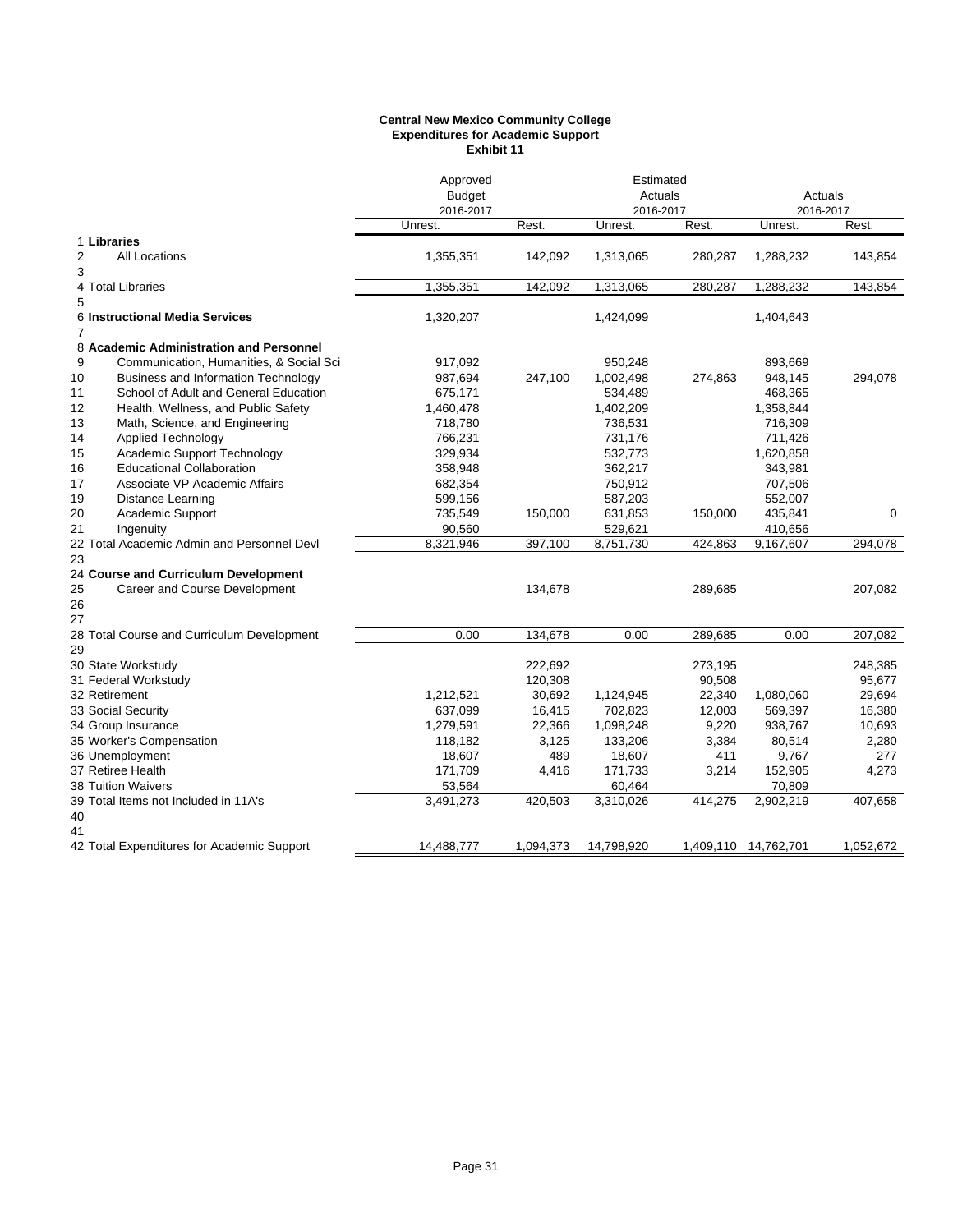|                                                     | Approved      |              |            | Estimated    |            |              |
|-----------------------------------------------------|---------------|--------------|------------|--------------|------------|--------------|
|                                                     | <b>Budget</b> |              |            | Actuals      |            | Actuals      |
|                                                     | 2016-2017     |              |            | 2016-2017    |            | 2016-2017    |
|                                                     | <b>FTE</b>    | Unrestricted | <b>FTE</b> | Unrestricted | <b>FTE</b> | Unrestricted |
| 1 Main Library                                      |               |              |            |              |            |              |
| $\overline{2}$<br><b>Faculty Salaries</b>           |               |              |            |              |            |              |
| 3<br><b>Professional Salaries</b>                   | 17.00         | 768,522      | 8.00       | 486,740      | 6.79       | 461,091      |
| <b>Support Staff Salaries</b><br>4                  | 2.50          | 91,403       | 8.50       | 300,387      | 8.34       | 297,498      |
| <b>GA/TA/RA Salaries</b><br>5                       |               |              |            |              |            |              |
| <b>Student Salaries</b><br>6                        |               |              | 0.02       | 350          | 0.22       | 4,079        |
| $\overline{7}$<br><b>Federal Workstudy Salaries</b> | 1.28          | 22,548       | 0.87       | 16,302       | 0.93       | 17,509       |
| 8<br><b>State Workstudy Salaries</b>                | 0.06          | 1,119        | 0.55       | 10,343       | 0.53       | 9,993        |
| <b>Other Salaries</b><br>9                          |               |              |            |              |            |              |
| Supplies and Expenses<br>10                         |               | 315,424      |            | 353,901      |            | 337,958      |
| 11<br>Travel                                        |               | 5,185        |            | 1,610        |            | 1,537        |
| 12<br><b>Library Books</b>                          |               | 151,150      |            | 143,432      |            | 158,567      |
| 13 Total                                            | 20.84         | 1,355,351    | 17.93      | 1,313,065    | 16.80      | 1,288,232    |
| 14                                                  |               |              |            |              |            |              |
| 15 Audio Visual Services                            |               |              |            |              |            |              |
| <b>Faculty Salaries</b><br>16                       |               |              |            |              |            |              |
| 17<br><b>Professional Salaries</b>                  | 1.00          | 51,908       |            |              | 0.14       | 9,334        |
| 18<br><b>Support Staff Salaries</b>                 | 16.00         | 565,165      | 17.00      | 641,129      | 17.74      | 632,971      |
| 19<br><b>GA/TA/RA Salaries</b>                      |               |              |            |              |            |              |
| <b>Student Salaries</b>                             | 0.54          |              | 0.36       |              | 0.43       |              |
| 20<br>21                                            | 0.42          | 9,575        |            | 6,709        |            | 8,116        |
| <b>Federal Workstudy Salaries</b>                   |               | 7,408        | 0.41       | 7,731        | 0.35       | 6,536        |
| 22<br><b>State Workstudy Salaries</b>               | 1.86          | 32,754       | 1.40       | 26,345       | 1.21       | 22,863       |
| 23<br><b>Other Salaries</b>                         |               |              |            |              |            |              |
| 24<br>Supplies and Expenses                         |               | 396,711      |            | 449,920      |            | 448,265      |
| Travel<br>25                                        |               | 40           |            |              |            | 92           |
| 26<br>Equipment                                     |               |              |            |              |            | 11,834       |
| 27 Total                                            | 19.83         | 1,063,561    | 19.17      | 1,131,834    | 19.87      | 1,140,011    |
| 28                                                  |               |              |            |              |            |              |
| 29 Media Production Services                        |               |              |            |              |            |              |
| 30<br><b>Faculty Salaries</b>                       |               |              |            |              |            |              |
| 31<br><b>Professional Salaries</b>                  | 4.00          | 202,406      | 1.50       | 110,895      | 1.43       | 96,879       |
| 32<br><b>Support Staff Salaries</b>                 |               |              | 2.50       | 98,527       | 2.63       | 93,665       |
| 33<br><b>GA/TA/RA Salaries</b>                      |               |              |            |              |            |              |
| 34<br><b>Student Salaries</b>                       |               |              |            |              |            |              |
| 35<br><b>Federal Workstudy Salaries</b>             |               |              |            |              |            |              |
| 36<br><b>State Workstudy Salaries</b>               |               |              | 0.05       | 958          | 0.05       | 882          |
| <b>Other Salaries</b><br>37                         |               |              |            |              |            |              |
| Supplies and Expenses<br>38                         |               | 54,240       |            | 70,740       |            | 65,261       |
| 39<br>Travel                                        |               |              |            |              |            |              |
| 40<br>Equipment                                     |               |              |            | 11,145       |            | 7,945        |
| 41 Total                                            | 4.00          | 256,646      | 4.05       | 292,265      | 4.10       | 264,632      |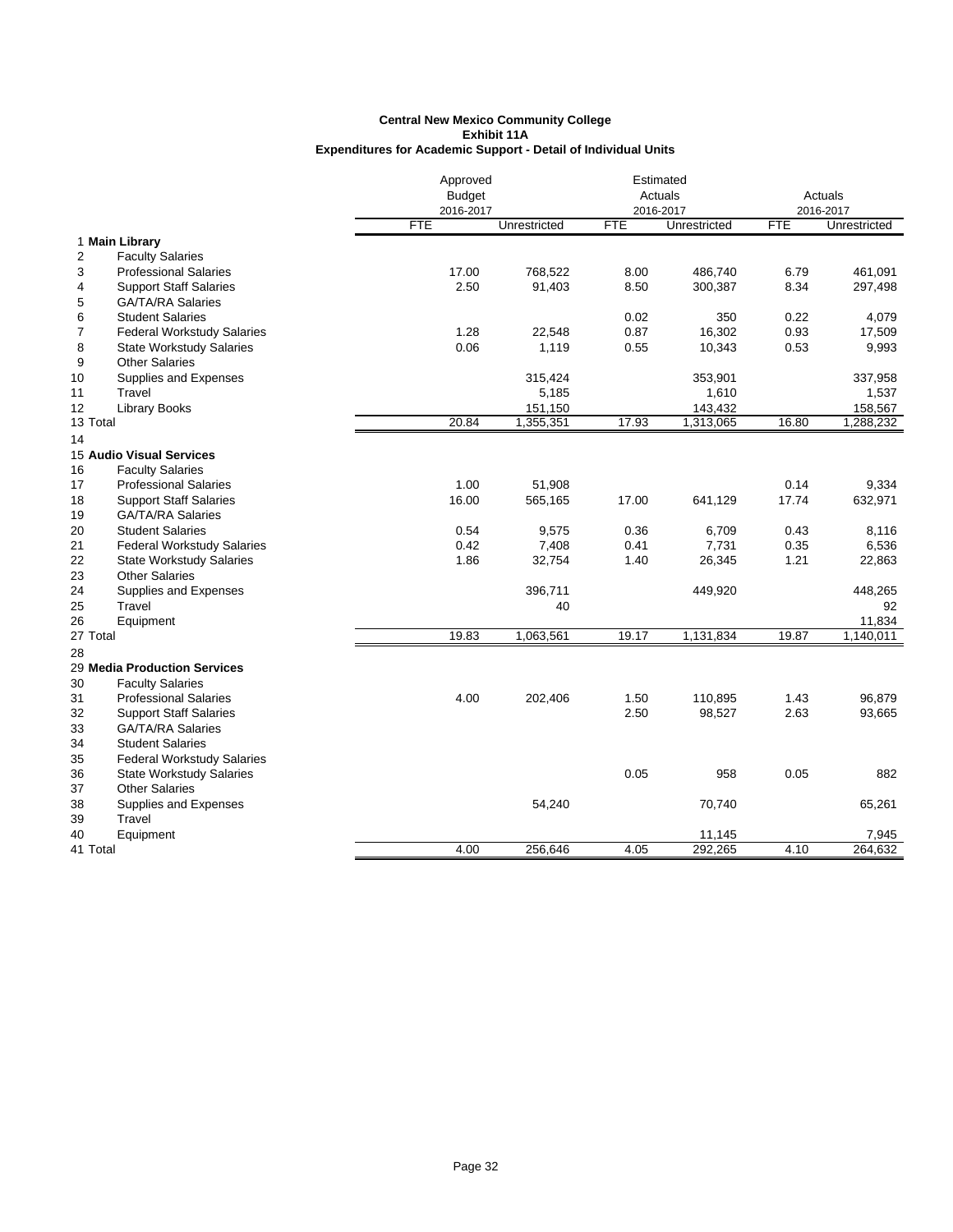|                |                                                  | Approved      |              | Estimated  |              |            |              |
|----------------|--------------------------------------------------|---------------|--------------|------------|--------------|------------|--------------|
|                |                                                  | <b>Budget</b> |              |            | Actuals      |            | Actuals      |
|                |                                                  | 2016-2017     |              |            | 2016-2017    |            | 2016-2017    |
|                |                                                  | FTE           | Unrestricted | <b>FTE</b> | Unrestricted | <b>FTE</b> | Unrestricted |
|                | 1 Communication, Humanities, and Social Sciences |               |              |            |              |            |              |
| $\overline{2}$ | <b>Faculty Salaries</b>                          |               |              |            |              |            |              |
| 3              | <b>Professional Salaries</b>                     | 9.00          | 573,679      | 6.00       | 493,010      | 6.87       | 466,342      |
| 4              | <b>Support Staff Salaries</b>                    | 6.00          | 215,194      | 10.00      | 325,729      | 8.96       | 319,593      |
| 5              | <b>GA/TA/RA Salaries</b>                         |               |              |            |              |            |              |
| 6              | <b>Student Salaries</b>                          | 0.11          | 2,004        |            |              |            |              |
| $\overline{7}$ | <b>Federal Workstudy Salaries</b>                |               |              | 0.06       | 1,136        | 0.08       | 1,513        |
| 8              | <b>State Workstudy Salaries</b>                  | 0.14          | 2,387        | 0.12       | 2,237        | 0.13       | 2,469        |
| 9              | <b>Other Salaries</b>                            |               |              |            |              |            |              |
| 10             | Supplies and Expenses                            |               | 121,020      |            | 123,828      |            | 100,064      |
| 11             | Travel                                           |               | 2,808        |            | 4,308        |            | 3,688        |
| 12             | Equipment                                        |               |              |            |              |            |              |
| 13 Total       |                                                  | 15.25         | 917,092      | 16.18      | 950,248      | 16.03      | 893,669      |
| 14             |                                                  |               |              |            |              |            |              |
|                | 15 Business and Information Technology           |               |              |            |              |            |              |
| 16             | <b>Faculty Salaries</b>                          |               |              |            |              |            |              |
| 17             | <b>Professional Salaries</b>                     | 10.00         | 592,556      | 9.00       | 555,669      | 7.91       | 537,350      |
| 18             | <b>Support Staff Salaries</b>                    | 7.00          | 242,588      | 7.00       | 292,610      | 8.57       | 305,667      |
| 19             | <b>GA/TA/RA Salaries</b>                         |               |              |            |              |            |              |
| 20             | <b>Student Salaries</b>                          |               |              |            |              |            |              |
| 21             | <b>Federal Workstudy Salaries</b>                |               |              | 0.01       | 71           | 0.01       | 45           |
| 22             | <b>State Workstudy Salaries</b>                  | 0.13          | 2,366        | 0.22       | 4,214        | 0.18       | 3,414        |
| 23             | <b>Other Salaries</b>                            |               |              |            |              |            |              |
| 24             | Supplies and Expenses                            |               | 147,464      |            | 147,214      |            | 98,451       |
| 25             | Travel                                           |               | 2,720        |            | 2,720        |            | 3,218        |
| 26             | Equipment                                        |               |              |            |              |            |              |
| 27 Total       |                                                  | 17.13         | 987,694      | 16.23      | 1,002,498    | 16.67      | 948,145      |
| 28             |                                                  |               |              |            |              |            |              |
|                | 29 School of Adult and General Education         |               |              |            |              |            |              |
| 30             | <b>Faculty Salaries</b>                          |               |              |            |              | 0.02       | 1,403        |
| 31             | <b>Professional Salaries</b>                     | 6.00          | 361,505      | 3.00       | 247,174      | 3.57       | 242,187      |
| 32             | <b>Support Staff Salaries</b>                    | 7.00          | 211,509      | 6.00       | 200,227      | 4.71       | 168,198      |
| 33             | <b>GA/TA/RA Salaries</b>                         |               |              |            |              |            |              |
| 34             | <b>Student Salaries</b>                          |               |              | 0.22       | 4,170        | 0.41       | 7,700        |
| 35             | <b>Federal Workstudy Salaries</b>                | 0.70          | 12,379       | 0.12       | 2,231        | 0.19       | 3,552        |
| 36             | <b>State Workstudy Salaries</b>                  | 0.07          | 1,260        | 0.31       | 5,870        | 0.39       | 7,417        |
| 37             | <b>Other Salaries</b>                            |               |              |            |              |            |              |
| 38             | Supplies and Expenses                            |               | 82,193       |            | 68,717       |            | 36,216       |
| 39             | Travel                                           |               | 6,325        |            | 6,100        |            | 1,692        |
| 40             | Equipment                                        |               |              |            |              |            |              |
| 41 Total       |                                                  | 13.77         | 675,171      | 9.65       | 534,489      | 9.29       | 468,365      |
|                |                                                  |               |              |            |              |            |              |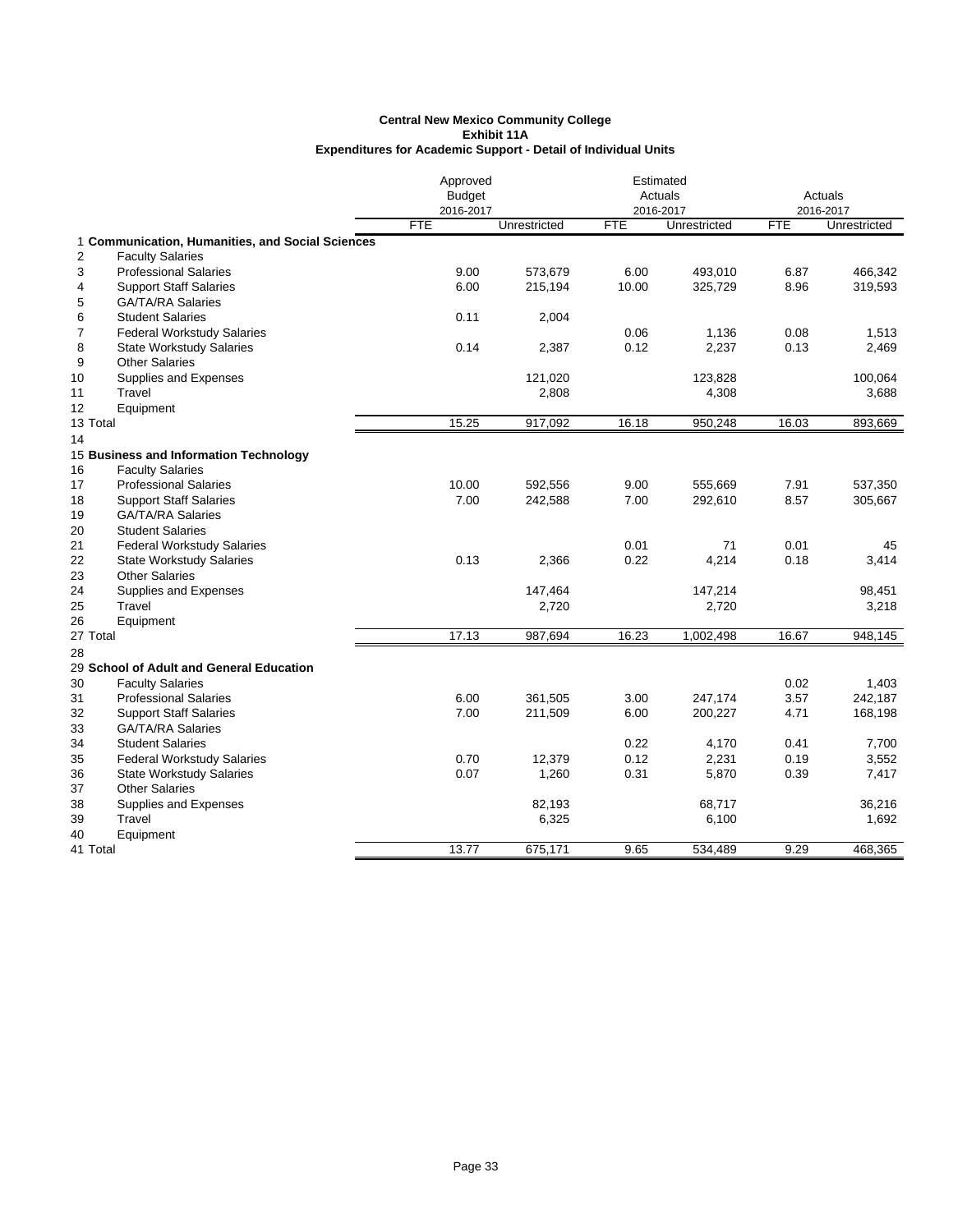|                |                                       | Approved      |              | Estimated  |              |            |              |
|----------------|---------------------------------------|---------------|--------------|------------|--------------|------------|--------------|
|                |                                       | <b>Budget</b> |              |            | Actuals      |            | Actuals      |
|                |                                       | 2016-2017     |              |            | 2016-2017    |            | 2016-2017    |
|                |                                       | <b>FTE</b>    | Unrestricted | <b>FTE</b> | Unrestricted | <b>FTE</b> | Unrestricted |
|                | 1 Health, Wellness, and Public Safety |               |              |            |              |            |              |
| $\overline{2}$ | <b>Faculty Salaries</b>               |               |              |            |              |            |              |
| 3              | <b>Professional Salaries</b>          | 12.50         | 798,108      | 9.50       | 687,304      | 9.89       | 671,505      |
| 4              | <b>Support Staff Salaries</b>         | 13.00         | 455,153      | 15.00      | 506,355      | 14.12      | 503,709      |
| 5              | <b>GA/TA/RA Salaries</b>              |               |              |            |              |            |              |
| 6              | <b>Student Salaries</b>               |               |              |            |              |            |              |
| $\overline{7}$ | <b>Federal Workstudy Salaries</b>     | 0.09          | 1,650        |            |              |            |              |
| 8              | <b>State Workstudy Salaries</b>       | 0.40          | 7,060        | 0.48       | 9,036        | 0.41       | 7,780        |
| 9              | <b>Other Salaries</b>                 |               |              |            |              |            |              |
| 10             | Supplies and Expenses                 |               | 197,507      |            | 197,514      |            | 175,760      |
| 11             | Travel                                |               | 1,000        |            | 2,000        |            | 90           |
| 12             | Equipment                             |               |              |            |              |            |              |
| 13 Total       |                                       | 25.99         | 1,460,478    | 24.98      | 1,402,209    | 24.42      | 1,358,844    |
| 14             |                                       |               |              |            |              |            |              |
|                | 15 Math, Science, and Engineering     |               |              |            |              |            |              |
| 16             | <b>Faculty Salaries</b>               |               |              |            |              |            |              |
| 17             | <b>Professional Salaries</b>          | 6.00          | 422,321      | 6.00       | 397,286      | 5.87       | 398,373      |
| 18             | <b>Support Staff Salaries</b>         | 5.00          | 191,643      | 5.00       | 229,684      | 6.35       | 226,456      |
| 19             | <b>GA/TA/RA Salaries</b>              |               |              |            |              |            |              |
| 20             | <b>Student Salaries</b>               |               |              |            |              |            |              |
| 21             | <b>Federal Workstudy Salaries</b>     |               |              | 0.10       | 1,811        | 0.10       | 1,906        |
| 22             | <b>State Workstudy Salaries</b>       | 0.10          | 1,815        | 0.08       | 1,540        | 0.04       | 728          |
| 23             | <b>Other Salaries</b>                 |               |              |            |              |            |              |
| 24             | Supplies and Expenses                 |               | 100,401      |            | 104,090      |            | 88,374       |
| 25             | Travel                                |               | 2,600        |            | 2,120        |            | 472          |
| 26             | Equipment                             |               |              |            |              |            |              |
| 27 Total       |                                       | 11.10         | 718,780      | 11.18      | 736,531      | 12.35      | 716,309      |
| 28             |                                       |               |              |            |              |            |              |
|                | 29 Applied Technology                 |               |              |            |              |            |              |
| 30             | <b>Faculty Salaries</b>               |               |              |            |              |            |              |
| 31             | <b>Professional Salaries</b>          | 6.00          | 420,049      | 6.00       | 426,073      | 6.20       | 421,279      |
| 32             | <b>Support Staff Salaries</b>         | 6.00          | 225,384      | 5.00       | 184,912      | 5.04       | 179,689      |
| 33             | <b>GA/TA/RA Salaries</b>              |               |              |            |              |            |              |
| 34             | <b>Student Salaries</b>               |               |              | 0.02       | 350          | 0.08       | 1,518        |
| 35             | <b>Federal Workstudy Salaries</b>     | 0.11          | 2,024        | 0.05       | 887          | 0.04       | 831          |
| 36             | <b>State Workstudy Salaries</b>       | 0.18          | 3,138        | 0.26       | 4,808        | 0.20       | 3,859        |
| 37             | <b>Other Salaries</b>                 |               |              |            |              |            |              |
| 38             | Supplies and Expenses                 |               | 113,516      |            | 112,026      |            | 103,035      |
| 39             | Travel                                |               | 2,120        |            | 2,120        |            | 1,215        |
| 40             |                                       |               |              |            |              |            |              |
| 41 Total       | Equipment                             | 12.29         | 766,231      | 11.32      | 731,176      | 11.57      | 711,426      |
|                |                                       |               |              |            |              |            |              |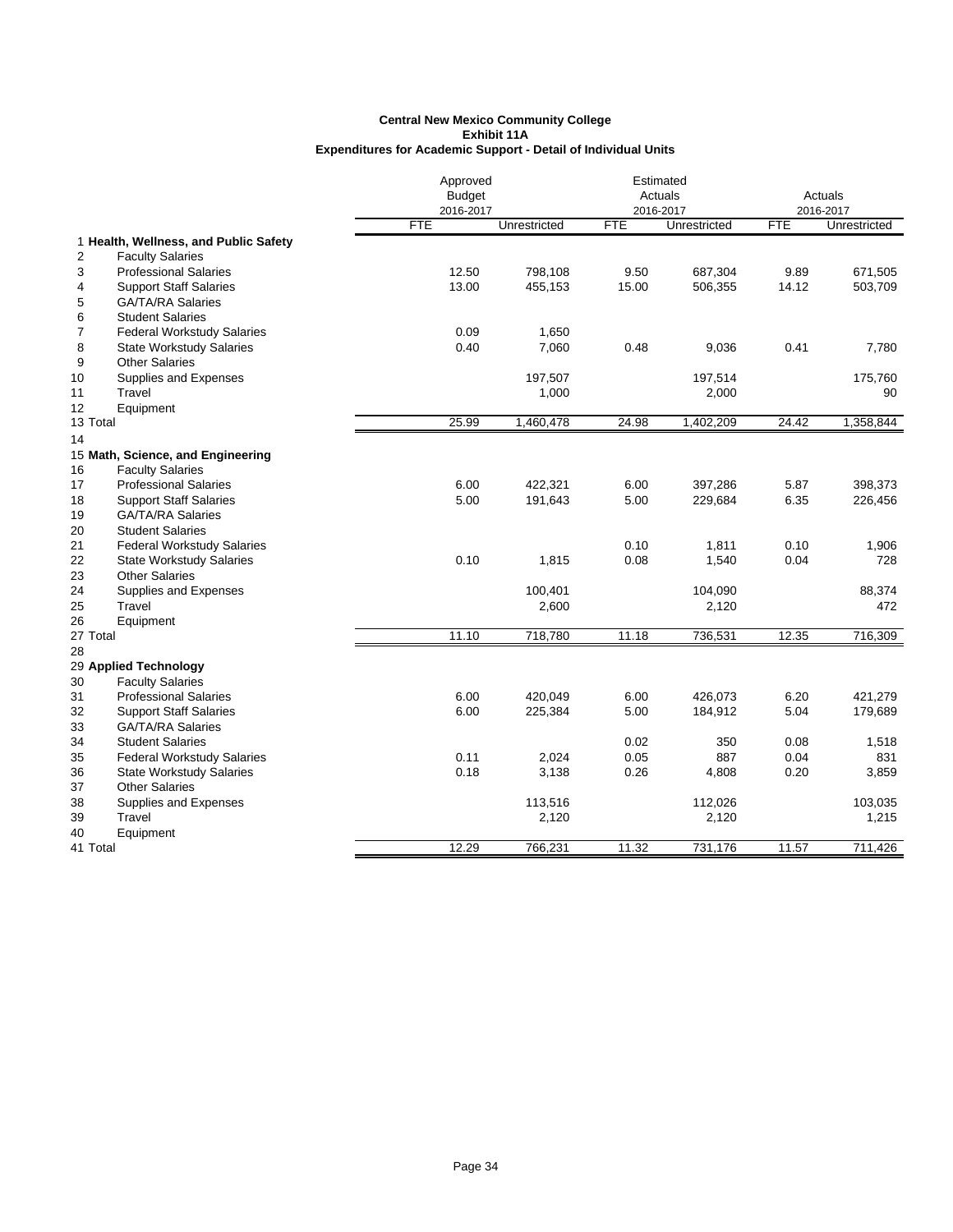|                                                     |               | Approved     |            | Estimated    |            |              |
|-----------------------------------------------------|---------------|--------------|------------|--------------|------------|--------------|
|                                                     | <b>Budget</b> |              |            | Actuals      | Actuals    |              |
|                                                     | 2016-2017     |              |            | 2016-2017    |            | 2016-2017    |
|                                                     | FTE           | Unrestricted | <b>FTE</b> | Unrestricted | <b>FTE</b> | Unrestricted |
| 1 Educational Collaboration                         |               |              |            |              |            |              |
| $\overline{2}$<br><b>Faculty Salaries</b>           |               |              |            |              |            |              |
| 3<br><b>Professional Salaries</b>                   | 4.00          | 213,947      | 3.00       | 187,089      | 2.53       | 171,645      |
| <b>Support Staff Salaries</b><br>4                  | 1.00          | 36,979       | 2.00       | 66,905       | 1.88       | 66,985       |
| 5<br><b>GA/TA/RA Salaries</b>                       |               |              |            |              |            |              |
| <b>Student Salaries</b><br>6                        |               |              |            |              |            |              |
| $\overline{7}$<br><b>Federal Workstudy Salaries</b> |               |              |            |              |            |              |
| 8<br><b>State Workstudy Salaries</b>                |               |              |            |              |            |              |
| <b>Other Salaries</b><br>9                          |               |              |            |              |            |              |
| Supplies and Expenses<br>10                         |               | 106,996      |            | 108,223      |            | 105,351      |
| 11<br>Travel                                        |               | 1,026        |            |              |            |              |
| Equipment<br>12                                     |               |              |            |              |            |              |
| 13 Total                                            | 5.00          | 358,948      | 5.00       | 362,217      | 4.40       | 343,981      |
| 14                                                  |               |              |            |              |            |              |
| 15 Academic Affairs Executive Director              |               |              |            |              |            |              |
| 16<br><b>Faculty Salaries</b>                       |               |              |            |              |            |              |
| 17<br><b>Professional Salaries</b>                  | 7.00          | 490,416      | 6.00       | 507,849      | 6.87       | 466,545      |
| <b>Support Staff Salaries</b><br>18                 | 3.00          | 105,426      | 3.50       | 148,066      | 4.28       | 152,611      |
| 19<br><b>GA/TA/RA Salaries</b>                      |               |              |            |              |            |              |
| <b>Student Salaries</b><br>20                       |               |              |            |              |            |              |
| 21<br><b>Federal Workstudy Salaries</b>             |               |              |            |              |            |              |
| 22<br><b>State Workstudy Salaries</b>               |               |              |            |              |            |              |
| 23<br><b>Other Salaries</b>                         |               |              |            |              |            |              |
| 24<br>Supplies and Expenses                         |               | 76,812       |            | 85,297       |            | 82,540       |
| Travel<br>25                                        |               | 9,700        |            | 9,700        |            | 5,810        |
| 26<br>Equipment                                     |               |              |            |              |            |              |
| 27 Total                                            | 10.00         | 682,354      | 9.50       | 750,912      | 11.15      | 707,506      |
| 28                                                  |               |              |            |              |            |              |
| 29 Academic Support Technology                      |               |              |            |              |            |              |
| <b>Faculty Salaries</b><br>30                       |               |              |            |              |            |              |
| <b>Professional Salaries</b><br>31                  |               |              |            |              |            |              |
| 32<br><b>Support Staff Salaries</b>                 |               |              |            |              |            |              |
| 33<br><b>GA/TA/RA Salaries</b>                      |               |              |            |              |            |              |
| 34<br><b>Student Salaries</b>                       |               |              |            |              |            |              |
| 35<br><b>Federal Workstudy Salaries</b>             |               |              |            |              |            |              |
| <b>State Workstudy Salaries</b><br>36               |               |              |            |              |            |              |
| 37<br><b>Other Salaries</b>                         |               |              |            |              |            |              |
| 38<br>Supplies and Expenses                         |               | 329,934      |            | 532,773      |            | 1,620,858    |
| Travel<br>39                                        |               |              |            |              |            |              |
| 40<br>Equipment                                     |               |              |            |              |            |              |
| 41 Total                                            | 0.00          | 329,934      | 0.00       | 532,773      | 0.00       | 1,620,858    |
|                                                     |               |              |            |              |            |              |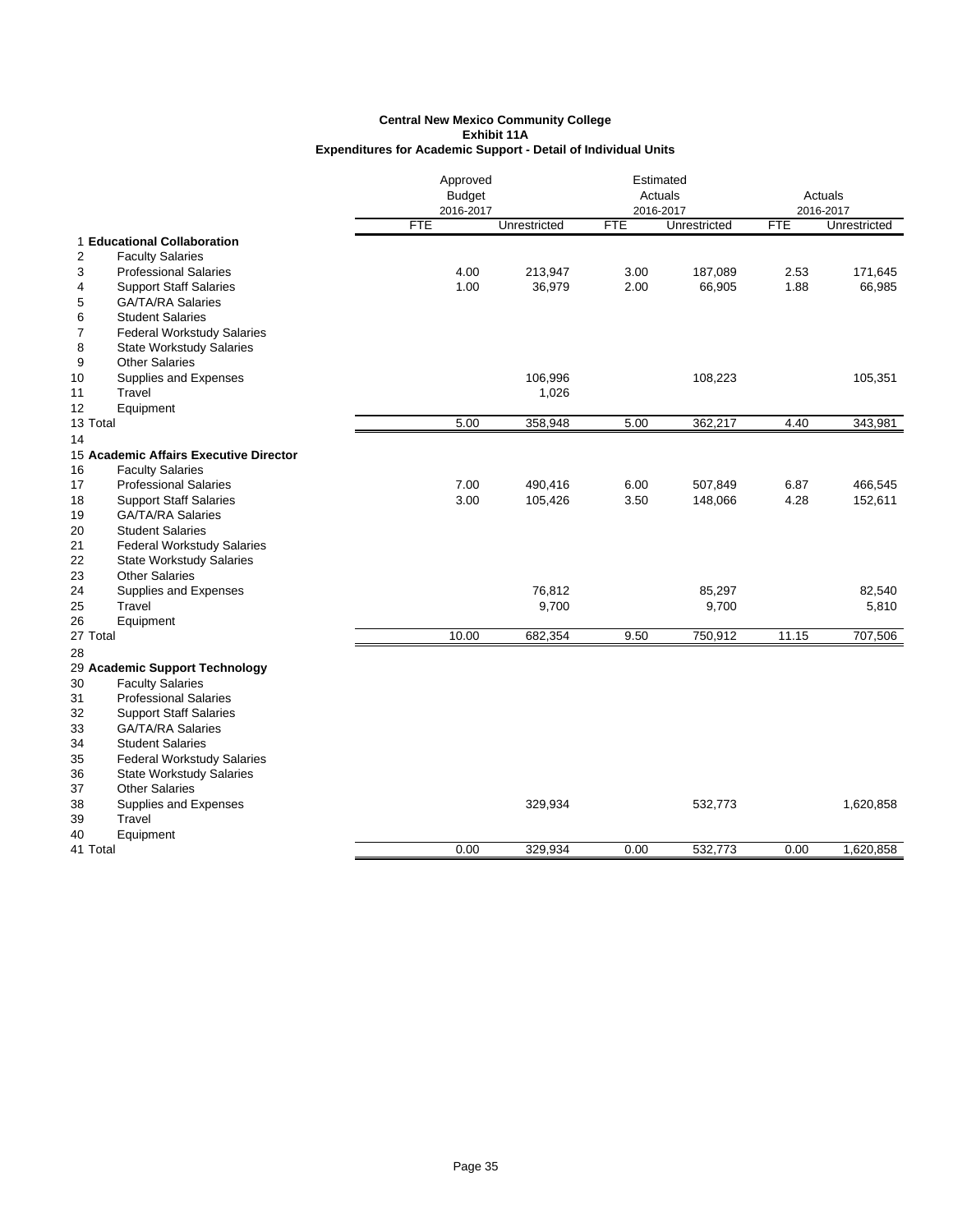|                                                           | Approved                |              |            | Estimated                 |                      |              |
|-----------------------------------------------------------|-------------------------|--------------|------------|---------------------------|----------------------|--------------|
|                                                           | <b>Budget</b>           |              |            | Actuals                   | Actuals<br>2016-2017 |              |
|                                                           | 2016-2017<br><b>FTE</b> | Unrestricted | <b>FTE</b> | 2016-2017<br>Unrestricted | <b>FTE</b>           | Unrestricted |
| 1 Multi-Campus Academic Support                           |                         |              |            |                           |                      |              |
| 2<br><b>Faculty Salaries</b>                              |                         |              |            |                           |                      |              |
| 3<br><b>Professional Salaries</b>                         |                         |              |            |                           |                      |              |
| <b>Support Staff Salaries</b><br>4                        |                         |              |            |                           |                      |              |
| 5<br><b>GA/TA/RA Salaries</b>                             |                         |              |            |                           |                      |              |
| 6<br><b>Student Salaries</b>                              |                         |              |            |                           |                      |              |
| <b>Federal Workstudy Salaries</b><br>7                    |                         |              |            |                           |                      |              |
| 8<br><b>State Workstudy Salaries</b>                      |                         |              |            |                           |                      |              |
| 9<br><b>Other Salaries</b>                                |                         |              |            |                           |                      |              |
| Supplies and Expenses<br>10                               |                         | 100,725      |            |                           |                      |              |
| Travel<br>11                                              |                         |              |            |                           |                      |              |
| 12<br>Equipment                                           |                         |              |            |                           |                      |              |
| 13 Total                                                  | 0.00                    | 100,725      | 0.00       | 0.00                      | 0.00                 | 0.00         |
| 14                                                        |                         |              |            |                           |                      |              |
| 15 Distance Learning                                      |                         |              |            |                           |                      |              |
| 16<br><b>Faculty Salaries</b>                             |                         |              |            |                           |                      |              |
| 17<br><b>Professional Salaries</b>                        | 7.00                    | 299,395      | 5.50       | 296,970                   | 4.25                 | 288,508      |
| 18<br><b>Support Staff Salaries</b>                       | 4.50                    | 172,787      | 4.00       | 155,877                   | 4.40                 | 156,940      |
| 19<br><b>GA/TA/RA Salaries</b>                            |                         |              |            |                           |                      |              |
| <b>Student Salaries</b><br>20                             |                         |              |            |                           |                      |              |
| 21<br><b>Federal Workstudy Salaries</b>                   |                         |              |            |                           |                      |              |
| 22<br><b>State Workstudy Salaries</b>                     | 0.17                    | 3,005        | 0.16       | 2,947                     | 0.14                 | 2,692        |
| <b>Other Salaries</b><br>23                               |                         |              |            |                           |                      |              |
| 24<br>Supplies and Expenses                               |                         | 109,275      |            | 118,809                   |                      | 99,952       |
| 25<br>Travel                                              |                         | 4,600        |            | 12,600                    |                      | 3,915        |
| 26<br>Equipment                                           |                         | 10,094       |            |                           |                      |              |
| 27 Total                                                  | 11.67                   | 599,156      | 9.66       | 587,203                   | 8.79                 | 552,007      |
| 28                                                        |                         |              |            |                           |                      |              |
| 29 Academic Support                                       |                         |              |            |                           |                      |              |
| 30<br><b>Faculty Salaries</b>                             | 3.57                    | 215,000      | 3.17       | 215,000                   | 1.83                 | 124,307      |
| 31<br><b>Professional Salaries</b>                        |                         |              |            |                           |                      |              |
| 32<br><b>Support Staff Salaries</b>                       |                         |              |            |                           |                      |              |
| 33<br><b>GA/TA/RA Salaries</b><br><b>Student Salaries</b> |                         |              |            |                           |                      |              |
| 34<br>35<br><b>Federal Workstudy Salaries</b>             |                         |              |            |                           |                      |              |
| 36<br><b>State Workstudy Salaries</b>                     |                         |              |            |                           |                      |              |
| <b>Other Salaries</b><br>37                               |                         |              |            |                           |                      |              |
| Supplies and Expenses<br>38                               |                         | 118,240      |            | 119,555.00                |                      | 80,397       |
| 39<br>Travel                                              |                         | 46,000       |            | 44,685                    |                      | 17,740       |
| Equipment<br>40                                           |                         |              |            |                           |                      |              |
| 41 Total                                                  | 3.57                    | 379,240      | 3.17       | 379,240                   | 1.83                 | 222.444      |
|                                                           |                         |              |            |                           |                      |              |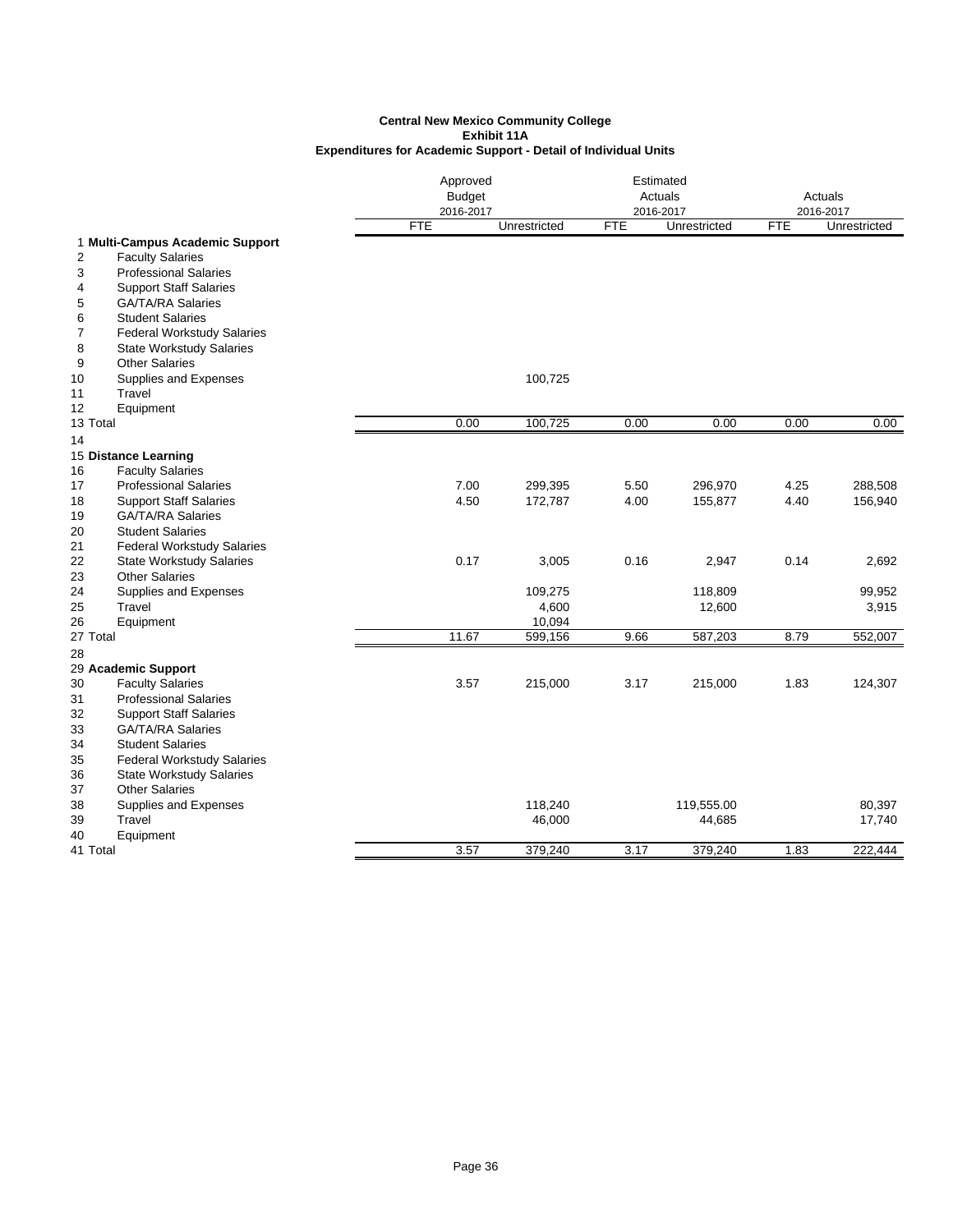|    |                                   | Approved      |              |            | Estimated    |            |              |
|----|-----------------------------------|---------------|--------------|------------|--------------|------------|--------------|
|    |                                   | <b>Budget</b> |              |            | Actuals      |            | Actuals      |
|    |                                   | 2016-2017     |              |            | 2016-2017    |            | 2016-2017    |
|    |                                   | FTE           | Unrestricted | <b>FTE</b> | Unrestricted | <b>FTE</b> | Unrestricted |
|    | 1 Presidential Fellows            |               |              |            |              |            |              |
| 2  | <b>Faculty Salaries</b>           |               |              |            |              |            |              |
| 3  | <b>Professional Salaries</b>      | 2.00          | 163,001      | 2.00       | 167,482      | 2.40       | 163,147      |
| 4  | <b>Support Staff Salaries</b>     |               |              |            |              |            |              |
| 5  | <b>GA/TA/RA Salaries</b>          |               |              |            |              |            |              |
| 6  | <b>Student Salaries</b>           |               |              |            |              |            |              |
| 7  | <b>Federal Workstudy Salaries</b> |               |              |            |              |            |              |
| 8  | <b>State Workstudy Salaries</b>   |               |              |            |              |            |              |
| 9  | <b>Other Salaries</b>             |               |              |            |              |            |              |
| 10 | Supplies and Expenses             |               | 23,000       |            | 23,720       |            | 4,668        |
| 11 | Travel                            |               | 23,000       |            | 23,000       |            | 6,647        |
| 12 | Equipment                         | 2.00          | 209,001      | 2.00       |              | 2.40       |              |
|    | 13 Total                          |               |              |            | 214,202      |            | 174,462      |
| 14 | <b>15 DOL-NM ITAP</b>             |               |              |            |              |            |              |
| 16 | <b>Faculty Salaries</b>           | 0.20          | 10,000       |            |              | 0.12       | 8,061        |
| 17 | <b>Professional Salaries</b>      | 0.50          | 28,411       | 0.57       | 38,411       | 0.84       | 30,048       |
| 18 | <b>Support Staff Salaries</b>     |               |              |            |              |            |              |
| 19 | <b>GA/TA/RA Salaries</b>          |               |              |            |              |            |              |
| 20 | <b>Student Salaries</b>           |               |              |            |              |            |              |
| 21 | <b>Federal Workstudy Salaries</b> |               |              |            |              |            |              |
| 22 | <b>State Workstudy Salaries</b>   |               |              |            |              |            |              |
| 23 | <b>Other Salaries</b>             |               |              |            |              |            |              |
| 24 | Supplies and Expenses             |               |              |            |              |            |              |
| 25 | Travel                            |               |              |            |              |            |              |
| 26 | Equipment                         |               |              |            |              |            |              |
|    | 27 Total                          | 0.70          | 38,411       | 0.57       | 38,411       | 0.96       | 38,109.00    |
| 28 |                                   |               |              |            |              |            |              |
|    | 29 Pepsi Professional Development |               |              |            |              |            |              |
| 30 | <b>Faculty Salaries</b>           |               |              |            |              |            |              |
| 31 | <b>Professional Salaries</b>      |               |              |            |              |            |              |
| 32 | <b>Support Staff Salaries</b>     |               |              |            |              |            |              |
| 33 | GA/TA/RA Salaries                 |               |              |            |              |            |              |
| 34 | <b>Student Salaries</b>           |               |              |            |              |            |              |
| 35 | <b>Federal Workstudy Salaries</b> |               |              |            |              |            |              |
| 36 | <b>State Workstudy Salaries</b>   |               |              |            |              |            |              |
| 37 | <b>Other Salaries</b>             |               |              |            |              |            |              |
| 38 | Supplies and Expenses             |               | 8,172        |            |              |            | 826          |
| 39 | Travel                            |               |              |            |              |            |              |
| 40 | Equipment                         |               |              |            |              |            |              |
|    | 41 Total                          | 0.00          | 8,172        | 0.00       | $\mathbf 0$  | 0.00       | 825.88       |
|    |                                   |               |              |            |              |            |              |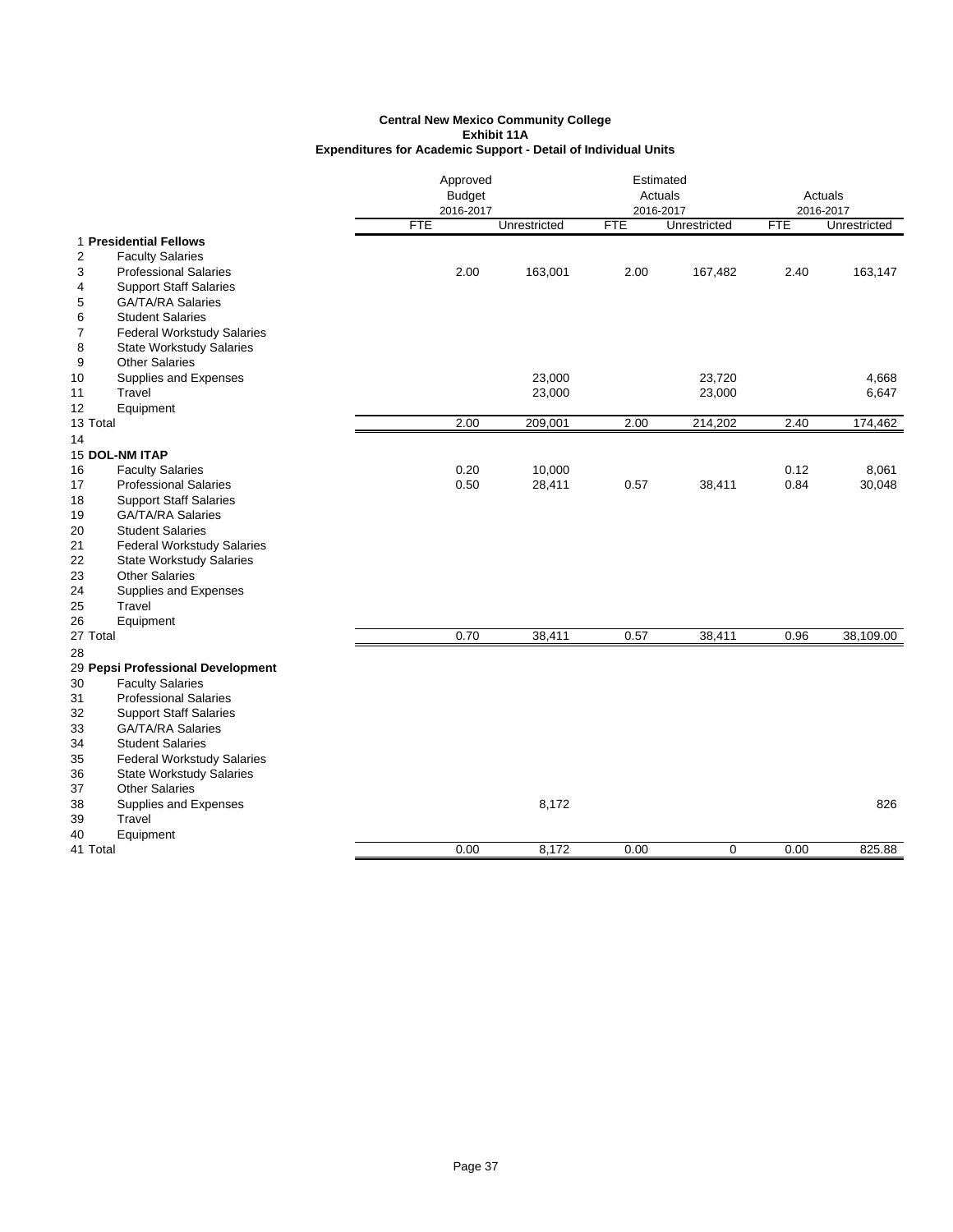|          |                                        |            | Approved      |              |            | Estimated    |            |              |
|----------|----------------------------------------|------------|---------------|--------------|------------|--------------|------------|--------------|
|          |                                        |            | <b>Budget</b> |              |            | Actuals      |            | Actuals      |
|          |                                        |            | Approved      |              |            | Estimated    |            | 2016-2017    |
|          |                                        | <b>FTE</b> |               | Unrestricted | <b>FTE</b> | Unrestricted | <b>FTE</b> | Unrestricted |
|          | 1 Ingenuity                            |            |               |              |            |              |            |              |
| 2        | <b>Faculty Salaries</b>                |            |               |              |            |              |            |              |
| 3        | <b>Professional Salaries</b>           |            | 1.50          | 23,168       | 1.15       | 78,011       | 0.97       | 65,701       |
| 4        | <b>Support Staff Salaries</b>          |            | 3.50          | 67,392       | 6.88       | 245,374      | 4.25       | 151,701      |
| 5        | <b>GA/TA/RA Salaries</b>               |            |               |              |            |              |            |              |
| 6        | <b>Student Salaries</b>                |            |               |              | 1.34       | 25,143       | 1.02       | 19,296       |
| 7        | <b>Federal Workstudy Salaries</b>      |            |               |              |            |              |            |              |
| 8        | <b>State Workstudy Salaries</b>        |            |               |              |            |              |            |              |
| 9        | <b>Other Salaries</b>                  |            |               |              |            |              |            |              |
| 10       | Supplies and Expenses                  |            |               |              |            | 181,093      |            | 173,958      |
| 11       | Travel                                 |            |               |              |            |              |            |              |
| 12       | Equipment                              |            |               |              |            |              |            |              |
| 13 Total |                                        |            | 5.00          | 90,560       | 9.36       | 529,621      | 6.24       | 410,656      |
| 14       |                                        |            |               |              |            |              |            |              |
|          | 15 Total Unrestricted Academic Support |            |               |              |            |              |            |              |
| 16       | <b>Faculty Salaries</b>                |            | 3.77          | 225,000      | 3.17       | 215,000      | 1.97       | 133,771      |
| 17       | <b>Professional Salaries</b>           |            | 93.50         | 5,409,392    | 67.21      | 4,679,963    | 66.50      | 4,489,934    |
| 18       | <b>Support Staff Salaries</b>          |            | 74.50         | 2,580,623    | 92.38      | 3,395,782    | 91.24      | 3,255,683    |
| 19       | <b>GA/TA/RA Salaries</b>               |            | 0.00          | 0.00         | 0.00       | 0.00         | 0.00       | $\Omega$     |
| 20       | <b>Student Salaries</b>                |            | 0.66          | 11,579       | 1.95       | 36,722       | 2.16       | 40,709       |
| 21       | <b>Federal Workstudy Salaries</b>      |            | 2.61          | 46,009       | 1.61       | 30,169       | 1.70       | 31,892       |
| 22       | <b>State Workstudy Salaries</b>        |            | 3.12          | 54,904       | 3.63       | 68,298       | 3.30       | 62,097       |
| 23       | <b>Other Salaries</b>                  |            | 0.00          | 0.00         | 0.00       | 0.00         | 0.00       | 0            |
| 24       | Supplies and Expenses                  |            | 0.00          | 2,393,458    | 0.00       | 2,797,420    | 0.00       | 3,621,934    |
| 25       | Travel                                 |            | 0.00          | 107,124      | 0.00       | 110,963      | 0.00       | 46,116       |
| 26       | Equipment                              |            | 0.00          | 161,244      | 0.00       | 154,577      | 0.00       | 178,346      |
| 27 Total |                                        |            | 178.15        | 10,989,332   | 169.94     | 11,488,894   | 166.88     | 11,860,482   |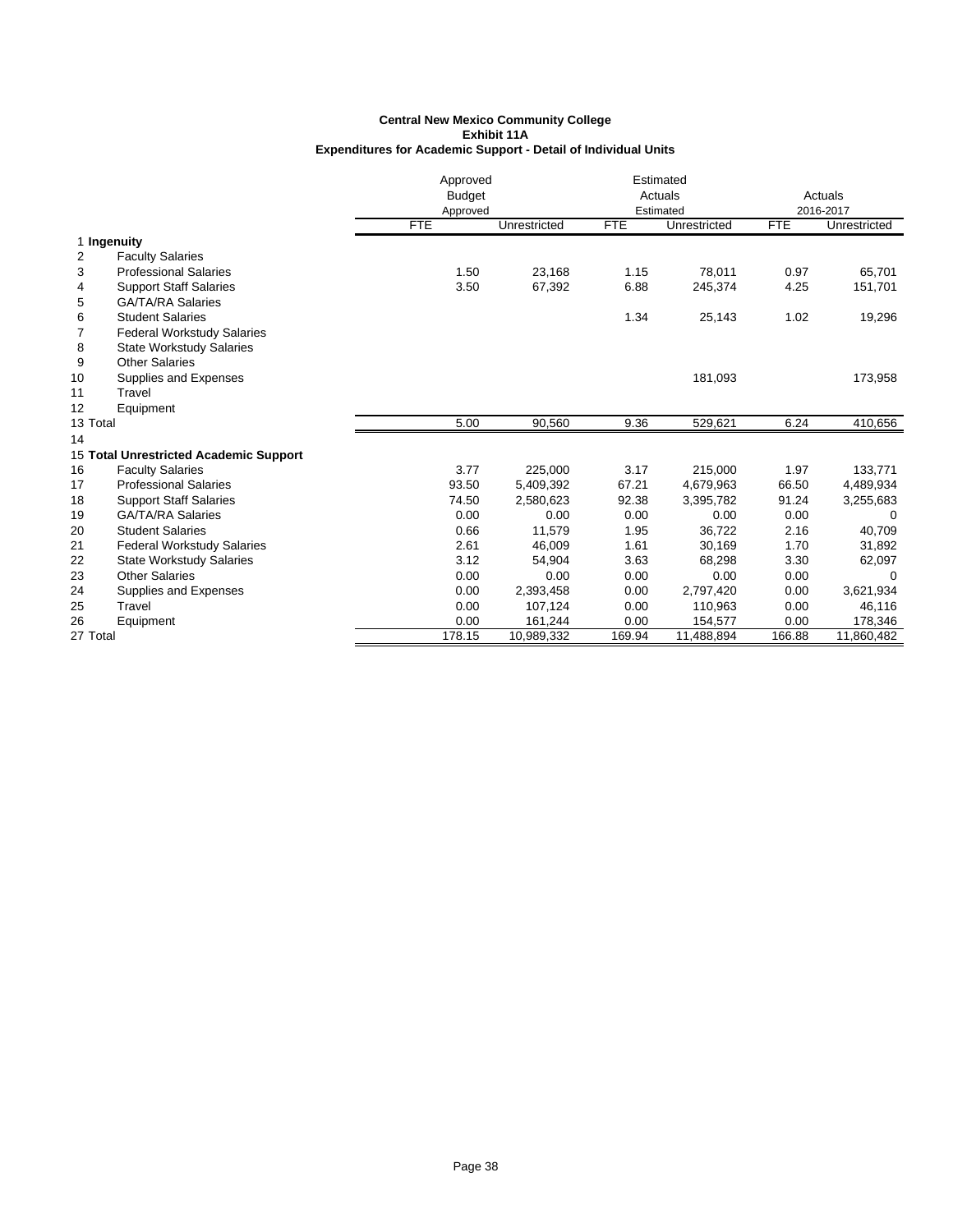|                                                                 | Approved<br><b>Budget</b><br>2016-2017 |            |            | Estimated<br>Actuals<br>2016-2017 |            | Actuals<br>2016-2017 |
|-----------------------------------------------------------------|----------------------------------------|------------|------------|-----------------------------------|------------|----------------------|
|                                                                 | <b>FTE</b>                             | Restricted | <b>FTE</b> | Restricted                        | <b>FTE</b> | Restricted           |
| 1 CNM Foundation In-kind                                        |                                        |            |            |                                   |            |                      |
| $\overline{2}$<br><b>Faculty Salaries</b>                       |                                        |            |            |                                   |            |                      |
| 3<br><b>Professional Salaries</b>                               |                                        |            |            |                                   |            |                      |
| <b>Support Staff Salaries</b><br>4                              |                                        |            |            |                                   |            |                      |
| <b>GA/TA/RA Salaries</b><br>5                                   |                                        |            |            |                                   |            |                      |
| 6<br><b>Student Salaries</b>                                    |                                        |            |            |                                   |            |                      |
| 7<br><b>Federal Workstudy Salaries</b>                          |                                        |            |            |                                   |            |                      |
| 8<br><b>State Workstudy Salaries</b>                            |                                        |            |            |                                   |            |                      |
| 9<br><b>Other Salaries</b>                                      |                                        |            |            |                                   |            |                      |
| 10<br>Supplies and Expenses                                     |                                        | 150,000    |            | 150,000                           |            |                      |
| Travel<br>11                                                    |                                        |            |            |                                   |            |                      |
| 12<br>Equipment                                                 |                                        |            |            |                                   |            |                      |
| 13 Total                                                        | 0.00                                   | 150,000    | 0.00       | 150,000                           | 0.00       | 0                    |
| 14                                                              |                                        |            |            |                                   |            |                      |
| <b>15 DOL-NM ITAP</b>                                           |                                        |            |            |                                   |            |                      |
| 16<br><b>Faculty Salaries</b>                                   | 0.17                                   | 10,000     | 0.20       | 11,800                            | 0.09       | 5,344                |
| 17<br><b>Professional Salaries</b>                              | 1.69                                   | 102,000    | 1.18       | 80,416                            | 1.00       | 68,181               |
| 18<br><b>Support Staff Salaries</b>                             | 1.89                                   | 65,000     | 0.64       | 22,813                            | 1.78       | 63,633               |
| 19<br><b>GA/TA/RA Salaries</b><br><b>Student Salaries</b><br>20 |                                        |            |            |                                   |            |                      |
| 21<br><b>Federal Workstudy Salaries</b>                         |                                        |            |            |                                   |            |                      |
| 22<br><b>State Workstudy Salaries</b>                           |                                        |            |            |                                   |            |                      |
| 23<br><b>Other Salaries</b>                                     |                                        |            |            |                                   |            |                      |
| 24<br>Supplies and Expenses                                     |                                        | 68,100     |            | 131,254                           |            | 144,730              |
| 25<br>Travel                                                    |                                        | 2,000      |            | 28,580                            |            | 12,190               |
| 26<br>Equipment/Library Books                                   |                                        |            |            |                                   |            |                      |
| 27 Total                                                        | 3.76                                   | 247,100    | 2.02       | 274,863                           | 2.88       | 294,078              |
| 28                                                              |                                        |            |            |                                   |            |                      |
| 29 GOB State Library                                            |                                        |            |            |                                   |            |                      |
| 30<br><b>Faculty Salaries</b>                                   |                                        |            |            |                                   |            |                      |
| 31<br><b>Professional Salaries</b>                              |                                        |            |            |                                   |            |                      |
| 32<br><b>Support Staff Salaries</b>                             |                                        |            |            |                                   |            |                      |
| 33<br><b>GA/TA/RA Salaries</b>                                  |                                        |            |            |                                   |            |                      |
| 34<br><b>Student Salaries</b>                                   |                                        |            |            |                                   |            |                      |
| 35<br><b>Federal Workstudy Salaries</b>                         |                                        |            |            |                                   |            |                      |
| 36<br><b>State Workstudy Salaries</b>                           |                                        |            |            |                                   |            |                      |
| <b>Other Salaries</b><br>37                                     |                                        |            |            |                                   |            |                      |
| 38<br>Supplies and Expenses                                     |                                        |            |            | 86,905                            |            | 36,027               |
| Travel<br>39                                                    |                                        |            |            |                                   |            |                      |
| <b>Equipment/Library Books</b><br>40                            |                                        | 142,092    |            | 193,382                           |            | 107,827              |
| 41 Total                                                        | 0.00                                   | 142,092    | 0.00       | 280,287                           | 0.00       | 143,854              |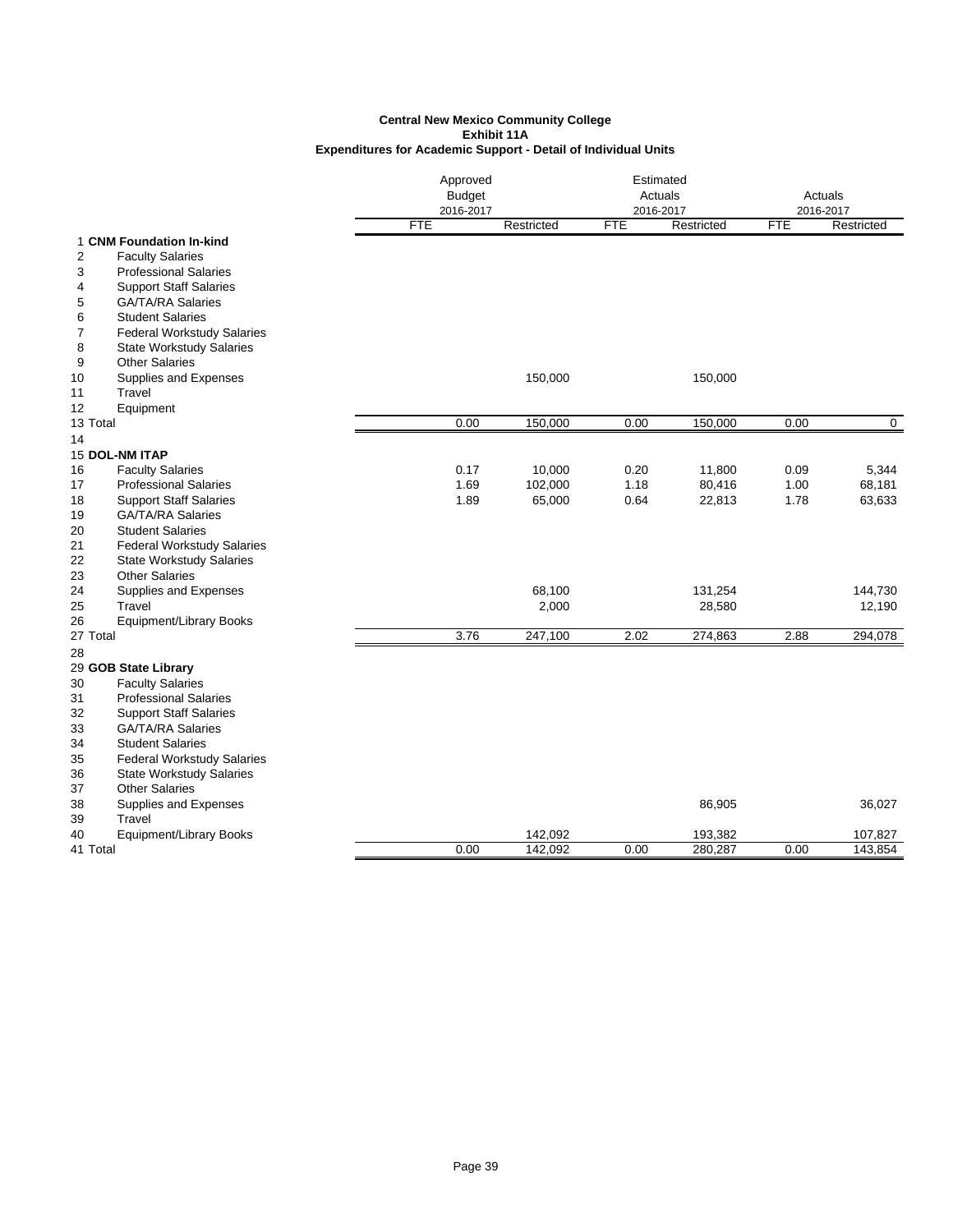|                                           |                            | Approved   |            | Estimated<br>Actuals |            |                      |
|-------------------------------------------|----------------------------|------------|------------|----------------------|------------|----------------------|
|                                           | <b>Budget</b><br>2016-2017 |            |            | 2016-2017            |            | Actuals<br>2016-2017 |
|                                           | <b>FTE</b>                 | Restricted | <b>FTE</b> | Restricted           | <b>FTE</b> | Restricted           |
| 1 Perkins - Academic Support              |                            |            |            |                      |            |                      |
| $\overline{2}$<br><b>Faculty Salaries</b> | 0.04                       | 2,400      | 0.04       | 2,400                | 0.03       | 1,696                |
| 3<br><b>Professional Salaries</b>         | 0.70                       | 42,243     | 0.76       | 51,629               | 0.51       | 34,566               |
| <b>Support Staff Salaries</b><br>4        |                            |            | 0.90       | 32,000               | 1.30       | 46,315               |
| 5<br><b>GA/TA/RA Salaries</b>             |                            |            |            |                      |            |                      |
| 6<br><b>Student Salaries</b>              |                            |            |            |                      |            |                      |
| 7<br>Federal Workstudy Salaries           |                            |            |            |                      |            |                      |
| 8<br><b>State Workstudy Salaries</b>      |                            |            |            |                      |            |                      |
| 9<br><b>Other Salaries</b>                |                            |            |            |                      |            |                      |
| 10<br>Supplies and Expenses               |                            | 71,535     |            | 54,471               |            | 37,116               |
| Travel<br>11                              |                            | 18,500     |            | 13,183               |            | 3,378                |
| 12<br>Equipment                           |                            |            |            |                      |            |                      |
| 13 Total                                  | 0.74                       | 134,678    | 1.70       | 153,683              | 1.84       | 123,071              |
| 14                                        |                            |            |            |                      |            |                      |
| 15 CNM FND-Ascend/Aspen Institute Total   |                            |            |            |                      |            |                      |
| <b>Faculty Salaries</b><br>16             |                            |            |            |                      |            |                      |
| <b>Professional Salaries</b><br>17        |                            |            |            |                      |            |                      |
| 18<br><b>Support Staff Salaries</b>       |                            |            |            |                      |            |                      |
| 19<br><b>GA/TA/RA Salaries</b>            |                            |            |            |                      |            |                      |
| 20<br><b>Student Salaries</b>             |                            |            |            |                      |            |                      |
| 21<br><b>Federal Workstudy Salaries</b>   |                            |            |            |                      |            |                      |
| 22<br><b>State Workstudy Salaries</b>     |                            |            |            |                      |            |                      |
| 23<br><b>Other Salaries</b>               |                            |            |            |                      |            |                      |
| 24<br>Supplies and Expenses               |                            |            |            | 20,000               |            | 20,000               |
| 25<br>Travel                              |                            |            |            |                      |            |                      |
| 26<br>Equipment                           |                            |            |            |                      |            |                      |
| 27 Total                                  | 0.00                       | 0.00       | 0.00       | 20,000               | 0.00       | 20,000.00            |
| 28                                        |                            |            |            |                      |            |                      |
| 29 CNM FDN-Making Money Work Total        |                            |            |            |                      |            |                      |
| 30<br><b>Faculty Salaries</b>             |                            |            |            |                      |            |                      |
| 31<br><b>Professional Salaries</b>        |                            |            |            |                      |            |                      |
| 32<br><b>Support Staff Salaries</b>       |                            |            |            |                      |            |                      |
| 33<br><b>GA/TA/RA Salaries</b>            |                            |            |            |                      |            |                      |
| 34<br><b>Student Salaries</b>             |                            |            |            |                      |            |                      |
| 35<br>Federal Workstudy Salaries          |                            |            |            |                      |            |                      |
| 36<br><b>State Workstudy Salaries</b>     |                            |            |            |                      |            |                      |
| 37<br><b>Other Salaries</b>               |                            |            |            |                      |            |                      |
| Supplies and Expenses<br>38               |                            |            |            | 108,000              |            | 58,594               |
| 39<br>Travel                              |                            |            |            | 8,002                |            | 4,722                |
| 40<br>Equipment                           |                            |            |            |                      |            |                      |
| 41 Total                                  | 0.00                       | 0.00       | 0.00       | 116,002              | 0.00       | 63,315.73            |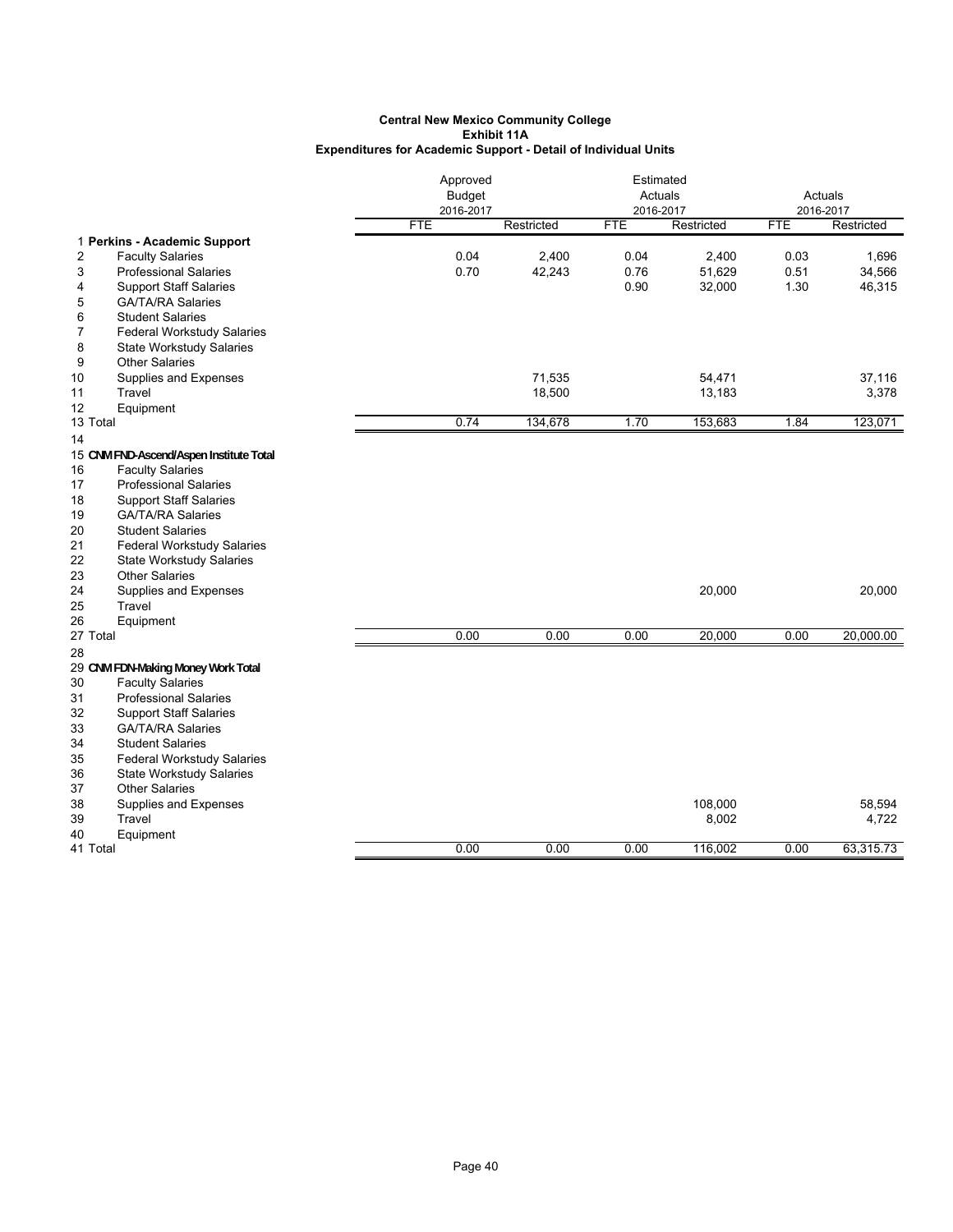|          |                                     | Approved      |            |            | Estimated  |      |            |
|----------|-------------------------------------|---------------|------------|------------|------------|------|------------|
|          |                                     | <b>Budget</b> |            |            | Actuals    |      | Actuals    |
|          |                                     | 2016-2017     |            |            | 2016-2017  |      | 2016-2017  |
|          |                                     | <b>FTE</b>    | Restricted | <b>FTE</b> | Restricted | FTE  | Restricted |
|          | 1 Total Restricted Academic Support |               |            |            |            |      |            |
| 2        | <b>Faculty Salaries</b>             | 0.21          | 12.400     | 0.24       | 14.200     | 0.12 | 7,040      |
| 3        | <b>Professional Salaries</b>        | 2.39          | 144.243    | 1.94       | 132,045    | 1.51 | 102,747    |
| 4        | <b>Support Staff Salaries</b>       | 1.89          | 65,000     | 1.54       | 54,813     | 3.08 | 109,948    |
| 5        | <b>GA/TA/RA Salaries</b>            | 0.00          | 0.00       | 0.00       | 0.00       | 0.00 | 0.00       |
| 6        | <b>Student Salaries</b>             | 0.00          | 0.00       | 0.00       | 0.00       | 0.00 | 0.00       |
|          | <b>Federal Workstudy Salaries</b>   | 0.00          | 0.00       | 0.00       | 0.00       | 0.00 | 0.00       |
| 8        | State Workstudy Salaries            | 0.00          | 0.00       | 0.00       | 0.00       | 0.00 | 0.00       |
| 9        | <b>Other Salaries</b>               | 0.00          | 0.00       | 0.00       | 0.00       | 0.00 | 0.00       |
| 10       | Supplies and Expenses               | 0.00          | 289,635    | 0.00       | 550,630    | 0.00 | 296,467    |
| 11       | Travel                              | 0.00          | 20,500     | 0.00       | 49.765     | 0.00 | 20,290     |
| 12       | Equipment                           | 0.00          | 142,092    | 0.00       | 193,382    | 0.00 | 107,827    |
| 13 Total |                                     | 4.50          | 673.870    | 3.72       | 994.835    | 4.71 | 644.319    |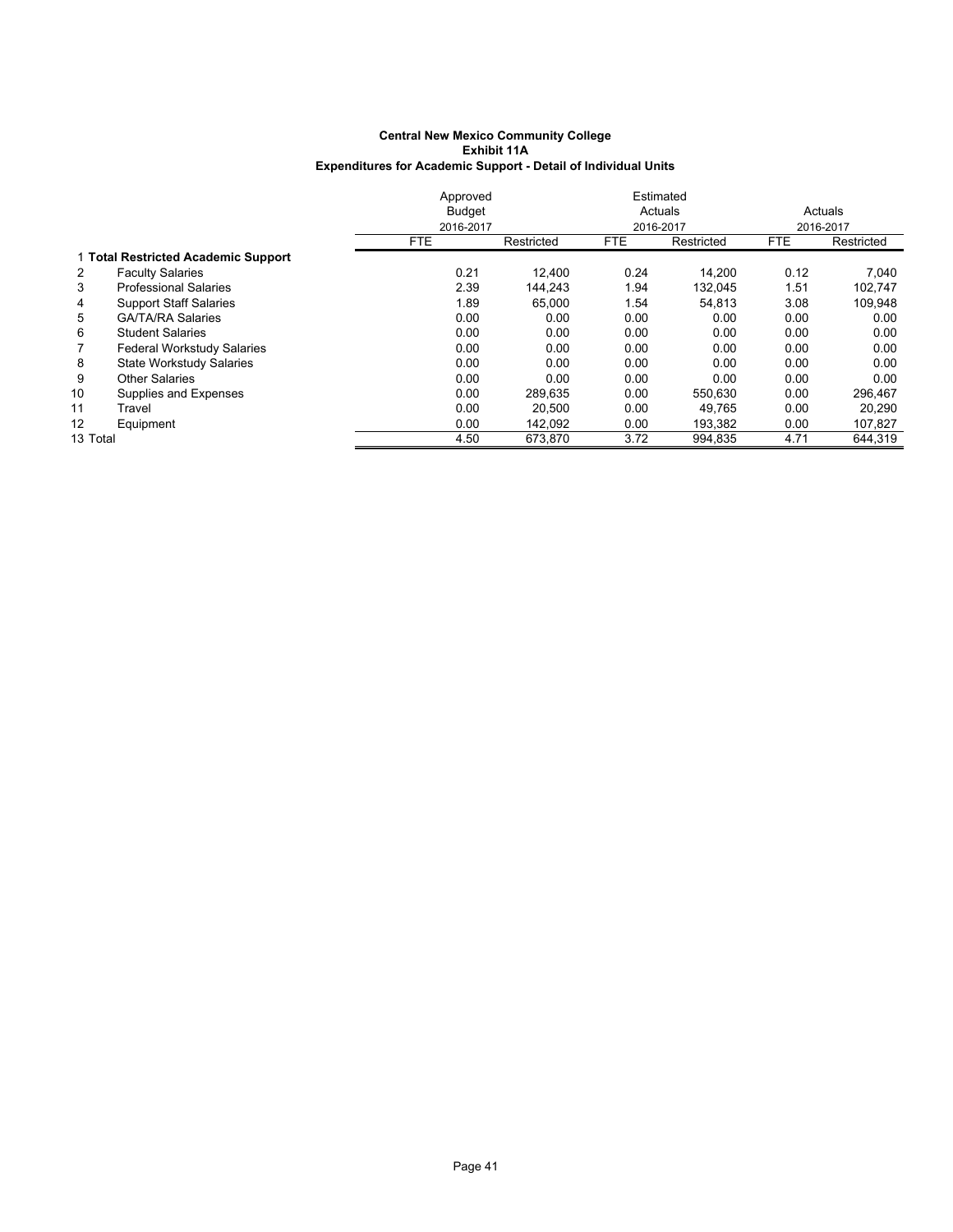#### **Central New Mexico Community College Expenditures for Student Services Exhibit 12**

|                                              | Approved      |           | Estimated  |           |            |           |
|----------------------------------------------|---------------|-----------|------------|-----------|------------|-----------|
|                                              | <b>Budget</b> |           | Actuals    |           | Actuals    |           |
|                                              | 2016-2017     |           | 2016-2017  |           | 2016-2017  |           |
|                                              | Unrest.       | Rest.     | Unrest.    | Rest.     | Unrest.    | Rest.     |
| 1 Student Services Administration            |               |           |            |           |            |           |
| <b>Associate VP Student Services</b><br>2    | 886,340       |           | 940,221    |           | 867,122    |           |
| <b>Disability Resource Center</b><br>3       | 1,533,266     | 8,290     | 1,510,632  | 778       | 1,404,571  | 764       |
| Assistance Centers for Education<br>4        | 2,989,634     | 466.754   | 2,989,917  | 621,703   | 2,759,549  | 527,009   |
| 5<br><b>CNM Connect/Contact Center</b>       | 2,979,445     | 0         | 3,039,143  | 118,595   | 2,929,947  | 48,409    |
| 6<br><b>Global Education</b>                 | 250,016       |           | 257,281    |           | 251,916    |           |
| 7 Total Student Services Administration<br>8 | 8,638,701     | 475,044   | 8,737,194  | 741,076   | 8,213,105  | 576,181   |
| 9 Counseling and Career Guidance             |               |           |            |           |            |           |
| Dean - Student Services<br>10                | 625,831       | 225,000   | 551,737    | 225,000   | 565,637    | 11,037    |
| 12<br><b>Assessment Centers</b>              | 1,315,759     |           | 1,167,758  |           | 1,022,312  |           |
| Multi-Campus<br>13                           | 329,017       |           | 271,786    |           | 218,899    |           |
| 15<br><b>Student Services Technology</b>     | 371,657       |           | 557,452    |           | 2,147,773  |           |
| 16                                           |               |           |            |           |            |           |
| 17 Total Counseling and Career Services      | 2,642,264     | 225,000   | 2,548,733  | 225,000   | 3,954,621  | 11,037    |
| 18                                           |               |           |            |           |            |           |
| 19 Financial Aid Administration              |               |           |            |           |            |           |
| <b>Financial Aid Office</b><br>20            | 1,725,328     |           | 1,675,624  |           | 1,701,059  |           |
| 21                                           |               |           | 0          |           | 0          |           |
| 22 Total Financial Aid Administration        | 1,725,328     | 0         | 1,675,624  | 0         | 1,701,059  | 0         |
| 23                                           |               |           |            |           |            |           |
| <b>24 Student Admissions</b>                 |               |           |            |           |            |           |
| <b>Enrollment Services</b><br>25             | 2,857,910     | 123,000   | 2,491,190  | 69,021    | 2,354,835  | 55,376    |
| Outreach<br>26                               | 239,175       | 1,998     | 264,694    | 18,840    | 231,120    | 34,685    |
| 27 Total Student Admissions                  | 3,097,085     | 124,998   | 2,755,884  | 87,861    | 2,585,955  | 90,061    |
| 28                                           |               |           |            |           |            |           |
| 29                                           |               |           |            |           |            |           |
| 30                                           |               |           |            |           |            |           |
| 31                                           |               |           |            |           |            |           |
| 32 State Workstudy                           |               | 369,397   |            | 411,199   |            | 403,620   |
| 33 Federal Workstudy                         |               | 254,503   |            | 269,756   |            | 274,423   |
| 34 Retirement                                | 1,574,078     | 56,682    | 1,565,899  | 61,764    | 1,362,786  | 61,702    |
| 35 Social Security                           | 840,929       | 30,315    | 839,245    | 32,820    | 722,665    | 32,922    |
| 36 Group Insurance                           | 1,804,075     | 41,307    | 1,755,449  | 52,164    | 1,350,664  | 46,997    |
| 37 Worker's Compensation                     | 135,715       | 5,772     | 135,713    | 2,292     | 114,375    | 1,576     |
| 38 Unemployment                              | 16,022        | 904       | 16,022     | 276       | 13,805     | 183       |
| 39 Retiree Health                            | 225,359       | 8,155     | 224,901    | 8,892     | 196,270    | 8,874     |
| 40 Tuition Waivers                           | 112,716       |           | 117,716    |           | 134,661    |           |
| 41 Total Items not Included in 12A's         | 4,708,894     | 767,035   | 4,654,945  | 839,163   | 3,895,226  | 830,298   |
| 42                                           |               |           |            |           |            |           |
| 43                                           |               |           |            |           |            |           |
| 44 Total Expenditures for Student Services   | 20,812,271    | 1,592,077 | 20,372,380 | 1,893,100 | 20,349,966 | 1,507,576 |

 $\ddot{\phantom{0}}$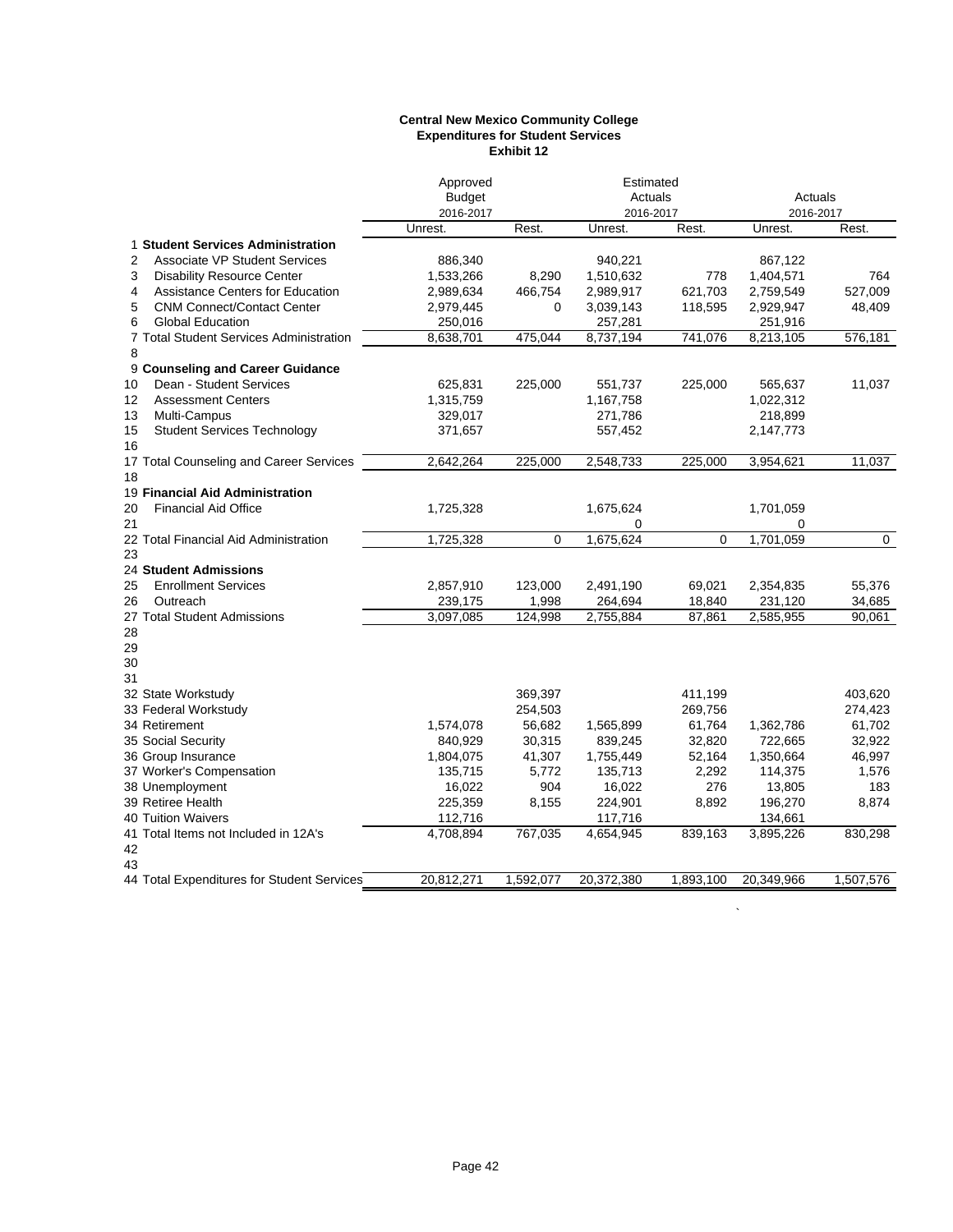| <b>Budget</b><br>Actuals<br>Actuals<br>2016-2017<br>2016-2017<br>2016-2017<br><b>FTE</b><br>Unrestricted<br><b>FTE</b><br><b>FTE</b><br>Unrestricted<br>Unrestricted<br>1 Assistance Centers for Education<br>2<br><b>Faculty Salaries</b><br>3<br>8.00<br>252,249<br>4.00<br>177,321<br><b>Professional Salaries</b><br>205,136<br>9.42<br>44.00<br>1,780,414<br>49.00<br>1,783,345<br>45.81<br>1,634,610<br>4<br><b>Support Staff Salaries</b><br>5<br><b>GA/TA/RA Salaries</b><br>6<br>0.11<br>2,000<br>0.11<br>2,000<br>0.73<br>13,816<br><b>Student Salaries</b><br>2.19<br>38,553<br>1.35<br>7<br><b>Federal Workstudy Salaries</b><br>25,436<br>1.51<br>28,464<br>8<br>0.67<br>1.42<br>1.43<br>11,772<br>26,808<br>27,013<br><b>State Workstudy Salaries</b><br>9<br><b>Other Salaries</b><br>896,936<br>870,657<br>10<br>Supplies and Expenses<br>939,482<br>Travel<br>11<br>7,710<br>7,710<br>7,668<br>12<br>Equipment<br>54.97<br>2,989,634<br>55.88<br>2,989,917<br>58.91<br>2,759,549<br>13 Total<br>14<br>15 Disability Resource Center<br><b>Faculty Salaries</b><br>16<br>525,288<br>433,061<br>6.29<br>427,134<br><b>Professional Salaries</b><br>11.00<br>8.00<br>17<br><b>Support Staff Salaries</b><br>12.00<br>372,319<br>14.00<br>434,284<br>11.37<br>405,743<br>18<br><b>GA/TA/RA Salaries</b><br>19<br><b>Student Salaries</b><br>20<br>0.01<br>200<br>0.33<br>6,187<br>985<br>21<br>0.06<br>0.14<br>2,683<br>0.16<br>3,018<br><b>Federal Workstudy Salaries</b><br>22<br><b>State Workstudy Salaries</b><br>0.30<br>5,338<br>0.39<br>7,323<br>0.34<br>6,422<br>23<br><b>Other Salaries</b><br>24<br>Supplies and Expenses<br>626,801<br>624,759<br>558,963<br>25<br>Travel<br>2,335<br>2,335<br>3,291<br>26<br>Equipment<br>23.37<br>1,533,266<br>22.86<br>1,510,632<br>18.16<br>1,404,571<br>27 Total<br>28<br>29 Dean of Students<br>0.11<br>6,867<br>0.11<br>6,804<br>30<br><b>Faculty Salaries</b><br>2.00<br>2.52<br>195,507<br>1.00<br>139,297<br>170,822<br>31<br><b>Professional Salaries</b><br>1.50<br>38,930<br>1.50<br>1.13<br>40,170<br>32<br><b>Support Staff Salaries</b><br>41,319<br>33<br><b>GA/TA/RA Salaries</b><br>34<br><b>Student Salaries</b><br>0.40<br>7,000<br>0.37<br>7,000<br>0.28<br>5,338<br>0.44<br>7,742<br>0.54<br><b>Federal Workstudy Salaries</b><br>10,095<br>0.48<br>9,093<br>35<br>36<br>0.87<br><b>State Workstudy Salaries</b><br>0.90<br>15,829<br>16,433<br>0.88<br>16,572<br>37<br><b>Other Salaries</b><br>38<br>Supplies and Expenses<br>48,608<br>68,092<br>56,737<br>39<br>2,508<br>Travel<br>2,946<br>3,446 |    |           | Approved |  | Estimated |  |
|---------------------------------------------------------------------------------------------------------------------------------------------------------------------------------------------------------------------------------------------------------------------------------------------------------------------------------------------------------------------------------------------------------------------------------------------------------------------------------------------------------------------------------------------------------------------------------------------------------------------------------------------------------------------------------------------------------------------------------------------------------------------------------------------------------------------------------------------------------------------------------------------------------------------------------------------------------------------------------------------------------------------------------------------------------------------------------------------------------------------------------------------------------------------------------------------------------------------------------------------------------------------------------------------------------------------------------------------------------------------------------------------------------------------------------------------------------------------------------------------------------------------------------------------------------------------------------------------------------------------------------------------------------------------------------------------------------------------------------------------------------------------------------------------------------------------------------------------------------------------------------------------------------------------------------------------------------------------------------------------------------------------------------------------------------------------------------------------------------------------------------------------------------------------------------------------------------------------------------------------------------------------------------------------------------------------------------------------------------------------------------------------------------------------------------------------------------------------------------------------------------------------------------------------------------------------------------------|----|-----------|----------|--|-----------|--|
|                                                                                                                                                                                                                                                                                                                                                                                                                                                                                                                                                                                                                                                                                                                                                                                                                                                                                                                                                                                                                                                                                                                                                                                                                                                                                                                                                                                                                                                                                                                                                                                                                                                                                                                                                                                                                                                                                                                                                                                                                                                                                                                                                                                                                                                                                                                                                                                                                                                                                                                                                                                       |    |           |          |  |           |  |
|                                                                                                                                                                                                                                                                                                                                                                                                                                                                                                                                                                                                                                                                                                                                                                                                                                                                                                                                                                                                                                                                                                                                                                                                                                                                                                                                                                                                                                                                                                                                                                                                                                                                                                                                                                                                                                                                                                                                                                                                                                                                                                                                                                                                                                                                                                                                                                                                                                                                                                                                                                                       |    |           |          |  |           |  |
|                                                                                                                                                                                                                                                                                                                                                                                                                                                                                                                                                                                                                                                                                                                                                                                                                                                                                                                                                                                                                                                                                                                                                                                                                                                                                                                                                                                                                                                                                                                                                                                                                                                                                                                                                                                                                                                                                                                                                                                                                                                                                                                                                                                                                                                                                                                                                                                                                                                                                                                                                                                       |    |           |          |  |           |  |
|                                                                                                                                                                                                                                                                                                                                                                                                                                                                                                                                                                                                                                                                                                                                                                                                                                                                                                                                                                                                                                                                                                                                                                                                                                                                                                                                                                                                                                                                                                                                                                                                                                                                                                                                                                                                                                                                                                                                                                                                                                                                                                                                                                                                                                                                                                                                                                                                                                                                                                                                                                                       |    |           |          |  |           |  |
|                                                                                                                                                                                                                                                                                                                                                                                                                                                                                                                                                                                                                                                                                                                                                                                                                                                                                                                                                                                                                                                                                                                                                                                                                                                                                                                                                                                                                                                                                                                                                                                                                                                                                                                                                                                                                                                                                                                                                                                                                                                                                                                                                                                                                                                                                                                                                                                                                                                                                                                                                                                       |    |           |          |  |           |  |
|                                                                                                                                                                                                                                                                                                                                                                                                                                                                                                                                                                                                                                                                                                                                                                                                                                                                                                                                                                                                                                                                                                                                                                                                                                                                                                                                                                                                                                                                                                                                                                                                                                                                                                                                                                                                                                                                                                                                                                                                                                                                                                                                                                                                                                                                                                                                                                                                                                                                                                                                                                                       |    |           |          |  |           |  |
|                                                                                                                                                                                                                                                                                                                                                                                                                                                                                                                                                                                                                                                                                                                                                                                                                                                                                                                                                                                                                                                                                                                                                                                                                                                                                                                                                                                                                                                                                                                                                                                                                                                                                                                                                                                                                                                                                                                                                                                                                                                                                                                                                                                                                                                                                                                                                                                                                                                                                                                                                                                       |    |           |          |  |           |  |
|                                                                                                                                                                                                                                                                                                                                                                                                                                                                                                                                                                                                                                                                                                                                                                                                                                                                                                                                                                                                                                                                                                                                                                                                                                                                                                                                                                                                                                                                                                                                                                                                                                                                                                                                                                                                                                                                                                                                                                                                                                                                                                                                                                                                                                                                                                                                                                                                                                                                                                                                                                                       |    |           |          |  |           |  |
|                                                                                                                                                                                                                                                                                                                                                                                                                                                                                                                                                                                                                                                                                                                                                                                                                                                                                                                                                                                                                                                                                                                                                                                                                                                                                                                                                                                                                                                                                                                                                                                                                                                                                                                                                                                                                                                                                                                                                                                                                                                                                                                                                                                                                                                                                                                                                                                                                                                                                                                                                                                       |    |           |          |  |           |  |
|                                                                                                                                                                                                                                                                                                                                                                                                                                                                                                                                                                                                                                                                                                                                                                                                                                                                                                                                                                                                                                                                                                                                                                                                                                                                                                                                                                                                                                                                                                                                                                                                                                                                                                                                                                                                                                                                                                                                                                                                                                                                                                                                                                                                                                                                                                                                                                                                                                                                                                                                                                                       |    |           |          |  |           |  |
|                                                                                                                                                                                                                                                                                                                                                                                                                                                                                                                                                                                                                                                                                                                                                                                                                                                                                                                                                                                                                                                                                                                                                                                                                                                                                                                                                                                                                                                                                                                                                                                                                                                                                                                                                                                                                                                                                                                                                                                                                                                                                                                                                                                                                                                                                                                                                                                                                                                                                                                                                                                       |    |           |          |  |           |  |
|                                                                                                                                                                                                                                                                                                                                                                                                                                                                                                                                                                                                                                                                                                                                                                                                                                                                                                                                                                                                                                                                                                                                                                                                                                                                                                                                                                                                                                                                                                                                                                                                                                                                                                                                                                                                                                                                                                                                                                                                                                                                                                                                                                                                                                                                                                                                                                                                                                                                                                                                                                                       |    |           |          |  |           |  |
|                                                                                                                                                                                                                                                                                                                                                                                                                                                                                                                                                                                                                                                                                                                                                                                                                                                                                                                                                                                                                                                                                                                                                                                                                                                                                                                                                                                                                                                                                                                                                                                                                                                                                                                                                                                                                                                                                                                                                                                                                                                                                                                                                                                                                                                                                                                                                                                                                                                                                                                                                                                       |    |           |          |  |           |  |
|                                                                                                                                                                                                                                                                                                                                                                                                                                                                                                                                                                                                                                                                                                                                                                                                                                                                                                                                                                                                                                                                                                                                                                                                                                                                                                                                                                                                                                                                                                                                                                                                                                                                                                                                                                                                                                                                                                                                                                                                                                                                                                                                                                                                                                                                                                                                                                                                                                                                                                                                                                                       |    |           |          |  |           |  |
|                                                                                                                                                                                                                                                                                                                                                                                                                                                                                                                                                                                                                                                                                                                                                                                                                                                                                                                                                                                                                                                                                                                                                                                                                                                                                                                                                                                                                                                                                                                                                                                                                                                                                                                                                                                                                                                                                                                                                                                                                                                                                                                                                                                                                                                                                                                                                                                                                                                                                                                                                                                       |    |           |          |  |           |  |
|                                                                                                                                                                                                                                                                                                                                                                                                                                                                                                                                                                                                                                                                                                                                                                                                                                                                                                                                                                                                                                                                                                                                                                                                                                                                                                                                                                                                                                                                                                                                                                                                                                                                                                                                                                                                                                                                                                                                                                                                                                                                                                                                                                                                                                                                                                                                                                                                                                                                                                                                                                                       |    |           |          |  |           |  |
|                                                                                                                                                                                                                                                                                                                                                                                                                                                                                                                                                                                                                                                                                                                                                                                                                                                                                                                                                                                                                                                                                                                                                                                                                                                                                                                                                                                                                                                                                                                                                                                                                                                                                                                                                                                                                                                                                                                                                                                                                                                                                                                                                                                                                                                                                                                                                                                                                                                                                                                                                                                       |    |           |          |  |           |  |
|                                                                                                                                                                                                                                                                                                                                                                                                                                                                                                                                                                                                                                                                                                                                                                                                                                                                                                                                                                                                                                                                                                                                                                                                                                                                                                                                                                                                                                                                                                                                                                                                                                                                                                                                                                                                                                                                                                                                                                                                                                                                                                                                                                                                                                                                                                                                                                                                                                                                                                                                                                                       |    |           |          |  |           |  |
|                                                                                                                                                                                                                                                                                                                                                                                                                                                                                                                                                                                                                                                                                                                                                                                                                                                                                                                                                                                                                                                                                                                                                                                                                                                                                                                                                                                                                                                                                                                                                                                                                                                                                                                                                                                                                                                                                                                                                                                                                                                                                                                                                                                                                                                                                                                                                                                                                                                                                                                                                                                       |    |           |          |  |           |  |
|                                                                                                                                                                                                                                                                                                                                                                                                                                                                                                                                                                                                                                                                                                                                                                                                                                                                                                                                                                                                                                                                                                                                                                                                                                                                                                                                                                                                                                                                                                                                                                                                                                                                                                                                                                                                                                                                                                                                                                                                                                                                                                                                                                                                                                                                                                                                                                                                                                                                                                                                                                                       |    |           |          |  |           |  |
|                                                                                                                                                                                                                                                                                                                                                                                                                                                                                                                                                                                                                                                                                                                                                                                                                                                                                                                                                                                                                                                                                                                                                                                                                                                                                                                                                                                                                                                                                                                                                                                                                                                                                                                                                                                                                                                                                                                                                                                                                                                                                                                                                                                                                                                                                                                                                                                                                                                                                                                                                                                       |    |           |          |  |           |  |
|                                                                                                                                                                                                                                                                                                                                                                                                                                                                                                                                                                                                                                                                                                                                                                                                                                                                                                                                                                                                                                                                                                                                                                                                                                                                                                                                                                                                                                                                                                                                                                                                                                                                                                                                                                                                                                                                                                                                                                                                                                                                                                                                                                                                                                                                                                                                                                                                                                                                                                                                                                                       |    |           |          |  |           |  |
|                                                                                                                                                                                                                                                                                                                                                                                                                                                                                                                                                                                                                                                                                                                                                                                                                                                                                                                                                                                                                                                                                                                                                                                                                                                                                                                                                                                                                                                                                                                                                                                                                                                                                                                                                                                                                                                                                                                                                                                                                                                                                                                                                                                                                                                                                                                                                                                                                                                                                                                                                                                       |    |           |          |  |           |  |
|                                                                                                                                                                                                                                                                                                                                                                                                                                                                                                                                                                                                                                                                                                                                                                                                                                                                                                                                                                                                                                                                                                                                                                                                                                                                                                                                                                                                                                                                                                                                                                                                                                                                                                                                                                                                                                                                                                                                                                                                                                                                                                                                                                                                                                                                                                                                                                                                                                                                                                                                                                                       |    |           |          |  |           |  |
|                                                                                                                                                                                                                                                                                                                                                                                                                                                                                                                                                                                                                                                                                                                                                                                                                                                                                                                                                                                                                                                                                                                                                                                                                                                                                                                                                                                                                                                                                                                                                                                                                                                                                                                                                                                                                                                                                                                                                                                                                                                                                                                                                                                                                                                                                                                                                                                                                                                                                                                                                                                       |    |           |          |  |           |  |
|                                                                                                                                                                                                                                                                                                                                                                                                                                                                                                                                                                                                                                                                                                                                                                                                                                                                                                                                                                                                                                                                                                                                                                                                                                                                                                                                                                                                                                                                                                                                                                                                                                                                                                                                                                                                                                                                                                                                                                                                                                                                                                                                                                                                                                                                                                                                                                                                                                                                                                                                                                                       |    |           |          |  |           |  |
|                                                                                                                                                                                                                                                                                                                                                                                                                                                                                                                                                                                                                                                                                                                                                                                                                                                                                                                                                                                                                                                                                                                                                                                                                                                                                                                                                                                                                                                                                                                                                                                                                                                                                                                                                                                                                                                                                                                                                                                                                                                                                                                                                                                                                                                                                                                                                                                                                                                                                                                                                                                       |    |           |          |  |           |  |
|                                                                                                                                                                                                                                                                                                                                                                                                                                                                                                                                                                                                                                                                                                                                                                                                                                                                                                                                                                                                                                                                                                                                                                                                                                                                                                                                                                                                                                                                                                                                                                                                                                                                                                                                                                                                                                                                                                                                                                                                                                                                                                                                                                                                                                                                                                                                                                                                                                                                                                                                                                                       |    |           |          |  |           |  |
|                                                                                                                                                                                                                                                                                                                                                                                                                                                                                                                                                                                                                                                                                                                                                                                                                                                                                                                                                                                                                                                                                                                                                                                                                                                                                                                                                                                                                                                                                                                                                                                                                                                                                                                                                                                                                                                                                                                                                                                                                                                                                                                                                                                                                                                                                                                                                                                                                                                                                                                                                                                       |    |           |          |  |           |  |
|                                                                                                                                                                                                                                                                                                                                                                                                                                                                                                                                                                                                                                                                                                                                                                                                                                                                                                                                                                                                                                                                                                                                                                                                                                                                                                                                                                                                                                                                                                                                                                                                                                                                                                                                                                                                                                                                                                                                                                                                                                                                                                                                                                                                                                                                                                                                                                                                                                                                                                                                                                                       |    |           |          |  |           |  |
|                                                                                                                                                                                                                                                                                                                                                                                                                                                                                                                                                                                                                                                                                                                                                                                                                                                                                                                                                                                                                                                                                                                                                                                                                                                                                                                                                                                                                                                                                                                                                                                                                                                                                                                                                                                                                                                                                                                                                                                                                                                                                                                                                                                                                                                                                                                                                                                                                                                                                                                                                                                       |    |           |          |  |           |  |
|                                                                                                                                                                                                                                                                                                                                                                                                                                                                                                                                                                                                                                                                                                                                                                                                                                                                                                                                                                                                                                                                                                                                                                                                                                                                                                                                                                                                                                                                                                                                                                                                                                                                                                                                                                                                                                                                                                                                                                                                                                                                                                                                                                                                                                                                                                                                                                                                                                                                                                                                                                                       |    |           |          |  |           |  |
|                                                                                                                                                                                                                                                                                                                                                                                                                                                                                                                                                                                                                                                                                                                                                                                                                                                                                                                                                                                                                                                                                                                                                                                                                                                                                                                                                                                                                                                                                                                                                                                                                                                                                                                                                                                                                                                                                                                                                                                                                                                                                                                                                                                                                                                                                                                                                                                                                                                                                                                                                                                       |    |           |          |  |           |  |
|                                                                                                                                                                                                                                                                                                                                                                                                                                                                                                                                                                                                                                                                                                                                                                                                                                                                                                                                                                                                                                                                                                                                                                                                                                                                                                                                                                                                                                                                                                                                                                                                                                                                                                                                                                                                                                                                                                                                                                                                                                                                                                                                                                                                                                                                                                                                                                                                                                                                                                                                                                                       |    |           |          |  |           |  |
|                                                                                                                                                                                                                                                                                                                                                                                                                                                                                                                                                                                                                                                                                                                                                                                                                                                                                                                                                                                                                                                                                                                                                                                                                                                                                                                                                                                                                                                                                                                                                                                                                                                                                                                                                                                                                                                                                                                                                                                                                                                                                                                                                                                                                                                                                                                                                                                                                                                                                                                                                                                       |    |           |          |  |           |  |
|                                                                                                                                                                                                                                                                                                                                                                                                                                                                                                                                                                                                                                                                                                                                                                                                                                                                                                                                                                                                                                                                                                                                                                                                                                                                                                                                                                                                                                                                                                                                                                                                                                                                                                                                                                                                                                                                                                                                                                                                                                                                                                                                                                                                                                                                                                                                                                                                                                                                                                                                                                                       |    |           |          |  |           |  |
|                                                                                                                                                                                                                                                                                                                                                                                                                                                                                                                                                                                                                                                                                                                                                                                                                                                                                                                                                                                                                                                                                                                                                                                                                                                                                                                                                                                                                                                                                                                                                                                                                                                                                                                                                                                                                                                                                                                                                                                                                                                                                                                                                                                                                                                                                                                                                                                                                                                                                                                                                                                       |    |           |          |  |           |  |
|                                                                                                                                                                                                                                                                                                                                                                                                                                                                                                                                                                                                                                                                                                                                                                                                                                                                                                                                                                                                                                                                                                                                                                                                                                                                                                                                                                                                                                                                                                                                                                                                                                                                                                                                                                                                                                                                                                                                                                                                                                                                                                                                                                                                                                                                                                                                                                                                                                                                                                                                                                                       |    |           |          |  |           |  |
|                                                                                                                                                                                                                                                                                                                                                                                                                                                                                                                                                                                                                                                                                                                                                                                                                                                                                                                                                                                                                                                                                                                                                                                                                                                                                                                                                                                                                                                                                                                                                                                                                                                                                                                                                                                                                                                                                                                                                                                                                                                                                                                                                                                                                                                                                                                                                                                                                                                                                                                                                                                       |    |           |          |  |           |  |
|                                                                                                                                                                                                                                                                                                                                                                                                                                                                                                                                                                                                                                                                                                                                                                                                                                                                                                                                                                                                                                                                                                                                                                                                                                                                                                                                                                                                                                                                                                                                                                                                                                                                                                                                                                                                                                                                                                                                                                                                                                                                                                                                                                                                                                                                                                                                                                                                                                                                                                                                                                                       |    |           |          |  |           |  |
|                                                                                                                                                                                                                                                                                                                                                                                                                                                                                                                                                                                                                                                                                                                                                                                                                                                                                                                                                                                                                                                                                                                                                                                                                                                                                                                                                                                                                                                                                                                                                                                                                                                                                                                                                                                                                                                                                                                                                                                                                                                                                                                                                                                                                                                                                                                                                                                                                                                                                                                                                                                       |    |           |          |  |           |  |
|                                                                                                                                                                                                                                                                                                                                                                                                                                                                                                                                                                                                                                                                                                                                                                                                                                                                                                                                                                                                                                                                                                                                                                                                                                                                                                                                                                                                                                                                                                                                                                                                                                                                                                                                                                                                                                                                                                                                                                                                                                                                                                                                                                                                                                                                                                                                                                                                                                                                                                                                                                                       |    |           |          |  |           |  |
|                                                                                                                                                                                                                                                                                                                                                                                                                                                                                                                                                                                                                                                                                                                                                                                                                                                                                                                                                                                                                                                                                                                                                                                                                                                                                                                                                                                                                                                                                                                                                                                                                                                                                                                                                                                                                                                                                                                                                                                                                                                                                                                                                                                                                                                                                                                                                                                                                                                                                                                                                                                       | 40 | Equipment |          |  |           |  |
| 5.35<br>4.28<br>41 Total<br>323,429<br>285,682<br>5.40<br>308,044                                                                                                                                                                                                                                                                                                                                                                                                                                                                                                                                                                                                                                                                                                                                                                                                                                                                                                                                                                                                                                                                                                                                                                                                                                                                                                                                                                                                                                                                                                                                                                                                                                                                                                                                                                                                                                                                                                                                                                                                                                                                                                                                                                                                                                                                                                                                                                                                                                                                                                                     |    |           |          |  |           |  |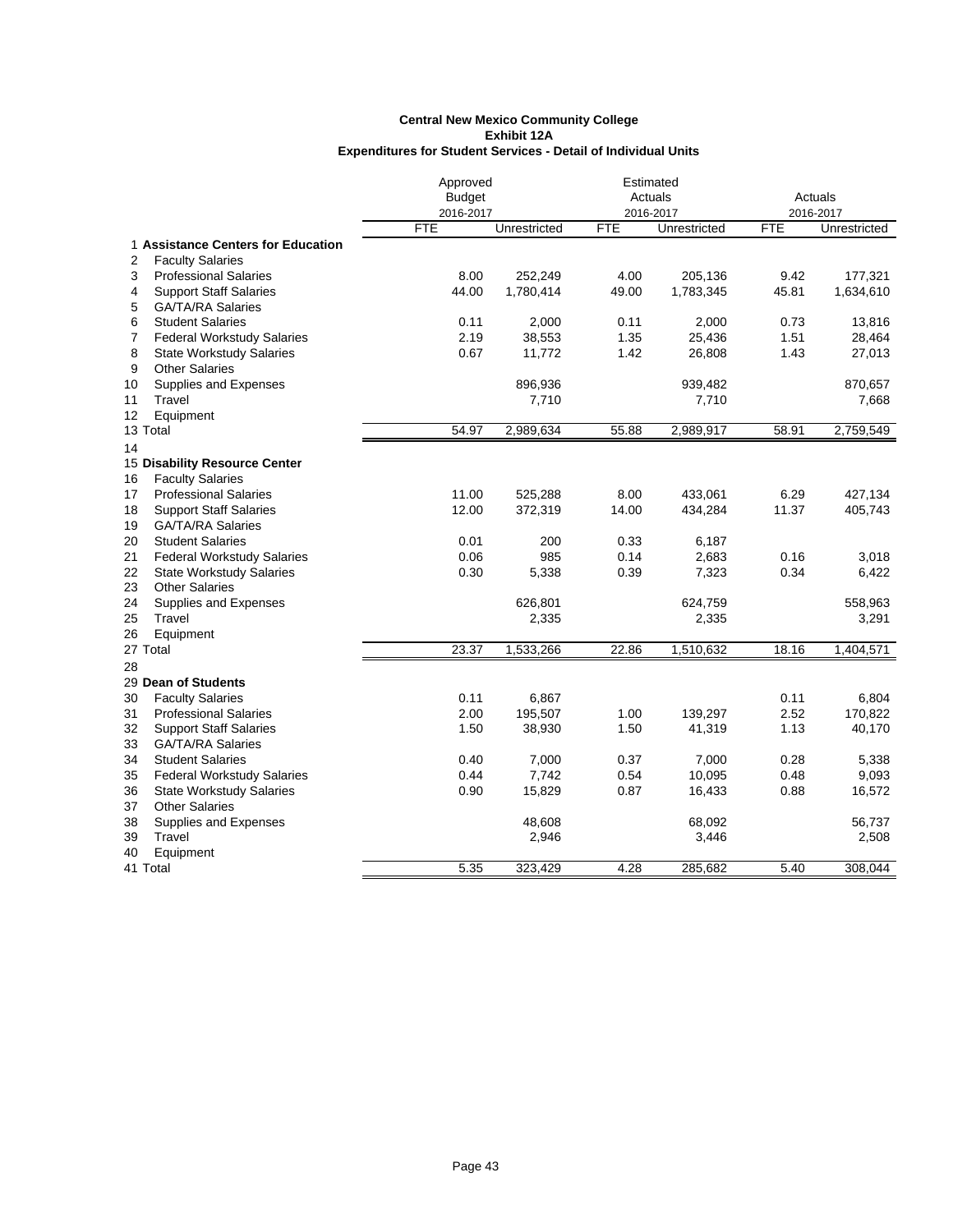|                                         | Approved      |              | Estimated  |              |            |              |
|-----------------------------------------|---------------|--------------|------------|--------------|------------|--------------|
|                                         | <b>Budget</b> |              |            | Actuals      |            | Actuals      |
|                                         | 2016-2017     |              |            | 2016-2017    |            | 2016-2017    |
|                                         | <b>FTE</b>    | Unrestricted | <b>FTE</b> | Unrestricted | <b>FTE</b> | Unrestricted |
| 1 Student Activities                    |               |              |            |              |            |              |
| <b>Faculty Salaries</b><br>2            |               |              |            |              |            |              |
| 3<br><b>Professional Salaries</b>       | 1.00          | 39,148       |            |              |            |              |
| <b>Support Staff Salaries</b><br>4      | 3.50          | 109,151      | 3.00       | 117,574      | 2.68       | 95,611       |
| <b>GA/TA/RA Salaries</b><br>5           |               |              |            |              |            |              |
| 6<br><b>Student Salaries</b>            |               |              |            |              |            |              |
| <b>Federal Workstudy Salaries</b><br>7  |               |              |            |              |            |              |
| 8<br><b>State Workstudy Salaries</b>    |               |              |            |              |            |              |
| <b>Other Salaries</b><br>9              |               |              |            |              |            |              |
| Supplies and Expenses<br>10             |               | 53,723       |            | 48,101       |            | 47,309       |
| 11<br>Travel                            |               | 100          |            | 100          |            |              |
| Equipment<br>12                         |               |              |            |              |            |              |
| 13 Total                                | 4.50          | 202,122      | 3.00       | 165,775      | 2.68       | 142,920      |
| 14                                      |               |              |            |              |            |              |
| 15 Student Conduct & Responsibility     |               |              |            |              |            |              |
| <b>Faculty Salaries</b><br>16           |               |              |            |              |            |              |
| <b>Professional Salaries</b><br>17      | 1.00          | 60,919       | 1.00       | 62,819       | 0.92       | 62,513       |
| <b>Support Staff Salaries</b><br>18     | 1.00          | 36,811       | 1.00       | 38,712       | 1.07       | 38,226       |
| <b>GA/TA/RA Salaries</b><br>19          |               |              |            |              |            |              |
| <b>Student Salaries</b><br>20           |               |              |            |              |            |              |
| 21<br><b>Federal Workstudy Salaries</b> |               |              |            |              |            |              |
| 22<br><b>State Workstudy Salaries</b>   |               |              |            |              |            |              |
| 23<br><b>Other Salaries</b>             |               |              |            |              |            |              |
| 24<br>Supplies and Expenses             |               | 49,420       |            | 49,320       |            | 51,186       |
| 25<br>Travel                            |               |              |            | 100          |            |              |
| 26<br>Equipment                         |               |              |            |              |            |              |
| 27 Total                                | 2.00          | 147,150      | 2.00       | 150,951      | 1.99       | 151,925      |
| 28                                      |               |              |            |              |            |              |
| 29 CNM Graduation                       |               |              |            |              |            |              |
| 30<br><b>Faculty Salaries</b>           |               |              |            |              |            |              |
| 31<br><b>Professional Salaries</b>      |               |              |            |              |            |              |
| <b>Support Staff Salaries</b><br>32     |               |              |            |              |            |              |
| 33<br><b>GA/TA/RA Salaries</b>          |               |              |            |              |            |              |
| 34<br><b>Student Salaries</b>           |               |              |            |              |            |              |
| <b>Federal Workstudy Salaries</b><br>35 |               |              |            |              |            |              |
| 36<br><b>State Workstudy Salaries</b>   |               |              |            |              |            |              |
| <b>Other Salaries</b><br>37             |               |              |            |              |            |              |
| Supplies and Expenses<br>38             |               | 100,280      |            | 100,280      |            | 114,673      |
| Travel<br>39                            |               |              |            |              |            |              |
| Equipment<br>40                         | 0.00          | 100,280      | 0.00       | 100,280      | 0.00       | 114,673      |
| 41 Total                                |               |              |            |              |            |              |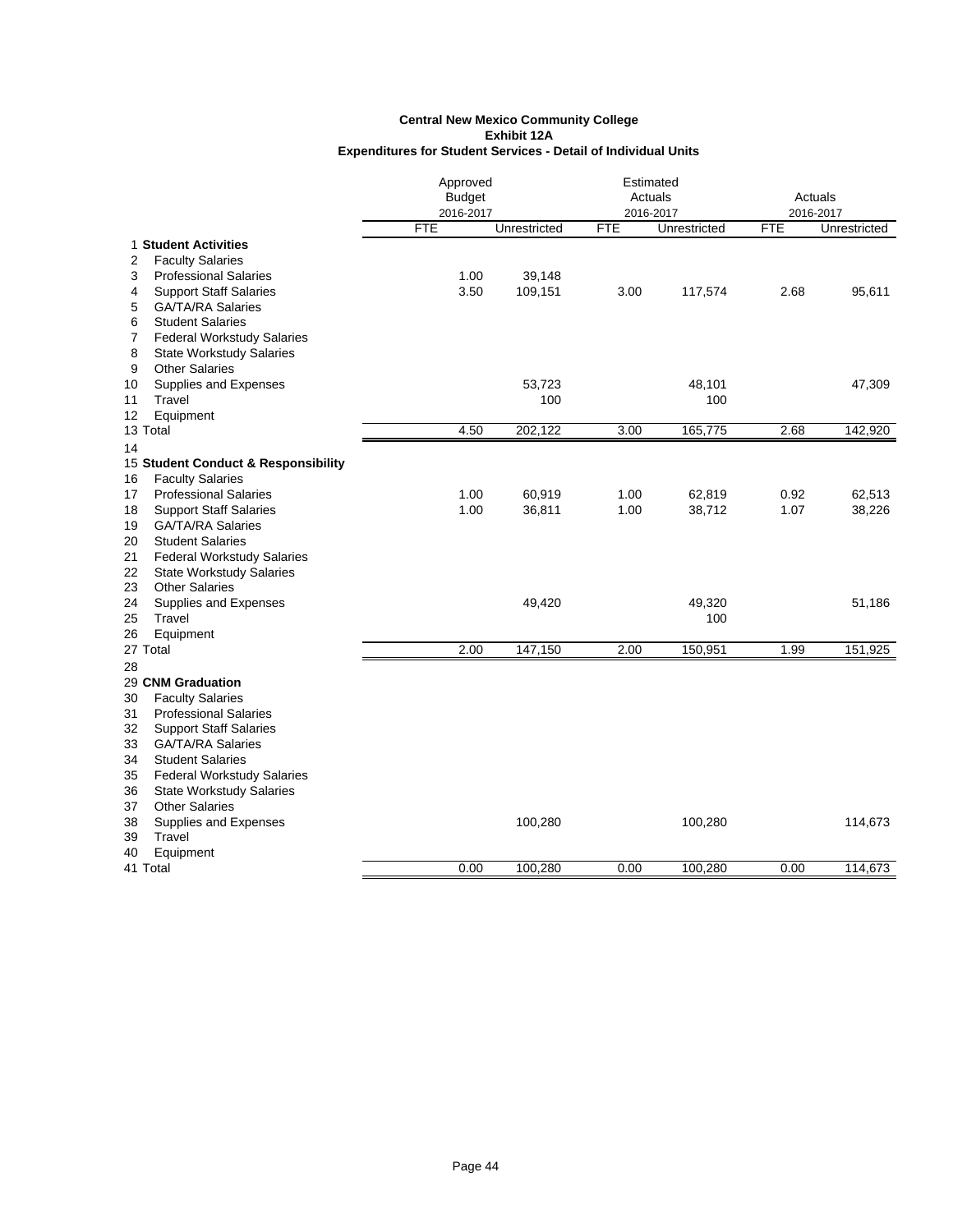|                                                                                | Approved      |                    | Estimated     |                    |               |                    |
|--------------------------------------------------------------------------------|---------------|--------------------|---------------|--------------------|---------------|--------------------|
|                                                                                | <b>Budget</b> |                    |               | Actuals            |               | Actuals            |
|                                                                                | 2016-2017     |                    |               | 2016-2017          |               | 2016-2017          |
|                                                                                | <b>FTE</b>    | Unrestricted       | <b>FTE</b>    | Unrestricted       | <b>FTE</b>    | Unrestricted       |
| 1 Global Education                                                             |               |                    |               |                    |               |                    |
| <b>Faculty Salaries</b><br>2                                                   |               |                    |               |                    | 0.10          | 6,240              |
| 3<br><b>Professional Salaries</b>                                              | 2.00          | 191,571            | 2.00          | 165,216            | 2.55          | 173,175            |
| 4<br><b>Support Staff Salaries</b>                                             |               |                    | 0.50          | 27,245             | 0.75          | 26,918             |
| 5<br><b>GA/TA/RA Salaries</b>                                                  |               |                    |               |                    |               |                    |
| 6<br><b>Student Salaries</b>                                                   |               |                    |               |                    |               |                    |
| 7<br><b>Federal Workstudy Salaries</b><br>8<br><b>State Workstudy Salaries</b> |               |                    |               |                    |               |                    |
| 9<br><b>Other Salaries</b>                                                     |               |                    |               |                    |               |                    |
| Supplies and Expenses<br>10                                                    |               | 53,985             |               | 59,275             |               | 38,873             |
| 11<br>Travel                                                                   |               | 4,460              |               | 5,545              |               | 6,710              |
| 12<br>Equipment                                                                |               |                    |               |                    |               |                    |
| 13 Total                                                                       | 2.00          | 250,016            | 2.50          | 257,281            | 3.41          | 251,916            |
| 14                                                                             |               |                    |               |                    |               |                    |
| 15 100K Strong- Cost Share                                                     |               |                    |               |                    |               |                    |
| <b>Faculty Salaries</b><br>16                                                  |               |                    | 0.02          | 1,061              | 0.03          | 2,321              |
| <b>Professional Salaries</b><br>17                                             |               |                    | 0.95          | 33,814             | 0.95          | 33,813             |
| <b>Support Staff Salaries</b><br>18                                            |               |                    |               |                    |               |                    |
| <b>GA/TA/RA Salaries</b><br>19                                                 |               |                    |               |                    |               |                    |
| 20<br><b>Student Salaries</b>                                                  |               |                    |               |                    |               |                    |
| 21<br><b>Federal Workstudy Salaries</b>                                        |               |                    |               |                    |               |                    |
| 22<br><b>State Workstudy Salaries</b>                                          |               |                    |               |                    |               |                    |
| 23<br><b>Other Salaries</b>                                                    |               |                    |               |                    |               |                    |
| 24<br>Supplies and Expenses                                                    |               |                    |               |                    |               |                    |
| 25<br>Travel                                                                   |               |                    |               |                    |               |                    |
| 26<br>Equipment                                                                |               |                    |               |                    |               |                    |
| 27 Total                                                                       | 0.00          | 0.00               | 0.96          | 34,875             | 0.98          | 36,134.00          |
| 28                                                                             |               |                    |               |                    |               |                    |
| 29 Assessment Center                                                           |               |                    |               |                    |               |                    |
| 30<br><b>Faculty Salaries</b>                                                  |               |                    |               |                    |               |                    |
| 31<br><b>Professional Salaries</b><br>32<br><b>Support Staff Salaries</b>      | 4.00<br>15.00 | 204,965<br>503,564 | 3.00<br>11.00 | 164,176<br>461,046 | 2.42<br>11.51 | 164,186<br>410,736 |
| <b>GA/TA/RA Salaries</b><br>33                                                 |               |                    |               |                    |               |                    |
| 34<br><b>Student Salaries</b>                                                  | 0.03          | 500                | 0.03          | 500                |               |                    |
| 35<br><b>Federal Workstudy Salaries</b>                                        | 0.14          | 2,546              | 0.20          | 3,758              | 0.20          | 3,822              |
| 36<br><b>State Workstudy Salaries</b>                                          | 0.43          | 7,545              | 0.26          | 4,900              | 0.28          | 5,326              |
| <b>Other Salaries</b><br>37                                                    |               |                    |               |                    |               |                    |
| 38<br>Supplies and Expenses                                                    |               | 445,989            |               | 378,927            |               | 283,597            |
| 39<br>Travel                                                                   |               | 3,500              |               | 3,500              |               | 2,720              |
| 40<br>Equipment                                                                |               |                    |               |                    |               |                    |
| 41 Total                                                                       | 19.60         | 1,168,609          | 14.49         | 1,016,807          | 14.41         | 870,387            |
| $\sim$                                                                         |               |                    |               |                    |               |                    |

42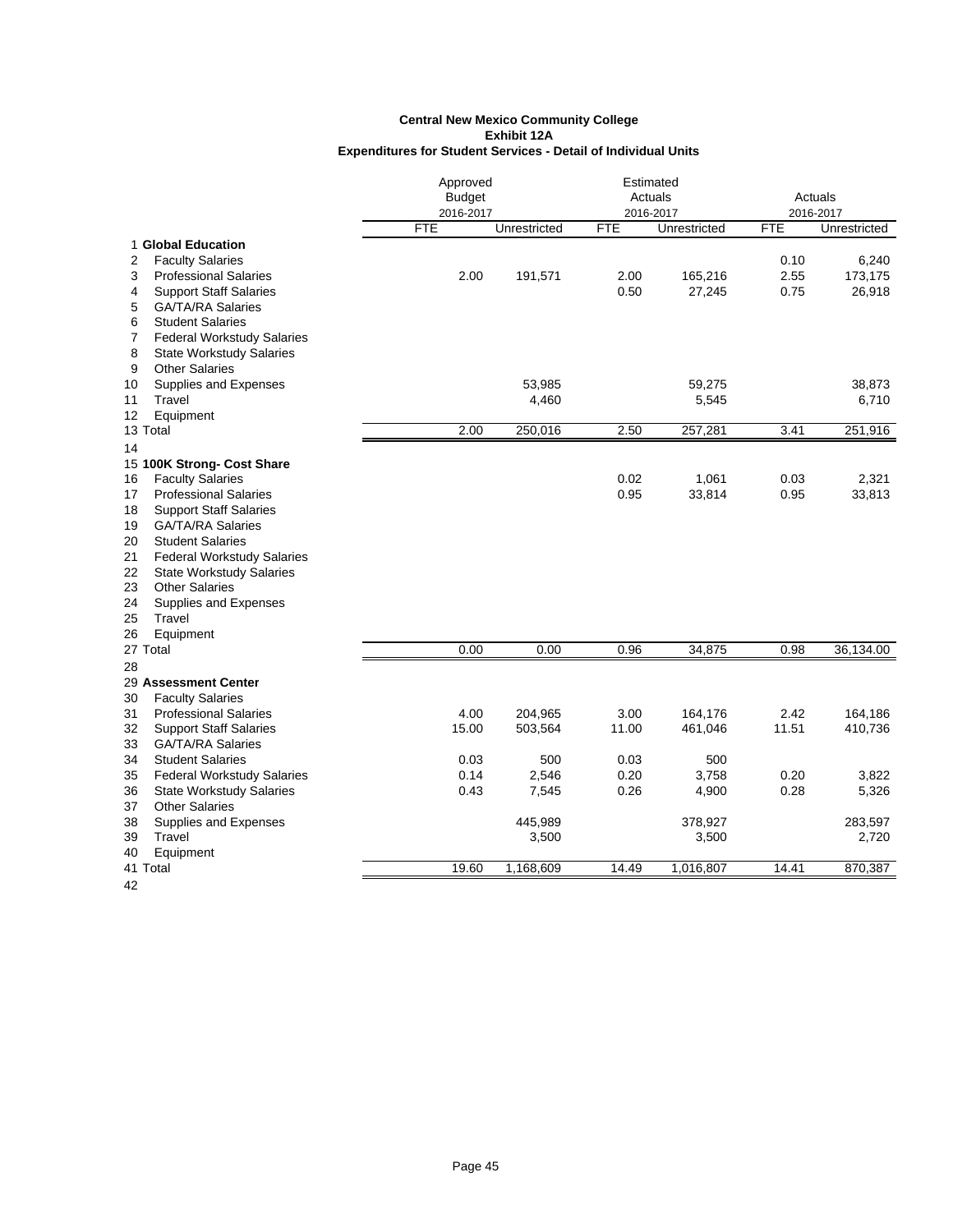|    |                                   | Approved      |              |            | Estimated    |            |              |
|----|-----------------------------------|---------------|--------------|------------|--------------|------------|--------------|
|    |                                   | <b>Budget</b> |              |            | Actuals      |            | Actuals      |
|    |                                   | 2016-2017     |              |            | 2016-2017    |            | 2016-2017    |
|    |                                   | <b>FTE</b>    | Unrestricted | <b>FTE</b> | Unrestricted | <b>FTE</b> | Unrestricted |
|    | 1 Financial Aid                   |               |              |            |              |            |              |
| 2  | <b>Faculty Salaries</b>           |               |              |            |              |            |              |
| 3  | <b>Professional Salaries</b>      | 17.00         | 828,978      | 9.50       | 546,155      | 7.90       | 536,778      |
| 4  | <b>Support Staff Salaries</b>     | 14.00         | 526,183      | 21.00      | 749,773      | 22.10      | 788,376      |
| 5  | <b>GA/TA/RA Salaries</b>          |               |              |            |              |            |              |
| 6  | <b>Student Salaries</b>           | 0.80          | 14,000       | 0.74       | 14,000       | 0.34       | 6,390        |
| 7  | <b>Federal Workstudy Salaries</b> | 0.20          | 3,558        | 0.73       | 13,815       | 0.73       | 13,772       |
| 8  | <b>State Workstudy Salaries</b>   | 1.18          | 20,750       | 0.44       | 8,221        | 0.40       | 7,592        |
| 9  | <b>Other Salaries</b>             |               |              |            |              |            |              |
| 10 | Supplies and Expenses             |               | 323,859      |            | 335,660      |            | 339,037      |
| 11 | Travel                            |               | 8,000        |            | 8,000        |            | 9,114        |
| 12 | Equipment                         |               |              |            |              |            |              |
|    | 13 Total                          | 33.18         | 1,725,328    | 32.41      | 1,675,624    | 31.47      | 1,701,059    |
| 14 |                                   |               |              |            |              |            |              |
|    | <b>15 Enrollment Services</b>     |               |              |            |              |            |              |
| 16 | <b>Faculty Salaries</b>           |               |              |            |              |            |              |
| 17 | <b>Professional Salaries</b>      | 22.00         | 1,083,889    | 10.00      | 771,516      | 10.67      | 724,456      |
| 18 | <b>Support Staff Salaries</b>     | 32.50         | 1,167,353    | 35.50      | 1,117,555    | 31.69      | 1,130,822    |
| 19 | <b>GA/TA/RA Salaries</b>          |               |              |            |              |            |              |
| 20 | <b>Student Salaries</b>           | 0.03          | 500          | 0.04       | 733          | 0.22       | 4,134        |
| 21 | <b>Federal Workstudy Salaries</b> | 0.11          | 1,854        | 0.23       | 4,410        | 0.19       | 3,497        |
| 22 | <b>State Workstudy Salaries</b>   | 0.57          | 10,085       | 0.17       | 3,247        | 0.21       | 4,035        |
| 23 | <b>Other Salaries</b>             |               |              |            |              |            |              |
| 24 | Supplies and Expenses             |               | 588,786      |            | 584,938      |            | 471,368      |
| 25 | Travel                            |               | 100          |            | 8,791        |            | 8,858        |
|    |                                   |               |              |            |              |            |              |
| 26 | Equipment                         |               | 5,343        | 45.95      |              |            | 7,665        |
|    | 27 Total                          | 55.21         | 2,857,910    |            | 2,491,190    | 42.98      | 2,354,835    |
| 28 |                                   |               |              |            |              |            |              |
|    | 29 Outreach                       |               |              |            |              |            |              |
| 30 | <b>Faculty Salaries</b>           |               |              |            |              |            |              |
| 31 | <b>Professional Salaries</b>      | 4.00          | 172,820      | 2.00       | 112,875      | 1.64       | 111,277      |
| 32 | <b>Support Staff Salaries</b>     |               |              | 2.00       | 70,156       | 1.69       | 60,153       |
| 33 | <b>GA/TA/RA Salaries</b>          |               |              |            |              |            |              |
| 34 | <b>Student Salaries</b>           |               |              |            |              |            |              |
| 35 | <b>Federal Workstudy Salaries</b> |               |              | 0.02       | 456          | 0.02       | 292          |
| 36 | <b>State Workstudy Salaries</b>   |               |              | 0.12       | 2,264        | 0.19       | 3,490        |
| 37 | <b>Other Salaries</b>             |               |              |            |              |            |              |
| 38 | Supplies and Expenses             |               | 61,905       |            | 74,493       |            | 49,708       |
| 39 | Travel                            |               | 4,450        |            | 4,450        |            | 6,200        |
| 40 | Equipment                         |               |              |            |              |            |              |
|    | 41 Total                          | 4.00          | 239,175      | 4.14       | 264,694      | 3.53       | 231.120      |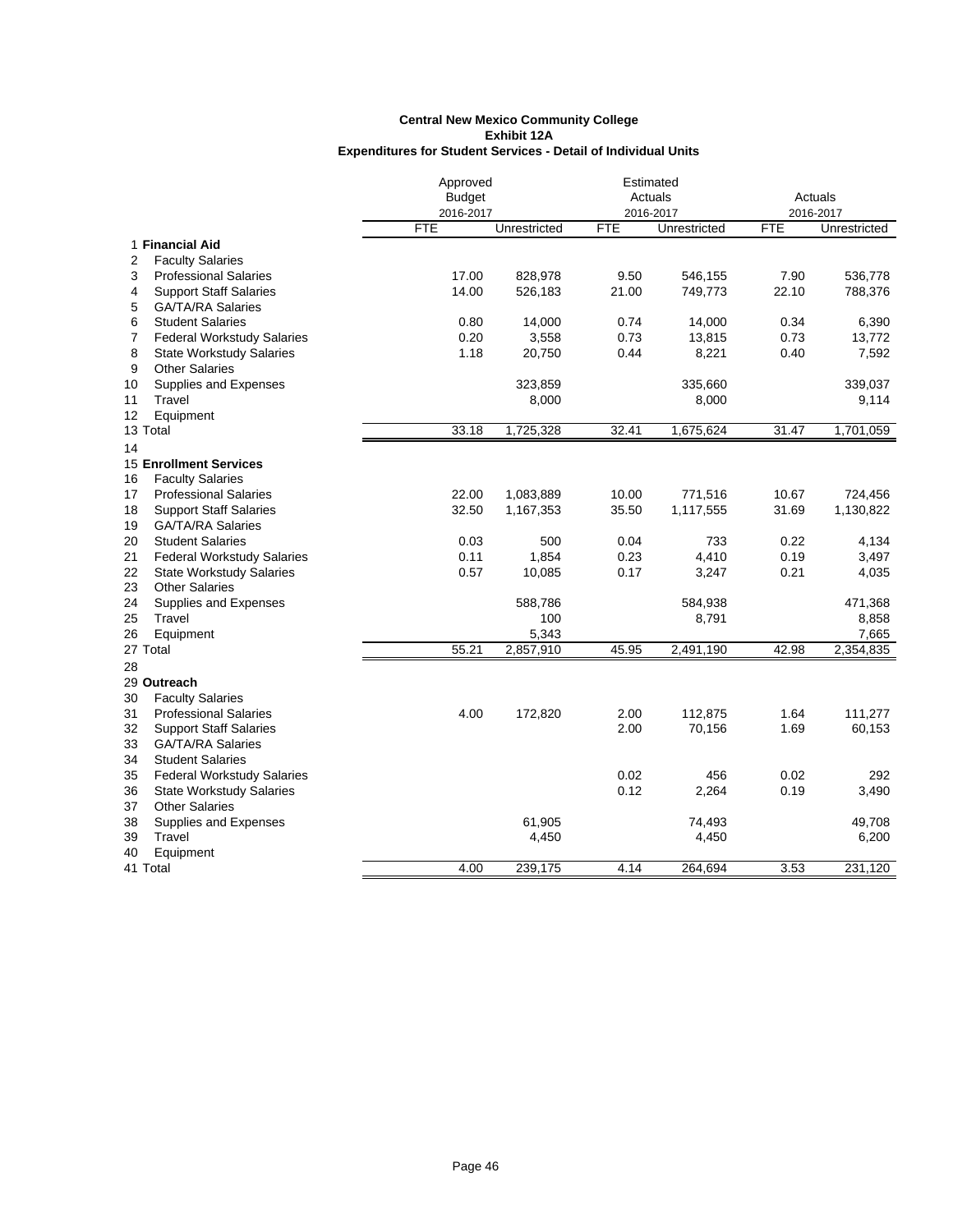|                                         | Approved      |              | Estimated  |              |            |              |
|-----------------------------------------|---------------|--------------|------------|--------------|------------|--------------|
|                                         | <b>Budget</b> |              |            | Actuals      |            | Actuals      |
|                                         | 2016-2017     |              |            | 2016-2017    |            | 2016-2017    |
|                                         | <b>FTE</b>    | Unrestricted | <b>FTE</b> | Unrestricted | <b>FTE</b> | Unrestricted |
| 1 Associate VP Student Services         |               |              |            |              |            |              |
| <b>Faculty Salaries</b><br>2            |               |              |            |              |            |              |
| 3<br><b>Professional Salaries</b>       | 3.00          | 224,615      | 3.00       | 204,856      | 2.68       | 181,694      |
| <b>Support Staff Salaries</b><br>4      | 13.00         | 457,827      | 14.00      | 526,208      | 14.43      | 514,931      |
| 5<br><b>GA/TA/RA Salaries</b>           |               |              |            |              |            |              |
| 6<br><b>Student Salaries</b>            | 0.74          | 13,000       | 0.53       | 10,000       | 0.16       | 3,062        |
| 7<br><b>Federal Workstudy Salaries</b>  | 1.01          | 17,792       | 1.14       | 21,495       | 1.09       | 20,605       |
| 8<br><b>State Workstudy Salaries</b>    | 0.55          | 9,765        | 0.82       | 15,448       | 0.72       | 13,526       |
| <b>Other Salaries</b><br>9              |               |              |            |              |            |              |
| 10<br>Supplies and Expenses             |               | 162,341      |            | 161,214      |            | 130,910      |
| Travel<br>11                            |               | 1,000        |            | 1,000        |            | 2,394        |
| 12<br>Equipment                         |               |              |            |              |            |              |
| 13 Total                                | 18.30         | 886,340      | 19.49      | 940,221      | 19.08      | 867,122      |
| 14                                      |               |              |            |              |            |              |
| 15 Student Services Technology          |               |              |            |              |            |              |
| <b>Faculty Salaries</b><br>16           |               |              |            |              |            |              |
| <b>Professional Salaries</b><br>17      |               |              |            |              |            |              |
| <b>Support Staff Salaries</b><br>18     |               |              |            |              |            |              |
| <b>GA/TA/RA Salaries</b><br>19          |               |              |            |              |            |              |
| <b>Student Salaries</b><br>20           |               |              |            |              |            |              |
| 21                                      |               |              |            |              |            |              |
| <b>Federal Workstudy Salaries</b><br>22 |               |              |            |              |            |              |
| <b>State Workstudy Salaries</b>         |               |              |            |              |            |              |
| 23<br><b>Other Salaries</b>             |               |              |            |              |            |              |
| 24<br>Supplies and Expenses             |               | 371,657      |            | 557,452      |            | 2,147,773    |
| 25<br>Travel                            |               |              |            |              |            |              |
| 26<br>Equipment                         |               |              |            |              |            |              |
| 27 Total                                | 0.00          | 371,657      | 0.00       | 557,452      | 0.00       | 2,147,773    |
| 28                                      |               |              |            |              |            |              |
| 29 Multi-Campus Student Services        |               |              |            |              |            |              |
| 30<br><b>Faculty Salaries</b>           |               |              |            |              |            |              |
| 31<br><b>Professional Salaries</b>      | 3.00          | 72,216       | 0.60       | 46,165       | 0.65       | 44,162       |
| 32<br><b>Support Staff Salaries</b>     | 6.00          | 172,752      | 3.00       | 141,572      | 3.75       | 133,779      |
| <b>GA/TA/RA Salaries</b><br>33          |               |              |            |              |            |              |
| 34<br><b>Student Salaries</b>           |               |              |            |              |            |              |
| <b>Federal Workstudy Salaries</b><br>35 |               |              |            |              |            |              |
| <b>State Workstudy Salaries</b><br>36   |               |              |            |              |            |              |
| <b>Other Salaries</b><br>37             |               |              |            |              |            |              |
| 38<br>Supplies and Expenses             |               | 84,049       |            | 84,049       |            | 40,958       |
| 39<br>Travel                            |               |              |            |              |            |              |
| Equipment<br>40                         |               |              |            |              |            |              |
| 41 Total                                | 9.00          | 329,017      | 3.60       | 271,786      | 4.40       | 218.899      |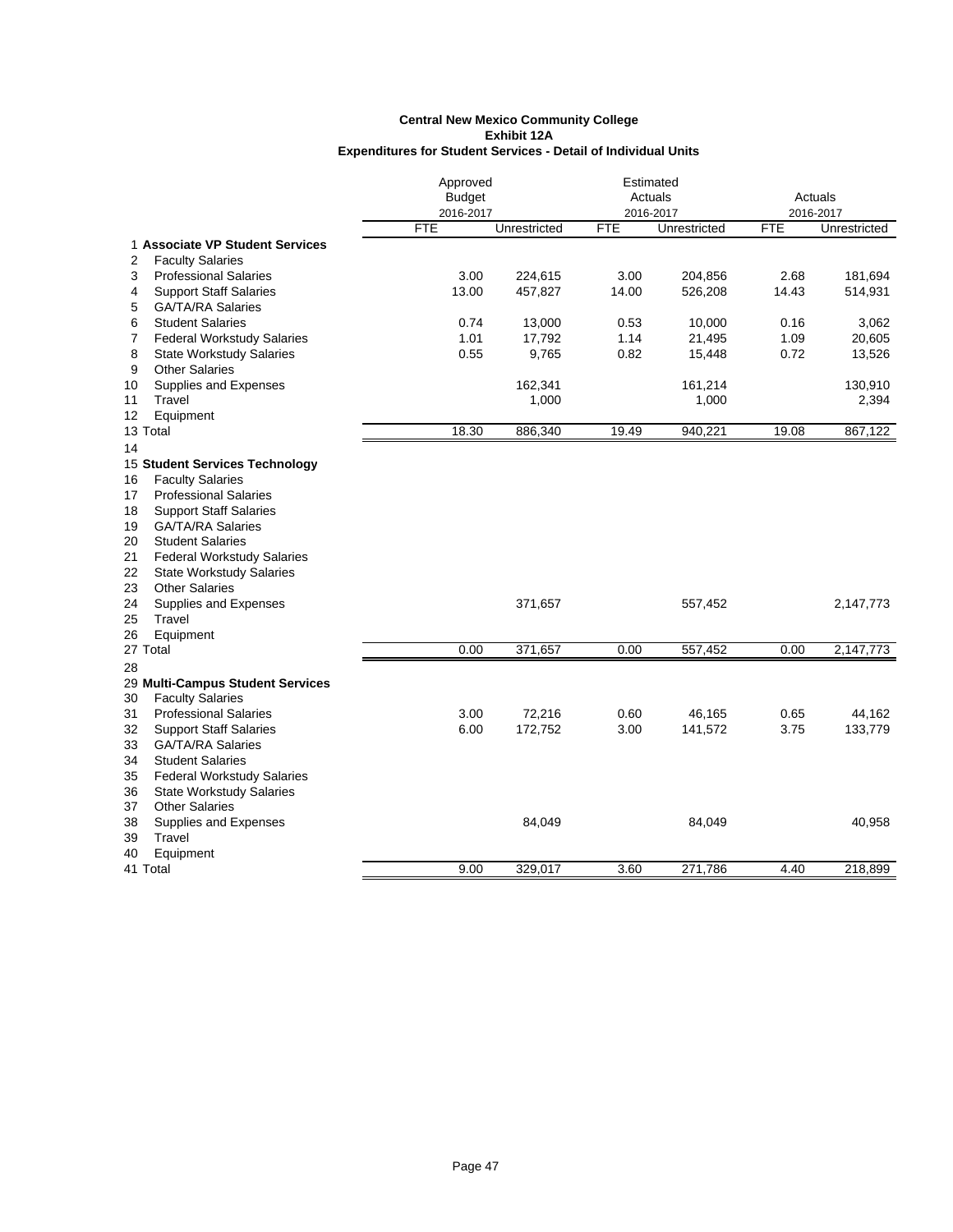|                |                                        | Approved<br><b>Budget</b><br>2016-2017 |              |            | Estimated<br>Actuals<br>2016-2017 |            | Actuals<br>2016-2017 |
|----------------|----------------------------------------|----------------------------------------|--------------|------------|-----------------------------------|------------|----------------------|
|                |                                        | <b>FTE</b>                             | Unrestricted | <b>FTE</b> | Unrestricted                      | <b>FTE</b> | Unrestricted         |
|                | 1 Connect Services                     |                                        |              |            |                                   |            |                      |
| $\overline{2}$ | <b>Faculty Salaries</b>                |                                        |              |            |                                   |            |                      |
| 3              | <b>Professional Salaries</b>           | 44.00                                  | 2,051,848    | 39.00      | 1,894,206                         | 27.16      | 1,844,605            |
| 4              | <b>Support Staff Salaries</b>          | 7.00                                   | 266,371      | 12.00      | 433,393                           | 12.13      | 432,784              |
| 5              | <b>GA/TA/RA Salaries</b>               |                                        |              |            |                                   |            |                      |
| 6              | <b>Student Salaries</b>                |                                        | 4.493        | 0.24       | 4,493                             |            |                      |
| 7              | <b>Federal Workstudy Salaries</b>      |                                        | 11.000       | 0.45       | 8,437                             | 0.47       | 8,911                |
| 8              | <b>State Workstudy Salaries</b>        |                                        | 12,561       | 0.96       | 18,156                            | 0.90       | 16,931               |
| 9              | <b>Other Salaries</b>                  |                                        |              |            |                                   |            |                      |
| 10             | Supplies and Expenses                  |                                        | 622,172      |            | 634,583                           |            | 585,566              |
| 11             | Travel                                 |                                        | 11,000       |            | 11,000                            |            | 5,016                |
| 12             | Equipment                              |                                        |              |            |                                   |            |                      |
|                | 13 Total                               | 51.00                                  | 2,979,445    | 52.65      | 3,004,268                         | 40.66      | 2,893,813            |
| 14             |                                        |                                        |              |            |                                   |            |                      |
|                | 15 Total Unrestricted Student Services |                                        |              |            |                                   |            |                      |
| 16             | <b>Faculty Salaries</b>                | 0.11                                   | 6,867        | 0.02       | 1,061                             | 0.25       | 15,365               |
| 17             | <b>Professional Salaries</b>           | 122.00                                 | 5,904,013    | 84.05      | 4,779,292                         | 75.75      | 4,651,936            |
| 18             | <b>Support Staff Salaries</b>          | 149.50                                 | 5,431,675    | 167.50     | 5,942,182                         | 160.11     | 5,712,859            |
| 19             | <b>GA/TA/RA Salaries</b>               | 0.00                                   | $\Omega$     | 0.00       | 0                                 | 0.00       | $\Omega$             |
| 20             | <b>Student Salaries</b>                | 2.11                                   | 41,693       | 2.39       | 44,913                            | 1.74       | 32,740               |
| 21             | <b>Federal Workstudy Salaries</b>      | 4.15                                   | 84,030       | 4.81       | 90.585                            | 4.86       | 91,474               |
| 22             | <b>State Workstudy Salaries</b>        | 4.61                                   | 93,645       | 5.46       | 102,800                           | 5.36       | 100,907              |
| 23             | <b>Other Salaries</b>                  | 0.00                                   | 0            | 0.00       | 0                                 | 0.00       | $\Omega$             |
| 24             | Supplies and Expenses                  | 0.00                                   | 4,490,511    | 0.00       | 4,700,625                         | 0.00       | 5,787,315            |
| 25             | Travel                                 | 0.00                                   | 45,601       | 0.00       | 55,977                            | 0.00       | 54,479               |
| 26             | Equipment                              | 0.00                                   | 5,343        | 0.00       | 0                                 | 0.00       | 7,665                |
|                | 27 Total                               | 282.48                                 | 16,103,378   | 264.22     | 15,717,435                        | 248.06     | 16,454,740           |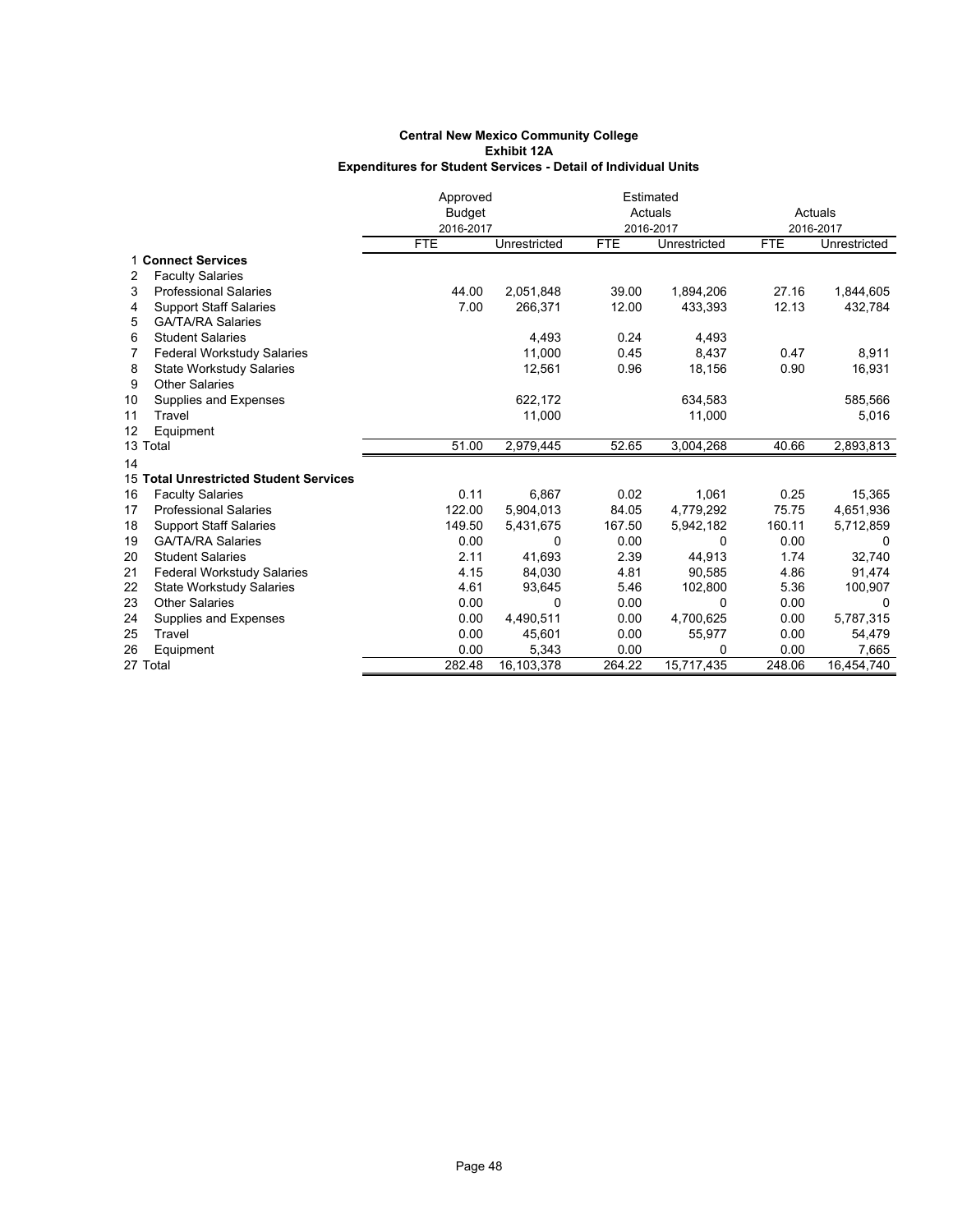|                                                                     | Approved      |            | Estimated  |            |            |            |  |
|---------------------------------------------------------------------|---------------|------------|------------|------------|------------|------------|--|
|                                                                     | <b>Budget</b> |            |            | Actuals    |            | Actuals    |  |
|                                                                     | 2016-2017     |            | 2016-2017  |            |            | 2016-2017  |  |
|                                                                     | <b>FTE</b>    | Restricted | <b>FTE</b> | Restricted | <b>FTE</b> | Restricted |  |
| 1 CNM FND SNL                                                       |               |            |            |            |            |            |  |
| <b>Faculty Salaries</b><br>2                                        |               |            | 0.02       | 1,292      | 0.08       | 4,709      |  |
| <b>Professional Salaries</b><br>3                                   |               |            | 0.04       | 2,543      | 0.05       | 3,607      |  |
| <b>Support Staff Salaries</b><br>4<br><b>GA/TA/RA Salaries</b><br>5 |               |            |            |            |            |            |  |
| <b>Student Salaries</b><br>6                                        |               |            |            |            |            |            |  |
| $\overline{7}$<br><b>Federal Workstudy Salaries</b>                 |               |            |            |            |            |            |  |
| 8<br><b>State Workstudy Salaries</b>                                |               |            |            |            |            |            |  |
| <b>Other Salaries</b><br>9                                          |               |            |            |            |            |            |  |
| Supplies and Expenses<br>10                                         |               |            |            | 2,464      |            | 3,560      |  |
| Travel<br>11                                                        |               |            |            |            |            |            |  |
| 12<br>Equipment                                                     |               |            |            |            |            |            |  |
| 13 Total                                                            | 0.00          | 0          | 0.06       | 6,299      | 0.13       | 11,876     |  |
| 14                                                                  |               |            |            |            |            |            |  |
| 15 CNM Foundation-In-kind                                           |               |            |            |            |            |            |  |
| <b>Faculty Salaries</b><br>16                                       |               |            |            |            |            |            |  |
| <b>Professional Salaries</b><br>17                                  |               |            |            |            |            |            |  |
| <b>Support Staff Salaries</b><br>18                                 |               |            |            |            |            |            |  |
| <b>GA/TA/RA Salaries</b><br>19                                      |               |            |            |            |            |            |  |
| <b>Student Salaries</b><br>20                                       |               |            |            |            |            |            |  |
| 21<br><b>Federal Workstudy Salaries</b>                             |               |            |            |            |            |            |  |
| 22<br><b>State Workstudy Salaries</b>                               |               |            |            |            |            |            |  |
| <b>Other Salaries</b><br>23                                         |               |            |            |            |            |            |  |
| Supplies and Expenses<br>24<br>25<br>Travel                         |               | 225,000    |            | 225,000    |            | 11,037     |  |
| Equipment<br>26                                                     |               |            |            |            |            |            |  |
| 27 Total                                                            | 0.00          | 225,000    | 0.00       | 225,000    | 0.00       | 11,037     |  |
| 28                                                                  |               |            |            |            |            |            |  |
| 29 Partners of the America-100K strng                               |               |            |            |            |            |            |  |
| <b>Faculty Salaries</b><br>30                                       |               |            |            |            |            |            |  |
| 31<br><b>Professional Salaries</b>                                  |               |            |            |            |            |            |  |
| 32<br><b>Support Staff Salaries</b>                                 |               |            |            |            |            |            |  |
| 33<br><b>GA/TA/RA Salaries</b>                                      |               |            |            |            |            |            |  |
| <b>Student Salaries</b><br>34                                       |               |            |            |            |            |            |  |
| 35<br><b>Federal Workstudy Salaries</b>                             |               |            |            |            |            |            |  |
| <b>State Workstudy Salaries</b><br>36                               |               |            |            |            |            |            |  |
| <b>Other Salaries</b><br>37                                         |               |            |            |            |            |            |  |
| Supplies and Expenses<br>38                                         |               |            |            | 13,407     |            | 13,407     |  |
| Travel<br>39                                                        |               |            |            | 29,084     |            | 29,084     |  |
| Equipment<br>40                                                     |               |            |            |            |            |            |  |
| 41 Total                                                            | 0.00          | $\Omega$   | 0.00       | 42,491     | 0.00       | 42,491     |  |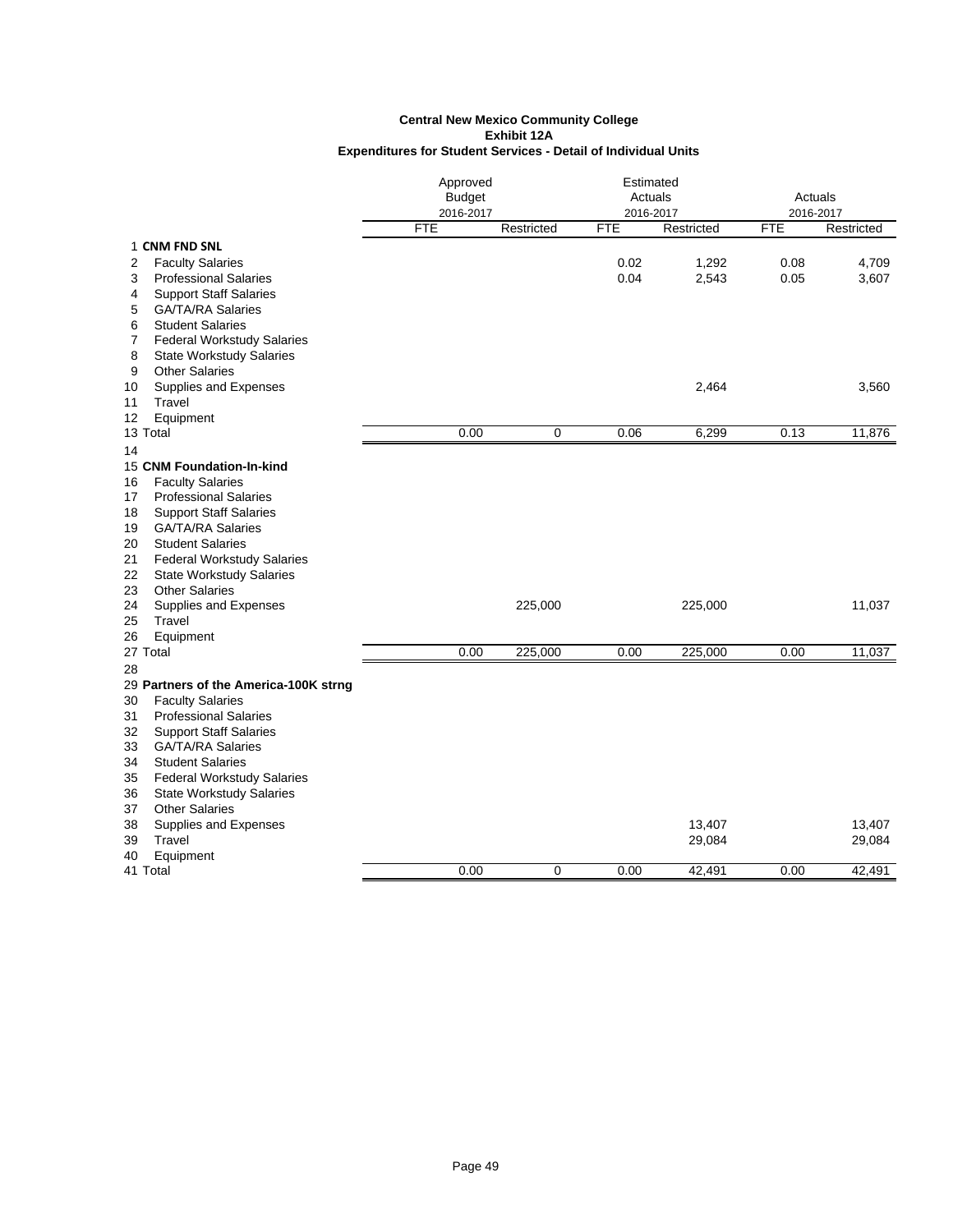|                                         | Approved                   |            | Estimated  |                  |            |                  |
|-----------------------------------------|----------------------------|------------|------------|------------------|------------|------------------|
|                                         | <b>Budget</b><br>2016-2017 |            | Actuals    |                  |            | Actuals          |
|                                         |                            |            | 2016-2017  |                  | 2016-2017  |                  |
|                                         | <b>FTE</b>                 | Restricted | <b>FTE</b> | Restricted       | <b>FTE</b> | Restricted       |
| <b>1 CNM/UNM STEM UP</b>                |                            |            |            |                  |            |                  |
| 2<br><b>Faculty Salaries</b>            | 0.21                       | 12,551     |            |                  |            |                  |
| 3<br><b>Professional Salaries</b>       | 0.85                       | 51,082     | 0.81       | 55,144           | 0.64       | 43,320           |
| <b>Support Staff Salaries</b><br>4      | 0.87                       | 30,000     | 1.37       | 48,898           | 1.07       | 38,254           |
| <b>GA/TA/RA Salaries</b><br>5           |                            |            |            |                  |            |                  |
| 6<br><b>Student Salaries</b>            | 0.57                       | 10,000     | 0.23       | 4,374            | 0.23       | 4,374            |
| 7<br><b>Federal Workstudy Salaries</b>  |                            |            |            |                  |            |                  |
| 8<br><b>State Workstudy Salaries</b>    |                            |            |            |                  |            |                  |
| <b>Other Salaries</b><br>9              |                            |            |            |                  |            |                  |
| Supplies and Expenses<br>10             |                            | 3,000      |            |                  |            | 10,065           |
| Travel<br>11                            |                            | 500        |            |                  |            |                  |
| 12<br>Equipment                         |                            |            |            |                  |            |                  |
| 13 Total                                | 2.50                       | 107,133    | 2.41       | 108,416          | 1.94       | 96,013           |
| 14                                      |                            |            |            |                  |            |                  |
| 15 CNM Fnd-Verizon for CCHS             |                            |            |            |                  |            |                  |
| <b>Faculty Salaries</b><br>16           |                            |            |            |                  |            |                  |
| <b>Professional Salaries</b><br>17      |                            |            | 0.06       | 4,238            | 0.12       | 4,185            |
| <b>Support Staff Salaries</b><br>18     |                            |            |            |                  |            |                  |
| <b>GA/TA/RA Salaries</b><br>19          |                            |            |            |                  |            |                  |
| <b>Student Salaries</b><br>20           |                            |            |            |                  |            |                  |
| 21<br><b>Federal Workstudy Salaries</b> |                            |            |            |                  |            |                  |
| 22<br><b>State Workstudy Salaries</b>   |                            |            |            |                  |            |                  |
| 23<br><b>Other Salaries</b>             |                            |            |            |                  |            |                  |
| 24<br>Supplies and Expenses             |                            |            |            | 1,508            |            | 1,486            |
| 25<br>Travel                            |                            |            |            | 587              |            | 247              |
| Equipment<br>26                         |                            |            |            |                  |            |                  |
| 27 Total                                | 0.00                       | 0          | 0.06       | 6,333            | 0.12       | 5,918            |
| 28                                      |                            |            |            |                  |            |                  |
| 29 Delta-CNM/DVR Collaboration          |                            |            |            |                  |            |                  |
| 30<br><b>Faculty Salaries</b>           |                            |            |            |                  |            |                  |
| <b>Professional Salaries</b><br>31      |                            |            |            |                  |            |                  |
| 32<br><b>Support Staff Salaries</b>     |                            |            |            |                  |            |                  |
| 33<br><b>GA/TA/RA Salaries</b>          |                            |            |            |                  |            |                  |
| 34<br><b>Student Salaries</b>           |                            |            |            |                  |            |                  |
| 35<br><b>Federal Workstudy Salaries</b> |                            |            |            |                  |            |                  |
| <b>State Workstudy Salaries</b><br>36   |                            |            |            |                  |            |                  |
| 37<br><b>Other Salaries</b>             |                            |            |            |                  |            |                  |
| 38<br>Supplies and Expenses             |                            | 8,290      |            | 778              |            | 778              |
| 39<br>Travel                            |                            |            |            |                  |            |                  |
| Equipment<br>40                         |                            |            |            |                  |            |                  |
| 41 Total                                | 0.00                       | 8.290      | 0.00       | $\overline{778}$ | 0.00       | $\overline{778}$ |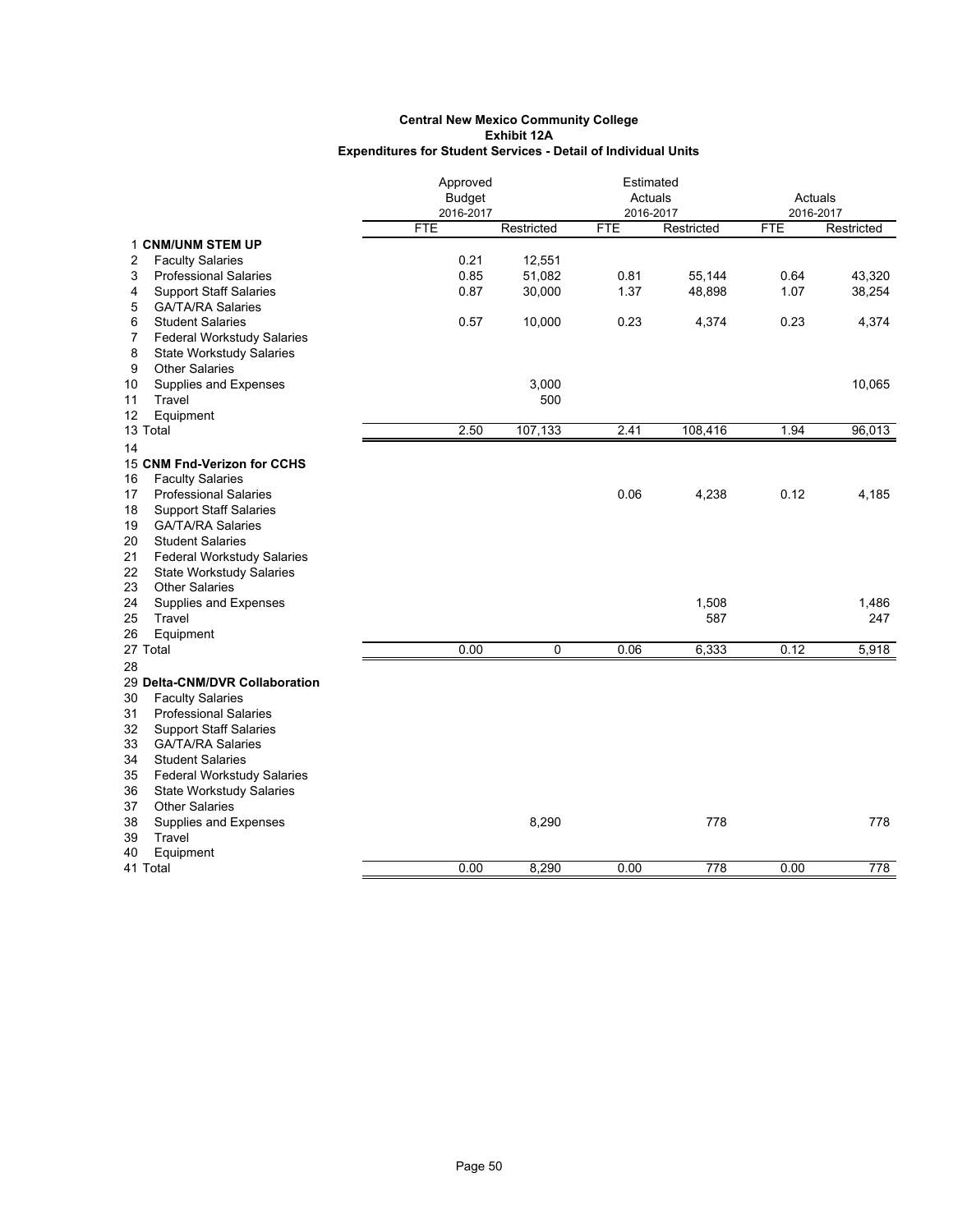|                                         | Approved      |            | Estimated  |            |            |            |
|-----------------------------------------|---------------|------------|------------|------------|------------|------------|
|                                         | <b>Budget</b> |            | Actuals    |            |            | Actuals    |
|                                         | 2016-2017     |            | 2016-2017  |            | 2016-2017  |            |
|                                         | <b>FTE</b>    | Restricted | <b>FTE</b> | Restricted | <b>FTE</b> | Restricted |
| 1 Trio Grant                            |               |            |            |            |            |            |
| 2<br><b>Faculty Salaries</b>            |               |            |            |            |            |            |
| 3<br><b>Professional Salaries</b>       | 2.00          | 160,489    | 2.87       | 194,737    | 2.41       | 163,933    |
| <b>Support Staff Salaries</b><br>4      | 3.49          | 119,992    | 4.21       | 150,216    | 3.30       | 117,878    |
| <b>GA/TA/RA Salaries</b><br>5           |               |            |            |            |            |            |
| 6<br><b>Student Salaries</b>            |               |            |            |            |            |            |
| 7<br><b>Federal Workstudy Salaries</b>  |               |            |            |            |            |            |
| 8<br><b>State Workstudy Salaries</b>    |               |            |            |            |            |            |
| 9<br><b>Other Salaries</b>              |               |            |            |            |            |            |
| 10<br>Supplies and Expenses             |               | 58,017     |            | 75,341     |            | 70,220     |
| Travel<br>11                            |               | 4,278      |            | 3,337      |            | 3,819      |
| 12<br>Equipment                         |               |            |            |            |            |            |
| 13 Total                                | 5.49          | 342,776    | 7.08       | 423,631    | 5.72       | 355,850    |
| 14                                      |               |            |            |            |            |            |
| 15 Albuquerque Job Corps                |               |            |            |            |            |            |
| <b>Faculty Salaries</b><br>16           |               |            |            |            |            |            |
| <b>Professional Salaries</b><br>17      | 2.00          | 16,845     | 0.24       | 16,413     |            |            |
| <b>Support Staff Salaries</b><br>18     |               |            | 0.06       | 2,317      | 0.09       | 3,354      |
| 19<br><b>GA/TA/RA Salaries</b>          |               |            |            |            |            |            |
| 20<br><b>Student Salaries</b>           |               |            |            |            |            |            |
|                                         |               |            |            |            |            |            |
| 21<br><b>Federal Workstudy Salaries</b> |               |            |            |            |            |            |
| 22<br><b>State Workstudy Salaries</b>   |               |            |            |            |            |            |
| 23<br><b>Other Salaries</b>             |               |            |            |            |            |            |
| 24<br>Supplies and Expenses             |               |            |            |            |            |            |
| 25<br>Travel                            |               |            |            |            |            |            |
| Equipment<br>26                         |               |            |            |            |            |            |
| 27 Total                                | 2.00          | 16,845     | 0.31       | 18,730     | 0.09       | 3,354      |
| 28                                      |               |            |            |            |            |            |
| 29 CNM Fnd-CNM Connect                  |               |            |            |            |            |            |
| 30<br><b>Faculty Salaries</b>           |               |            |            |            |            |            |
| 31<br><b>Professional Salaries</b>      | 0.13          | 8,000      | 0.12       | 7,838      | 0.12       | 7,838      |
| 32<br><b>Support Staff Salaries</b>     |               |            |            |            |            |            |
| 33<br><b>GA/TA/RA Salaries</b>          |               |            |            |            |            |            |
| 34<br><b>Student Salaries</b>           |               |            |            |            |            |            |
| 35<br><b>Federal Workstudy Salaries</b> |               |            |            |            |            |            |
| 36<br><b>State Workstudy Salaries</b>   |               |            |            |            |            |            |
| 37<br><b>Other Salaries</b>             |               |            |            |            |            |            |
| 38<br>Supplies and Expenses             |               | 100,000    |            | 55,268     |            | 43.728     |
| 39<br>Travel                            |               | 15,000     |            | 5,915      |            | 3,810      |
| 40<br>Equipment                         |               |            |            |            |            |            |
| 41 Total                                | 0.13          | 123,000    | 0.12       | 69,021     | 0.12       | 55.376     |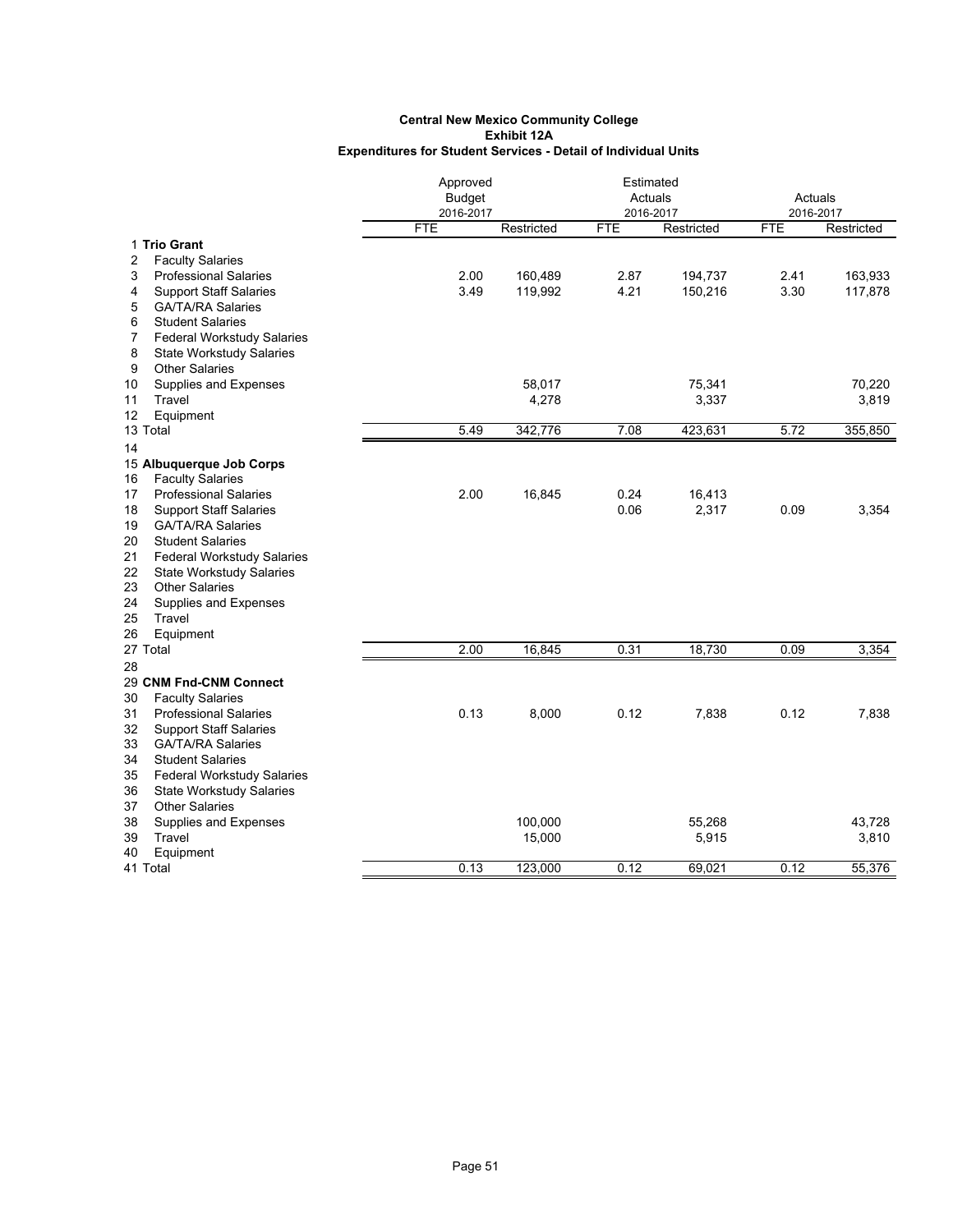|                                                                                                                                                                                                    | Approved<br><b>Budget</b><br>2016-2017 |            | Estimated<br>Actuals<br>2016-2017 |                | Actuals<br>2016-2017 |               |
|----------------------------------------------------------------------------------------------------------------------------------------------------------------------------------------------------|----------------------------------------|------------|-----------------------------------|----------------|----------------------|---------------|
|                                                                                                                                                                                                    | <b>FTE</b>                             | Restricted | <b>FTE</b>                        | Restricted     | <b>FTE</b>           | Restricted    |
| 1 UW Dual Crdt Summer Camp<br>2<br><b>Faculty Salaries</b><br>3<br><b>Professional Salaries</b>                                                                                                    |                                        |            | 0.05<br>0.10                      | 3,072<br>6,465 | 0.17<br>0.01         | 10,016<br>743 |
| <b>Support Staff Salaries</b><br>4<br>5<br><b>GA/TA/RA Salaries</b><br>6<br><b>Student Salaries</b><br>$\overline{7}$<br><b>Federal Workstudy Salaries</b><br>8<br><b>State Workstudy Salaries</b> |                                        |            |                                   |                |                      |               |
| <b>Other Salaries</b><br>9<br>Supplies and Expenses<br>10<br>11<br>Travel<br>12<br>Equipment                                                                                                       |                                        |            |                                   | 3,872          |                      | 9,411         |
| 13 Total                                                                                                                                                                                           | 0.00                                   | 0          | 0.15                              | 13,409         | 0.18                 | 20,170        |
| 14                                                                                                                                                                                                 |                                        |            |                                   |                |                      |               |
| 15 State of NM-Dept of Veteran Svcs<br><b>Faculty Salaries</b><br>16<br><b>Professional Salaries</b><br>17<br><b>Support Staff Salaries</b><br>18<br>19<br><b>GA/TA/RA Salaries</b>                |                                        |            | 1.03                              | 36,670         | 0.72                 | 25,717        |
| <b>Student Salaries</b><br>20<br>21<br><b>Federal Workstudy Salaries</b><br>22<br><b>State Workstudy Salaries</b><br>23<br><b>Other Salaries</b><br>24<br>Supplies and Expenses                    |                                        |            |                                   | 495            |                      |               |
| 25<br>Travel                                                                                                                                                                                       |                                        |            |                                   |                |                      |               |
| 26<br>Equipment<br>27 Total                                                                                                                                                                        | 0.00                                   | 0          | 1.03                              | 37,165         | 0.72                 | 25,717        |
| 28                                                                                                                                                                                                 |                                        |            |                                   |                |                      |               |
| 29 CTE Open House<br>30<br><b>Faculty Salaries</b><br><b>Professional Salaries</b><br>31<br>32<br><b>Support Staff Salaries</b><br><b>GA/TA/RA Salaries</b><br>33                                  |                                        |            |                                   |                |                      |               |
| <b>Student Salaries</b><br>34<br><b>Federal Workstudy Salaries</b><br>35<br>36<br><b>State Workstudy Salaries</b><br><b>Other Salaries</b><br>37<br>38<br>Supplies and Expenses<br>39<br>Travel    |                                        | 1,998      |                                   |                |                      |               |
| 40<br>Equipment<br>41 Total                                                                                                                                                                        | 0.00                                   | 1.998      | 0.00                              | 0              | 0.00                 | 0             |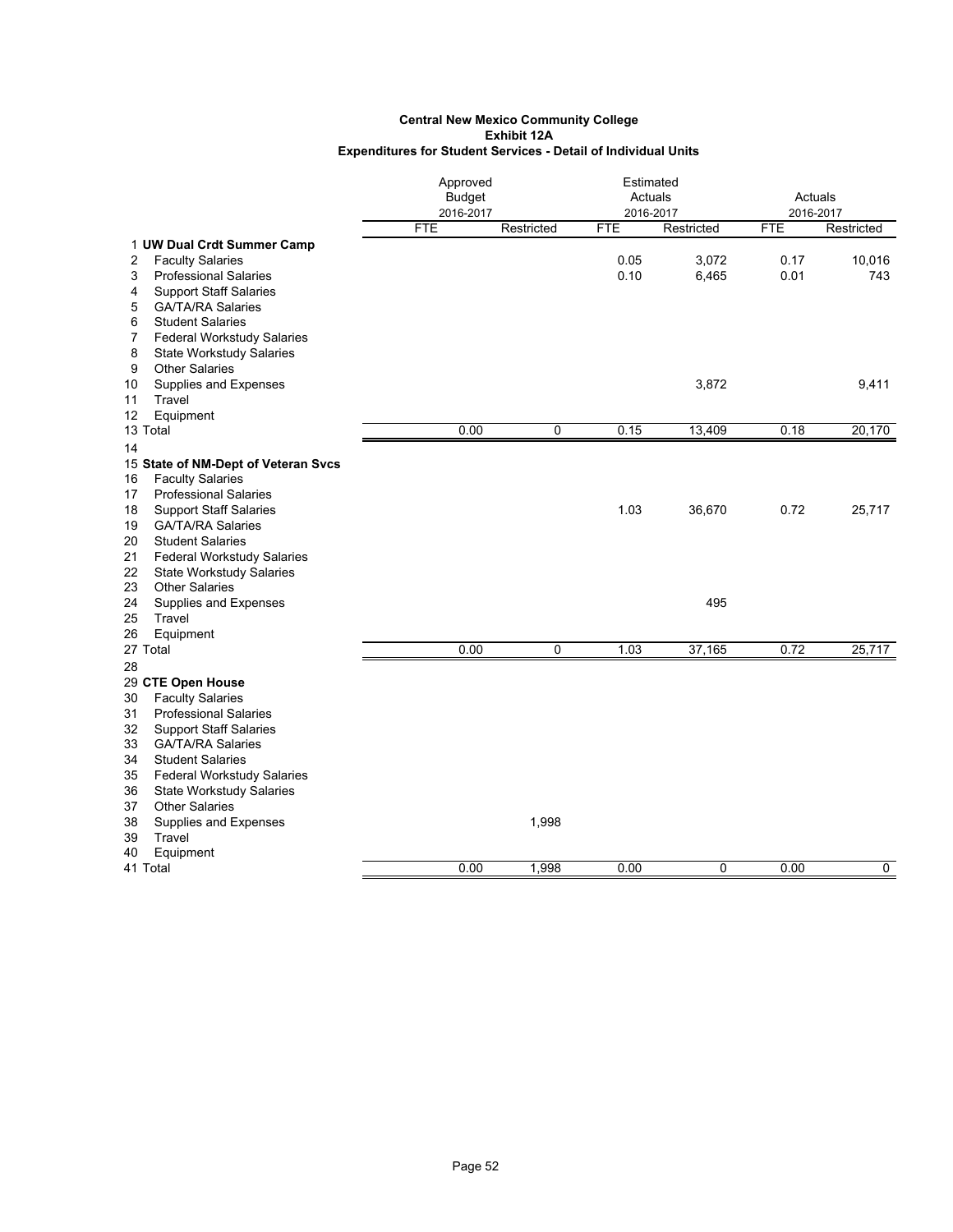|                                         |               | Approved    |      | Estimated  |            |            |
|-----------------------------------------|---------------|-------------|------|------------|------------|------------|
|                                         | <b>Budget</b> |             |      | Actuals    | Actuals    |            |
|                                         | 2016-2017     |             |      | 2016-2017  |            | 2016-2017  |
|                                         | <b>FTE</b>    | Restricted  | FTE  | Restricted | <b>FTE</b> | Restricted |
| 1 City of Abq-Run Start for Career      |               |             |      |            |            |            |
| <b>Faculty Salaries</b><br>2            |               |             |      |            |            |            |
| 3<br><b>Professional Salaries</b>       |               |             |      |            | 0.11       | 7,407      |
| <b>Support Staff Salaries</b><br>4      |               |             |      |            | 0.07       | 2,444      |
| 5<br><b>GA/TA/RA Salaries</b>           |               |             |      |            |            |            |
| 6<br><b>Student Salaries</b>            |               |             |      |            |            |            |
| 7<br><b>Federal Workstudy Salaries</b>  |               |             |      |            |            |            |
| 8<br><b>State Workstudy Salaries</b>    |               |             |      |            |            |            |
| <b>Other Salaries</b><br>9              |               |             |      |            |            |            |
| 10<br>Supplies and Expenses             |               |             |      | 11,000     |            | 17,796     |
| Travel<br>11                            |               |             |      |            |            |            |
| Equipment<br>12                         |               |             |      |            |            |            |
| 13 Total                                | 0.00          | 0           | 0.00 | 11,000     | 0.18       | 27,648     |
| 14                                      |               |             |      |            |            |            |
| 15 City of Abq-Coll. Day & Sum Camp     |               |             |      |            |            |            |
| <b>Faculty Salaries</b><br>16           |               |             |      |            |            |            |
| <b>Professional Salaries</b><br>17      |               |             |      |            |            |            |
| <b>Support Staff Salaries</b><br>18     |               |             |      |            |            |            |
| 19<br><b>GA/TA/RA Salaries</b>          |               |             |      |            |            |            |
| <b>Student Salaries</b><br>20           |               |             |      |            |            |            |
| <b>Federal Workstudy Salaries</b><br>21 |               |             |      |            |            |            |
| 22<br><b>State Workstudy Salaries</b>   |               |             |      |            |            |            |
| <b>Other Salaries</b><br>23             |               |             |      |            |            |            |
| Supplies and Expenses<br>24             |               |             |      | 7,840      |            | 7,037      |
| 25<br>Travel                            |               |             |      |            |            |            |
| Equipment<br>26                         |               |             |      |            |            |            |
| 27 Total                                | 0.00          | $\mathbf 0$ | 0.00 | 7,840      | 0.00       | 7,037      |
| 28                                      |               |             |      |            |            |            |
| 29 AARP Fnd-Back to Work WESI           |               |             |      |            |            |            |
| 30<br><b>Faculty Salaries</b>           |               |             |      |            |            |            |
| <b>Professional Salaries</b><br>31      |               |             | 0.63 | 42,925     |            |            |
| 32<br><b>Support Staff Salaries</b>     |               |             |      |            |            |            |
| 33<br><b>GA/TA/RA Salaries</b>          |               |             |      |            |            |            |
| <b>Student Salaries</b><br>34           |               |             |      |            |            |            |
| <b>Federal Workstudy Salaries</b><br>35 |               |             |      |            |            |            |
| <b>State Workstudy Salaries</b><br>36   |               |             |      |            |            |            |
| 37<br><b>Other Salaries</b>             |               |             |      |            |            |            |
| 38<br>Supplies and Expenses             |               |             |      | 26,034     |            |            |
| 39<br>Travel                            |               |             |      | 812        |            |            |
| Equipment<br>40                         |               |             |      |            |            |            |
| 41 Total                                | 0.00          | $\mathbf 0$ | 0.63 | 69,771     | 0.00       | 0          |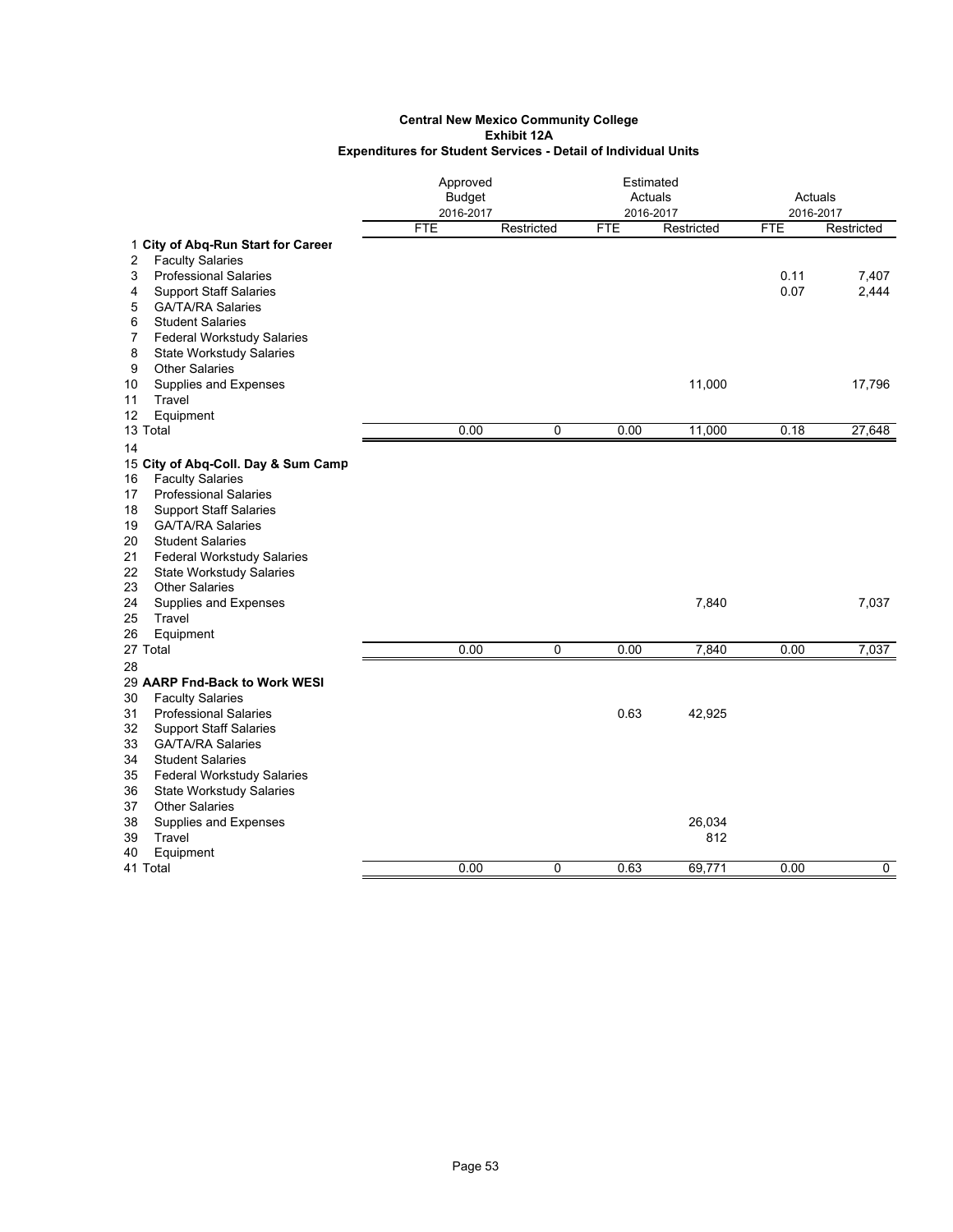|    |                                      | Approved      |              | Estimated  |            |            |            |  |
|----|--------------------------------------|---------------|--------------|------------|------------|------------|------------|--|
|    |                                      | <b>Budget</b> |              |            | Actuals    |            | Actuals    |  |
|    |                                      | 2016-2017     |              |            | 2016-2017  |            | 2016-2017  |  |
|    |                                      | <b>FTE</b>    | Restricted   | <b>FTE</b> | Restricted | <b>FTE</b> | Restricted |  |
|    | 1 May & Stanley Trust Grant          |               |              |            |            |            |            |  |
| 2  | <b>Faculty Salaries</b>              |               |              |            |            |            |            |  |
| 3  | <b>Professional Salaries</b>         |               |              |            |            |            |            |  |
| 4  | <b>Support Staff Salaries</b>        |               |              | 0.39       | 14,053     | 0.39       | 14,028     |  |
| 5  | <b>GA/TA/RA Salaries</b>             |               |              |            |            |            |            |  |
| 6  | <b>Student Salaries</b>              |               |              |            |            |            |            |  |
| 7  | <b>Federal Workstudy Salaries</b>    |               |              |            |            |            |            |  |
| 8  | <b>State Workstudy Salaries</b>      |               |              |            |            |            |            |  |
| 9  | <b>Other Salaries</b>                |               |              |            |            |            |            |  |
| 10 | Supplies and Expenses                |               |              |            |            |            |            |  |
| 11 | Travel                               |               |              |            |            |            |            |  |
| 12 | Equipment                            |               |              |            |            |            |            |  |
|    | 13 Total                             | 0.00          | 0            | 0.39       | 14,053     | 0.39       | 14,028     |  |
| 14 |                                      |               |              |            |            |            |            |  |
|    | 15 Total Restricted Student Services |               |              |            |            |            |            |  |
| 16 | <b>Faculty Salaries</b>              | 0.21          | 12.551       | 0.07       | 4.364      | 0.24       | 14,725     |  |
| 17 | <b>Professional Salaries</b>         | 4.98          | 236,416      | 4.86       | 330.303    | 3.46       | 231,034    |  |
| 18 | <b>Support Staff Salaries</b>        | 4.37          | 149,992      | 7.07       | 252,154    | 5.65       | 201,676    |  |
| 19 | <b>GA/TA/RA Salaries</b>             | 0.00          | $\Omega$     | 0.00       | $\Omega$   | 0.00       | 0          |  |
| 20 | <b>Student Salaries</b>              | 0.57          | 10,000       | 0.23       | 4,374      | 0.23       | 4,374      |  |
| 21 | <b>Federal Workstudy Salaries</b>    | 0.00          | 0            | 0.00       | 0          | 0.00       | 0          |  |
| 22 | <b>State Workstudy Salaries</b>      | 0.00          | 0            | 0.00       | 0          | 0.00       | 0          |  |
| 23 | <b>Other Salaries</b>                | 0.00          | $\mathbf{0}$ | 0.00       | $\Omega$   | 0.00       | $\Omega$   |  |
| 24 | Supplies and Expenses                | 0.00          | 396,305      | 0.00       | 423,007    | 0.00       | 188,525    |  |
| 25 | Travel                               | 0.00          | 19,778       | 0.00       | 39,735     | 0.00       | 36,959     |  |
| 26 | Equipment                            | 0.00          | 0            | 0.00       | 0          | 0.00       |            |  |
|    | 27 Total                             | 10.13         | 825,042      | 12.23      | 1,053,937  | 9.59       | 677,293    |  |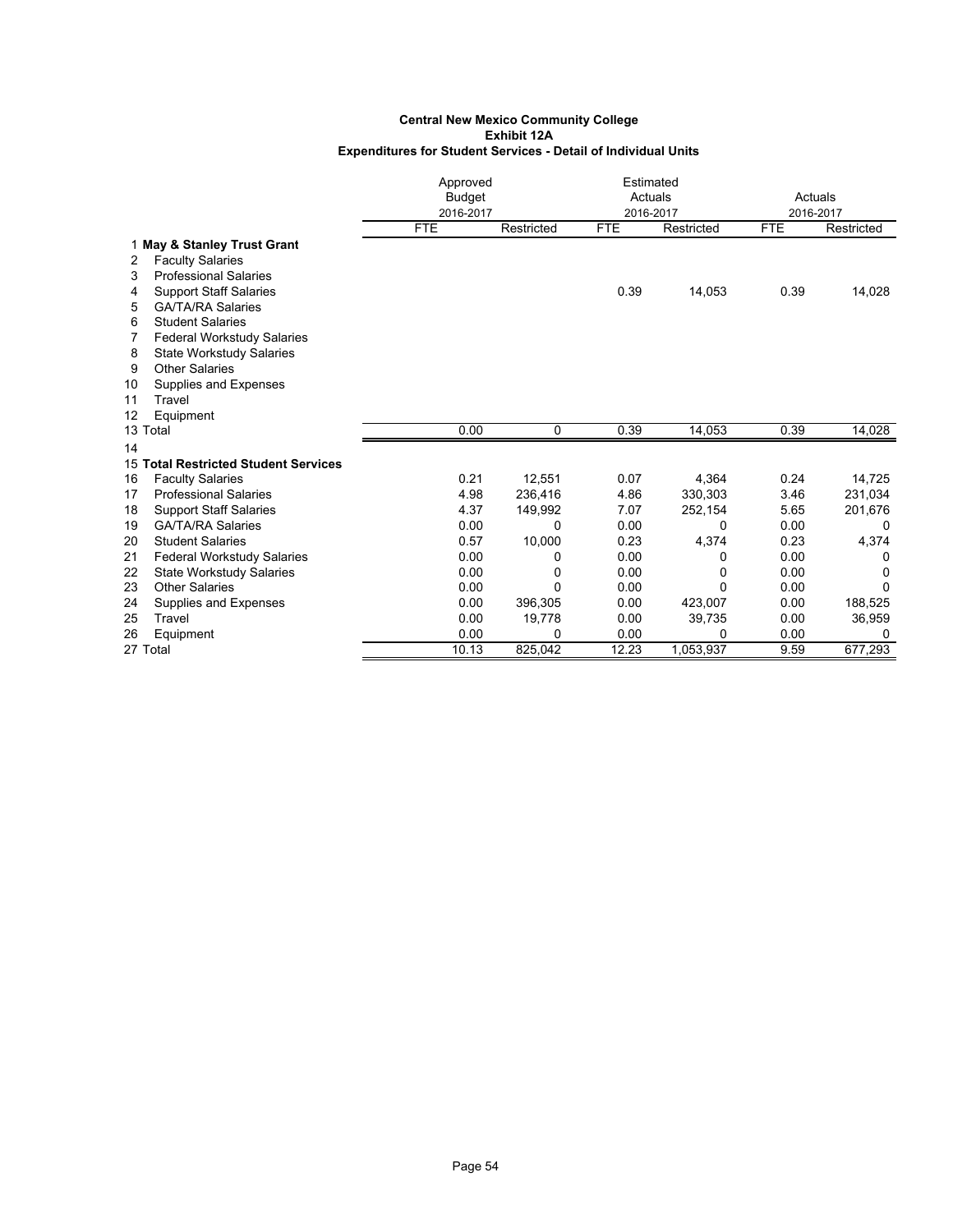### **Central New Mexico Community College Expenditures for Institutional Support Exhibit 13**

|                                                     | Approved      |             | Estimated |             |             |             |
|-----------------------------------------------------|---------------|-------------|-----------|-------------|-------------|-------------|
|                                                     | <b>Budget</b> |             | Actuals   |             | Actuals     |             |
|                                                     | 2016-2017     |             | 2016-2017 |             | 2016-2017   |             |
|                                                     | Unrest.       | Rest.       | Unrest.   | Rest.       | Unrest.     | Rest.       |
| 1 Executive Management                              |               |             |           |             |             |             |
| 2<br><b>President's Office</b>                      | 1,050,799     |             | 1,035,992 |             | 944,105     |             |
| 3<br>Governing Board                                | 62,270        |             | 52,270    |             | 39,097      |             |
| Vice President - Academic Affairs<br>4              | 422,787       |             | 432,088   |             | 377,103     |             |
| 5<br>Vice President - Student Services              | 304,205       |             | 303,201   |             | 282,679     |             |
| 6<br>Vice President - Finance & Operations          | 262,800       |             | 289,014   |             | 283,714     |             |
| 7 Total Executive Management                        | 2,102,861     | $\Omega$    | 2,112,565 | $\Omega$    | 1,926,698   | $\mathbf 0$ |
| 8                                                   |               |             |           |             |             |             |
| 9 Fiscal Operations                                 |               |             |           |             |             |             |
| <b>Business Office</b><br>10                        | 2,696,231     |             | 3,495,978 |             | 3,311,473   |             |
| 11<br><b>Internal Audit</b>                         | 284,267       |             | 296,019   |             | 264,513     |             |
| 12<br><b>Budget</b>                                 | 240,990       |             | 239,327   |             | 221,457     |             |
| 13<br><b>Professional Fees</b>                      | 1,497,660     |             | 1,790,660 |             | 1,090,534   |             |
| 14 Total Fiscal Operations                          | 4,719,148     | $\Omega$    | 5,821,984 | $\Omega$    | 4,887,977   | 0           |
| 15                                                  |               |             |           |             |             |             |
| 16 General Administration                           |               |             |           |             |             |             |
| 17<br>Advancement & Community Engagem               | 250,411       |             | 291,550   |             | 247,142     |             |
| 18<br><b>Business Strategy &amp; Grant Manageme</b> | 243,628       |             | 231,680   |             | 201,810     |             |
| 19<br><b>Staff Training and Development</b>         | 207,092       |             | 189,326   |             | 140,182     |             |
| 20<br><b>Human Resources</b>                        | 1,401,636     |             | 1,449,263 |             | 1,181,336   |             |
| 21<br><b>Diversity</b>                              | 15,000        |             | 30,000    |             | 0           |             |
| 22<br>Multi-campus/JMMC                             | 475,678       |             | 443,514   |             | 392,284     |             |
| 23<br>Westside Site & Rio Rancho Sites              | 43,202        |             | 43,182    |             | 22,497      |             |
| 24<br>South Valley Campus                           | 26,848        |             | 25,020    |             | 8,755       |             |
| 25<br><b>Labor Relations Board</b>                  | 16,000        |             | 16,000    |             | 0           |             |
| 26<br><b>Institutional Support</b>                  | 367,410       |             | 288,353   |             | 2,601,995   |             |
| 27<br>Employee Assistance Program                   | 48,500        |             | 48,500    |             | 31,271      |             |
| Planning & Institutional Effectiveness<br>28        | 749,236       |             | 627,975   |             | 587,408     |             |
| <b>Digital Strategy Office</b><br>29                | 175,000       |             | 35,840    |             | 35,839      |             |
| 30<br>Governing Board/Bond Election                 | 200,000       |             | 200,000   |             | 307,210     |             |
| <b>Ingenuity Support</b><br>31                      | 269,582       | 235,700     | 311,384   | 653,373     | 564,356     | 613,923     |
| 32 Total General Administration                     | 4,489,223     | 235,700     | 4,231,587 | 653,373     | 6,322,085   | 613,923     |
| 33                                                  |               |             |           |             |             |             |
| 34 Logistic Services                                |               |             |           |             |             |             |
| 35<br>Purchasing                                    | 653,659       |             | 0         |             | $\mathbf 0$ |             |
| 36<br>Security                                      | 2,937,605     |             | 2,878,025 |             | 2,504,022   |             |
| 37<br>Safety                                        | 313,365       |             | 351,737   |             | 342,818     |             |
| 38<br>Lockshop/AlarmTech                            | 161,982       |             | 136,438   |             | 116,163     |             |
| Telecommunications<br>39                            | 251,002       |             | 240,122   |             | 239,723     |             |
| 40<br>Warehouse                                     | 243,344       |             | 305,073   |             | 272,993     |             |
| <b>Records Retention</b><br>41                      | 183,298       |             | 217,842   |             | 200,332     |             |
| 42 Total Logistic Services                          | 4,744,255     | $\mathbf 0$ | 4,129,237 | $\mathbf 0$ | 3,676,051   | $\Omega$    |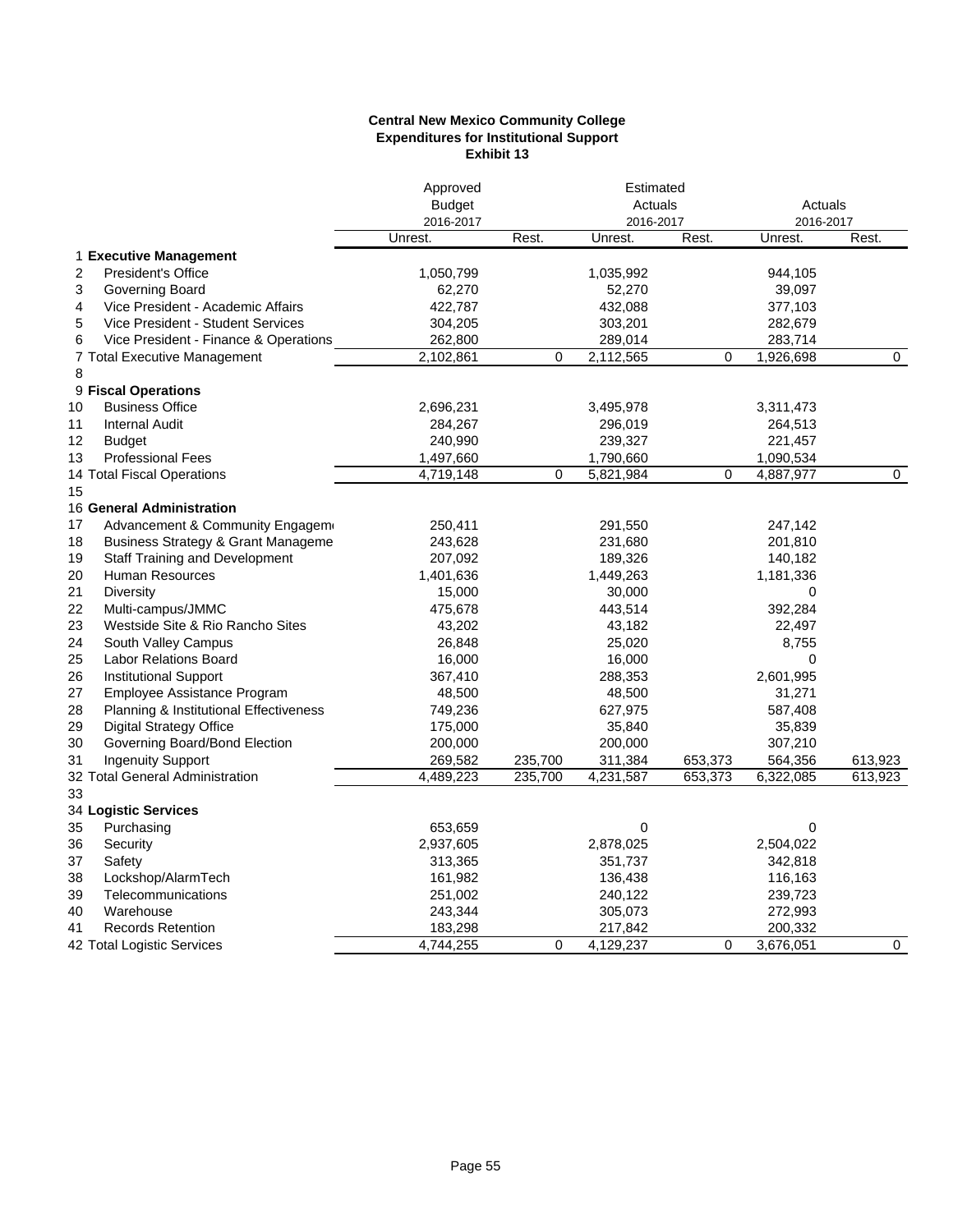### **Central New Mexico Community College Expenditures for Institutional Support Exhibit 13**

|                                           | Approved      |         | Estimated  |           |            |           |
|-------------------------------------------|---------------|---------|------------|-----------|------------|-----------|
|                                           | <b>Budget</b> |         | Actuals    |           | Actuals    |           |
|                                           | 2016-2017     |         |            | 2016-2017 |            | 2016-2017 |
|                                           | Unrest.       | Rest.   | Unrest.    | Rest.     | Unrest.    | Rest.     |
| 1 Community Relations/Development         |               |         |            |           |            |           |
| Marketing / Communications<br>2           | 879,568       |         | 939,480    |           | 896,260    |           |
| 3<br>Development Office                   | 538,822       | 275,236 | 391,014    | 200,000   | 324,798    | 50,503    |
| 4 Total Community Relations/Development   | 1,418,390     | 275,236 | 1,330,494  | 200,000   | 1,221,058  | 50,503    |
| 5                                         |               |         |            |           |            |           |
| 6                                         |               |         |            |           |            |           |
| 7                                         |               |         |            |           |            |           |
| 8                                         |               |         |            |           |            |           |
| 9 State Workstudy                         |               | 249,125 |            | 178,329   |            | 147,159   |
| 10 Federal Workstudy                      |               | 44,557  |            | 69,080    |            | 59,723    |
| 11 Retirement                             | 1,532,576     | 8,523   | 1,511,774  | 28,724    | 1,344,188  | 30,760    |
| 12 Social Security                        | 786,092       | 4,559   | 786,092    | 18,619    | 713,013    | 19,217    |
| 13 Group Insurance                        | 1,387,266     | 6,211   | 1,341,732  | 23,756    | 982,693    | 20,000    |
| 14 Worker's Compensation                  | 141,070       | 868     | 141,070    | 1,320     | 109,923    | 1,064     |
| 15 Unemployment                           | 43,525        | 136     | 43,525     | 157       | 13,377     | 125       |
| 16 Retiree Health                         | 219,479       | 1,226   | 219,479    | 4,131     | 189,372    | 4,198     |
| <b>17 Tuition Waivers</b>                 | 72,848        |         | 93,648     |           | 94,312     |           |
| 18 Total Items not Included in 13A's      | 4,182,856     | 315,205 | 4,137,320  | 324,116   | 3,446,878  | 282,247   |
| 19                                        |               |         |            |           |            |           |
| 20                                        |               |         |            |           |            |           |
| 21 Total Expenditures for Instit. Support | 21,656,733    | 826,141 | 21,763,187 | 1,177,489 | 21,480,747 | 946,673   |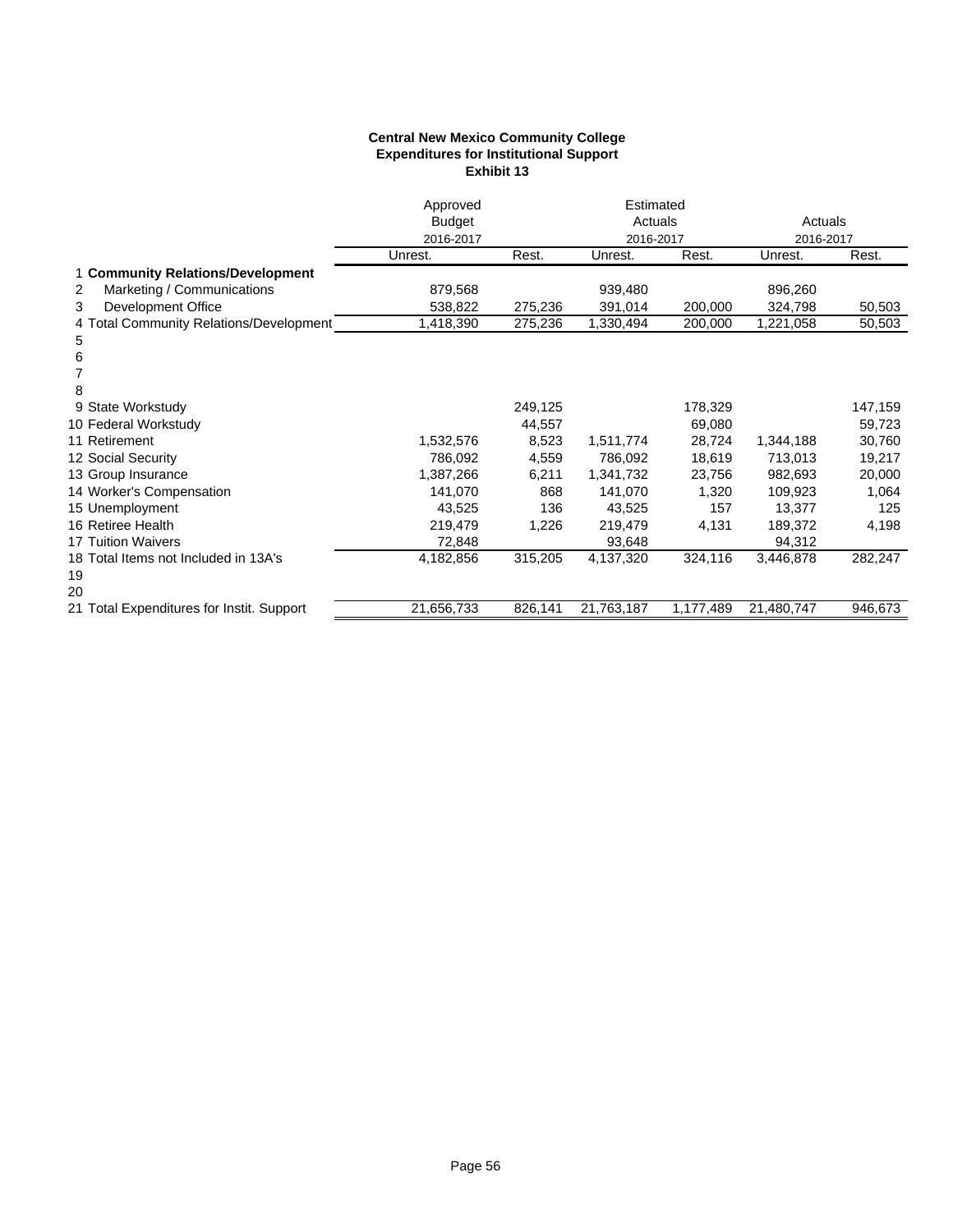# **Expenditures for Institutional Support - Detail of Individual Units Central New Mexico Community College Exhibit 13A**

|                                         | Approved                   |              |            | Estimated<br>Actuals |            | Actuals      |  |
|-----------------------------------------|----------------------------|--------------|------------|----------------------|------------|--------------|--|
|                                         | <b>Budget</b><br>2016-2017 |              |            | 2016-2017            |            | 2016-2017    |  |
|                                         | <b>FTE</b>                 | Unrestricted | <b>FTE</b> | Unrestricted         | <b>FTE</b> | Unrestricted |  |
| 1 President's Office                    |                            |              |            |                      |            |              |  |
| 2<br><b>Faculty Salaries</b>            |                            |              |            |                      |            |              |  |
| 3<br><b>Professional Salaries</b>       | 4.50                       | 498,054      | 3.00       | 468,584              | 3.00       | 446,070      |  |
| <b>Support Staff Salaries</b><br>4      | 2.00                       | 82,700       | 2.00       | 86,528               | 2.00       | 100,528      |  |
| <b>GA/TA/RA Salaries</b><br>5           |                            |              |            |                      |            |              |  |
| 6<br><b>Student Salaries</b>            |                            |              |            |                      |            |              |  |
| 7<br><b>Federal Workstudy Salaries</b>  |                            |              |            |                      |            |              |  |
| 8<br><b>State Workstudy Salaries</b>    |                            |              |            |                      | 0.01       | 234          |  |
| <b>Other Salaries</b><br>9              |                            |              |            |                      |            |              |  |
| 10<br>Supplies and Expenses             |                            | 458,471      |            | 469,306              |            | 393,522      |  |
| 11<br>Travel                            |                            | 11,574       |            | 11,574               |            | 3,751        |  |
| 12<br>Equipment                         |                            |              |            |                      |            |              |  |
| 13 Total                                | 6.50                       | 1,050,799    | 5.00       | 1,035,992            | 5.01       | 944,105      |  |
| 14                                      |                            |              |            |                      |            |              |  |
| 15 Governing Board                      |                            |              |            |                      |            |              |  |
| 16<br><b>Faculty Salaries</b>           |                            |              |            |                      |            |              |  |
| 17<br><b>Professional Salaries</b>      |                            |              | 0.04       | 3,000                | 0.10       | 6,555        |  |
| 18<br><b>Support Staff Salaries</b>     |                            |              |            |                      |            |              |  |
| 19<br><b>GA/TA/RA Salaries</b>          |                            |              |            |                      |            |              |  |
| 20<br><b>Student Salaries</b>           |                            |              |            |                      |            |              |  |
| 21<br><b>Federal Workstudy Salaries</b> |                            |              |            |                      |            |              |  |
| 22<br><b>State Workstudy Salaries</b>   |                            |              |            |                      |            |              |  |
| 23<br><b>Other Salaries</b>             |                            |              |            |                      |            |              |  |
| 24<br>Supplies and Expenses<br>Travel   |                            | 56,270       |            | 43,270               |            | 32,542       |  |
| 25<br>26<br>Equipment                   |                            | 6,000        |            | 6,000                |            | $\Omega$     |  |
| 27 Total                                | 0.00                       | 62,270       | 0.04       | 52,270               | 0.10       | 39,097       |  |
| 28                                      |                            |              |            |                      |            |              |  |
| 29 Vice President Academic Affairs      |                            |              |            |                      |            |              |  |
| 30<br><b>Faculty Salaries</b>           |                            |              |            |                      |            |              |  |
| 31<br><b>Professional Salaries</b>      | 1.00                       | 164,488      | 2.00       | 200,440              | 2.00       | 205,234      |  |
| 32<br><b>Support Staff Salaries</b>     | 3.00                       | 113,628      | 2.00       | 87,508               | 2.00       | 83,023       |  |
| 33<br><b>GA/TA/RA Salaries</b>          |                            |              |            |                      |            |              |  |
| 34<br><b>Student Salaries</b>           | 0.04                       | 700          | 0.04       | 700                  |            |              |  |
| 35<br><b>Federal Workstudy Salaries</b> |                            |              | 0.01       | 80                   | 0.01       | 51           |  |
| <b>State Workstudy Salaries</b><br>36   | 0.27                       | 4,710        | 0.21       | 3,955                | 0.17       | 3,134        |  |
| <b>Other Salaries</b><br>37             |                            |              |            |                      |            |              |  |
| 38<br>Supplies and Expenses             |                            | 131,061      |            | 131,205              |            | 83,528       |  |
| 39<br>Travel                            |                            | 8,200        |            | 8,200                |            | 2,133        |  |
| 40<br>Equipment                         |                            |              |            |                      |            |              |  |
| 41 Total                                | 4.31                       | 422,787      | 4.26       | 432,088              | 4.18       | 377,103      |  |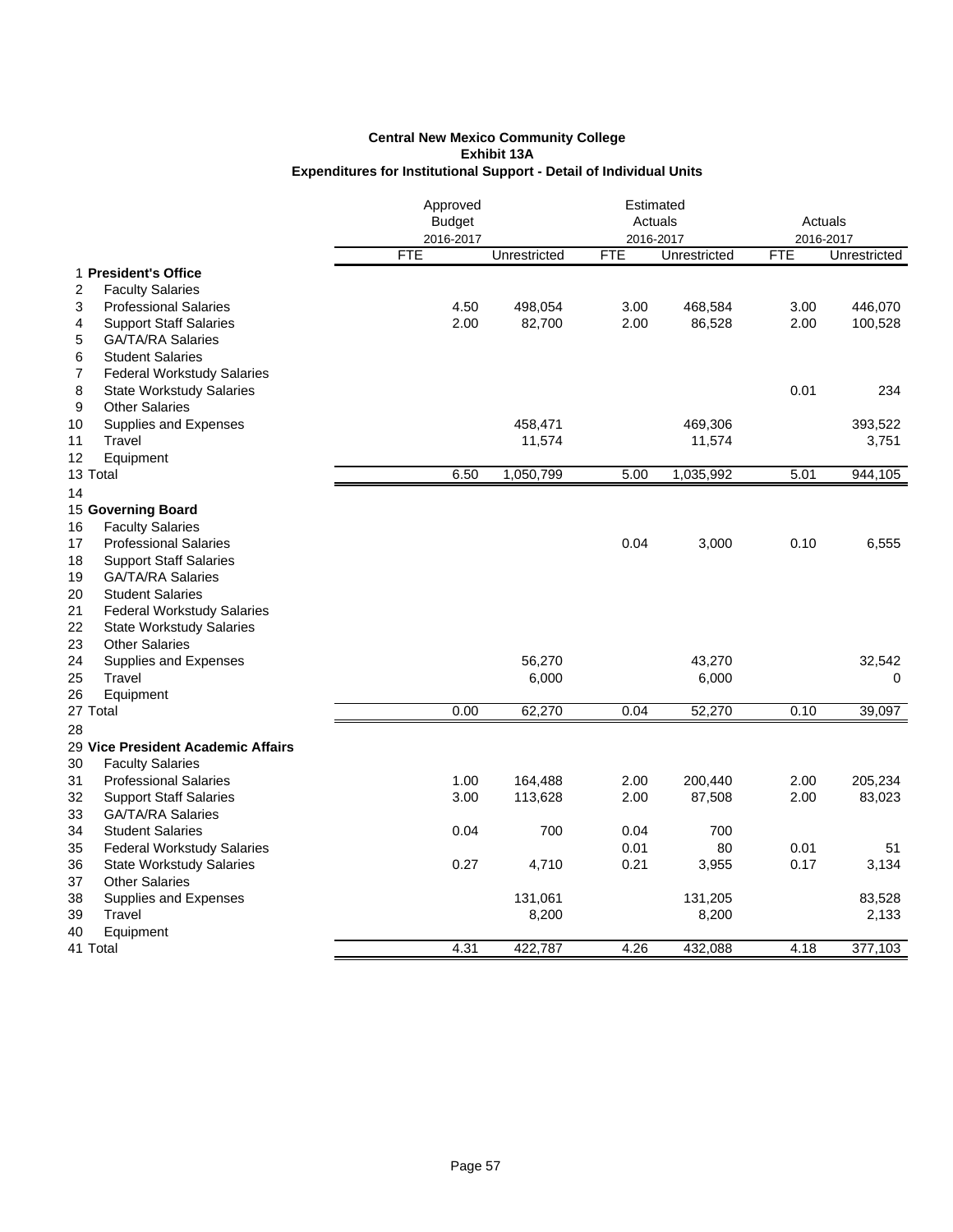|                                                                    | Approved      |              |            | Estimated    |            |              |
|--------------------------------------------------------------------|---------------|--------------|------------|--------------|------------|--------------|
|                                                                    | <b>Budget</b> |              |            | Actuals      |            | Actuals      |
|                                                                    | 2016-2017     |              |            | 2016-2017    | 2016-2017  |              |
|                                                                    | <b>FTE</b>    | Unrestricted | <b>FTE</b> | Unrestricted | <b>FTE</b> | Unrestricted |
| 1 Vice President - Student Services                                |               |              |            |              |            |              |
| <b>Faculty Salaries</b><br>2                                       |               |              |            |              |            |              |
| 3<br><b>Professional Salaries</b>                                  | 2.00          | 207,828      | 2.00       | 212,721      | 2.00       | 210,982      |
| <b>Support Staff Salaries</b><br>4                                 | 0.10          | 3,599        | 0.10       | 3,599        | 0.18       | 6,300        |
| 5<br><b>GA/TA/RA Salaries</b>                                      |               |              |            |              |            |              |
| <b>Student Salaries</b><br>6                                       | 0.04          | 700          | 0.04       | 700          |            |              |
| <b>Federal Workstudy Salaries</b><br>7                             |               |              |            |              |            |              |
| 8<br><b>State Workstudy Salaries</b>                               | 0.07          | 1,248        | 0.02       | 370          | 0.01       | 175          |
| 9<br><b>Other Salaries</b>                                         |               |              |            |              |            |              |
| 10<br>Supplies and Expenses                                        |               | 87,730       |            | 82,711       |            | 64,277       |
| Travel<br>11                                                       |               | 3,100        |            | 3,100        |            | 945          |
| Equipment<br>12                                                    |               |              |            |              |            |              |
| 13 Total                                                           | 2.22          | 304,205      | 2.16       | 303,201      | 2.19       | 282,679      |
| 14                                                                 |               |              |            |              |            |              |
| 15 Professional Fees                                               |               |              |            |              |            |              |
| <b>Faculty Salaries</b><br>16                                      |               |              |            |              |            |              |
| 17<br><b>Professional Salaries</b>                                 |               |              |            |              |            |              |
| <b>Support Staff Salaries</b><br>18                                |               |              |            |              |            |              |
| 19<br><b>GA/TA/RA Salaries</b>                                     |               |              |            |              |            |              |
| <b>Student Salaries</b><br>20                                      |               |              |            |              |            |              |
| 21<br><b>Federal Workstudy Salaries</b>                            |               |              |            |              |            |              |
| 22<br><b>State Workstudy Salaries</b>                              |               |              |            |              |            |              |
| <b>Other Salaries</b><br>23                                        |               |              |            |              |            |              |
| 24<br>Supplies and Expenses                                        |               | 1,497,660    |            | 1,790,660    |            | 1,090,534    |
| 25<br>Travel                                                       |               |              |            |              |            |              |
| 26<br>Equipment                                                    |               |              |            |              |            |              |
| 27 Total                                                           | 0.00          | 1,497,660    | 0.00       | 1,790,660    | 0.00       | 1,090,534    |
| 28                                                                 |               |              |            |              |            |              |
|                                                                    |               |              |            |              |            |              |
| 29 Business Strategy & Grant Management<br><b>Faculty Salaries</b> |               |              |            |              |            |              |
| 30                                                                 | 3.00          |              |            |              |            |              |
| 31<br><b>Professional Salaries</b>                                 |               | 185,000      | 3.00       | 190,700      | 3.00       | 182,104      |
| 32<br><b>Support Staff Salaries</b>                                |               |              |            |              |            |              |
| 33<br><b>GA/TA/RA Salaries</b>                                     |               |              |            |              |            |              |
| 34<br><b>Student Salaries</b>                                      |               |              |            |              |            |              |
| 35<br><b>Federal Workstudy Salaries</b>                            |               |              |            |              |            |              |
| 36<br><b>State Workstudy Salaries</b>                              |               |              |            |              |            |              |
| <b>Other Salaries</b><br>37                                        |               |              |            |              |            |              |
| 38<br>Supplies and Expenses                                        |               | 54,678       |            | 37,030       |            | 18,785       |
| 39<br>Travel                                                       |               | 3,950        |            | 3,950        |            | 921          |
| Equipment<br>40                                                    |               |              |            |              |            |              |
| 41 Total                                                           | 3.00          | 243,628      | 3.00       | 231,680      | 3.00       | 201,810      |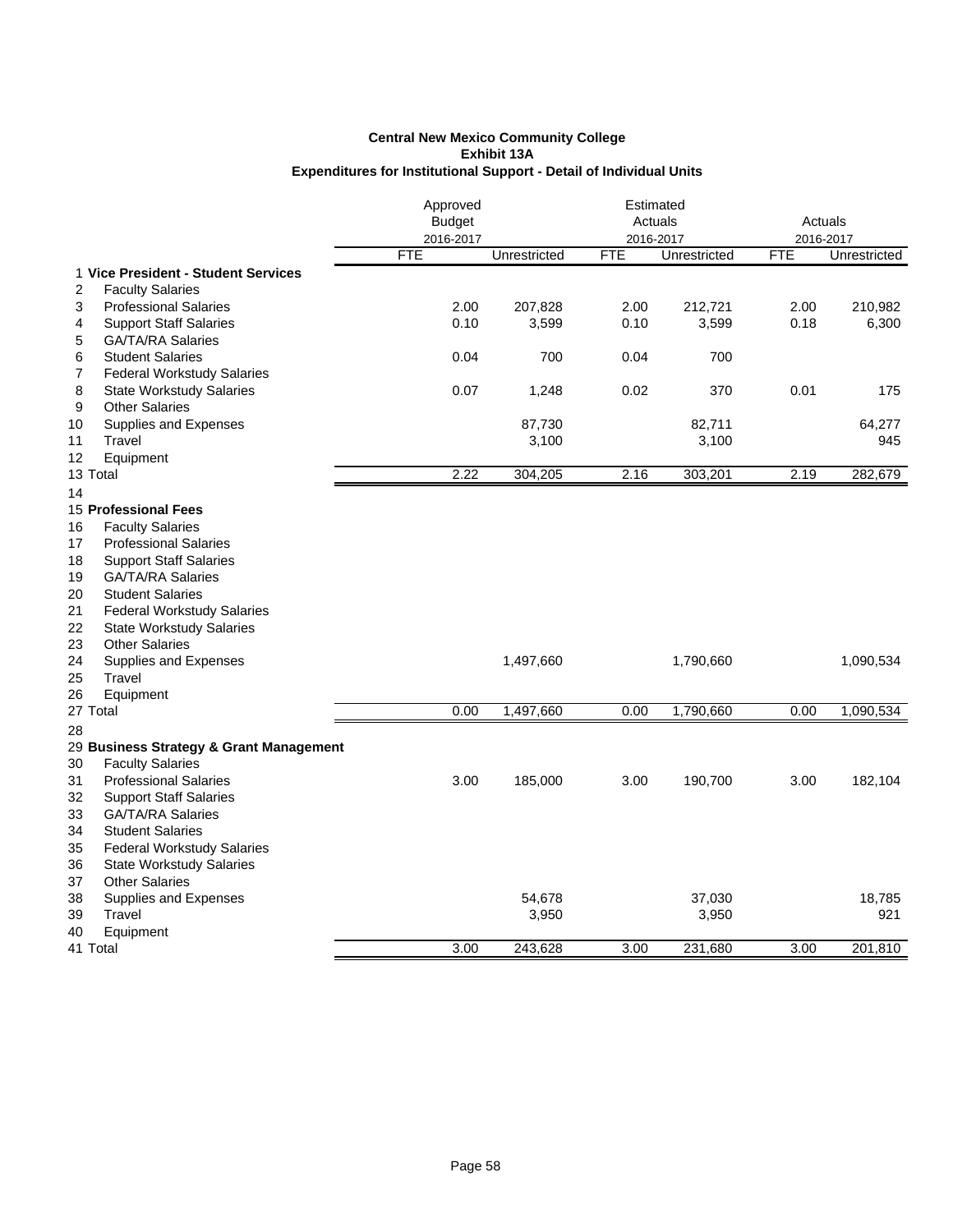|                                             | Approved   |               |            | Estimated    |            |              |
|---------------------------------------------|------------|---------------|------------|--------------|------------|--------------|
|                                             |            | <b>Budget</b> |            | Actuals      |            | Actuals      |
|                                             | 2016-2017  |               |            | 2016-2017    |            | 2016-2017    |
|                                             | <b>FTE</b> | Unrestricted  | <b>FTE</b> | Unrestricted | <b>FTE</b> | Unrestricted |
| 1 Vice President for Finance and Operations |            |               |            |              |            |              |
| <b>Faculty Salaries</b><br>2                |            |               |            |              |            |              |
| <b>Professional Salaries</b><br>3           | 2.00       | 206,913       | 2.00       | 227,511      | 2.00       | 225,724      |
| <b>Support Staff Salaries</b><br>4          |            |               |            |              |            |              |
| <b>GA/TA/RA Salaries</b><br>5               |            |               |            |              |            |              |
| <b>Student Salaries</b><br>6                |            |               |            |              |            |              |
| <b>Federal Workstudy Salaries</b><br>7      |            |               |            |              |            |              |
| 8<br><b>State Workstudy Salaries</b>        |            |               |            |              |            |              |
| <b>Other Salaries</b><br>9                  |            |               |            |              |            |              |
| Supplies and Expenses<br>10                 |            | 52,187        |            | 57,803       |            | 54,399       |
| 11<br>Travel                                |            | 3,700         |            | 3,700        |            | 3,591        |
| 12<br>Equipment                             |            |               |            |              |            |              |
| 13 Total                                    | 2.00       | 262,800       | 2.00       | 289,014      | 2.00       | 283,714      |
| 14                                          |            |               |            |              |            |              |
| 15 Governing Board/Bond Election            |            |               |            |              |            |              |
| <b>Faculty Salaries</b><br>16               |            |               |            |              |            |              |
| 17<br><b>Professional Salaries</b>          |            |               |            |              |            |              |
| 18<br><b>Support Staff Salaries</b>         |            |               |            |              |            |              |
| 19<br><b>GA/TA/RA Salaries</b>              |            |               |            |              |            |              |
| 20<br><b>Student Salaries</b>               |            |               |            |              |            |              |
| 21<br><b>Federal Workstudy Salaries</b>     |            |               |            |              |            |              |
| 22<br><b>State Workstudy Salaries</b>       |            |               |            |              |            |              |
| 23<br><b>Other Salaries</b>                 |            |               |            |              |            |              |
| 24<br>Supplies and Expenses                 |            | 200,000       |            | 200,000      |            | 307,210      |
| Travel<br>25                                |            |               |            |              |            |              |
| 26<br>Equipment                             |            |               |            |              |            |              |
| 27 Total                                    | 0.00       | 200,000       | 0.00       | 200,000      | 0.00       | 307,210      |
| 28                                          |            |               |            |              |            |              |
| 29 Planning & Institutional Effectiveness   |            |               |            |              |            |              |
| 30<br><b>Faculty Salaries</b>               | 0.09       | 5,432         | 0.09       | 5,432        |            |              |
| <b>Professional Salaries</b><br>31          | 9.00       | 569,886       | 7.80       | 453,462      | 7.80       | 443,323      |
| 32<br><b>Support Staff Salaries</b>         |            |               |            |              |            |              |
| 33<br><b>GA/TA/RA Salaries</b>              |            |               |            |              |            |              |
| 34<br><b>Student Salaries</b>               | 0.04       | 700           | 0.04       | 700          |            |              |
| 35<br><b>Federal Workstudy Salaries</b>     |            | 745           | 0.01       | 67           | 0.01       | 43           |
| <b>State Workstudy Salaries</b><br>36       |            |               | 0.01       | 2,863        | 0.01       | 2,569        |
| 37<br><b>Other Salaries</b>                 |            |               |            |              |            |              |
| 38<br>Supplies and Expenses                 |            | 164,973       |            | 157,951      |            | 131,563      |
| 39<br>Travel                                |            | 7,500         |            | 7,500        |            | 9,910        |
| 40<br>Equipment                             |            |               |            |              |            |              |
| 41 Total                                    | 9.13       | 749,236       | 7.95       | 627,975      | 7.82       | 587,408      |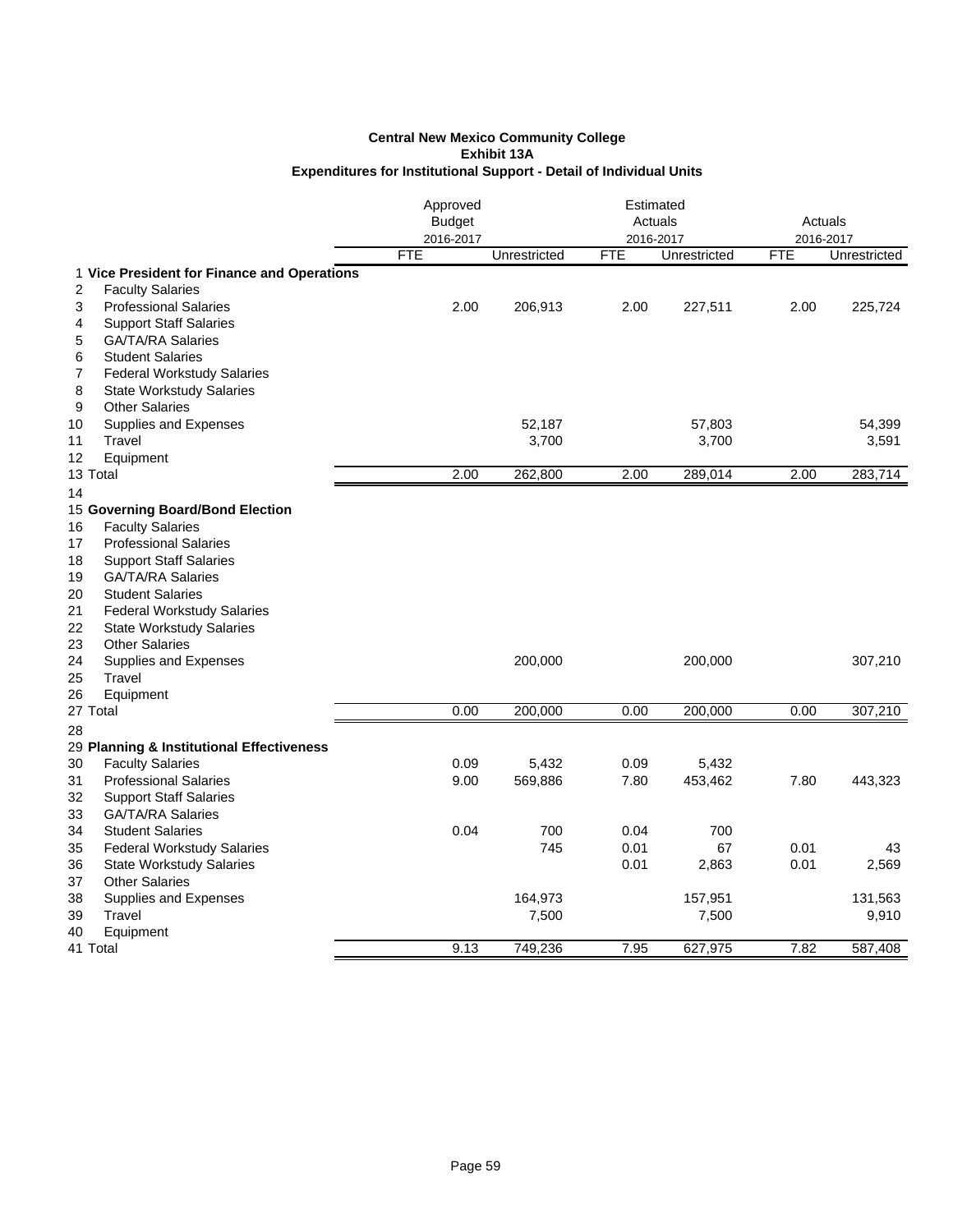|                                                                           | Approved      | Estimated    |            |              |            |              |
|---------------------------------------------------------------------------|---------------|--------------|------------|--------------|------------|--------------|
|                                                                           | <b>Budget</b> |              |            | Actuals      |            | Actuals      |
|                                                                           | 2016-2017     |              |            | 2016-2017    |            | 2016-2017    |
|                                                                           | <b>FTE</b>    | Unrestricted | <b>FTE</b> | Unrestricted | <b>FTE</b> | Unrestricted |
| 1 Digital Strategy Office                                                 |               |              |            |              |            |              |
| <b>Faculty Salaries</b><br>2                                              |               |              |            |              |            |              |
| 3<br><b>Professional Salaries</b>                                         | 1.00          | 150,000      | 0.53       | 35,840       | 0.53       | 35,839       |
| <b>Support Staff Salaries</b><br>4                                        |               |              |            |              |            |              |
| <b>GA/TA/RA Salaries</b><br>5<br><b>Student Salaries</b>                  |               |              |            |              |            |              |
| 6<br>7                                                                    |               |              |            |              |            |              |
| <b>Federal Workstudy Salaries</b><br>8<br><b>State Workstudy Salaries</b> |               |              |            |              |            |              |
| <b>Other Salaries</b><br>9                                                |               |              |            |              |            |              |
| 10<br>Supplies and Expenses                                               |               | 20,000       |            |              |            |              |
| 11<br>Travel                                                              |               | 5,000        |            |              |            |              |
| 12<br>Equipment                                                           |               |              |            |              |            |              |
| 13 Total                                                                  | 1.00          | 175,000      | 0.53       | 35,840       | 0.53       | 35,839       |
| 14                                                                        |               |              |            |              |            |              |
| 15 Business Office                                                        |               |              |            |              |            |              |
| 16<br><b>Faculty Salaries</b>                                             |               |              |            |              |            |              |
| 17<br><b>Professional Salaries</b>                                        | 21.00         | 1,455,711    | 30.00      | 2,084,390    | 30.00      | 2,024,713    |
| 18<br><b>Support Staff Salaries</b>                                       | 18.00         | 737,541      | 19.00      | 796,638      | 19.00      | 737,850      |
| 19<br><b>GA/TA/RA Salaries</b>                                            |               |              |            |              |            |              |
| <b>Student Salaries</b><br>20                                             | 0.04          | 700          | 0.07       | 1,400        |            |              |
| 21<br><b>Federal Workstudy Salaries</b>                                   | 0.08          | 1,333        | 0.15       | 2,830        | 0.05       | 1,000        |
| 22<br><b>State Workstudy Salaries</b>                                     | 0.16          | 2,852        |            |              | 0.11       | 2,087        |
| 23<br><b>Other Salaries</b>                                               |               |              |            |              |            |              |
| 24<br>Supplies and Expenses                                               |               | 492,394      |            | 591,014      |            | 523,858      |
| 25<br>Travel                                                              |               | 5,700        |            | 19,706       |            | 21,965       |
| 26<br>Equipment                                                           |               |              |            |              |            |              |
| 27 Total                                                                  | 39.28         | 2,696,231    | 49.22      | 3,495,978    | 49.16      | 3,311,473    |
| 28                                                                        |               |              |            |              |            |              |
| 29 Internal Audit                                                         |               |              |            |              |            |              |
| 30<br><b>Faculty Salaries</b>                                             |               |              |            |              |            |              |
| 31<br><b>Professional Salaries</b>                                        | 3.00          | 227,225      | 3.00       | 232,925      | 3.00       | 228,637      |
| 32<br><b>Support Staff Salaries</b>                                       |               |              |            |              |            |              |
| 33<br><b>GA/TA/RA Salaries</b>                                            |               |              |            |              |            |              |
| 34<br><b>Student Salaries</b>                                             |               |              |            |              |            |              |
| 35<br><b>Federal Workstudy Salaries</b>                                   |               |              |            |              |            |              |
| 36<br><b>State Workstudy Salaries</b>                                     |               |              |            |              |            |              |
| <b>Other Salaries</b><br>37                                               |               |              |            |              |            |              |
| 38<br>Supplies and Expenses                                               |               | 56,042       |            | 62,094       |            | 35,876       |
| 39<br>Travel                                                              |               | 1,000        |            | 1,000        |            |              |
| 40<br>Equipment                                                           |               |              |            |              |            |              |
| 41 Total                                                                  | 3.00          | 284,267      | 3.00       | 296,019      | 3.00       | 264,513      |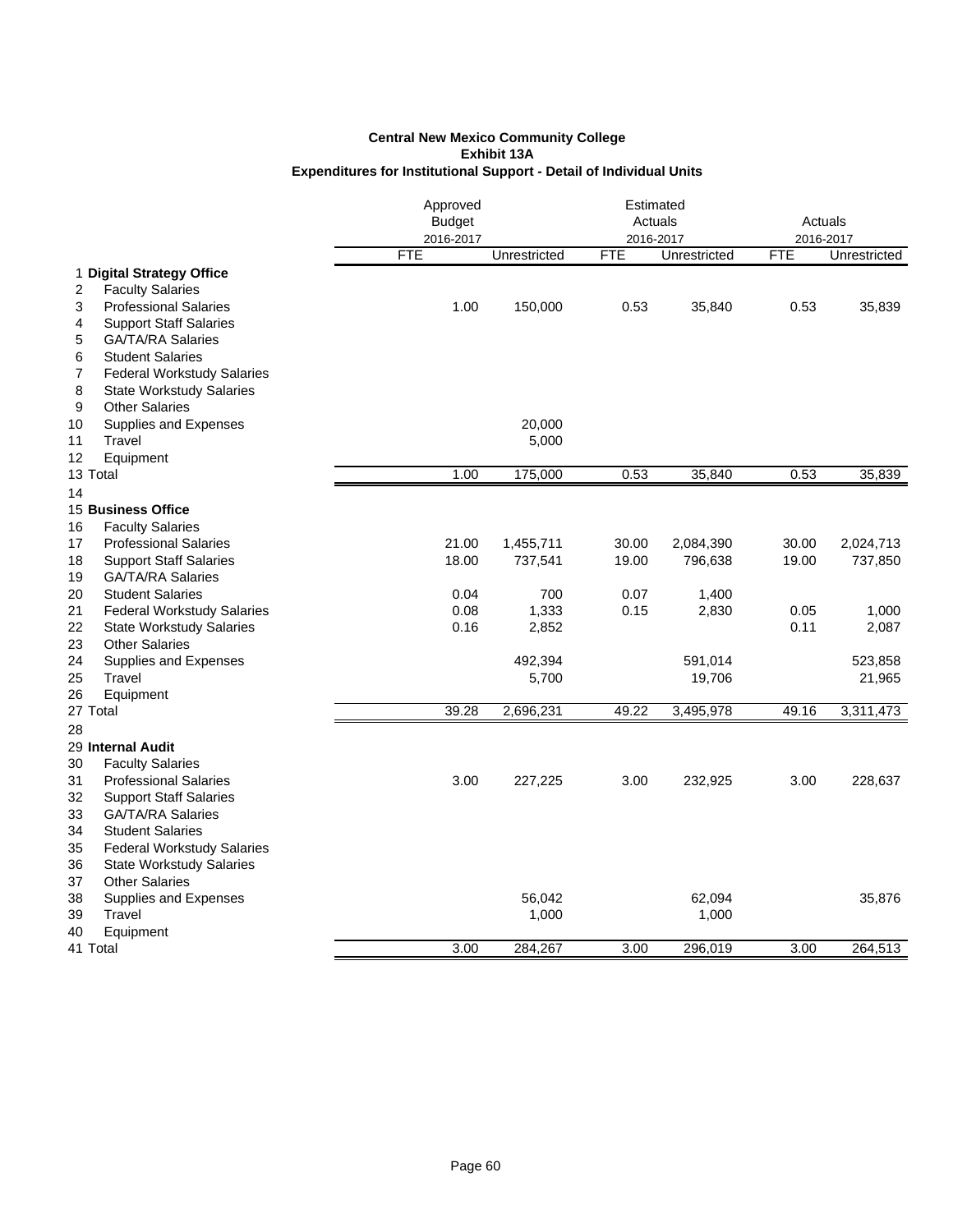|                                         | Approved<br>Estimated |              |            |              |            |              |
|-----------------------------------------|-----------------------|--------------|------------|--------------|------------|--------------|
|                                         | <b>Budget</b>         |              | Actuals    |              | Actuals    |              |
|                                         | 2016-2017             |              | 2016-2017  |              | 2016-2017  |              |
|                                         | <b>FTE</b>            | Unrestricted | <b>FTE</b> | Unrestricted | <b>FTE</b> | Unrestricted |
| 1 Budget                                |                       |              |            |              |            |              |
| 2<br><b>Faculty Salaries</b>            |                       |              |            |              |            |              |
| <b>Professional Salaries</b><br>3       | 3.00                  | 207,247      | 3.00       | 204,996      | 2.50       | 194,480      |
| <b>Support Staff Salaries</b><br>4      |                       |              |            |              |            |              |
| <b>GA/TA/RA Salaries</b><br>5           |                       |              |            |              |            |              |
| 6<br><b>Student Salaries</b>            |                       |              |            |              |            |              |
| <b>Federal Workstudy Salaries</b><br>7  |                       |              |            |              |            |              |
| 8<br><b>State Workstudy Salaries</b>    |                       |              |            |              |            |              |
| 9<br><b>Other Salaries</b>              |                       |              |            |              |            |              |
| Supplies and Expenses<br>10             |                       | 32,528       |            | 33,116       |            | 26,977       |
| 11<br>Travel                            |                       | 1,215        |            | 1,215        |            | 0            |
| 12<br>Equipment                         |                       |              |            |              |            |              |
| 13 Total                                | 3.00                  | 240,990      | 3.00       | 239,327      | 2.50       | 221,457      |
| 14                                      |                       |              |            |              |            |              |
| 15 Human Resources                      |                       |              |            |              |            |              |
| 16<br><b>Faculty Salaries</b>           |                       |              |            |              |            |              |
| <b>Professional Salaries</b><br>17      | 13.00                 | 871,480      | 7.00       | 590,340      | 7.00       | 618,330      |
| 18<br><b>Support Staff Salaries</b>     | 5.00                  | 190,553      | 8.00       | 316,765      | 8.00       | 249,168      |
| 19<br><b>GA/TA/RA Salaries</b>          |                       |              |            |              |            |              |
| 20<br><b>Student Salaries</b>           | 0.04                  | 700          | 0.61       | 11,557       |            |              |
| 21<br><b>Federal Workstudy Salaries</b> | 0.25                  | 4,347        | 0.12       | 2,239        | 0.14       | 2,592        |
| 22<br><b>State Workstudy Salaries</b>   | 0.08                  | 1,481        | 0.08       | 1,465        | 0.07       | 1,302        |
| 23<br><b>Other Salaries</b>             |                       |              |            |              |            |              |
| 24<br>Supplies and Expenses             |                       | 330,433      |            | 522,255      |            | 308,186      |
| 25<br>Travel                            |                       | 2,642        |            | 4,642        |            | 1,758        |
| 26<br>Equipment                         |                       |              |            |              |            |              |
| 27 Total                                | 18.37                 | 1,401,636    | 15.81      | 1,449,263    | 15.21      | 1,181,336    |
| 28                                      |                       |              |            |              |            |              |
| 29 Westside Campus Administration       |                       |              |            |              |            |              |
| 30<br><b>Faculty Salaries</b>           |                       |              |            |              |            |              |
| 31<br><b>Professional Salaries</b>      |                       |              |            |              |            |              |
| 32<br><b>Support Staff Salaries</b>     |                       |              |            |              |            |              |
| 33<br><b>GA/TA/RA Salaries</b>          |                       |              |            |              |            |              |
| 34<br><b>Student Salaries</b>           | 0.04                  | 700          | 0.04       | 700          |            |              |
| 35<br><b>Federal Workstudy Salaries</b> | 0.20                  | 3,474        | 0.11       | 2,140        | 0.08       | 1,545        |
| 36<br><b>State Workstudy Salaries</b>   | 0.49                  | 8,568        | 0.25       | 4,679        | 0.13       | 2,436        |
| <b>Other Salaries</b><br>37             |                       |              |            |              |            |              |
| 38<br>Supplies and Expenses             |                       | 11,459       |            | 8,509        |            | 5,742        |
| 39<br>Travel                            |                       |              |            |              |            |              |
| 40<br>Equipment                         |                       |              |            |              |            |              |
| 41 Total                                | 0.72                  | 24,201       | 0.40       | 16,028       | 0.21       | 9,723        |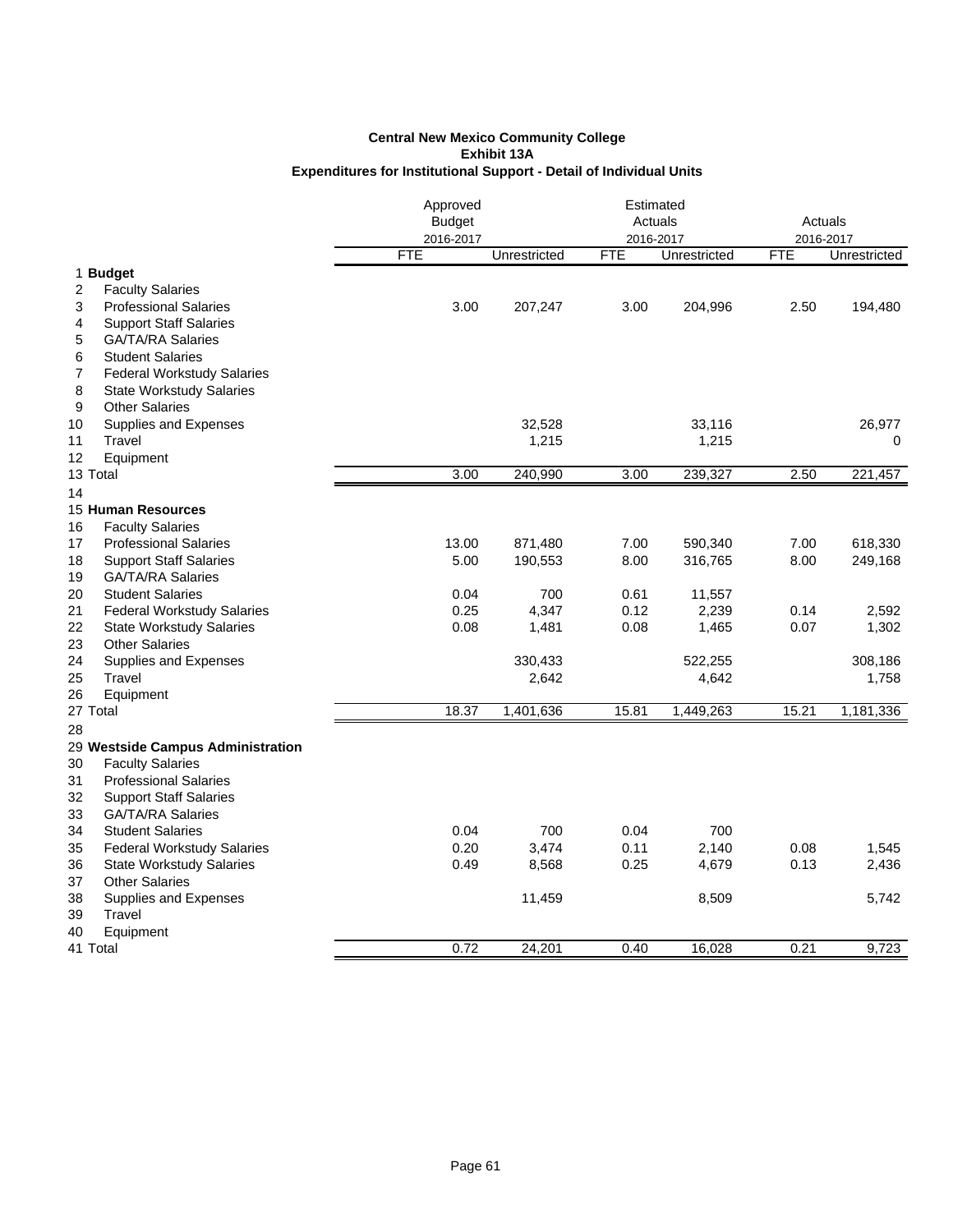|                                         | Approved<br><b>Budget</b> |              | Estimated<br>Actuals<br>2016-2017 |              | Actuals<br>2016-2017 |              |
|-----------------------------------------|---------------------------|--------------|-----------------------------------|--------------|----------------------|--------------|
|                                         | 2016-2017<br><b>FTE</b>   | Unrestricted | <b>FTE</b>                        | Unrestricted | <b>FTE</b>           | Unrestricted |
| 1 Labor Relations Board                 |                           |              |                                   |              |                      |              |
| <b>Faculty Salaries</b><br>2            |                           |              |                                   |              |                      |              |
| 3<br><b>Professional Salaries</b>       |                           |              |                                   |              |                      |              |
| <b>Support Staff Salaries</b><br>4      |                           |              |                                   |              |                      |              |
| 5<br><b>GA/TA/RA Salaries</b>           |                           |              |                                   |              |                      |              |
| <b>Student Salaries</b><br>6            |                           |              |                                   |              |                      |              |
| <b>Federal Workstudy Salaries</b><br>7  |                           |              |                                   |              |                      |              |
| 8<br><b>State Workstudy Salaries</b>    |                           |              |                                   |              |                      |              |
| <b>Other Salaries</b><br>9              |                           |              |                                   |              |                      |              |
| 10<br>Supplies and Expenses             |                           | 16,000       |                                   | 16,000       |                      | $\mathbf 0$  |
| Travel<br>11                            |                           |              |                                   |              |                      |              |
| 12<br>Equipment                         |                           |              |                                   |              |                      |              |
| 13 Total                                | 0.00                      | 16,000       | 0.00                              | 16,000       | 0.00                 | 0            |
| 14                                      |                           |              |                                   |              |                      |              |
| 15 Employee Assistance Program          |                           |              |                                   |              |                      |              |
| <b>Faculty Salaries</b><br>16           |                           |              |                                   |              |                      |              |
| 17<br><b>Professional Salaries</b>      |                           |              |                                   |              |                      |              |
| 18<br><b>Support Staff Salaries</b>     |                           |              |                                   |              |                      |              |
| 19<br><b>GA/TA/RA Salaries</b>          |                           |              |                                   |              |                      |              |
| 20<br><b>Student Salaries</b>           |                           |              |                                   |              |                      |              |
| 21<br><b>Federal Workstudy Salaries</b> |                           |              |                                   |              |                      |              |
| 22<br><b>State Workstudy Salaries</b>   |                           |              |                                   |              |                      |              |
| 23<br><b>Other Salaries</b>             |                           |              |                                   |              |                      |              |
| 24<br>Supplies and Expenses             |                           | 48,500       |                                   | 48,500       |                      | 31,271       |
| 25<br>Travel<br>26                      |                           |              |                                   |              |                      |              |
| Equipment<br>27 Total                   | 0.00                      | 48,500       | 0.00                              | 48,500       | 0.00                 | 31,271       |
| 28                                      |                           |              |                                   |              |                      |              |
| 29 Employee Training                    |                           |              |                                   |              |                      |              |
| 30<br><b>Faculty Salaries</b>           |                           |              |                                   |              |                      |              |
| 31<br><b>Professional Salaries</b>      | 2.00                      | 123,000      | 2.00                              | 115,924      | 1.50                 | 94,403       |
| <b>Support Staff Salaries</b><br>32     |                           |              | 0.25                              | 12,014       | 0.22                 | 7,673        |
| 33<br><b>GA/TA/RA Salaries</b>          |                           |              |                                   |              |                      |              |
| 34<br><b>Student Salaries</b>           | 0.04                      | 700          | 0.04                              | 700          |                      |              |
| 35<br><b>Federal Workstudy Salaries</b> | 0.06                      | 1,124        |                                   |              |                      |              |
| 36<br><b>State Workstudy Salaries</b>   |                           |              |                                   |              |                      |              |
| <b>Other Salaries</b><br>37             |                           |              |                                   |              |                      |              |
| 38<br>Supplies and Expenses             |                           | 80,018       |                                   | 58,438       |                      | 36,827       |
| 39<br>Travel                            |                           | 2,250        |                                   | 2,250        |                      | 1,279        |
| 40<br>Equipment                         |                           |              |                                   |              |                      |              |
| 41 Total                                | 2.10                      | 207,092      | 2.29                              | 189,326      | 1.72                 | 140,182      |
|                                         |                           |              |                                   |              |                      |              |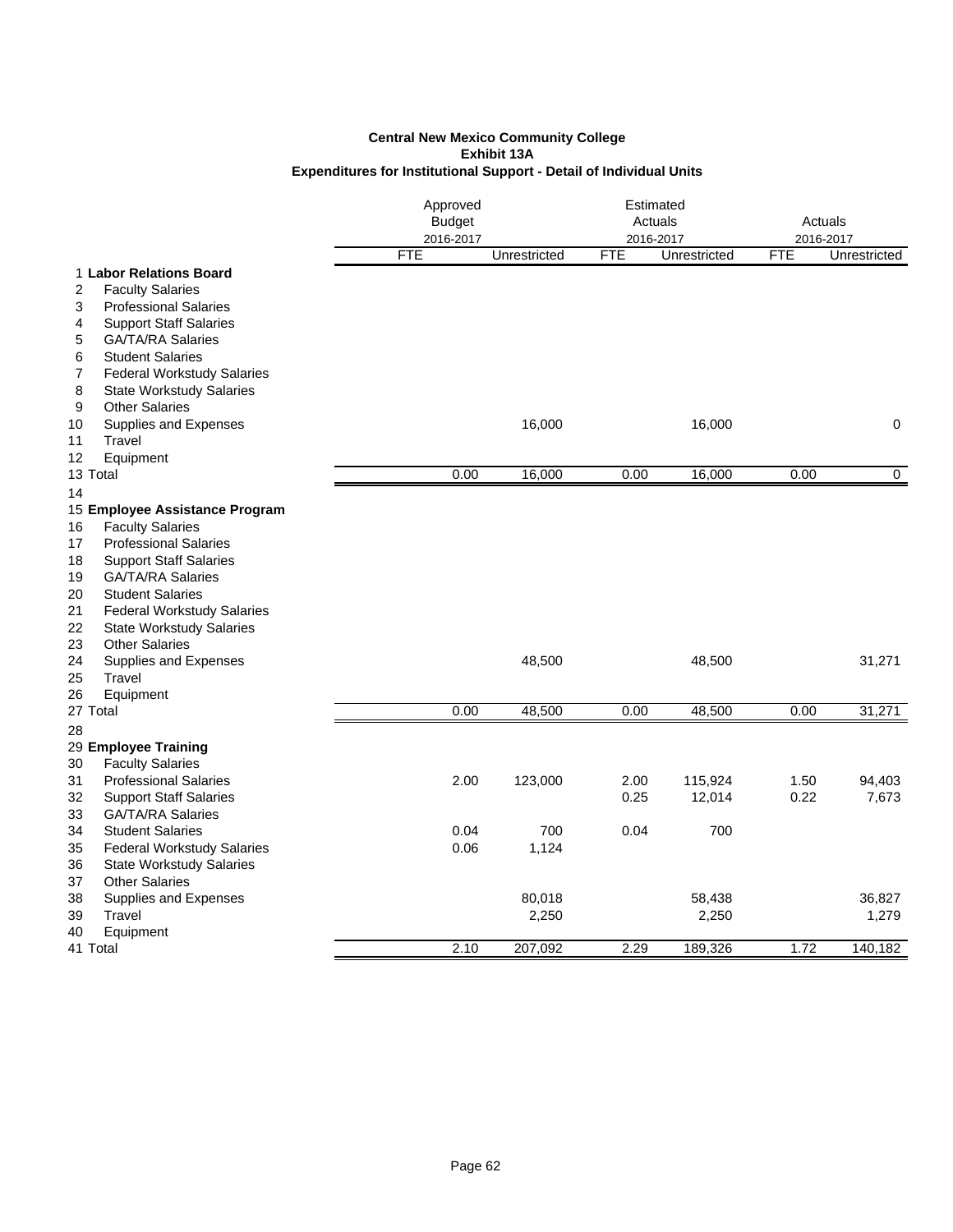|                                                                                                                                                                                                                                                                                                                                    | Approved<br><b>Budget</b><br>2016-2017 |                | Estimated<br>Actuals<br>2016-2017 |                        | Actuals<br>2016-2017 |                |
|------------------------------------------------------------------------------------------------------------------------------------------------------------------------------------------------------------------------------------------------------------------------------------------------------------------------------------|----------------------------------------|----------------|-----------------------------------|------------------------|----------------------|----------------|
|                                                                                                                                                                                                                                                                                                                                    | <b>FTE</b>                             | Unrestricted   | <b>FTE</b>                        | Unrestricted           | <b>FTE</b>           | Unrestricted   |
| 1 South Valley Campus<br><b>Faculty Salaries</b><br>2<br>3<br><b>Professional Salaries</b><br><b>Support Staff Salaries</b><br>4<br><b>GA/TA/RA Salaries</b><br>5                                                                                                                                                                  |                                        |                |                                   |                        |                      |                |
| <b>Student Salaries</b><br>6<br>7<br><b>Federal Workstudy Salaries</b><br><b>State Workstudy Salaries</b><br>8                                                                                                                                                                                                                     | 0.04<br>0.16                           | 700<br>2,855   | 0.04<br>0.03<br>0.07              | 700<br>543<br>1,334.00 | 0.02<br>0.03         | 348<br>631     |
| <b>Other Salaries</b><br>9<br>10<br>Supplies and Expenses<br><b>Travel</b><br>11                                                                                                                                                                                                                                                   |                                        | 23,043<br>250  |                                   | 22,193<br>250          |                      | 7,594<br>182   |
| 12<br>Equipment<br>13 Total                                                                                                                                                                                                                                                                                                        | 0.20                                   | 26,848         | 0.14                              | 25,020                 | 0.05                 | 8,755          |
| 14                                                                                                                                                                                                                                                                                                                                 |                                        |                |                                   |                        |                      |                |
| <b>15 JMMC Administration</b><br>16<br><b>Faculty Salaries</b><br>17<br><b>Professional Salaries</b><br>18<br><b>Support Staff Salaries</b><br>19<br><b>GA/TA/RA Salaries</b><br>20<br><b>Student Salaries</b>                                                                                                                     | 0.04                                   | 700            | 0.04                              | 700                    |                      |                |
| 21<br><b>Federal Workstudy Salaries</b><br>22<br><b>State Workstudy Salaries</b><br>23<br><b>Other Salaries</b>                                                                                                                                                                                                                    | 0.11<br>0.42                           | 1,982<br>7,384 | 0.11<br>0.31                      | 2,110<br>5,910         | 0.10<br>0.24         | 1,876<br>4,462 |
| 24<br>Supplies and Expenses<br>25<br>Travel<br>Equipment<br>26                                                                                                                                                                                                                                                                     |                                        | 7,756          |                                   | 10,067<br>31           |                      | 3,772          |
| 27 Total                                                                                                                                                                                                                                                                                                                           | 0.57                                   | 17,822         | 0.46                              | 18,818                 | 0.34                 | 10,110         |
| 28<br>29 Diversity Initiatives<br>30<br><b>Faculty Salaries</b><br>31<br><b>Professional Salaries</b><br>32<br><b>Support Staff Salaries</b><br>33<br><b>GA/TA/RA Salaries</b><br>34<br><b>Student Salaries</b><br>35<br><b>Federal Workstudy Salaries</b><br><b>State Workstudy Salaries</b><br>36<br>37<br><b>Other Salaries</b> |                                        |                |                                   |                        |                      |                |
| Supplies and Expenses<br>38<br>Travel<br>39<br>40<br>Equipment                                                                                                                                                                                                                                                                     |                                        | 15,000         |                                   | 30,000                 |                      | 0              |
| 41 Total                                                                                                                                                                                                                                                                                                                           | 0.00                                   | 15,000         | 0.00                              | 30,000                 | 0.00                 | $\mathbf 0$    |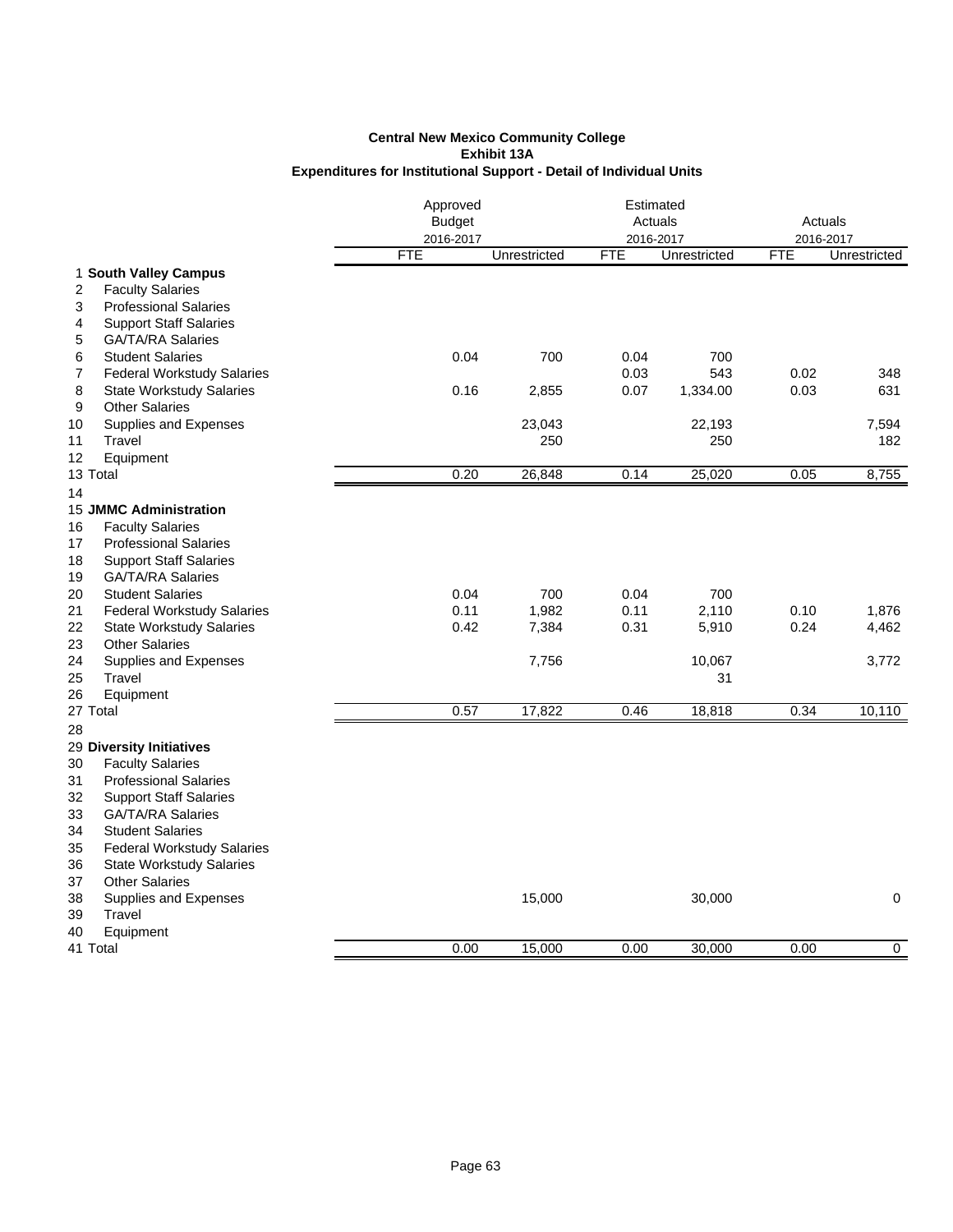|                                                               | Approved<br><b>Budget</b><br>2016-2017 | Estimated<br>Actuals<br>2016-2017 |            |              | Actuals<br>2016-2017 |              |  |
|---------------------------------------------------------------|----------------------------------------|-----------------------------------|------------|--------------|----------------------|--------------|--|
|                                                               | <b>FTE</b>                             | Unrestricted                      | <b>FTE</b> | Unrestricted | <b>FTE</b>           | Unrestricted |  |
| 1 Rio Rancho Campus Admin                                     |                                        |                                   |            |              |                      |              |  |
| <b>Faculty Salaries</b><br>2                                  |                                        |                                   |            |              |                      |              |  |
| 3<br><b>Professional Salaries</b>                             |                                        |                                   |            |              |                      |              |  |
| <b>Support Staff Salaries</b><br>4                            |                                        |                                   |            |              |                      |              |  |
| <b>GA/TA/RA Salaries</b><br>5                                 |                                        |                                   |            |              |                      |              |  |
| <b>Student Salaries</b><br>6                                  | 0.04                                   | 700                               | 0.04       | 700          |                      |              |  |
| 7<br><b>Federal Workstudy Salaries</b>                        |                                        |                                   |            |              |                      |              |  |
| <b>State Workstudy Salaries</b><br>8<br><b>Other Salaries</b> | 0.06                                   | 1,140                             | 0.04       | 782          | 0.02                 | 370          |  |
| 9                                                             |                                        | 17,061                            |            | 25,572       |                      |              |  |
| Supplies and Expenses<br>10<br>11<br>Travel                   |                                        | 100                               |            | 100          |                      | 12,404       |  |
| 12<br>Equipment                                               |                                        |                                   |            |              |                      |              |  |
| 13 Total                                                      | 0.10                                   | 19,001                            | 0.08       | 27,154       | 0.02                 | 12,774       |  |
| 14                                                            |                                        |                                   |            |              |                      |              |  |
| 15 Multi-Campus                                               |                                        |                                   |            |              |                      |              |  |
| 16<br><b>Faculty Salaries</b>                                 |                                        |                                   |            |              |                      |              |  |
| 17<br><b>Professional Salaries</b>                            | 3.20                                   | 147,606                           | 2.40       | 137,664      | 2.40                 | 134,202      |  |
| 18<br><b>Support Staff Salaries</b>                           | 4.00                                   | 130,062                           | 3.00       | 106,736      | 3.00                 | 78,867       |  |
| <b>GA/TA/RA Salaries</b><br>19                                |                                        |                                   |            |              |                      |              |  |
| 20<br><b>Student Salaries</b>                                 | 0.04                                   | 700                               | 0.04       | 700          |                      |              |  |
| 21<br><b>Federal Workstudy Salaries</b>                       |                                        |                                   |            |              |                      |              |  |
| 22<br><b>State Workstudy Salaries</b>                         | 0.15                                   | 2,700                             | 0.15       | 2,808        |                      |              |  |
| <b>Other Salaries</b><br>23                                   |                                        |                                   |            |              |                      |              |  |
| 24<br>Supplies and Expenses                                   |                                        | 176,788                           |            | 176,788      |                      | 169,105      |  |
| 25<br>Travel                                                  |                                        |                                   |            |              |                      |              |  |
| 26<br>Equipment                                               |                                        |                                   |            |              |                      |              |  |
| 27 Total                                                      | 7.39                                   | 457,856                           | 5.59       | 424,696      | 5.40                 | 382,174      |  |
| 28                                                            |                                        |                                   |            |              |                      |              |  |
| 29 Institutional Support                                      |                                        |                                   |            |              |                      |              |  |
| 30<br><b>Faculty Salaries</b>                                 |                                        |                                   |            |              |                      |              |  |
| 31<br><b>Professional Salaries</b>                            |                                        |                                   |            |              |                      |              |  |
| 32<br><b>Support Staff Salaries</b>                           |                                        |                                   |            |              |                      |              |  |
| 33<br><b>GA/TA/RA Salaries</b>                                |                                        |                                   |            |              |                      |              |  |
| 34<br><b>Student Salaries</b>                                 |                                        |                                   |            |              |                      |              |  |
| 35<br><b>Federal Workstudy Salaries</b>                       |                                        |                                   |            |              |                      |              |  |
| 36<br><b>State Workstudy Salaries</b>                         |                                        |                                   |            |              |                      |              |  |
| 37<br><b>Other Salaries</b>                                   |                                        |                                   |            |              |                      |              |  |
| 38<br>Supplies and Expenses                                   |                                        | 367,410                           |            | 288,353      |                      | 2,601,995    |  |
| 39<br>Travel                                                  |                                        |                                   |            |              |                      |              |  |
| 40<br>Equipment                                               |                                        |                                   |            |              |                      |              |  |
| 41 Total                                                      | 0.00                                   | 367,410                           | 0.00       | 288,353      | 0.00                 | 2,601,995    |  |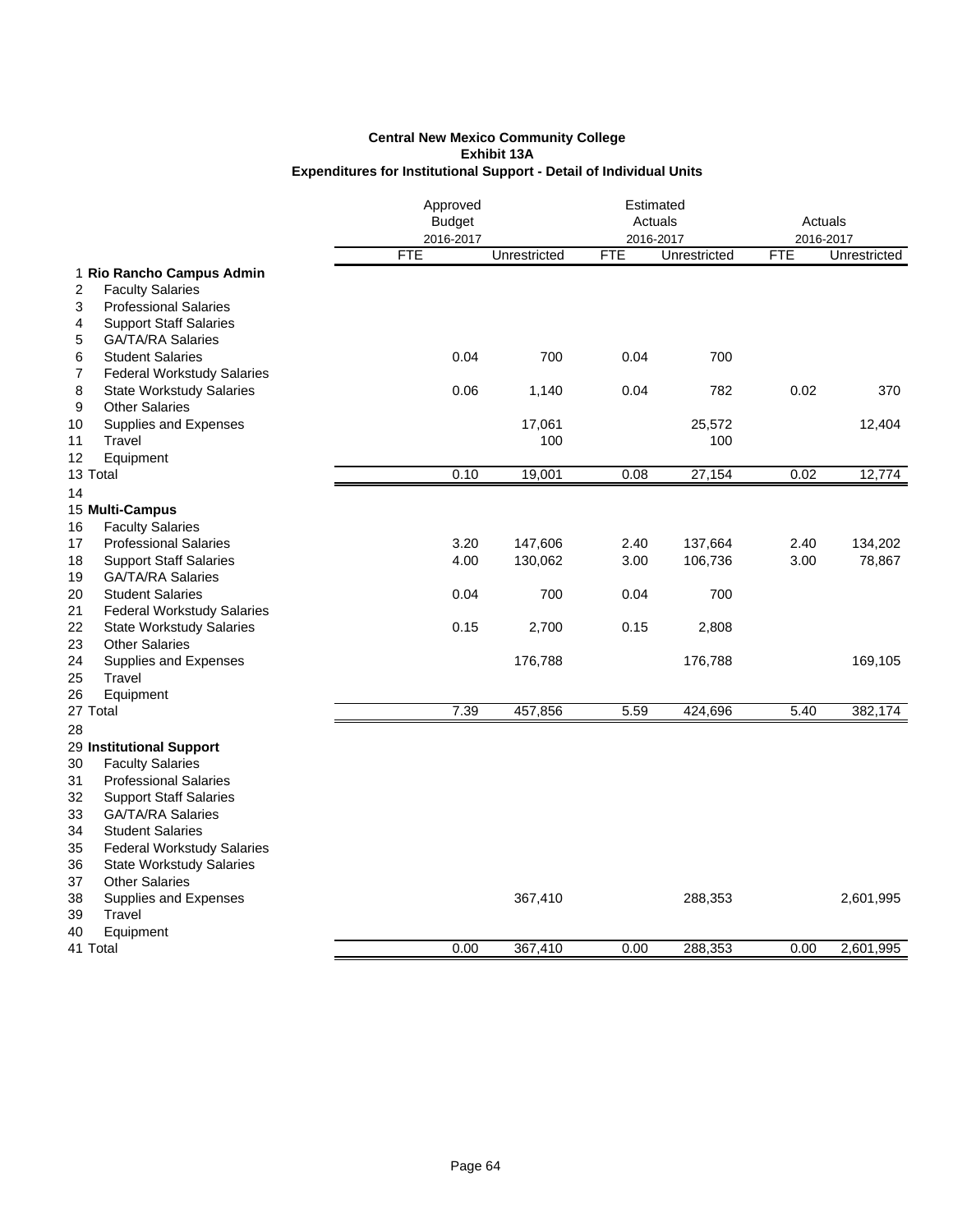|                                         | Approved      |              |            |              |                      |              |
|-----------------------------------------|---------------|--------------|------------|--------------|----------------------|--------------|
|                                         | <b>Budget</b> |              | Actuals    |              | Actuals<br>2016-2017 |              |
|                                         | 2016-2017     |              | 2016-2017  |              |                      |              |
|                                         | <b>FTE</b>    | Unrestricted | <b>FTE</b> | Unrestricted | <b>FTE</b>           | Unrestricted |
| 1 Purchasing                            |               |              |            |              |                      |              |
| 2<br><b>Faculty Salaries</b>            |               |              |            |              |                      |              |
| <b>Professional Salaries</b><br>3       | 7.00          | 455,023      |            |              |                      |              |
| <b>Support Staff Salaries</b><br>4      | 2.00          | 76,212       |            |              |                      |              |
| <b>GA/TA/RA Salaries</b><br>5           |               |              |            |              |                      |              |
| <b>Student Salaries</b><br>6            | 0.04          | 700          |            |              |                      |              |
| <b>Federal Workstudy Salaries</b><br>7  |               |              |            |              |                      |              |
| 8<br><b>State Workstudy Salaries</b>    | 0.10          | 1,713        |            |              |                      |              |
| <b>Other Salaries</b><br>9              |               |              |            |              |                      |              |
| Supplies and Expenses<br>10             |               | 106,005      |            |              |                      |              |
| 11<br>Travel                            |               | 14,006       |            |              |                      |              |
| 12<br>Equipment                         |               |              |            |              |                      |              |
| 13 Total                                | 9.14          | 653,659      | 0.00       | 0            | 0.00                 | 0            |
| 14                                      |               |              |            |              |                      |              |
| 15 Campus Security                      |               |              |            |              |                      |              |
| <b>Faculty Salaries</b><br>16           |               |              |            |              |                      |              |
| <b>Professional Salaries</b><br>17      | 1.00          | 90,000       | 2.00       | 187,215      | 2.00                 | 188,132      |
| 18<br><b>Support Staff Salaries</b>     | 13.00         | 497,073      | 10.00      | 388,389      | 10.00                | 354,416      |
| 19<br><b>GA/TA/RA Salaries</b>          |               |              |            |              |                      |              |
| 20<br><b>Student Salaries</b>           | 0.04          | 700          | 0.04       | 700          |                      |              |
| 21<br><b>Federal Workstudy Salaries</b> |               |              | 0.22       | 4,072        | 0.18                 | 3,313.00     |
| 22<br><b>State Workstudy Salaries</b>   | 0.49          | 8,636        | 0.22       | 4,216.00     | 0.21                 | 4,035        |
| 23<br><b>Other Salaries</b>             | 64.00         | 1,857,159    | 62.00      | 1,855,879    | 62.00                | 1,639,927    |
| 24<br>Supplies and Expenses             |               | 481,782      |            | 435,299      |                      | 313,061      |
| Travel<br>25                            |               | 2,255        |            | 2,255        |                      | 1,138        |
| 26<br>Equipment                         |               |              |            |              |                      |              |
| 27 Total                                | 78.53         | 2,937,605    | 74.48      | 2,878,025    | 74.39                | 2,504,022    |
| 28                                      |               |              |            |              |                      |              |
| 29 Campus Safety                        |               |              |            |              |                      |              |
| 30<br><b>Faculty Salaries</b>           |               |              |            |              |                      |              |
| 31<br><b>Professional Salaries</b>      | 2.00          | 116,294      | 2.00       | 120,094      | 2.00                 | 119,526      |
| 32<br><b>Support Staff Salaries</b>     |               |              |            |              |                      |              |
| 33<br><b>GA/TA/RA Salaries</b>          |               |              |            |              |                      |              |
| 34<br><b>Student Salaries</b>           |               |              | 0.38       | 7,244        | 0.23                 | 4,367        |
| 35<br><b>Federal Workstudy Salaries</b> |               |              |            |              |                      |              |
| 36<br><b>State Workstudy Salaries</b>   |               |              |            |              |                      |              |
| 37<br><b>Other Salaries</b>             | 2.00          | 77,424       | 1.00       | 29,664       | 0.90                 | 26,460       |
| 38<br>Supplies and Expenses             |               | 118,522      |            | 194,636      |                      | 191,853      |
| 39<br>Travel                            |               | 1,125        |            | 99           |                      | 612          |
| 40<br>Equipment                         |               |              |            |              |                      |              |
| 41 Total                                | 4.00          | 313,365      | 3.39       | 351,737      | 3.13                 | 342,818      |
|                                         |               |              |            |              |                      |              |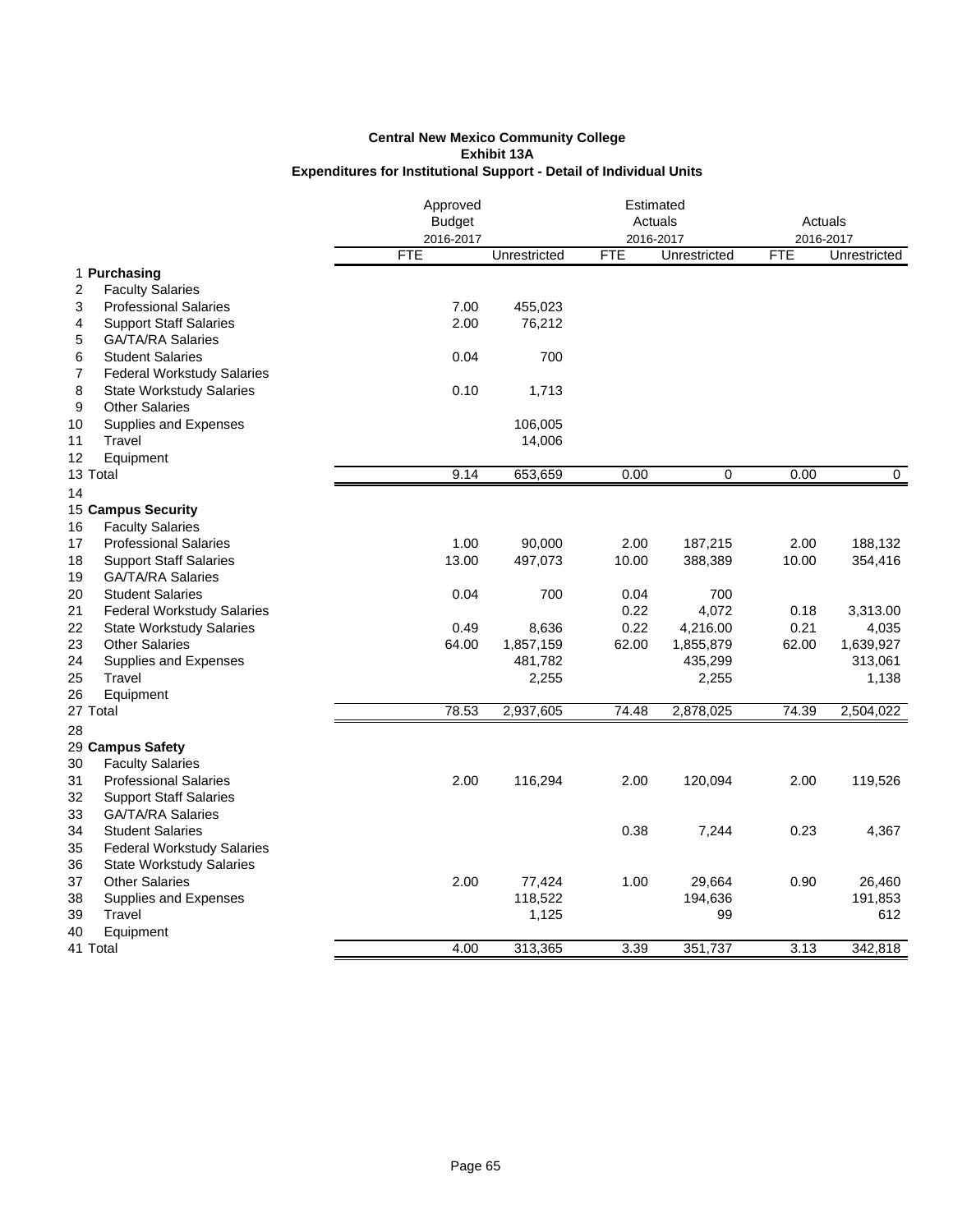|                                                                      | Approved                | Estimated    |            |                           |                      |              |
|----------------------------------------------------------------------|-------------------------|--------------|------------|---------------------------|----------------------|--------------|
|                                                                      | <b>Budget</b>           |              |            | Actuals                   | Actuals<br>2016-2017 |              |
|                                                                      | 2016-2017<br><b>FTE</b> | Unrestricted | <b>FTE</b> | 2016-2017<br>Unrestricted | <b>FTE</b>           | Unrestricted |
| 1 Telecommunications                                                 |                         |              |            |                           |                      |              |
| 2<br><b>Faculty Salaries</b>                                         |                         |              |            |                           |                      |              |
| 3<br><b>Professional Salaries</b>                                    | 2.00                    | 128,409      | 1.75       | 118,181                   | 2.00                 | 126,626      |
| 4<br><b>Support Staff Salaries</b>                                   | 1.00                    | 38,796       | 1.00       | 40,696                    | 1.00                 | 40,555       |
| <b>GA/TA/RA Salaries</b><br>5                                        |                         |              |            |                           |                      |              |
| 6<br><b>Student Salaries</b>                                         |                         |              |            |                           |                      |              |
| 7<br><b>Federal Workstudy Salaries</b>                               |                         |              |            |                           |                      |              |
| 8<br><b>State Workstudy Salaries</b>                                 |                         |              |            |                           |                      |              |
| 9<br><b>Other Salaries</b>                                           |                         |              |            |                           |                      |              |
| Supplies and Expenses<br>10                                          |                         | 82,797       |            | 80,245                    |                      | 72,542       |
| Travel<br>11                                                         |                         | 1,000        |            | 1,000                     |                      |              |
| 12<br>Equipment                                                      |                         |              |            |                           |                      |              |
| 13 Total                                                             | 3.00                    | 251,002      | 2.75       | 240,122                   | 3.00                 | 239,723      |
| 14                                                                   |                         |              |            |                           |                      |              |
| 15 Warehouse                                                         |                         |              |            |                           |                      |              |
| 16<br><b>Faculty Salaries</b>                                        |                         |              |            |                           |                      |              |
| 17<br><b>Professional Salaries</b>                                   | 0.50                    | 26,415       | 0.25       | 14,814                    | 0.25                 | 11,788       |
| 18<br><b>Support Staff Salaries</b>                                  | 5.50                    | 162,334      | 6.00       | 229,578                   | 6.00                 | 212,528      |
| 19<br><b>GA/TA/RA Salaries</b>                                       |                         |              |            |                           |                      |              |
| 20<br><b>Student Salaries</b>                                        | 0.04                    | 700          | 0.04       | 700                       |                      |              |
| 21<br><b>Federal Workstudy Salaries</b>                              | 0.07                    | 1,267        | 0.10       | 1,966                     | 0.10                 | 1,911        |
| 22<br><b>State Workstudy Salaries</b>                                | 0.27                    | 4,759        | 0.23       | 4,382                     | 0.17                 | 3,240        |
| 23<br><b>Other Salaries</b>                                          |                         |              |            |                           |                      |              |
| 24<br>Supplies and Expenses                                          |                         | 47,869       |            | 53,633                    |                      | 43,526       |
| Travel<br>25                                                         |                         |              |            |                           |                      |              |
| 26<br>Equipment                                                      |                         |              |            |                           |                      |              |
| 27 Total                                                             | 6.38                    | 243,344      | 6.62       | 305,073                   | 6.52                 | 272,993      |
| 28                                                                   |                         |              |            |                           |                      |              |
| 29 Records & Inventory Control                                       |                         |              |            |                           |                      |              |
| 30<br><b>Faculty Salaries</b>                                        |                         |              |            |                           |                      |              |
| 31<br><b>Professional Salaries</b>                                   | 1.00                    | 63,488       | 1.50       | 105,387                   | 1.50                 | 103,648      |
| 32<br><b>Support Staff Salaries</b>                                  | 2.00                    | 79,387       | 1.00       | 68,923                    | 1.00                 | 73,066       |
| 33<br><b>GA/TA/RA Salaries</b>                                       |                         |              |            |                           |                      |              |
| 34<br><b>Student Salaries</b>                                        | 0.03                    | 600          | 0.03       | 600                       |                      |              |
| 35<br><b>Federal Workstudy Salaries</b>                              |                         |              |            |                           |                      |              |
| 36<br><b>State Workstudy Salaries</b><br><b>Other Salaries</b><br>37 | 0.18                    | 3,164        | 0.14       | 2,686                     | 0.10                 | 1,950        |
| 38                                                                   |                         |              |            |                           |                      |              |
| Supplies and Expenses<br>Travel<br>39                                |                         | 36,659       |            | 40,246                    |                      | 21,668       |
| 40<br>Equipment                                                      |                         |              |            |                           |                      |              |
| 41 Total                                                             | 3.21                    | 183,298      | 2.67       | 217,842                   | 2.60                 | 200,332      |
|                                                                      |                         |              |            |                           |                      |              |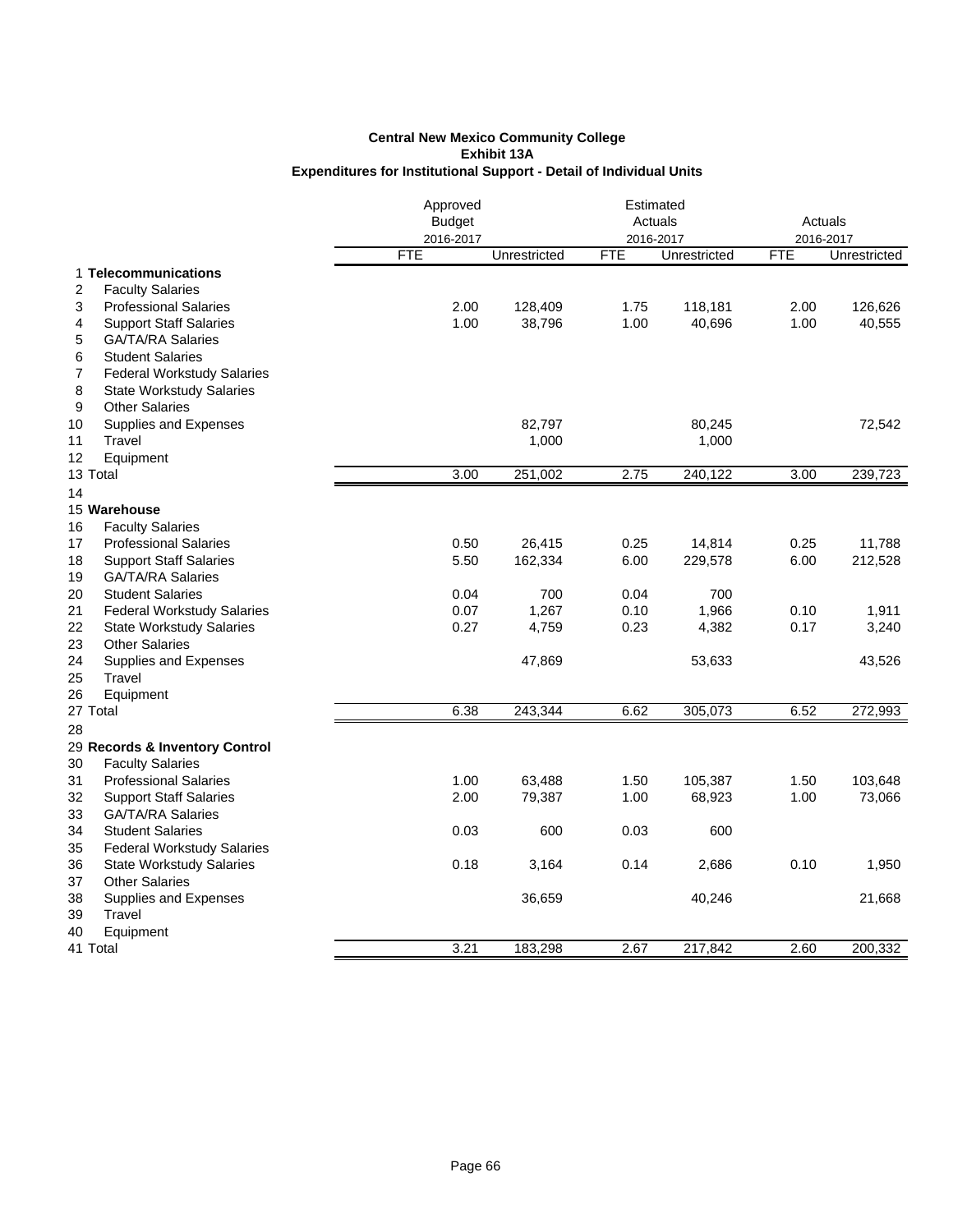| <b>FTE</b><br><b>FTE</b><br>FTE<br>Unrestricted<br>Unrestricted<br>Unrestricted<br>1 Lockshop<br><b>Faculty Salaries</b><br>2<br><b>Professional Salaries</b><br>3<br><b>Support Staff Salaries</b><br>4<br><b>GA/TA/RA Salaries</b><br>5<br>6<br><b>Student Salaries</b><br>7<br><b>Federal Workstudy Salaries</b><br>8<br><b>State Workstudy Salaries</b><br><b>Other Salaries</b><br>39,304<br>9<br>2.00<br>72,887<br>1.00<br>48,743<br>1.00<br>Supplies and Expenses<br>23,786<br>10<br>35,428<br>34,684<br>Travel<br>11<br>12<br>Equipment<br>2.00<br>108,315<br>1.00<br>83,427<br>1.00<br>63,090<br>13 Total<br>14<br>15 Alarm Tech<br>16<br><b>Faculty Salaries</b><br>17<br><b>Professional Salaries</b><br>18<br><b>Support Staff Salaries</b><br><b>GA/TA/RA Salaries</b><br><b>Student Salaries</b><br><b>Federal Workstudy Salaries</b><br><b>State Workstudy Salaries</b><br><b>Other Salaries</b><br>1.00<br>43,013<br>1.00<br>44,913<br>1.00<br>45,499<br>10,654<br>8,098<br>7,574<br>Supplies and Expenses<br>25<br>Travel<br>26<br>Equipment<br>1.00<br>53,667<br>53,073<br>27 Total<br>1.00<br>53,011<br>1.00<br>28<br>29 Marketing<br>30<br><b>Faculty Salaries</b><br>31<br><b>Professional Salaries</b><br>6.00<br>364,076<br>3.00<br>236,250<br>3.00<br>235,903<br>1.00<br>2.50<br>2.50<br>116,063<br>32<br><b>Support Staff Salaries</b><br>40,863<br>103,567<br>33<br><b>GA/TA/RA Salaries</b><br>34<br><b>Student Salaries</b><br>0.03<br>0.03<br>600<br>600<br>0.05<br>903<br>35<br>0.03<br><b>Federal Workstudy Salaries</b><br>578<br>0.77<br>0.33<br>36<br><b>State Workstudy Salaries</b><br>13,535<br>0.42<br>7,866<br>6,290<br><b>Other Salaries</b><br>37<br>38<br>Supplies and Expenses<br>316,817<br>422,817<br>365,912<br>39<br>Travel<br>4,175<br>3,154<br>3,154<br>40<br>Equipment<br>41 Total<br>7.80<br>739,045<br>6.00<br>775,157<br>5.86<br>728,921 |    | Approved<br><b>Budget</b><br>2016-2017 |  |  | Estimated<br>Actuals<br>2016-2017 |  | Actuals<br>2016-2017 |  |
|-----------------------------------------------------------------------------------------------------------------------------------------------------------------------------------------------------------------------------------------------------------------------------------------------------------------------------------------------------------------------------------------------------------------------------------------------------------------------------------------------------------------------------------------------------------------------------------------------------------------------------------------------------------------------------------------------------------------------------------------------------------------------------------------------------------------------------------------------------------------------------------------------------------------------------------------------------------------------------------------------------------------------------------------------------------------------------------------------------------------------------------------------------------------------------------------------------------------------------------------------------------------------------------------------------------------------------------------------------------------------------------------------------------------------------------------------------------------------------------------------------------------------------------------------------------------------------------------------------------------------------------------------------------------------------------------------------------------------------------------------------------------------------------------------------------------------------------------------------------------------------------------------|----|----------------------------------------|--|--|-----------------------------------|--|----------------------|--|
|                                                                                                                                                                                                                                                                                                                                                                                                                                                                                                                                                                                                                                                                                                                                                                                                                                                                                                                                                                                                                                                                                                                                                                                                                                                                                                                                                                                                                                                                                                                                                                                                                                                                                                                                                                                                                                                                                               |    |                                        |  |  |                                   |  |                      |  |
|                                                                                                                                                                                                                                                                                                                                                                                                                                                                                                                                                                                                                                                                                                                                                                                                                                                                                                                                                                                                                                                                                                                                                                                                                                                                                                                                                                                                                                                                                                                                                                                                                                                                                                                                                                                                                                                                                               |    |                                        |  |  |                                   |  |                      |  |
|                                                                                                                                                                                                                                                                                                                                                                                                                                                                                                                                                                                                                                                                                                                                                                                                                                                                                                                                                                                                                                                                                                                                                                                                                                                                                                                                                                                                                                                                                                                                                                                                                                                                                                                                                                                                                                                                                               |    |                                        |  |  |                                   |  |                      |  |
|                                                                                                                                                                                                                                                                                                                                                                                                                                                                                                                                                                                                                                                                                                                                                                                                                                                                                                                                                                                                                                                                                                                                                                                                                                                                                                                                                                                                                                                                                                                                                                                                                                                                                                                                                                                                                                                                                               |    |                                        |  |  |                                   |  |                      |  |
|                                                                                                                                                                                                                                                                                                                                                                                                                                                                                                                                                                                                                                                                                                                                                                                                                                                                                                                                                                                                                                                                                                                                                                                                                                                                                                                                                                                                                                                                                                                                                                                                                                                                                                                                                                                                                                                                                               |    |                                        |  |  |                                   |  |                      |  |
|                                                                                                                                                                                                                                                                                                                                                                                                                                                                                                                                                                                                                                                                                                                                                                                                                                                                                                                                                                                                                                                                                                                                                                                                                                                                                                                                                                                                                                                                                                                                                                                                                                                                                                                                                                                                                                                                                               |    |                                        |  |  |                                   |  |                      |  |
|                                                                                                                                                                                                                                                                                                                                                                                                                                                                                                                                                                                                                                                                                                                                                                                                                                                                                                                                                                                                                                                                                                                                                                                                                                                                                                                                                                                                                                                                                                                                                                                                                                                                                                                                                                                                                                                                                               |    |                                        |  |  |                                   |  |                      |  |
|                                                                                                                                                                                                                                                                                                                                                                                                                                                                                                                                                                                                                                                                                                                                                                                                                                                                                                                                                                                                                                                                                                                                                                                                                                                                                                                                                                                                                                                                                                                                                                                                                                                                                                                                                                                                                                                                                               |    |                                        |  |  |                                   |  |                      |  |
|                                                                                                                                                                                                                                                                                                                                                                                                                                                                                                                                                                                                                                                                                                                                                                                                                                                                                                                                                                                                                                                                                                                                                                                                                                                                                                                                                                                                                                                                                                                                                                                                                                                                                                                                                                                                                                                                                               |    |                                        |  |  |                                   |  |                      |  |
|                                                                                                                                                                                                                                                                                                                                                                                                                                                                                                                                                                                                                                                                                                                                                                                                                                                                                                                                                                                                                                                                                                                                                                                                                                                                                                                                                                                                                                                                                                                                                                                                                                                                                                                                                                                                                                                                                               |    |                                        |  |  |                                   |  |                      |  |
|                                                                                                                                                                                                                                                                                                                                                                                                                                                                                                                                                                                                                                                                                                                                                                                                                                                                                                                                                                                                                                                                                                                                                                                                                                                                                                                                                                                                                                                                                                                                                                                                                                                                                                                                                                                                                                                                                               |    |                                        |  |  |                                   |  |                      |  |
|                                                                                                                                                                                                                                                                                                                                                                                                                                                                                                                                                                                                                                                                                                                                                                                                                                                                                                                                                                                                                                                                                                                                                                                                                                                                                                                                                                                                                                                                                                                                                                                                                                                                                                                                                                                                                                                                                               |    |                                        |  |  |                                   |  |                      |  |
|                                                                                                                                                                                                                                                                                                                                                                                                                                                                                                                                                                                                                                                                                                                                                                                                                                                                                                                                                                                                                                                                                                                                                                                                                                                                                                                                                                                                                                                                                                                                                                                                                                                                                                                                                                                                                                                                                               |    |                                        |  |  |                                   |  |                      |  |
|                                                                                                                                                                                                                                                                                                                                                                                                                                                                                                                                                                                                                                                                                                                                                                                                                                                                                                                                                                                                                                                                                                                                                                                                                                                                                                                                                                                                                                                                                                                                                                                                                                                                                                                                                                                                                                                                                               |    |                                        |  |  |                                   |  |                      |  |
|                                                                                                                                                                                                                                                                                                                                                                                                                                                                                                                                                                                                                                                                                                                                                                                                                                                                                                                                                                                                                                                                                                                                                                                                                                                                                                                                                                                                                                                                                                                                                                                                                                                                                                                                                                                                                                                                                               |    |                                        |  |  |                                   |  |                      |  |
|                                                                                                                                                                                                                                                                                                                                                                                                                                                                                                                                                                                                                                                                                                                                                                                                                                                                                                                                                                                                                                                                                                                                                                                                                                                                                                                                                                                                                                                                                                                                                                                                                                                                                                                                                                                                                                                                                               |    |                                        |  |  |                                   |  |                      |  |
|                                                                                                                                                                                                                                                                                                                                                                                                                                                                                                                                                                                                                                                                                                                                                                                                                                                                                                                                                                                                                                                                                                                                                                                                                                                                                                                                                                                                                                                                                                                                                                                                                                                                                                                                                                                                                                                                                               |    |                                        |  |  |                                   |  |                      |  |
|                                                                                                                                                                                                                                                                                                                                                                                                                                                                                                                                                                                                                                                                                                                                                                                                                                                                                                                                                                                                                                                                                                                                                                                                                                                                                                                                                                                                                                                                                                                                                                                                                                                                                                                                                                                                                                                                                               |    |                                        |  |  |                                   |  |                      |  |
|                                                                                                                                                                                                                                                                                                                                                                                                                                                                                                                                                                                                                                                                                                                                                                                                                                                                                                                                                                                                                                                                                                                                                                                                                                                                                                                                                                                                                                                                                                                                                                                                                                                                                                                                                                                                                                                                                               | 19 |                                        |  |  |                                   |  |                      |  |
|                                                                                                                                                                                                                                                                                                                                                                                                                                                                                                                                                                                                                                                                                                                                                                                                                                                                                                                                                                                                                                                                                                                                                                                                                                                                                                                                                                                                                                                                                                                                                                                                                                                                                                                                                                                                                                                                                               | 20 |                                        |  |  |                                   |  |                      |  |
|                                                                                                                                                                                                                                                                                                                                                                                                                                                                                                                                                                                                                                                                                                                                                                                                                                                                                                                                                                                                                                                                                                                                                                                                                                                                                                                                                                                                                                                                                                                                                                                                                                                                                                                                                                                                                                                                                               | 21 |                                        |  |  |                                   |  |                      |  |
|                                                                                                                                                                                                                                                                                                                                                                                                                                                                                                                                                                                                                                                                                                                                                                                                                                                                                                                                                                                                                                                                                                                                                                                                                                                                                                                                                                                                                                                                                                                                                                                                                                                                                                                                                                                                                                                                                               | 22 |                                        |  |  |                                   |  |                      |  |
|                                                                                                                                                                                                                                                                                                                                                                                                                                                                                                                                                                                                                                                                                                                                                                                                                                                                                                                                                                                                                                                                                                                                                                                                                                                                                                                                                                                                                                                                                                                                                                                                                                                                                                                                                                                                                                                                                               | 23 |                                        |  |  |                                   |  |                      |  |
|                                                                                                                                                                                                                                                                                                                                                                                                                                                                                                                                                                                                                                                                                                                                                                                                                                                                                                                                                                                                                                                                                                                                                                                                                                                                                                                                                                                                                                                                                                                                                                                                                                                                                                                                                                                                                                                                                               | 24 |                                        |  |  |                                   |  |                      |  |
|                                                                                                                                                                                                                                                                                                                                                                                                                                                                                                                                                                                                                                                                                                                                                                                                                                                                                                                                                                                                                                                                                                                                                                                                                                                                                                                                                                                                                                                                                                                                                                                                                                                                                                                                                                                                                                                                                               |    |                                        |  |  |                                   |  |                      |  |
|                                                                                                                                                                                                                                                                                                                                                                                                                                                                                                                                                                                                                                                                                                                                                                                                                                                                                                                                                                                                                                                                                                                                                                                                                                                                                                                                                                                                                                                                                                                                                                                                                                                                                                                                                                                                                                                                                               |    |                                        |  |  |                                   |  |                      |  |
|                                                                                                                                                                                                                                                                                                                                                                                                                                                                                                                                                                                                                                                                                                                                                                                                                                                                                                                                                                                                                                                                                                                                                                                                                                                                                                                                                                                                                                                                                                                                                                                                                                                                                                                                                                                                                                                                                               |    |                                        |  |  |                                   |  |                      |  |
|                                                                                                                                                                                                                                                                                                                                                                                                                                                                                                                                                                                                                                                                                                                                                                                                                                                                                                                                                                                                                                                                                                                                                                                                                                                                                                                                                                                                                                                                                                                                                                                                                                                                                                                                                                                                                                                                                               |    |                                        |  |  |                                   |  |                      |  |
|                                                                                                                                                                                                                                                                                                                                                                                                                                                                                                                                                                                                                                                                                                                                                                                                                                                                                                                                                                                                                                                                                                                                                                                                                                                                                                                                                                                                                                                                                                                                                                                                                                                                                                                                                                                                                                                                                               |    |                                        |  |  |                                   |  |                      |  |
|                                                                                                                                                                                                                                                                                                                                                                                                                                                                                                                                                                                                                                                                                                                                                                                                                                                                                                                                                                                                                                                                                                                                                                                                                                                                                                                                                                                                                                                                                                                                                                                                                                                                                                                                                                                                                                                                                               |    |                                        |  |  |                                   |  |                      |  |
|                                                                                                                                                                                                                                                                                                                                                                                                                                                                                                                                                                                                                                                                                                                                                                                                                                                                                                                                                                                                                                                                                                                                                                                                                                                                                                                                                                                                                                                                                                                                                                                                                                                                                                                                                                                                                                                                                               |    |                                        |  |  |                                   |  |                      |  |
|                                                                                                                                                                                                                                                                                                                                                                                                                                                                                                                                                                                                                                                                                                                                                                                                                                                                                                                                                                                                                                                                                                                                                                                                                                                                                                                                                                                                                                                                                                                                                                                                                                                                                                                                                                                                                                                                                               |    |                                        |  |  |                                   |  |                      |  |
|                                                                                                                                                                                                                                                                                                                                                                                                                                                                                                                                                                                                                                                                                                                                                                                                                                                                                                                                                                                                                                                                                                                                                                                                                                                                                                                                                                                                                                                                                                                                                                                                                                                                                                                                                                                                                                                                                               |    |                                        |  |  |                                   |  |                      |  |
|                                                                                                                                                                                                                                                                                                                                                                                                                                                                                                                                                                                                                                                                                                                                                                                                                                                                                                                                                                                                                                                                                                                                                                                                                                                                                                                                                                                                                                                                                                                                                                                                                                                                                                                                                                                                                                                                                               |    |                                        |  |  |                                   |  |                      |  |
|                                                                                                                                                                                                                                                                                                                                                                                                                                                                                                                                                                                                                                                                                                                                                                                                                                                                                                                                                                                                                                                                                                                                                                                                                                                                                                                                                                                                                                                                                                                                                                                                                                                                                                                                                                                                                                                                                               |    |                                        |  |  |                                   |  |                      |  |
|                                                                                                                                                                                                                                                                                                                                                                                                                                                                                                                                                                                                                                                                                                                                                                                                                                                                                                                                                                                                                                                                                                                                                                                                                                                                                                                                                                                                                                                                                                                                                                                                                                                                                                                                                                                                                                                                                               |    |                                        |  |  |                                   |  |                      |  |
|                                                                                                                                                                                                                                                                                                                                                                                                                                                                                                                                                                                                                                                                                                                                                                                                                                                                                                                                                                                                                                                                                                                                                                                                                                                                                                                                                                                                                                                                                                                                                                                                                                                                                                                                                                                                                                                                                               |    |                                        |  |  |                                   |  |                      |  |
|                                                                                                                                                                                                                                                                                                                                                                                                                                                                                                                                                                                                                                                                                                                                                                                                                                                                                                                                                                                                                                                                                                                                                                                                                                                                                                                                                                                                                                                                                                                                                                                                                                                                                                                                                                                                                                                                                               |    |                                        |  |  |                                   |  |                      |  |
|                                                                                                                                                                                                                                                                                                                                                                                                                                                                                                                                                                                                                                                                                                                                                                                                                                                                                                                                                                                                                                                                                                                                                                                                                                                                                                                                                                                                                                                                                                                                                                                                                                                                                                                                                                                                                                                                                               |    |                                        |  |  |                                   |  |                      |  |
|                                                                                                                                                                                                                                                                                                                                                                                                                                                                                                                                                                                                                                                                                                                                                                                                                                                                                                                                                                                                                                                                                                                                                                                                                                                                                                                                                                                                                                                                                                                                                                                                                                                                                                                                                                                                                                                                                               |    |                                        |  |  |                                   |  |                      |  |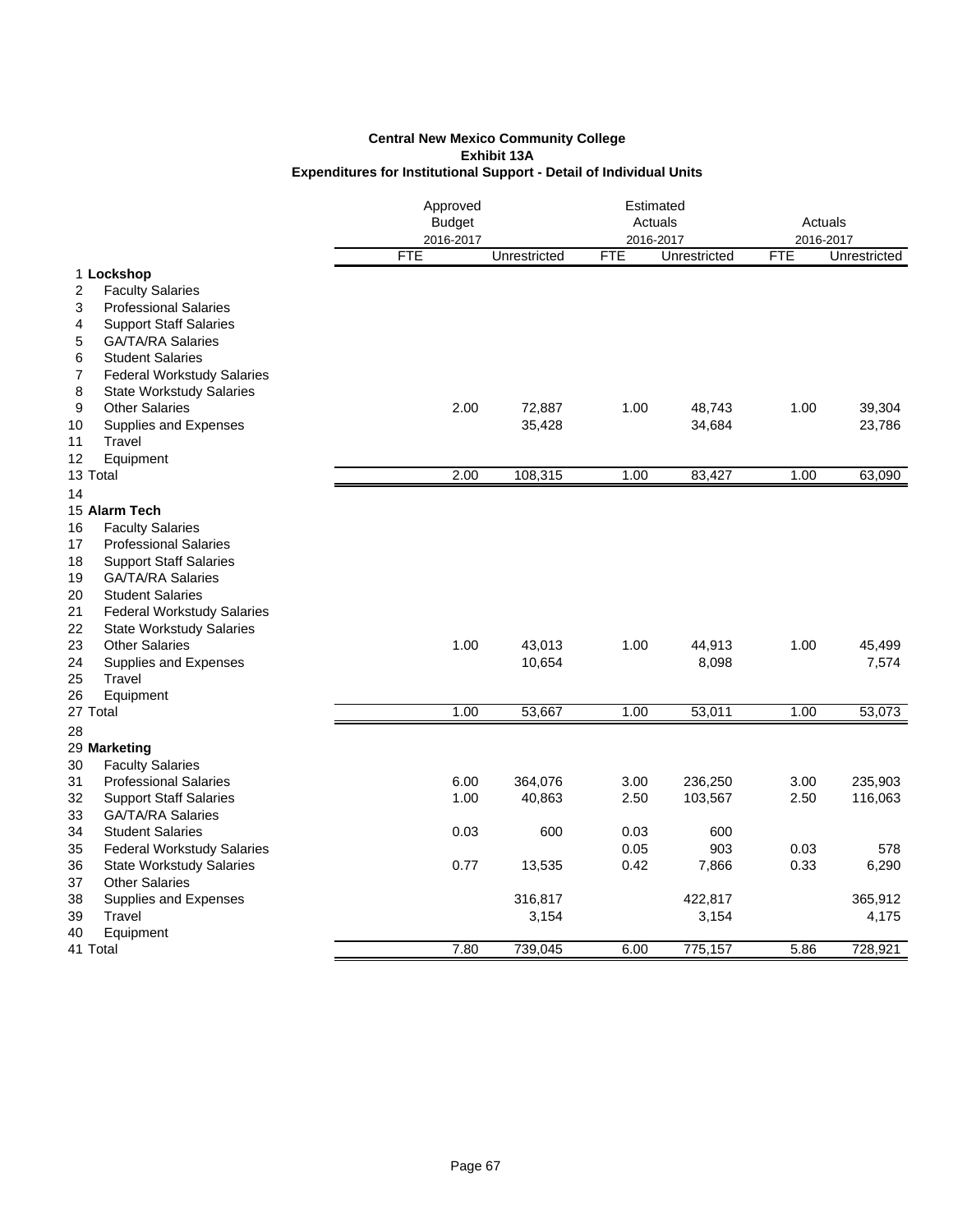|                                         | Approved      |              |            | Estimated    |            |              |
|-----------------------------------------|---------------|--------------|------------|--------------|------------|--------------|
|                                         | <b>Budget</b> |              |            | Actuals      |            | Actuals      |
|                                         | 2016-2017     |              |            | 2016-2017    |            | 2016-2017    |
|                                         | <b>FTE</b>    | Unrestricted | <b>FTE</b> | Unrestricted | <b>FTE</b> | Unrestricted |
| 1 Advancement & Community Engagement    |               |              |            |              |            |              |
| 2<br><b>Faculty Salaries</b>            |               |              |            |              |            |              |
| 3<br><b>Professional Salaries</b>       | 1.00          | 150,000      | 2.00       | 234,350      | 1.50       | 201,982      |
| 4<br><b>Support Staff Salaries</b>      |               |              |            |              |            |              |
| 5<br><b>GA/TA/RA Salaries</b>           |               |              |            |              |            |              |
| 6<br><b>Student Salaries</b>            |               |              |            |              |            |              |
| <b>Federal Workstudy Salaries</b><br>7  |               |              |            |              |            |              |
| 8<br><b>State Workstudy Salaries</b>    |               |              |            |              |            |              |
| <b>Other Salaries</b><br>9              |               |              |            |              |            |              |
| 10<br>Supplies and Expenses             |               | 100,411      |            | 57,200       |            | 43,111       |
| 11<br>Travel                            |               |              |            |              |            | 2,049        |
| 12<br>Equipment                         |               |              |            |              |            |              |
| 13 Total                                | 1.00          | 250,411      | 2.00       | 291,550      | 1.50       | 247,142      |
| 14                                      |               |              |            |              |            |              |
| 15 Development Office                   |               |              |            |              |            |              |
| <b>Faculty Salaries</b><br>16           |               |              |            |              |            |              |
| 17<br><b>Professional Salaries</b>      | 3.00          | 205,996      | 2.67       | 181,487      | 2.47       | 167,592      |
| 18<br><b>Support Staff Salaries</b>     | 3.00          | 118,058      | 2.00       | 99,507       | 2.00       | 85,578       |
| 19<br><b>GA/TA/RA Salaries</b>          |               |              |            |              |            |              |
| <b>Student Salaries</b><br>20           | 0.03          | 600          | 0.03       | 600          |            |              |
| 21<br><b>Federal Workstudy Salaries</b> | 0.10          | 1,705        | 0.39       | 7,345        | 0.18       | 3,304        |
| 22<br><b>State Workstudy Salaries</b>   | 0.08          | 1,388        |            |              | 0.08       | 86           |
| <b>Other Salaries</b><br>23             |               |              |            |              |            |              |
| 24<br>Supplies and Expenses             |               | 186,457      |            | 97,457       |            | 66,918       |
| 25<br>Travel                            |               | 4,618        |            | 4,618        |            | 1,320        |
| 26<br>Equipment                         |               |              |            |              |            |              |
| 27 Total                                | 6.21          | 518,822      | 5.09       | 391,014      | 4.72       | 324,798      |
| 28                                      |               |              |            |              |            |              |
| 29 Communications                       |               |              |            |              |            |              |
| 30<br><b>Faculty Salaries</b>           |               |              |            |              |            |              |
| 31<br><b>Professional Salaries</b>      | 1.98          | 119,407      | 2.00       | 123,207      | 2.00       | 123,294      |
| 32<br><b>Support Staff Salaries</b>     |               |              |            |              |            |              |
| 33<br><b>GA/TA/RA Salaries</b>          |               |              |            |              |            |              |
| 34<br><b>Student Salaries</b>           |               |              |            |              |            |              |
| 35<br><b>Federal Workstudy Salaries</b> |               |              |            |              |            |              |
| 36<br><b>State Workstudy Salaries</b>   |               |              |            |              |            |              |
| 37<br><b>Other Salaries</b>             |               |              |            |              |            |              |
| 38<br>Supplies and Expenses             |               | 20,816       |            | 20,816       |            | 15,285       |
| 39<br>Travel                            |               | 300          |            | 300          |            | 147          |
| 40<br>Equipment                         |               |              |            |              |            |              |
| 41 Total                                | 1.98          | 140,523      | 2.00       | 144,323      | 2.00       | 138,726      |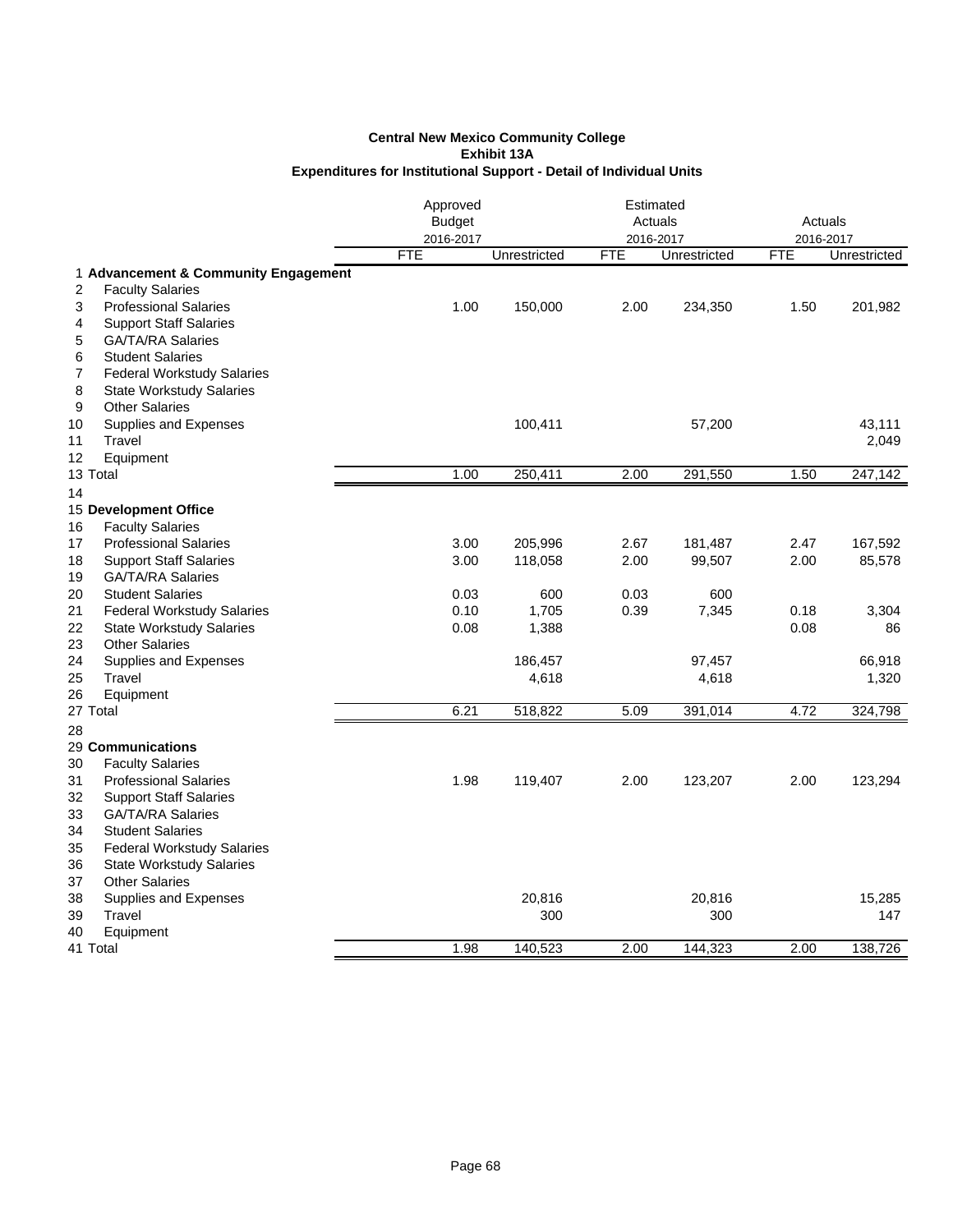|                                                                | Approved      | Estimated    |            |              |            |              |  |
|----------------------------------------------------------------|---------------|--------------|------------|--------------|------------|--------------|--|
|                                                                | <b>Budget</b> |              | Actuals    |              | Actuals    |              |  |
|                                                                | 2016-2017     |              | 2016-2017  |              | 2016-2017  |              |  |
|                                                                | <b>FTE</b>    | Unrestricted | <b>FTE</b> | Unrestricted | <b>FTE</b> | Unrestricted |  |
| 1 Ingenuity Support                                            |               |              |            |              |            |              |  |
| <b>Faculty Salaries</b><br>2                                   |               |              |            |              |            |              |  |
| 3<br><b>Professional Salaries</b>                              | 2.00          | 152,466      | 2.20       | 154,069      | 2.20       | 153,478      |  |
| <b>Support Staff Salaries</b><br>4                             |               |              | 1.00       | 36,056       | 0.20       | 10,624       |  |
| <b>GA/TA/RA Salaries</b><br>5                                  |               |              |            |              |            |              |  |
| 6<br><b>Student Salaries</b>                                   | 0.62          | 10,857       |            |              |            |              |  |
| <b>Federal Workstudy Salaries</b><br>7                         |               |              |            |              |            |              |  |
| 8<br><b>State Workstudy Salaries</b>                           |               |              |            |              |            |              |  |
| <b>Other Salaries</b><br>9                                     |               |              |            |              |            |              |  |
| 10<br>Supplies and Expenses                                    |               | 106,259      |            | 121,259      |            | 400,254      |  |
| 11<br>Travel                                                   |               |              |            |              |            |              |  |
| Equipment<br>12                                                |               |              |            |              |            |              |  |
| 13 Total                                                       | 2.62          | 269,582      | 3.20       | 311,384      | 2.40       | 564,356      |  |
| 14                                                             |               |              |            |              |            |              |  |
| 15 Pepsi Support                                               |               |              |            |              |            |              |  |
| <b>Faculty Salaries</b><br>16                                  |               |              |            |              |            |              |  |
| 17<br><b>Professional Salaries</b>                             |               |              |            |              |            |              |  |
| 18<br><b>Support Staff Salaries</b>                            |               |              |            |              |            |              |  |
| 19<br>GA/TA/RA Salaries                                        |               |              |            |              |            |              |  |
| 20<br><b>Student Salaries</b><br>21                            |               |              |            |              |            |              |  |
| <b>Federal Workstudy Salaries</b><br>22                        |               |              |            |              |            |              |  |
| <b>State Workstudy Salaries</b><br>23<br><b>Other Salaries</b> |               |              |            |              |            |              |  |
| 24<br>Supplies and Expenses                                    |               | 20,000       |            | 20,000       |            | 28,613       |  |
| Travel<br>25                                                   |               |              |            |              |            |              |  |
| 26<br>Equipment                                                |               |              |            |              |            |              |  |
| 27 Total                                                       | 0.00          | 20,000       | 0.00       | 20,000       | 0.00       | 28,613       |  |
| 28                                                             |               |              |            |              |            |              |  |
| 29 Total Unrestricted Institutional Support                    |               |              |            |              |            |              |  |
| 30<br><b>Faculty Salaries</b>                                  | 0.09          | 5,432        | 0.09       | 5,432        | 0.00       | 0            |  |
| 31<br><b>Professional Salaries</b>                             | 95.18         | 6,736,012    | 87.14      | 6,633,551    | 85.74      | 6,482,565    |  |
| 32<br><b>Support Staff Salaries</b>                            | 59.60         | 2,270,806    | 57.85      | 2,376,504    | 57.09      | 2,156,239    |  |
| 33<br><b>GA/TA/RA Salaries</b>                                 | 0.00          | 0            | 0.00       | 0            | 0.00       | 0            |  |
| 34<br><b>Student Salaries</b>                                  | 1.28          | 22,457       | 1.58       | 29,701       | 0.41       | 4,367        |  |
| 35<br><b>Federal Workstudy Salaries</b>                        | 0.87          | 15,977       | 1.30       | 24,295       | 0.89       | 16,561       |  |
| 36<br><b>State Workstudy Salaries</b>                          | 3.76          | 66,133       | 2.16       | 43,316       | 1.70       | 33,001       |  |
| <b>Other Salaries</b><br>37                                    | 69.00         | 2,050,483    | 65.00      | 1,979,199    | 64.90      | 1,751,190    |  |
| 38<br>Supplies and Expenses                                    | 0.00          | 6,047,938    | 0.00       | 6,449,225    | 0.00       | 7,534,070    |  |
| Travel<br>39                                                   | 0.00          | 83,639       | 0.00       | 84,644       | 0.00       | 55,876       |  |
| Equipment<br>40                                                | 0.00          | 0            | 0.00       | 0            | 0.00       | 0            |  |
| 41 Total                                                       | 229.77        | 17,298,877   | 215.13     | 17,625,867   | 210.73     | 18,033,869   |  |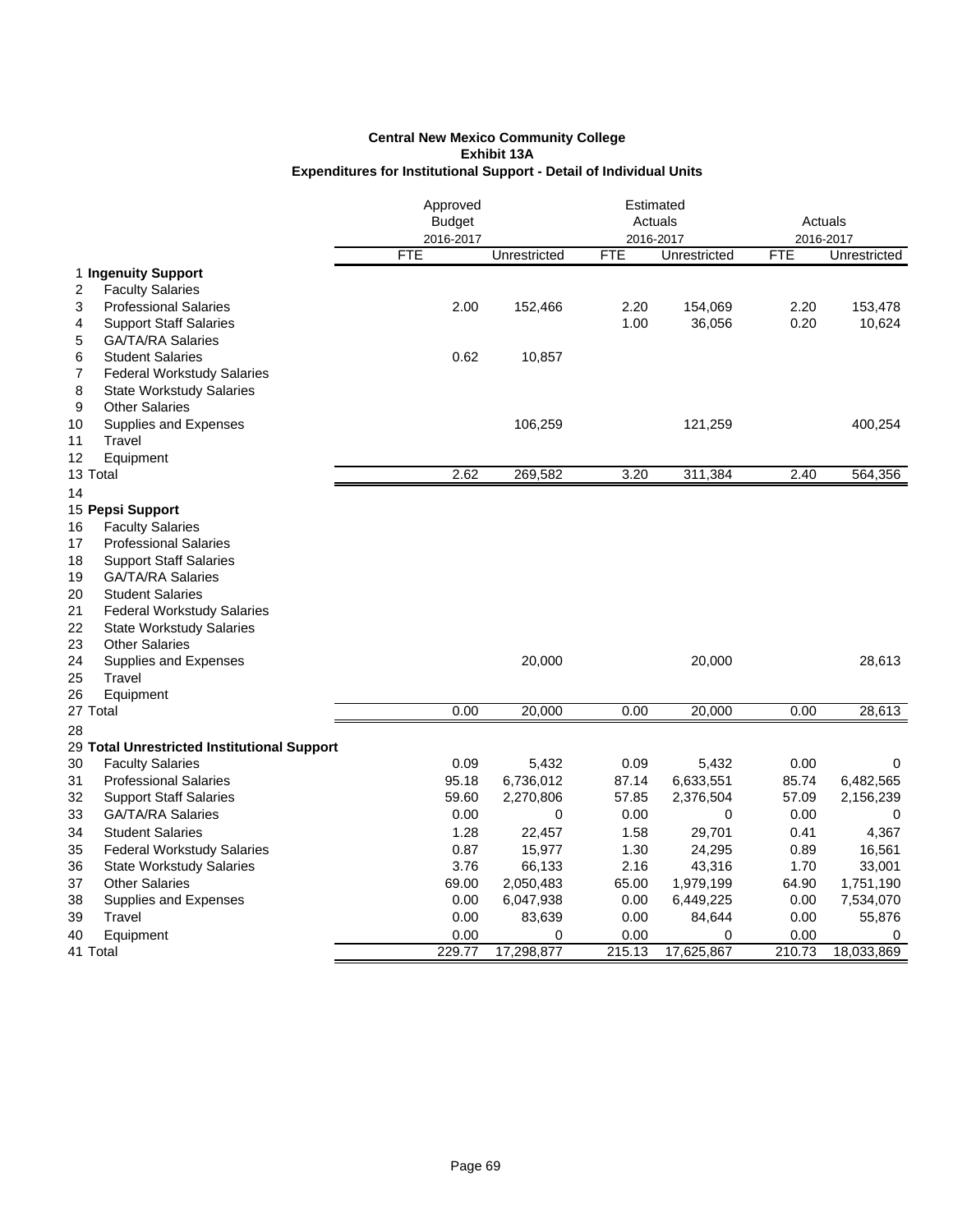|                                         | Approved<br><b>Budget</b><br>2016-2017 | Estimated<br>Actuals<br>2016-2017 |            |            | Actuals<br>2016-2017 |            |
|-----------------------------------------|----------------------------------------|-----------------------------------|------------|------------|----------------------|------------|
|                                         | <b>FTE</b>                             | Restricted                        | <b>FTE</b> | Restricted | <b>FTE</b>           | Restricted |
| 1 Kellogg Fnd-STEMulus Center           |                                        |                                   |            |            |                      |            |
| <b>Faculty Salaries</b><br>2            | 0.17                                   | 10,000                            | 0.59       | 35,750     | 0.60                 | 36,201     |
| <b>Professional Salaries</b><br>3       | 0.37                                   | 22,222                            | 1.74       | 118,228    | 1.28                 | 86,881     |
| <b>Support Staff Salaries</b><br>4      | 0.36                                   | 12,270                            | 1.42       | 50,837     | 0.58                 | 20,813     |
| 5<br><b>GA/TA/RA Salaries</b>           |                                        |                                   |            |            |                      |            |
| 6<br><b>Student Salaries</b>            |                                        |                                   |            |            |                      |            |
| <b>Federal Workstudy Salaries</b><br>7  |                                        |                                   |            |            |                      |            |
| 8<br><b>State Workstudy Salaries</b>    |                                        |                                   |            |            |                      |            |
| <b>Other Salaries</b><br>9              |                                        |                                   |            |            |                      |            |
| Supplies and Expenses<br>10             |                                        | 129,208                           |            | 300,716    |                      | 314,136    |
| Travel<br>11                            |                                        |                                   |            |            |                      |            |
| 12<br>Equipment                         |                                        |                                   |            | 2,670      |                      | 2,670      |
| 13 Total                                | 0.90                                   | 173,700                           | 3.76       | 508,200    | 2.46                 | 460,700    |
| 14                                      |                                        |                                   |            |            |                      |            |
| 15 CNM Ingenuity-Daniels Fund E.C.B.A.  |                                        |                                   |            |            |                      |            |
| <b>Faculty Salaries</b><br>16           | 0.08                                   | 5,000                             | 0.99       | 59,945     | 0.96                 | 57,768     |
| 17<br><b>Professional Salaries</b>      | 0.35                                   | 12,000                            | 0.26       | 17,350     | 0.48                 | 32,823     |
| <b>Support Staff Salaries</b><br>18     |                                        |                                   | 0.33       | 11,780     | 0.41                 | 14,577     |
| 19<br><b>GA/TA/RA Salaries</b>          |                                        |                                   |            |            |                      |            |
| 20<br><b>Student Salaries</b>           |                                        |                                   |            |            |                      |            |
| 21<br><b>Federal Workstudy Salaries</b> |                                        |                                   |            |            |                      |            |
| 22<br><b>State Workstudy Salaries</b>   |                                        |                                   |            |            |                      |            |
| 23<br><b>Other Salaries</b>             |                                        |                                   |            |            |                      |            |
| 24<br>Supplies and Expenses             |                                        | 20,000                            |            | 53,311     |                      | 33,314     |
| 25<br>Travel                            |                                        |                                   |            |            |                      |            |
| Equipment<br>26                         |                                        |                                   |            |            |                      |            |
| 27 Total                                | 0.43                                   | 37,000                            | 1.58       | 142,386    | 1.85                 | 138,483    |
| 28                                      |                                        |                                   |            |            |                      |            |
| 29 CNM Foundation - In-kind             |                                        |                                   |            |            |                      |            |
| <b>Faculty Salaries</b><br>30           |                                        |                                   |            |            |                      |            |
| 31<br><b>Professional Salaries</b>      |                                        |                                   |            |            |                      |            |
| 32<br><b>Support Staff Salaries</b>     |                                        |                                   |            |            |                      |            |
| 33<br><b>GA/TA/RA Salaries</b>          |                                        |                                   |            |            |                      |            |
| 34<br><b>Student Salaries</b>           |                                        |                                   |            |            |                      |            |
| <b>Federal Workstudy Salaries</b><br>35 |                                        |                                   |            |            |                      |            |
| 36<br><b>State Workstudy Salaries</b>   |                                        |                                   |            |            |                      |            |
| 37<br><b>Other Salaries</b>             |                                        |                                   |            |            |                      |            |
| 38<br>Supplies and Expenses             |                                        | 200,000                           |            | 200,000    |                      | 50,503     |
| 39<br>Travel                            |                                        |                                   |            |            |                      |            |
| Equipment<br>40                         |                                        |                                   |            |            |                      |            |
| 41 Total                                | 0.00                                   | 200,000                           | 0.00       | 200,000    | 0.00                 | 50,503     |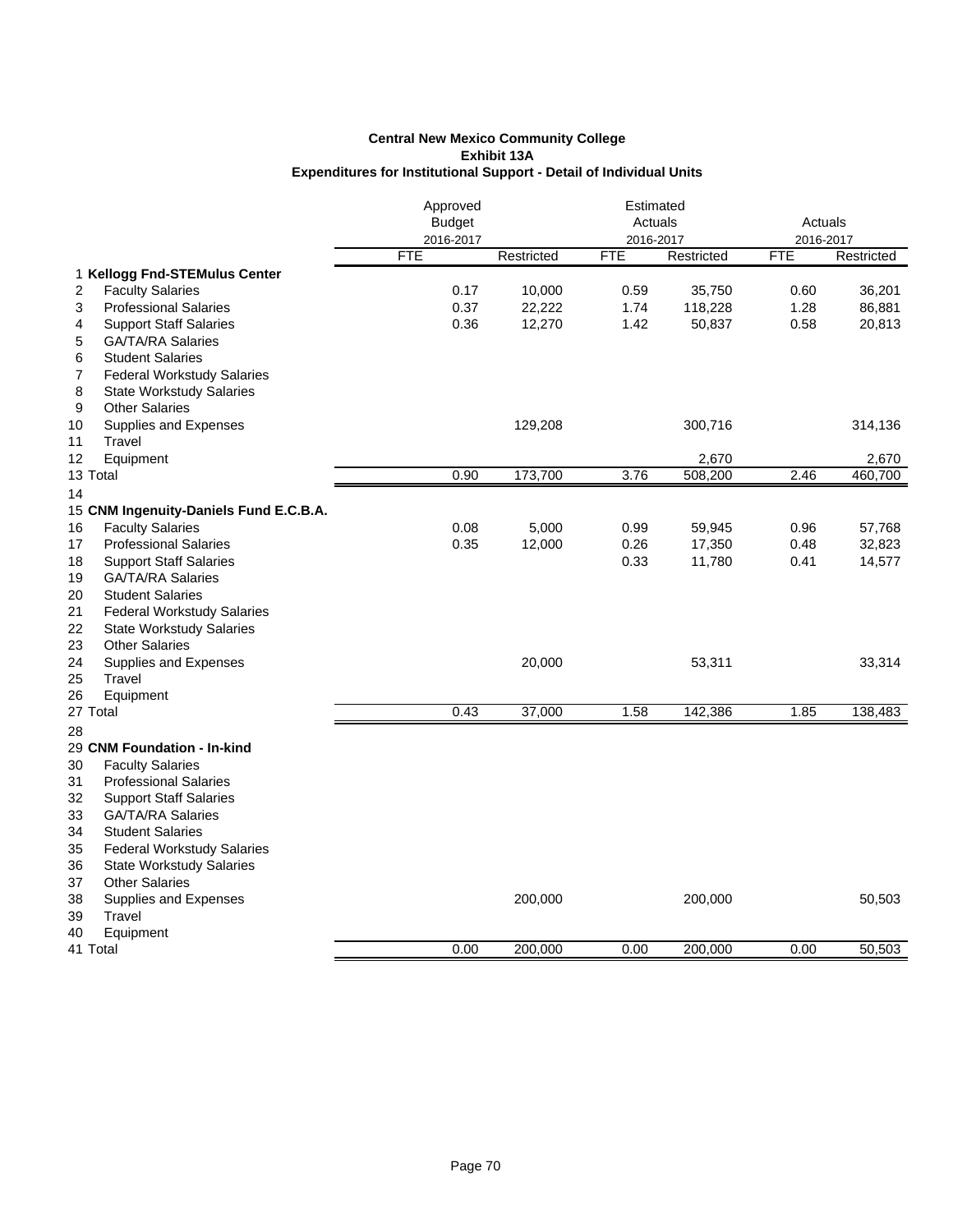|                                                            | Approved      |            |            | Estimated  |            |             |  |
|------------------------------------------------------------|---------------|------------|------------|------------|------------|-------------|--|
|                                                            | <b>Budget</b> |            | Actuals    |            | Actuals    |             |  |
|                                                            | 2016-2017     |            |            | 2016-2017  |            | 2016-2017   |  |
|                                                            | <b>FTE</b>    | Restricted | <b>FTE</b> | Restricted | <b>FTE</b> | Restricted  |  |
| 1 McCune Fnd- Ingenuity Software Dev                       |               |            |            |            |            |             |  |
| <b>Faculty Salaries</b><br>2                               |               |            |            |            |            |             |  |
| 3<br><b>Professional Salaries</b>                          |               |            | 0.02       | 1,377      | 0.02       | 1,376       |  |
| <b>Support Staff Salaries</b><br>4                         |               |            |            |            |            |             |  |
| <b>GA/TA/RA Salaries</b><br>5                              |               |            |            |            |            |             |  |
| <b>Student Salaries</b><br>6                               |               |            |            |            |            |             |  |
| <b>Federal Workstudy Salaries</b><br>7                     |               |            |            |            |            |             |  |
| 8<br><b>State Workstudy Salaries</b>                       |               |            |            |            |            |             |  |
| <b>Other Salaries</b><br>9                                 |               |            |            |            |            |             |  |
| Supplies and Expenses<br>10                                |               |            |            | 1,410      |            | 1,410       |  |
| 11<br>Travel                                               |               |            |            |            |            |             |  |
| 12<br>Equipment                                            |               |            |            |            |            |             |  |
| 13 Total                                                   | 0.00          | $\pmb{0}$  | 0.02       | 2,787      | 0.02       | 2,787       |  |
| 14                                                         |               |            |            |            |            |             |  |
| 15 CNM Fnd-Making Money Work                               |               |            |            |            |            |             |  |
| <b>Faculty Salaries</b><br>16                              |               |            |            |            |            |             |  |
| <b>Professional Salaries</b><br>17                         |               |            |            |            |            |             |  |
| <b>Support Staff Salaries</b><br>18                        |               |            |            |            |            |             |  |
| 19<br><b>GA/TA/RA Salaries</b>                             |               |            |            |            |            |             |  |
| 20<br><b>Student Salaries</b>                              |               |            |            |            |            |             |  |
| 21<br><b>Federal Workstudy Salaries</b>                    |               |            |            |            |            |             |  |
| 22<br><b>State Workstudy Salaries</b>                      |               |            |            |            |            |             |  |
| <b>Other Salaries</b><br>23                                |               |            |            |            |            |             |  |
| 24<br>Supplies and Expenses                                |               | 73,736     |            |            |            |             |  |
| 25<br>Travel                                               |               | 1,500      |            |            |            |             |  |
| 26<br>Equipment                                            |               |            |            |            |            |             |  |
| 27 Total                                                   | 0.00          | 75,236     | 0.00       | 0          | 0.00       | $\mathbf 0$ |  |
|                                                            |               |            |            |            |            |             |  |
| 28                                                         |               |            |            |            |            |             |  |
| 29 McCune Fnd- Code for America<br><b>Faculty Salaries</b> |               |            |            |            |            |             |  |
| 30<br><b>Professional Salaries</b>                         |               |            |            |            |            |             |  |
| 31                                                         |               |            |            |            |            |             |  |
| 32<br><b>Support Staff Salaries</b>                        |               |            |            |            |            |             |  |
| <b>GA/TA/RA Salaries</b><br>33                             |               |            |            |            |            |             |  |
| <b>Student Salaries</b><br>34                              |               |            |            |            |            |             |  |
| 35<br><b>Federal Workstudy Salaries</b>                    |               |            |            |            |            |             |  |
| 36<br><b>State Workstudy Salaries</b>                      |               |            |            |            |            |             |  |
| <b>Other Salaries</b><br>37                                |               |            |            |            |            |             |  |
| 38<br>Supplies and Expenses                                |               | 25,000     |            |            |            |             |  |
| Travel<br>39                                               |               |            |            |            |            |             |  |
| 40<br>Equipment                                            |               |            |            |            |            |             |  |
| 41 Total                                                   | 0.00          | 25,000     | 0.00       | 0          | 0.00       | $\mathbf 0$ |  |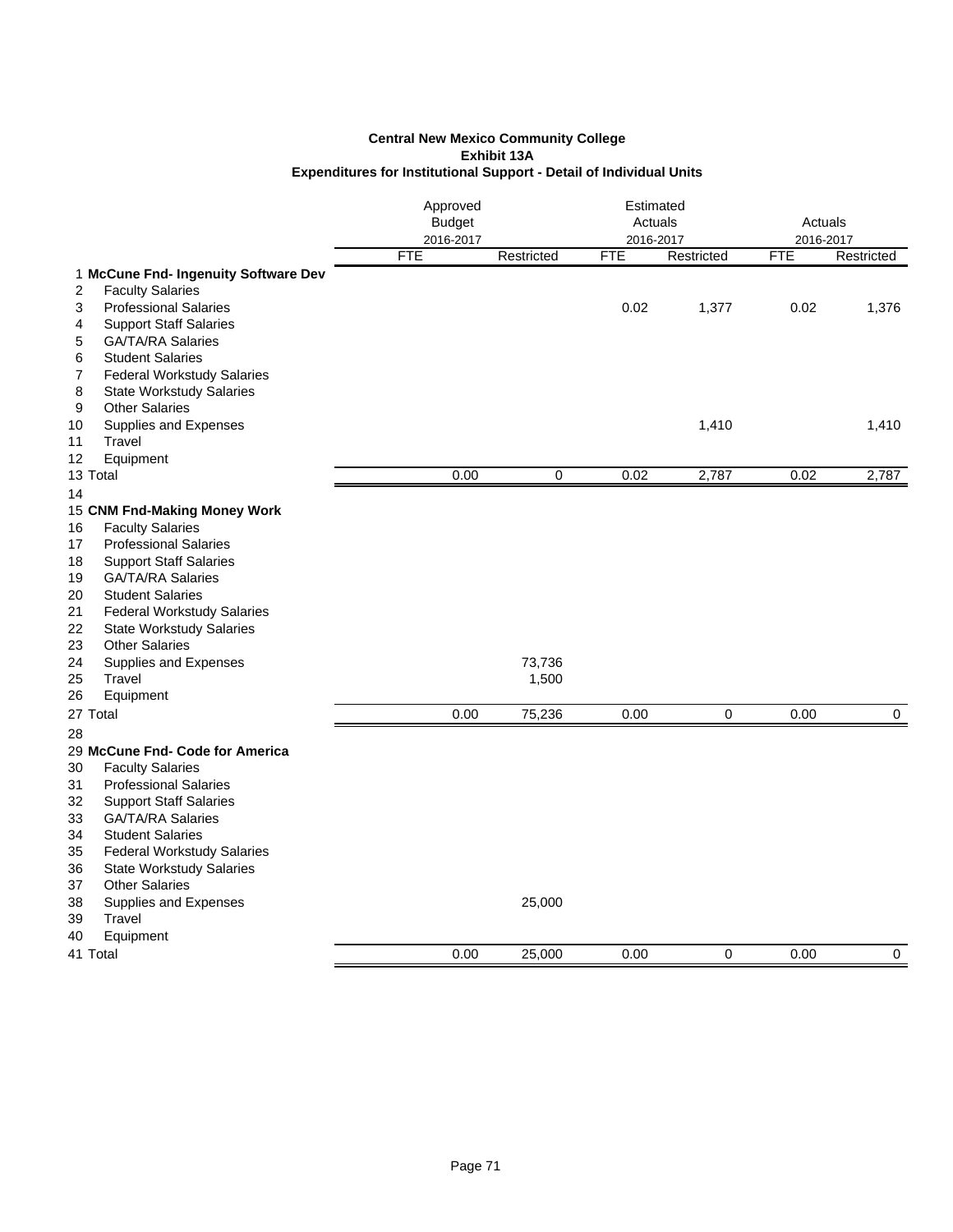|                                               |            | Approved<br><b>Budget</b><br>2016-2017 |            | Estimated<br>Actuals<br>2016-2017 |                             | Actuals<br>2016-2017 |               |
|-----------------------------------------------|------------|----------------------------------------|------------|-----------------------------------|-----------------------------|----------------------|---------------|
| 1 Ingenuity-WCCNM Tech Hire                   |            |                                        |            |                                   |                             |                      |               |
| <b>Faculty Salaries</b><br>2                  |            |                                        |            |                                   |                             |                      |               |
| <b>Professional Salaries</b><br>3             |            |                                        |            |                                   |                             | 0.16                 | 10,946        |
| <b>Support Staff Salaries</b><br>4            |            |                                        |            |                                   |                             |                      |               |
| <b>GA/TA/RA Salaries</b><br>5                 |            |                                        |            |                                   |                             |                      |               |
| <b>Student Salaries</b><br>6                  |            |                                        |            |                                   |                             |                      |               |
| <b>Federal Workstudy Salaries</b><br>7        |            |                                        |            |                                   |                             |                      |               |
| <b>State Workstudy Salaries</b><br>8          |            |                                        |            |                                   |                             |                      |               |
| <b>Other Salaries</b><br>9                    |            |                                        |            |                                   |                             |                      |               |
| 10<br>Supplies and Expenses                   |            |                                        |            |                                   |                             |                      | 1,008         |
| 11<br>Travel                                  |            |                                        |            |                                   |                             |                      |               |
| 12<br>Equipment                               |            |                                        |            |                                   |                             |                      |               |
| 13 Total                                      |            | 0.00                                   | 0          | 0.00                              | 0                           | 0.16                 | 11,954        |
| 14                                            |            |                                        |            |                                   |                             |                      |               |
|                                               | <b>FTE</b> |                                        | Restricted | <b>FTE</b>                        | Restricted                  | <b>FTE</b>           | Restricted    |
| <b>Total Restricted Institutional Support</b> |            |                                        |            |                                   |                             |                      |               |
| — <u>1. a i i</u>                             |            | $\sim$ $\sim$ $\sim$                   | $1 - 000$  | $\sim$ $ \sim$                    | $\sim$ $\sim$ $\sim$ $\sim$ | $\sim$ $\sim$ $\sim$ | $\sim$ $\sim$ |

|          | <b>Faculty Salaries</b>           | 0.25 | 15.000  | 1.59 | 95,695   | l.56 | 93,969   |
|----------|-----------------------------------|------|---------|------|----------|------|----------|
| 2        | <b>Professional Salaries</b>      | 0.72 | 34.222  | 2.02 | 136.955  | 1.94 | 132.027  |
| 3        | <b>Support Staff Salaries</b>     | 0.36 | 12.270  | 1.75 | 62,617   | 0.99 | 35,390   |
| 4        | <b>GA/TA/RA Salaries</b>          | 0.00 | 0       | 0.00 | 0        | 0.00 | 0        |
| 5        | <b>Student Salaries</b>           | 0.00 | 0       | 0.00 | 0        | 0.00 | 0        |
| 6        | <b>Federal Workstudy Salaries</b> | 0.00 | 0       | 0.00 | 0        | 0.00 | $\Omega$ |
|          | <b>State Workstudy Salaries</b>   | 0.00 | 0       | 0.00 | 0        | 0.00 | 0        |
| 8        | <b>Other Salaries</b>             | 0.00 | 0       | 0.00 | 0        | 0.00 | 0        |
| 9        | Supplies and Expenses             | 0.00 | 447.944 | 0.00 | 555.437  | 0.00 | 400.371  |
| 10       | Travel                            | 0.00 | 1.500   | 0.00 | $\Omega$ | 0.00 | $\Omega$ |
| 11       | Equipment                         | 0.00 | 0       | 0.00 | 2,670    | 0.00 | 2,670    |
| 12 Total |                                   | 1.33 | 510.936 | 5.36 | 853,373  | 4.49 | 664.426  |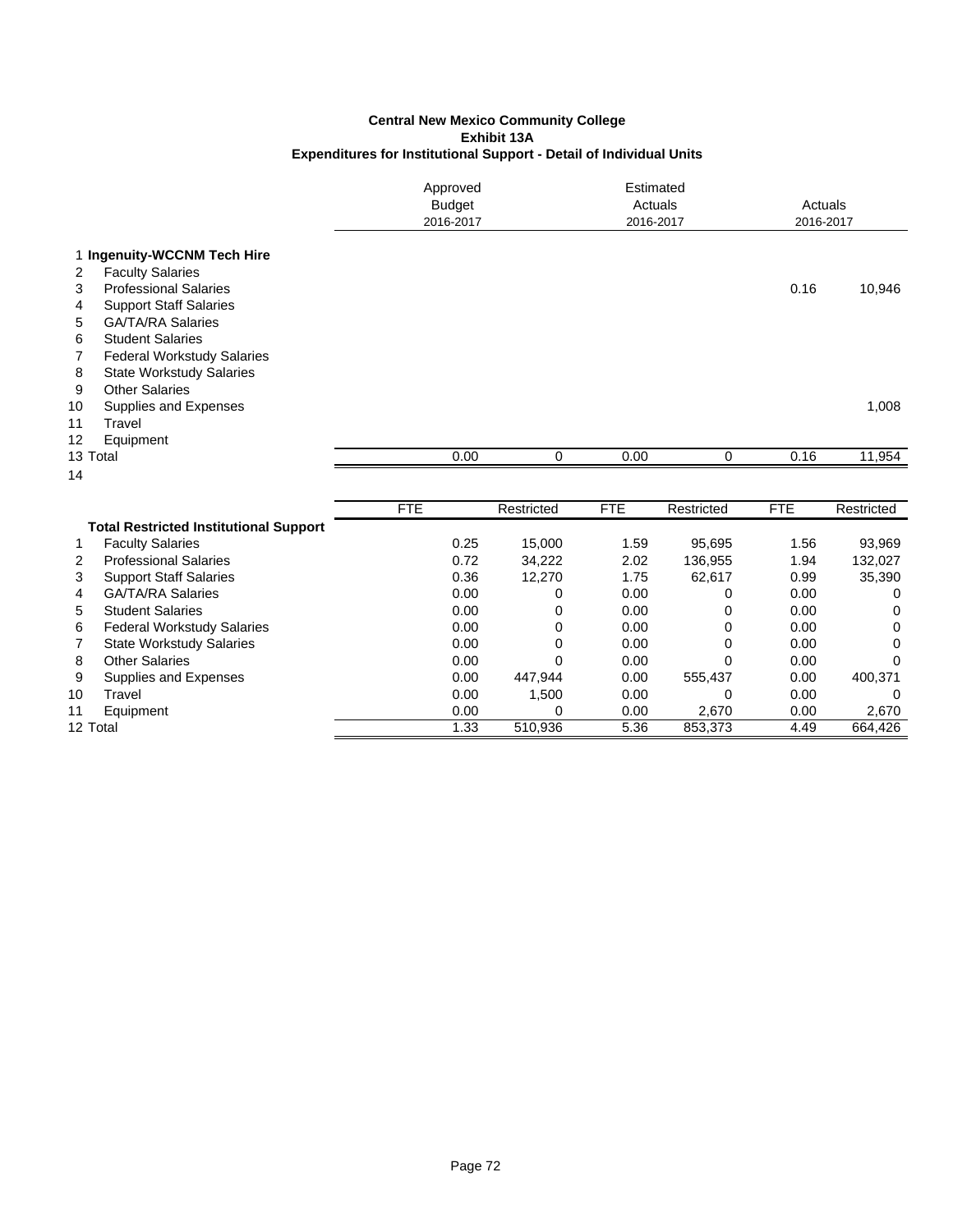#### **Central New Mexico Community College Expenditures for Operations and Maintenance Exhibit 14**

|                                      | Approved<br><b>Budget</b> |        | Estimated<br>Actuals |       | Actuals    |             |
|--------------------------------------|---------------------------|--------|----------------------|-------|------------|-------------|
|                                      | 2016-2017                 |        | 2016-2017            |       | 2016-2017  |             |
|                                      | Unrest.                   | Rest.  | Unrest.              | Rest. | Unrest.    | Rest.       |
| 1 Facilities Administration<br>2     | 1,267,780                 |        | 1,276,856            |       | 1,115,039  |             |
| 3 Plant Maintenance                  | 2,133,116                 |        | 2,182,289            |       | 2,218,589  |             |
| 4 Parking Leases                     | 208,000                   |        | 208,000              |       | 179,225    |             |
| 5 Custodial & Grounds                | 3,004,392                 |        | 2,993,655            |       | 2,788,711  |             |
| 6 Deferred Maintenance               | 300,000                   | 0      | 300,000              | 0     | 196,262    | $\mathbf 0$ |
| 7 Operations & Maintenance Support   | 1,036,458                 |        | 525,679              |       | 1,611,691  |             |
| 8 Insurance                          | 1,636,067                 |        | 1,576,067            |       | 1,554,923  |             |
| 9                                    |                           |        |                      |       |            |             |
| 10 Utilities                         | 4,100,000                 |        | 3,600,000            |       | 3,188,063  |             |
| 11                                   |                           |        |                      |       |            |             |
| 12 Total Physical Plant              | 13,685,813                | 0      | 12,662,546           | 0     | 12,852,502 | $\mathbf 0$ |
| 13                                   |                           |        |                      |       |            |             |
| 14                                   |                           |        |                      |       |            |             |
| 15                                   |                           |        |                      |       |            |             |
| 16                                   |                           |        |                      |       |            |             |
| 17                                   |                           |        |                      |       |            |             |
| 18                                   |                           |        |                      |       |            |             |
| 19                                   |                           |        |                      |       |            |             |
| 20                                   |                           |        |                      |       |            |             |
| 21                                   |                           |        |                      |       |            |             |
| 22                                   |                           |        |                      |       |            |             |
| 23                                   |                           |        |                      |       |            |             |
| 24 State Workstudy                   |                           | 14,500 |                      | 8,583 |            | 9,728       |
| 25 Federal Workstudy                 |                           | 11,000 |                      | 1,000 |            | 0           |
| 26 Retirement                        | 612,785                   |        | 612,785              |       | 518,148    |             |
| 27 Social Security                   | 326,730                   |        | 326,730              |       | 280,673    |             |
| 28 Group Insurance                   | 786,590                   |        | 786,490              |       | 556,880    |             |
| 29 Worker's Compensation             | 55,163                    |        | 55,163               |       | 41,433     |             |
| 30 Unemployment                      | 8,271                     |        | 8,271                |       | 4,988      |             |
| 31 Retiree Health                    | 88,171                    |        | 88,171               |       | 74,555     |             |
| 32 Tuition Waivers                   | 27,280                    |        | 27,380               |       | 13,733     |             |
| 33 Total Items not Included in 14A's | 1,904,990                 | 25,500 | 1,904,990            | 9,583 | 1,490,409  | 9,728       |
| 34                                   |                           |        |                      |       |            |             |
| 35                                   |                           |        |                      |       |            |             |
| 36 Total Expenditures for M & O      | 15,590,803                | 25,500 | 14,567,536           | 9,583 | 14,342,912 | 9,728       |
|                                      |                           |        |                      |       |            |             |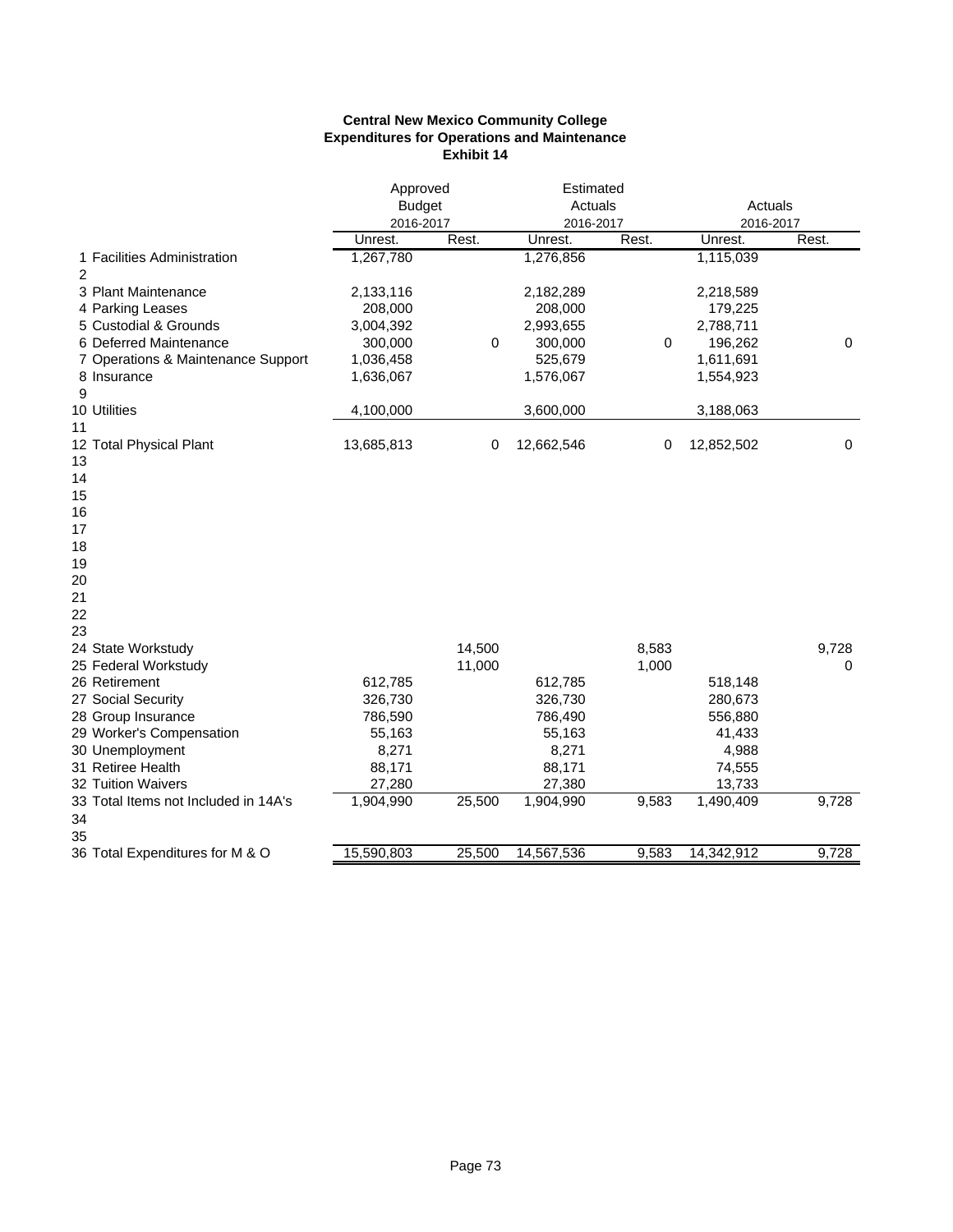|                                         | Approved   |               |            | Estimated    |       |              |
|-----------------------------------------|------------|---------------|------------|--------------|-------|--------------|
|                                         |            | <b>Budget</b> |            | Actuals      |       | Actuals      |
|                                         | 2016-2017  |               |            | 2016-2017    |       | 2016-2017    |
|                                         | <b>FTE</b> | Unrestricted  | <b>FTE</b> | Unrestricted | FTE   | Unrestricted |
| 1 Facilities Administration             |            |               |            |              |       |              |
| 2<br><b>Faculty Salaries</b>            |            |               |            |              |       |              |
| 3<br><b>Professional Salaries</b>       | 13.25      | 858,438       | 9.00       | 795,930      | 10.80 | 733,236      |
| 4<br><b>Support Staff Salaries</b>      | 5.50       | 206,944       | 6.25       | 266,086      | 5.82  | 207,502      |
| <b>GA/TA/RA Salaries</b><br>5           |            |               |            |              |       |              |
| 6<br><b>Student Salaries</b>            | 0.05       | 850           | 0.30       | 5,571        | 0.47  | 8,903        |
| 7<br><b>Federal Workstudy Salaries</b>  | 0.04       | 679           | 0.05       | 1,000        | 0.00  |              |
| 8<br><b>State Workstudy Salaries</b>    | 0.07       | 1,183         | 0.46       | 8,583        | 0.13  | 2,432        |
| 9<br><b>Other Salaries</b>              |            |               |            |              |       |              |
| 10<br>Supplies and Expenses             |            | 195,686       |            | 195,686      |       | 149,506      |
| 11<br>Travel                            |            | 4,000         |            | 4,000        |       | 3,340        |
| 12<br>Equipment                         |            |               |            |              |       | 10,120       |
| 13 Total                                | 18.90      | 1,267,780     | 16.05      | 1,276,856    | 17.21 | 1,115,039    |
| 14                                      |            |               |            |              |       |              |
| <b>15 Custodial Services</b>            |            |               |            |              |       |              |
| <b>Faculty Salaries</b><br>16           |            |               |            |              |       |              |
| 17<br><b>Professional Salaries</b>      |            |               |            |              |       |              |
| 18<br><b>Support Staff Salaries</b>     |            |               |            |              | 0.01  | 381          |
|                                         |            |               |            |              |       |              |
| 19<br><b>GA/TA/RA Salaries</b>          |            |               |            |              |       |              |
| 20<br><b>Student Salaries</b>           | 0.05       | 850           |            |              |       |              |
| 21<br><b>Federal Workstudy Salaries</b> |            |               |            |              |       |              |
| 22<br><b>State Workstudy Salaries</b>   |            |               |            |              |       |              |
| 23<br><b>Other Salaries</b>             | 77.00      | 2,009,015     | 75.00      | 1,935,351    | 75.00 | 1,867,066    |
| 24<br>Supplies and Expenses             |            | 492,266       |            | 500,560      |       | 425,967      |
| 25<br>Travel                            |            |               |            |              |       |              |
| 26<br>Equipment                         |            |               |            |              |       |              |
| 27 Total                                | 77.05      | 2,502,131     | 75.00      | 2,435,911    | 75.01 | 2,293,414    |
| 28                                      |            |               |            |              |       |              |
| 29 Maintenance                          |            |               |            |              |       |              |
| 30<br><b>Faculty Salaries</b>           |            |               |            |              |       |              |
| 31<br><b>Professional Salaries</b>      |            |               |            |              |       |              |
| 32<br><b>Support Staff Salaries</b>     |            |               |            |              |       |              |
| 33<br><b>GA/TA/RA Salaries</b>          |            |               |            |              |       |              |
| 34<br><b>Student Salaries</b>           | 0.03       | 871           |            |              |       |              |
| 35<br><b>Federal Workstudy Salaries</b> |            |               |            |              |       |              |
| 36<br><b>State Workstudy Salaries</b>   |            |               |            |              |       |              |
| 37<br><b>Other Salaries</b>             | 18.00      | 804,276       | 17.00      | 807,598      | 17.00 | 804,766      |
| 38<br>Supplies and Expenses             |            | 1,327,219     |            | 1,373,941    |       | 1,397,890    |
| 39<br>Travel                            |            | 750           |            | 750          |       | 2,539        |
| 40<br>Equipment                         |            |               |            |              |       | 13,394       |
| 41 Total                                | 18.03      | 2,133,116     | 17.00      | 2,182,289    | 17.00 | 2,218,589    |
|                                         |            |               |            |              |       |              |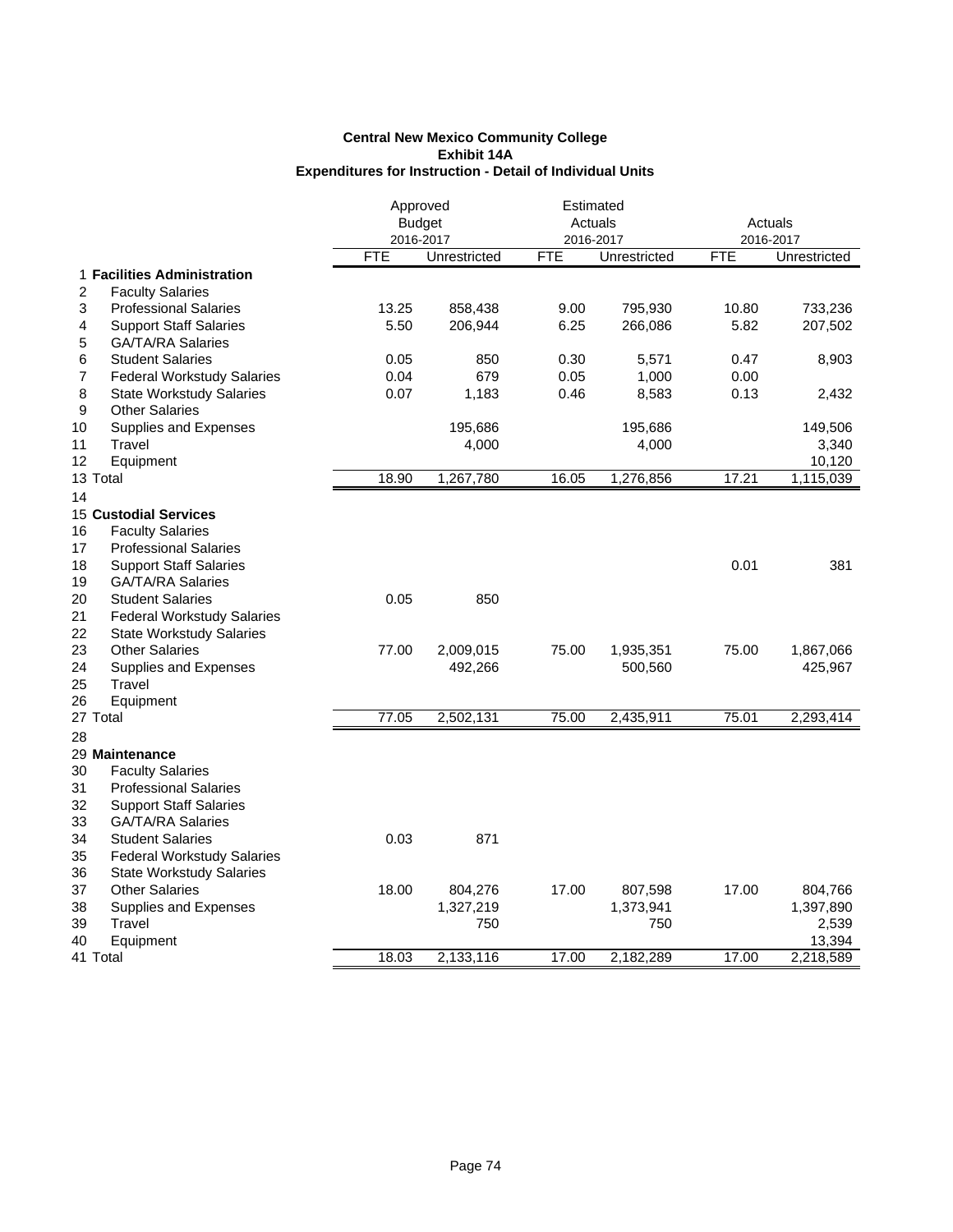|                                             |            | Approved<br><b>Budget</b> | Estimated<br>Actuals |              |            |              |  |
|---------------------------------------------|------------|---------------------------|----------------------|--------------|------------|--------------|--|
|                                             |            |                           |                      |              |            | Actuals      |  |
|                                             |            | 2016-2017                 |                      | 2016-2017    |            | 2016-2017    |  |
|                                             | <b>FTE</b> | Unrestricted              | <b>FTE</b>           | Unrestricted | <b>FTE</b> | Unrestricted |  |
| 1 Insurance<br>2<br><b>Faculty Salaries</b> |            |                           |                      |              |            |              |  |
| <b>Professional Salaries</b><br>3           |            |                           |                      |              |            |              |  |
| 4<br><b>Support Staff Salaries</b>          |            |                           |                      |              |            |              |  |
| <b>GA/TA/RA Salaries</b><br>5               |            |                           |                      |              |            |              |  |
| <b>Student Salaries</b><br>6                |            |                           |                      |              |            |              |  |
| 7<br><b>Federal Workstudy Salaries</b>      |            |                           |                      |              |            |              |  |
| 8<br><b>State Workstudy Salaries</b>        |            |                           |                      |              |            |              |  |
| <b>Other Salaries</b><br>9                  |            |                           |                      |              |            |              |  |
| 10<br>Supplies and Expenses                 |            | 1,636,067                 |                      | 1,576,067    |            | 1,554,923    |  |
| 11<br>Travel                                |            |                           |                      |              |            |              |  |
| 12<br>Equipment                             |            |                           |                      |              |            |              |  |
| 13 Total                                    | 0.00       | 1,636,067                 | 0.00                 | 1,576,067    | 0.00       | 1,554,923    |  |
| 14                                          |            |                           |                      |              |            |              |  |
| 15 Leases                                   |            |                           |                      |              |            |              |  |
| 16<br><b>Faculty Salaries</b>               |            |                           |                      |              |            |              |  |
| 17<br><b>Professional Salaries</b>          |            |                           |                      |              |            |              |  |
| 18<br><b>Support Staff Salaries</b>         |            |                           |                      |              |            |              |  |
| 19<br><b>GA/TA/RA Salaries</b>              |            |                           |                      |              |            |              |  |
| 20<br><b>Student Salaries</b>               |            |                           |                      |              |            |              |  |
| 21<br><b>Federal Workstudy Salaries</b>     |            |                           |                      |              |            |              |  |
| 22<br><b>State Workstudy Salaries</b>       |            |                           |                      |              |            |              |  |
| 23<br><b>Other Salaries</b>                 |            |                           |                      |              |            |              |  |
| 24<br>Supplies and Expenses                 |            | 208,000                   |                      | 208,000      |            | 179,225      |  |
| 25<br>Travel                                |            |                           |                      |              |            |              |  |
| 26<br>Equipment<br>27 Total                 | 0.00       | 208,000                   | 0.00                 | 208,000      | 0.00       | 179,225      |  |
|                                             |            |                           |                      |              |            |              |  |
| 28<br>29 Operations & Maintenance Support   |            |                           |                      |              |            |              |  |
| <b>Faculty Salaries</b><br>30               |            |                           |                      |              |            |              |  |
| <b>Professional Salaries</b><br>31          |            |                           |                      |              |            |              |  |
| 32<br><b>Support Staff Salaries</b>         |            |                           |                      |              |            |              |  |
| 33<br><b>GA/TA/RA Salaries</b>              |            |                           |                      |              |            |              |  |
| 34<br><b>Student Salaries</b>               |            |                           |                      |              |            |              |  |
| 35<br><b>Federal Workstudy Salaries</b>     |            |                           |                      |              |            |              |  |
| 36<br><b>State Workstudy Salaries</b>       |            |                           |                      |              |            |              |  |
| 37<br><b>Other Salaries</b>                 |            |                           |                      |              |            |              |  |
| 38<br>Supplies and Expenses                 |            | 1,036,458                 |                      | 525,679      |            | 1,611,691    |  |
| 39<br>Travel                                |            |                           |                      |              |            |              |  |
| Equipment<br>40                             |            |                           |                      |              |            |              |  |
| 41 Total                                    | 0.00       | 1,036,458                 | 0.00                 | 525,679      | 0.00       | 1,611,691    |  |
|                                             |            |                           |                      |              |            |              |  |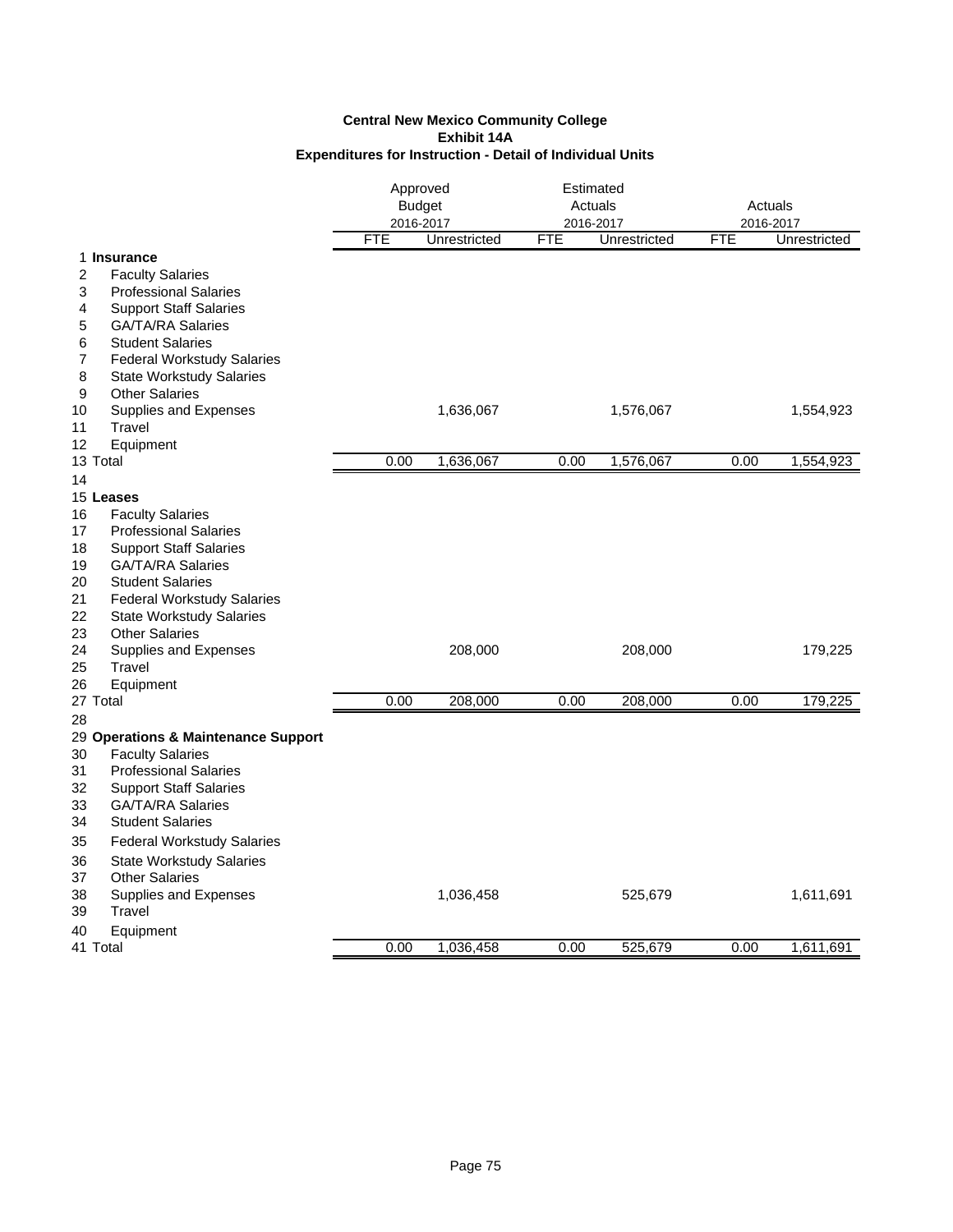|                                                                  | Approved<br><b>Budget</b><br>2016-2017<br>FTE<br>Unrestricted |           | Estimated<br>Actuals<br>2016-2017<br><b>FTE</b><br>Unrestricted |           | Actuals<br>2016-2017 |              |
|------------------------------------------------------------------|---------------------------------------------------------------|-----------|-----------------------------------------------------------------|-----------|----------------------|--------------|
|                                                                  |                                                               |           |                                                                 |           | <b>FTE</b>           | Unrestricted |
| 1 Landscape & Ground Maintenance<br>2<br><b>Faculty Salaries</b> |                                                               |           |                                                                 |           |                      |              |
| <b>Professional Salaries</b><br>3                                |                                                               |           |                                                                 |           |                      |              |
| 4<br><b>Support Staff Salaries</b>                               |                                                               |           |                                                                 |           |                      |              |
| <b>GA/TA/RA Salaries</b><br>5                                    |                                                               |           |                                                                 |           |                      |              |
| <b>Student Salaries</b><br>6                                     |                                                               |           |                                                                 |           |                      |              |
| <b>Federal Workstudy Salaries</b><br>7                           |                                                               |           |                                                                 |           |                      |              |
| 8<br><b>State Workstudy Salaries</b>                             |                                                               |           |                                                                 |           |                      |              |
| 9<br><b>Other Salaries</b>                                       | 16.00                                                         | 368,122   | 16.00                                                           | 396,605   | 16.00                | 381,831      |
| 10<br>Supplies and Expenses                                      |                                                               | 134,139   |                                                                 | 161,139   |                      | 113,466      |
| 11<br>Travel                                                     |                                                               |           |                                                                 |           |                      |              |
| 12<br>Equipment                                                  |                                                               |           |                                                                 |           |                      |              |
| 13 Total                                                         | 16.00                                                         | 502,261   | 16.00                                                           | 557,744   | 16.00                | 495,297      |
| 14                                                               |                                                               |           |                                                                 |           |                      |              |
| 15 Deferred Maintenance                                          |                                                               |           |                                                                 |           |                      |              |
| <b>Faculty Salaries</b><br>16                                    |                                                               |           |                                                                 |           |                      |              |
| 17<br><b>Professional Salaries</b>                               |                                                               |           |                                                                 |           |                      |              |
| 18<br><b>Support Staff Salaries</b>                              |                                                               |           |                                                                 |           |                      |              |
| 19<br><b>GA/TA/RA Salaries</b>                                   |                                                               |           |                                                                 |           |                      |              |
| 20<br><b>Student Salaries</b>                                    |                                                               |           |                                                                 |           |                      |              |
| 21<br><b>Federal Workstudy Salaries</b>                          |                                                               |           |                                                                 |           |                      |              |
| 22<br><b>State Workstudy Salaries</b>                            |                                                               |           |                                                                 |           |                      |              |
| 23<br><b>Other Salaries</b>                                      |                                                               |           |                                                                 |           |                      |              |
| 24<br>Supplies and Expenses                                      |                                                               | 300,000   |                                                                 | 300,000   |                      | 196,262      |
| 25<br>Travel                                                     |                                                               |           |                                                                 |           |                      |              |
| 26<br>Equipment                                                  |                                                               |           |                                                                 |           |                      |              |
| 27 Total                                                         | 0.00                                                          | 300,000   | 0.00                                                            | 300,000   | 0.00                 | 196,262      |
| 28                                                               |                                                               |           |                                                                 |           |                      |              |
| 29 Utilities                                                     |                                                               |           |                                                                 |           |                      |              |
| Gas<br>30                                                        |                                                               | 450,000   |                                                                 | 450,000   |                      | 294,209      |
| 31<br>Electricity                                                |                                                               | 3,050,000 |                                                                 | 2,550,000 |                      | 2,446,222    |
| Water<br>32                                                      |                                                               | 400,000   |                                                                 | 400,000   |                      | 295,349      |
| 33<br>Refuse                                                     |                                                               | 200,000   |                                                                 | 200,000   |                      | 152,282      |
| 34                                                               |                                                               |           |                                                                 |           |                      |              |
| 35                                                               |                                                               |           |                                                                 |           |                      |              |
| 36                                                               |                                                               |           |                                                                 |           |                      |              |
| 37                                                               |                                                               |           |                                                                 |           |                      |              |
| 38                                                               |                                                               |           |                                                                 |           |                      |              |
| 39                                                               |                                                               |           |                                                                 |           |                      |              |
| 40                                                               |                                                               |           |                                                                 |           |                      |              |
| 41 Total                                                         | 0.00                                                          | 4,100,000 | 0.00                                                            | 3,600,000 | 0.00                 | 3,188,063    |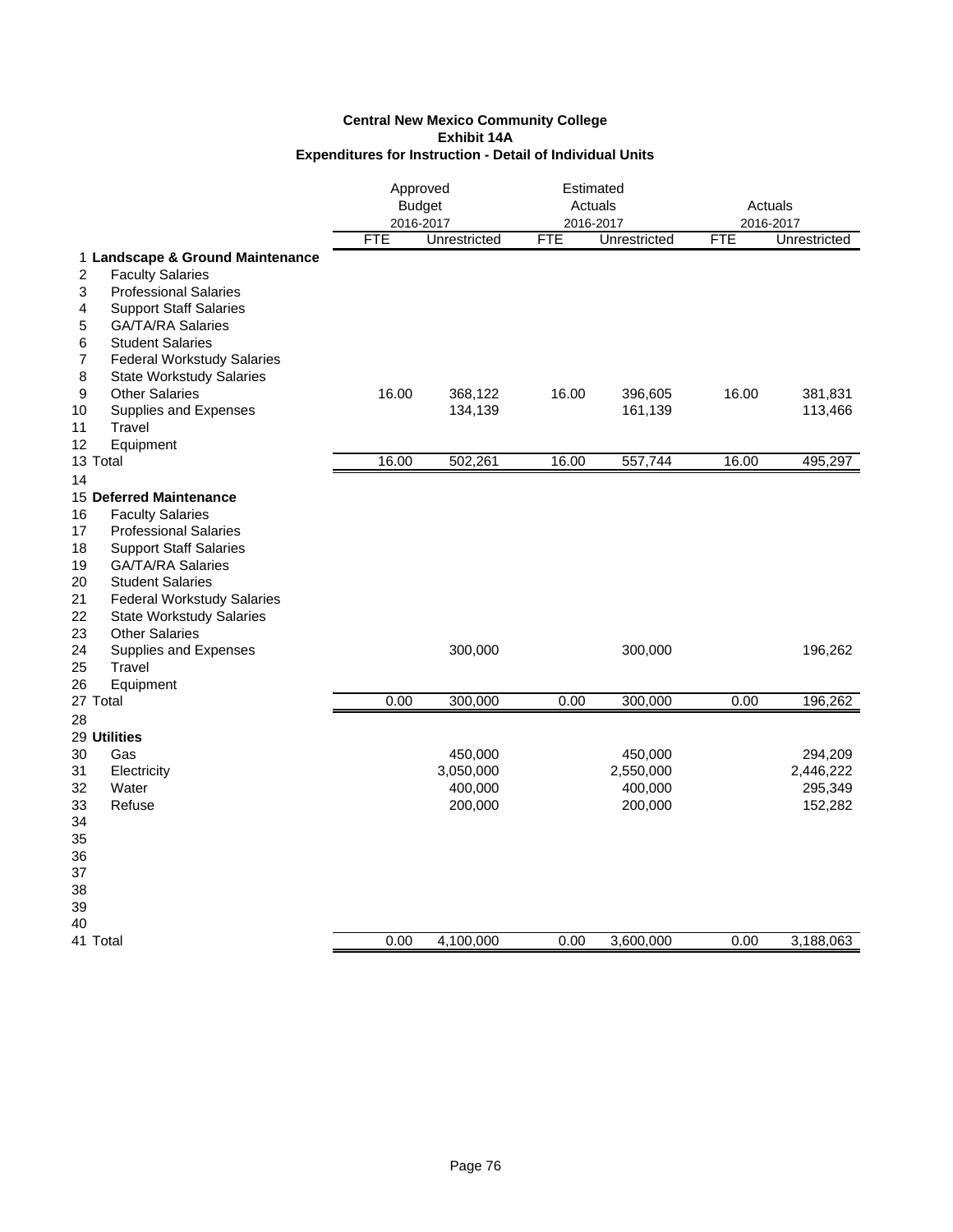|          |                                                 | Approved      |              |        | Estimated    |            |              |
|----------|-------------------------------------------------|---------------|--------------|--------|--------------|------------|--------------|
|          |                                                 | <b>Budget</b> |              |        | Actuals      |            | Actuals      |
|          |                                                 | 2016-2017     |              |        | 2016-2017    |            | 2016-2017    |
|          |                                                 | FTE.          | Unrestricted |        | Unrestricted | <b>FTE</b> | Unrestricted |
|          | 1 Total Unrestricted Operations and Maintenance |               |              |        |              |            |              |
| 2        | <b>Faculty Salaries</b>                         |               |              |        |              |            |              |
| 3        | <b>Professional Salaries</b>                    | 13.25         | 858,438      | 9.00   | 795,930      | 10.80      | 733,236      |
| 4        | <b>Support Staff Salaries</b>                   | 5.50          | 206,944      | 6.25   | 266,086      | 5.83       | 207,883      |
| 5        | <b>GA/TA/RA Salaries</b>                        | 0.00          | 0.00         | 0.00   | 0.00         | 0.00       | 0            |
| 6        | <b>Student Salaries</b>                         | 0.13          | 2.571        | 0.30   | 5,571        | 0.47       | 8,903        |
|          | <b>Federal Workstudy Salaries</b>               | 0.04          | 679          | 0.05   | 1,000        | 0.00       | $\Omega$     |
| 8        | <b>State Workstudy Salaries</b>                 | 0.07          | 1.183        | 0.46   | 8,583        | 0.13       | 2,432        |
| 9        | <b>Other Salaries</b>                           | 111.00        | 3,181,413    | 108.00 | 3,139,554    | 108.00     | 3,053,663    |
| 10       | Supplies and Expenses                           | 0.00          | 5,329,835    | 0.00   | 4,841,072    | 0.00       | 8,816,992    |
| 11       | Travel                                          | 0.00          | 4.750        | 0.00   | 4,750        | 0.00       | 5,879        |
| 12       | Equipment                                       | 0.00          | 0.00         | 0.00   | 0.00         | 0.00       | 23,514       |
| 13 Total |                                                 | 129.98        | 9,585,813    | 124.05 | 9,062,546    | 125.22     | 12,852,502   |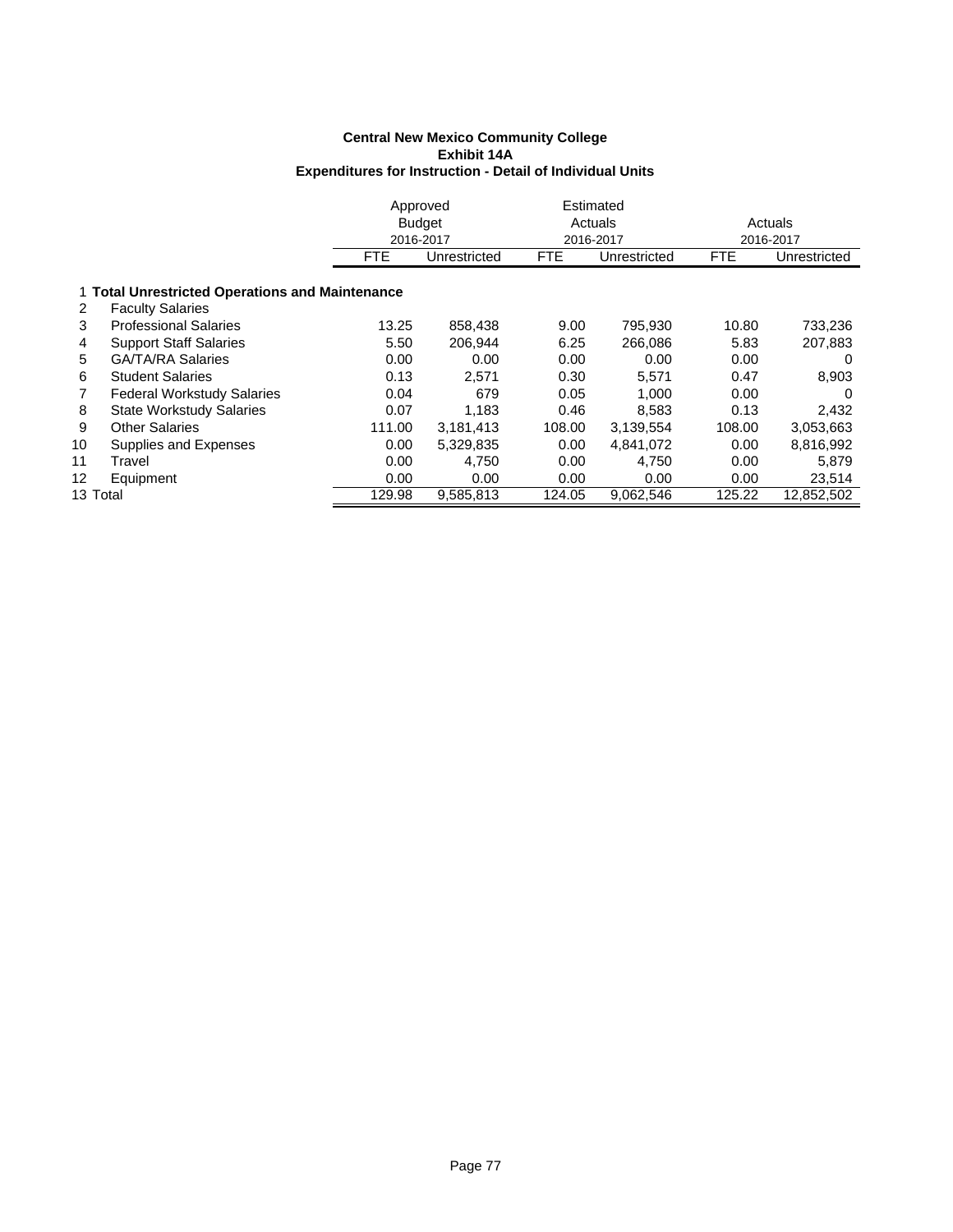# **Central New Mexico Community College Summary of Student Social and Cultural Development Activities Exhibit 15**

|                                                                                                                 |         | Approved<br><b>Budget</b><br>2016-2017 |         | Estimated<br>Actuals<br>2016-2017 |                 | Actuals<br>2016-2017 |
|-----------------------------------------------------------------------------------------------------------------|---------|----------------------------------------|---------|-----------------------------------|-----------------|----------------------|
|                                                                                                                 | Unrest. | Rest.                                  | Unrest. | Rest.                             | Unrest.         | Rest.                |
| 1 Revenues<br><b>Student Tuition and Fees</b><br>$\overline{2}$<br>3<br><b>Government Grants and Contracts</b>  | 130,000 |                                        | 115,000 |                                   | 110,512         |                      |
| 4<br>Federal                                                                                                    |         | 2,000                                  |         | 2,000                             |                 |                      |
| 5<br><b>State</b>                                                                                               |         | 2,000                                  |         | 2,000                             |                 |                      |
| 6<br><b>Other Sources</b><br>7 Total Revenues                                                                   | 130,000 | 4,000                                  | 115,000 | 4,000                             | 110,512         | $\mathbf 0$          |
| 8                                                                                                               |         |                                        |         |                                   |                 |                      |
| 9 Beginning Balance<br>10                                                                                       | 364,560 |                                        | 364,560 |                                   | 364,560         |                      |
| 11 Total Available                                                                                              | 494,560 | 4,000                                  | 479,560 | 4,000                             | 475,072         | $\pmb{0}$            |
| 12                                                                                                              |         |                                        |         |                                   |                 |                      |
| 13 Expenditures<br><b>Faculty Salaries</b><br>14                                                                |         |                                        |         |                                   |                 |                      |
| <b>Professional Salaries</b><br>15<br>16<br><b>Support Staff Salaries</b><br><b>GA/TA/RA Salaries</b><br>17     | 41,613  |                                        | 41,613  |                                   | 11,678<br>9,295 |                      |
| 18<br><b>Student Salaries</b>                                                                                   |         |                                        |         |                                   |                 |                      |
| 19<br><b>Federal Workstudy Salaries</b><br>20<br><b>State Workstudy Salaries</b><br>21<br><b>Other Salaries</b> |         | 2,000<br>2,000                         |         | 2,000<br>2,000                    |                 |                      |
| 22<br>23<br>Supplies and Expense                                                                                | 174,100 |                                        | 60,500  |                                   | 79,382          |                      |
| Travel<br>24<br>25<br>Equipment<br>26                                                                           | 14,000  |                                        | 64,000  |                                   | 45,825          |                      |
| 27<br><b>Fringe Benefits</b><br>Waiver of Tuition<br>28                                                         | 15,044  |                                        | 15,044  |                                   | 4,965           |                      |
| 29 Total Expenditures                                                                                           | 244,757 | 4,000                                  | 181,157 | 4,000                             | 151,145         | $\pmb{0}$            |
| 30                                                                                                              |         |                                        |         |                                   |                 |                      |
| 31 Transfers to (from)<br>32<br><b>Student Aid</b><br>33<br><b>Plant Funds</b>                                  | 10,800  |                                        | 10,800  |                                   | 10,800          |                      |
| 34 Total Transfers<br>35                                                                                        | 10,800  | $\boldsymbol{0}$                       | 10,800  | $\mathbf 0$                       | 10,800          | $\mathbf 0$          |
| 36 Ending Balance                                                                                               | 239,003 | $\boldsymbol{0}$                       | 287,603 | $\mathbf 0$                       | 313,127         | $\pmb{0}$            |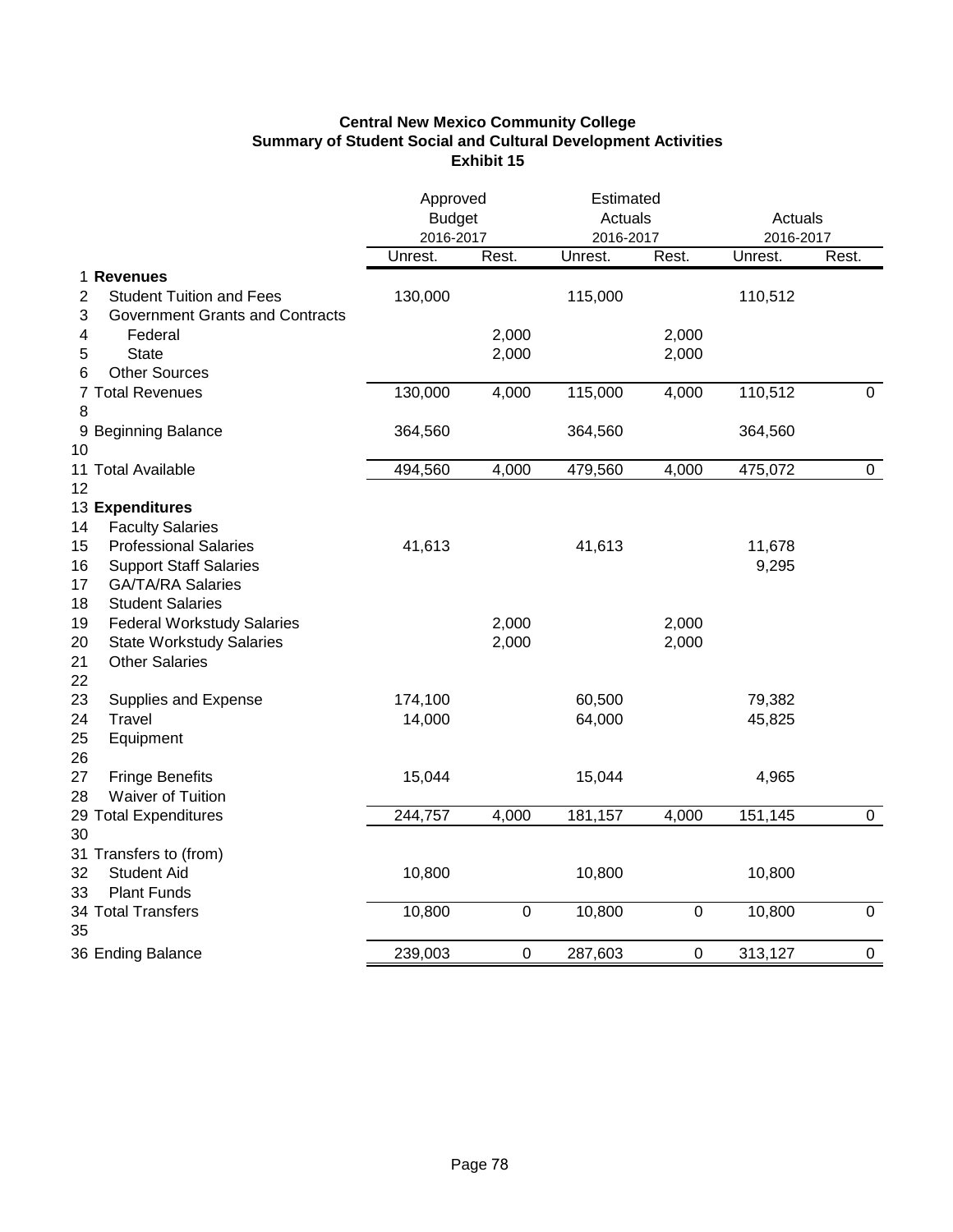#### **Central New Mexico Community College Summary of Public Service Exhibit 17**

|                                                     | Approved<br><b>Budget</b><br>2016-2017 |                | Estimated<br>Actuals<br>2016-2017 |              | Actuals<br>2016-2017 |                |
|-----------------------------------------------------|----------------------------------------|----------------|-----------------------------------|--------------|----------------------|----------------|
|                                                     | Unrest.                                | Rest.          | Unrest.                           | Rest.        | Unrest.              | Rest.          |
| 1 Revenues                                          |                                        |                |                                   |              |                      |                |
| 2<br><b>Government Appropriations</b><br>3<br>State |                                        |                |                                   |              |                      |                |
| 4<br>Government Grants and Contracts                |                                        |                |                                   |              |                      |                |
| 5<br>Federal                                        | 0                                      | 41,378         | 0                                 | 41,378       | 0                    | 41,376         |
| 6<br><b>State</b>                                   | 0                                      | 521,235        | 0                                 | 472,726      | 0                    | 392,563        |
| 7<br>Local                                          | 0                                      | 0              | 0                                 | 0            | 0                    | 0              |
| Sales and Service<br>8                              | $\Omega$                               | 42,205         | $\Omega$                          | 87,516       | $\Omega$             | 11,554         |
| <b>Other Sources</b><br>9                           | 100,000                                | 200,000        | 60,000                            | 50,000       | 62,252               | 0              |
| 10 Total Revenues<br>11                             | 100,000                                | 804,818        | 60,000                            | 651,620      | 62,252               | 445,494        |
| 12 Beginning Balance                                | 177,621                                | 0              | 177,621                           | 0            | 177,621              | $\mathbf 0$    |
| 13                                                  |                                        |                |                                   |              |                      |                |
| 14 Total Available                                  | 277,621                                | 804,818        | 237,621                           | 651,620      | 239,873              | 445,494        |
| 15                                                  |                                        |                |                                   |              |                      |                |
| 16 Expenditures                                     |                                        |                |                                   |              |                      |                |
| <b>Faculty Salaries</b><br>17                       | 0                                      | 5,780          | 0                                 | 5,000        | 0                    | 2,486          |
| <b>Professional Salaries</b><br>18                  | 0                                      | 294,268        | $\mathbf 0$                       | 280,103      | 0                    | 233,685        |
| 19<br><b>Support Staff Salaries</b>                 | 0                                      | 67,135         | 0                                 | 74,025       | 0                    | 70,326         |
| 20<br><b>GA/TA/RA Salaries</b>                      | 0                                      | 0              | 0                                 | 0            | 0                    | 0              |
| 21<br><b>Student Salaries</b>                       | 0                                      | 0              | 0                                 | 0            | 0                    | 0              |
| 22<br><b>Federal Workstudy Salaries</b>             | $\Omega$                               | 0              | $\mathbf 0$                       | $\mathbf{0}$ | 0                    | 0              |
| 23<br><b>State Workstudy Salaries</b>               | $\Omega$                               | 0              | 0                                 | 0            | 0                    | $\mathbf 0$    |
| 24<br><b>Other Salaries</b>                         | 0                                      | 0              | 0                                 | 0            | 0                    | 0              |
| 25                                                  | $\Omega$                               | $\Omega$       | $\Omega$                          | $\mathbf{0}$ | $\Omega$             | $\Omega$       |
| 26<br>Supplies and Expense                          | 140,000                                | 260,157        | 60,000                            | 133,044      | 57,687               | 17,540         |
| 27<br>Travel                                        | 0                                      | 31,000         | 0                                 | 28,404       | 0                    | 15,492         |
| 28<br>Equipment                                     | 0                                      | 0              | 0                                 | 0            | 0                    | 0              |
| 29                                                  | 0                                      | $\Omega$       | 0                                 | $\Omega$     | 0                    | 0              |
| 30<br><b>Fringe Benefits</b>                        | 0                                      | 146,478        | 0                                 | 131,044      | 0                    | 105,965        |
| Waiver of Tuition<br>31                             | 0                                      | 0              | 0                                 | 0            | 0                    | 0              |
| 32 Total Expenditures                               | 140,000                                | 804,818        | 60,000                            | 651,620      | 57,687               | 445,494        |
| 33                                                  |                                        |                |                                   |              |                      |                |
| 34 Transfers to (from)                              |                                        |                |                                   |              |                      |                |
| Instruction and General<br>35                       | 0                                      | $\mathbf 0$    | 0                                 | 0            | 0                    | $\mathbf 0$    |
| 36<br><b>Student Aid</b>                            | 0                                      | 0              | 0                                 | 0            | 0                    | 0              |
| 37 Total Transfers                                  | 0                                      | $\overline{0}$ | $\Omega$                          | 0            | 0                    | $\overline{0}$ |
| 38                                                  |                                        |                |                                   |              |                      |                |
| 39 Ending Balance                                   | 137,621                                | 0              | 177,621                           | $\Omega$     | 182,186              | $\overline{0}$ |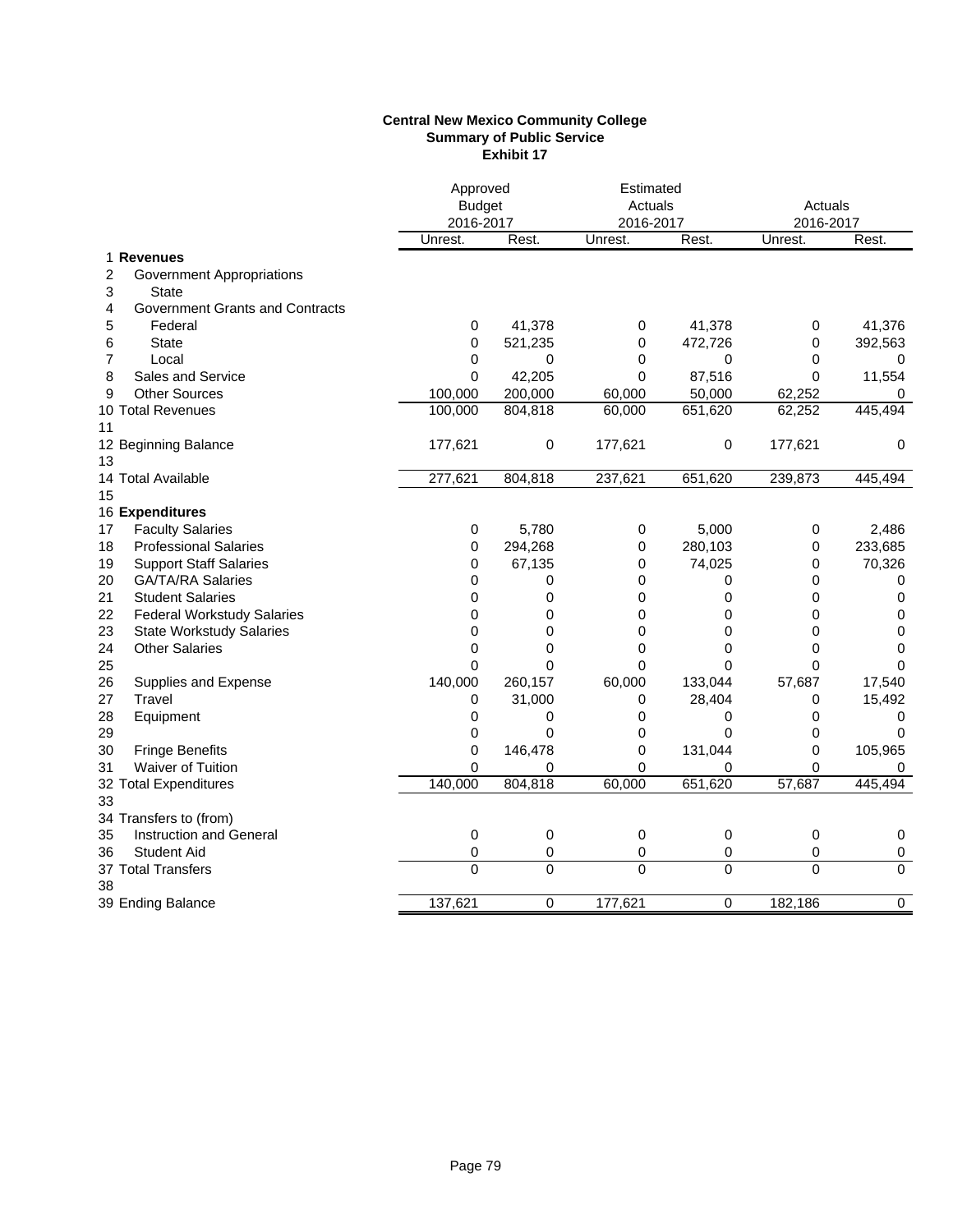#### **Central New Mexico Community College General Activity Exhibit 17A**

|                                                                                                                                                                                                                                                                                                                                 | Approved<br><b>Budget</b><br>2016-2017 |                | Estimated<br>Actuals<br>2016-2017 |                | Actuals<br>2016-2017 |                |
|---------------------------------------------------------------------------------------------------------------------------------------------------------------------------------------------------------------------------------------------------------------------------------------------------------------------------------|----------------------------------------|----------------|-----------------------------------|----------------|----------------------|----------------|
|                                                                                                                                                                                                                                                                                                                                 | Unrest.                                | Rest.          | Unrest.                           | Rest.          | Unrest.              | Rest.          |
| 1 Revenues<br><b>Government Grants and Contracts</b><br>2<br>3<br>Federal<br><b>State</b><br>4<br>Local<br>5                                                                                                                                                                                                                    |                                        |                |                                   |                |                      |                |
| Sales and Service<br>6<br><b>Other Sources</b><br>7                                                                                                                                                                                                                                                                             | 100.000                                |                | 60,000                            |                | 62,252               |                |
| 8 Total Revenues<br>9                                                                                                                                                                                                                                                                                                           | 100,000                                | $\overline{0}$ | 60,000                            | $\overline{0}$ | 62,252               | $\overline{0}$ |
| 10 Beginning Balance<br>11                                                                                                                                                                                                                                                                                                      | 137,621                                |                | 137,621                           |                | 137,621              |                |
| 12 Total Available<br>13                                                                                                                                                                                                                                                                                                        | 237,621                                | $\mathbf 0$    | 197,621                           | 0              | 199,873              | $\mathbf 0$    |
| 14 Expenditures<br><b>Faculty Salaries</b><br>15<br><b>Professional Salaries</b><br>16<br><b>Support Staff Salaries</b><br>17<br><b>GA/TA/RA Salaries</b><br>18<br><b>Student Salaries</b><br>19<br><b>Federal Workstudy Salaries</b><br>20<br>21<br><b>State Workstudy Salaries</b><br><b>Other Salaries</b><br>22<br>23<br>24 | 100,000                                |                | 60,000                            |                | 57,687               |                |
| Supplies and Expense<br>Travel<br>25<br>26<br>Equipment<br>27<br>28<br><b>Fringe Benefits</b><br>Waiver of Tuition<br>29                                                                                                                                                                                                        |                                        |                |                                   |                |                      |                |
| 30 Total Expenditures                                                                                                                                                                                                                                                                                                           | 100,000                                | 0              | 60,000                            | $\mathbf 0$    | 57,687               | $\mathbf 0$    |
| 31<br>32 Transfers to (from)<br>33<br>Instruction and General<br><b>Plant Funds</b><br>34                                                                                                                                                                                                                                       |                                        |                |                                   |                |                      |                |
| 35 Total Transfers<br>36                                                                                                                                                                                                                                                                                                        | $\pmb{0}$                              | 0              | $\mathbf 0$                       | $\mathbf 0$    | $\mathbf 0$          | $\mathbf 0$    |
| 37 Ending Balance                                                                                                                                                                                                                                                                                                               | 137,621                                | 0              | 137,621                           | 0              | 142,186              | 0              |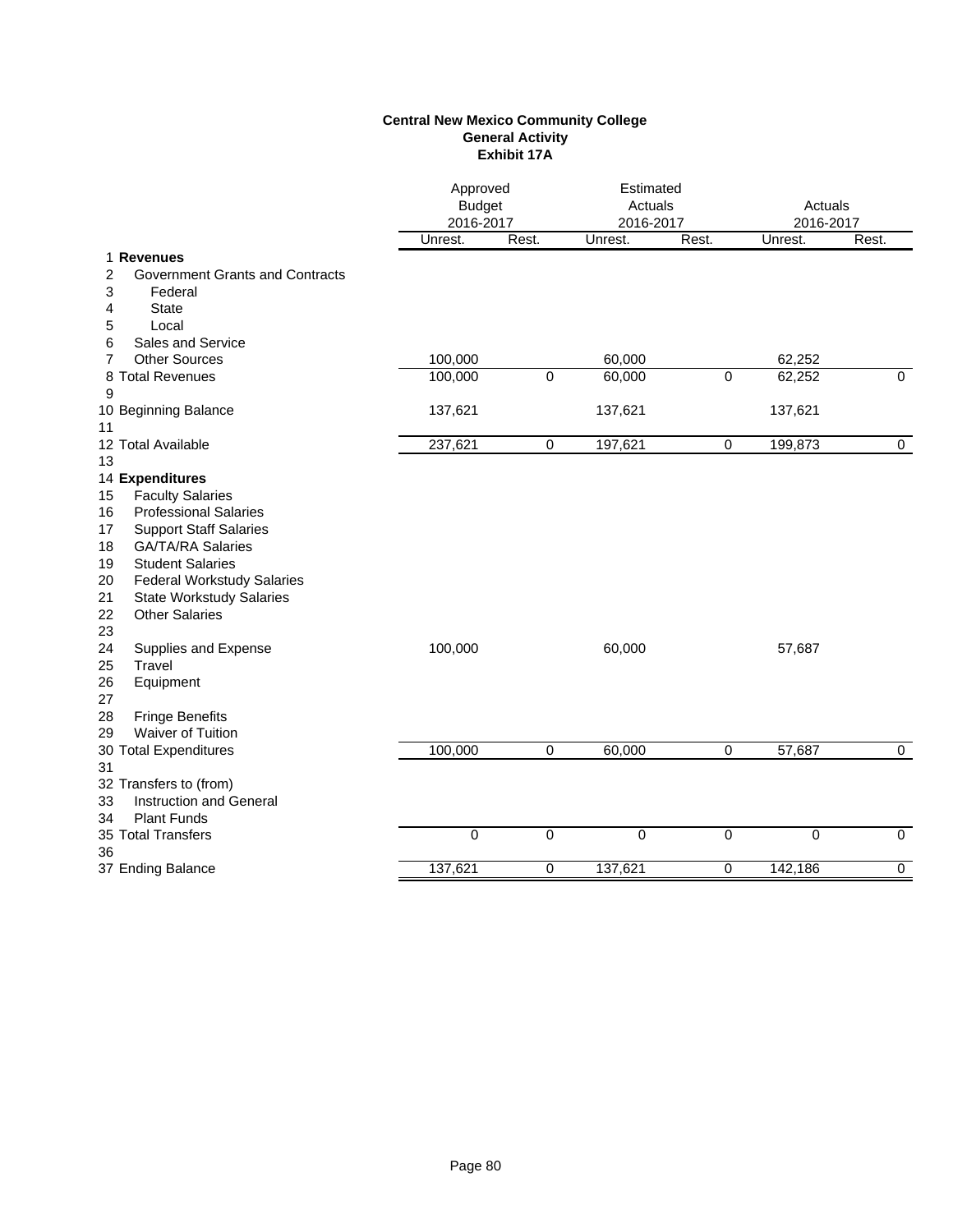#### **Central New Mexico Community College Small Business Development Center - CNM Exhibit 17A**

|                                             | Approved<br><b>Budget</b><br>2016-2017 |             | Estimated<br>Actuals<br>2016-2017 |             | Actuals<br>2016-2017 |                |
|---------------------------------------------|----------------------------------------|-------------|-----------------------------------|-------------|----------------------|----------------|
|                                             | Unrest.                                | Rest.       | Unrest.                           | Rest.       | Unrest.              | Rest.          |
| 1 Revenues                                  |                                        |             |                                   |             |                      |                |
| 2<br><b>Government Grants and Contracts</b> |                                        |             |                                   |             |                      |                |
| 3<br>Federal                                |                                        | 41,378      |                                   | 41,378      |                      | 41,376         |
| 4<br><b>State</b>                           |                                        | 521,235     |                                   | 472,726     |                      | 392,563        |
| 5<br>Local                                  |                                        |             |                                   |             |                      |                |
| 6<br>Sales and Service                      |                                        | 42,205      |                                   | 87,516      |                      | 11,554         |
| <b>Other Sources</b><br>7                   |                                        |             |                                   |             |                      |                |
| 8 Total Revenues                            | 0                                      | 604,818     | 0                                 | 601,620     | $\mathbf 0$          | 445,494        |
| 9                                           |                                        |             |                                   |             |                      |                |
| 10 Beginning Balance                        |                                        |             |                                   |             |                      |                |
| 11<br>12 Total Available                    |                                        |             |                                   | 601,620     | $\pmb{0}$            | 445,494        |
| 13                                          | 0                                      | 604,818     | $\,0\,$                           |             |                      |                |
| 14 Expenditures                             |                                        |             |                                   |             |                      |                |
| <b>Faculty Salaries</b><br>15               |                                        | 5,780       |                                   | 5,000       |                      | 2,486          |
| <b>Professional Salaries</b><br>16          |                                        | 294,268     |                                   | 280,103     |                      | 233,685        |
| 17<br><b>Support Staff Salaries</b>         |                                        | 67,135      |                                   | 74,025      |                      | 70,326         |
| 18<br><b>GA/TA/RA Salaries</b>              |                                        |             |                                   |             |                      |                |
| <b>Student Salaries</b><br>19               |                                        |             |                                   |             |                      |                |
| 20<br><b>Federal Workstudy Salaries</b>     |                                        |             |                                   |             |                      |                |
| 21<br><b>State Workstudy Salaries</b>       |                                        |             |                                   |             |                      |                |
| 22<br><b>Other Salaries</b>                 |                                        |             |                                   |             |                      |                |
| 23                                          |                                        |             |                                   |             |                      |                |
| Supplies and Expense<br>24                  |                                        | 60,157      |                                   | 83,044      |                      | 17,540         |
| 25<br>Travel                                |                                        | 31,000      |                                   | 28,404      |                      | 15,492         |
| 26<br>Equipment                             |                                        |             |                                   |             |                      |                |
| 27                                          |                                        |             |                                   |             |                      |                |
| 28<br><b>Fringe Benefits</b>                |                                        | 146,478     |                                   | 131,044     |                      | 105,965        |
| Waiver of Tuition<br>29                     |                                        |             |                                   |             |                      |                |
| 30 Total Expenditures                       | $\mathbf 0$                            | 604,818     | $\mathbf 0$                       | 601,620     | $\mathbf 0$          | 445,494        |
| 31                                          |                                        |             |                                   |             |                      |                |
| 32 Transfers to (from)                      |                                        |             |                                   |             |                      |                |
| Instruction and General<br>33               |                                        |             |                                   |             |                      |                |
| 34<br><b>Plant Funds</b>                    |                                        |             |                                   |             |                      |                |
| 35 Total Transfers                          | $\mathbf 0$                            | $\mathbf 0$ | $\mathbf 0$                       | $\mathbf 0$ | $\mathbf 0$          | $\overline{0}$ |
| 36                                          |                                        |             |                                   |             |                      |                |
| 37 Ending Balance                           | $\mathbf 0$                            | $\mathbf 0$ | $\mathbf 0$                       | $\mathbf 0$ | $\mathbf 0$          | $\mathbf 0$    |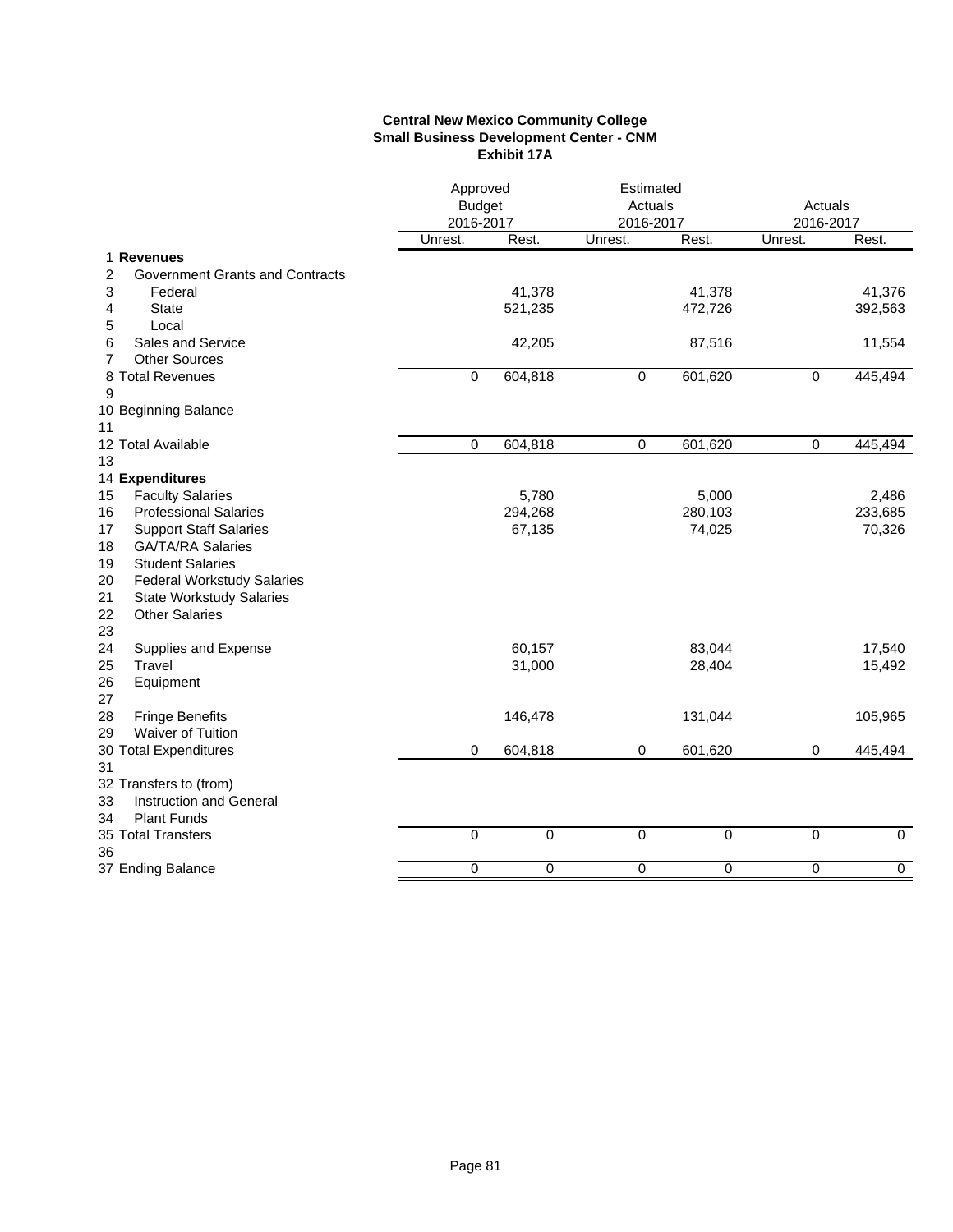#### **Central New Mexico Community College Public Service Support Exhibit 17A**

|                                                                                                                                                                                                                                                                                                                           | Approved<br><b>Budget</b><br>2016-2017 |             | Estimated<br>Actuals<br>2016-2017 |             | Actuals<br>2016-2017 |                |
|---------------------------------------------------------------------------------------------------------------------------------------------------------------------------------------------------------------------------------------------------------------------------------------------------------------------------|----------------------------------------|-------------|-----------------------------------|-------------|----------------------|----------------|
|                                                                                                                                                                                                                                                                                                                           | Unrest.                                | Rest.       | Unrest.                           | Rest.       | Unrest.              | Rest.          |
| 1 Revenues<br><b>Government Grants and Contracts</b><br>2<br>3<br>Federal<br><b>State</b><br>4<br>5<br>Local<br>Sales and Service<br>6                                                                                                                                                                                    |                                        |             |                                   |             |                      |                |
| <b>Other Sources</b><br>7<br>8 Total Revenues                                                                                                                                                                                                                                                                             | $\mathbf 0$                            | $\mathbf 0$ | $\mathbf 0$                       | $\mathbf 0$ | $\mathbf 0$          | $\Omega$       |
| 9<br>10 Beginning Balance<br>11                                                                                                                                                                                                                                                                                           | 40,000                                 |             | 40,000                            |             | 40,000               |                |
| 12 Total Available<br>13                                                                                                                                                                                                                                                                                                  | 40,000                                 | 0           | 40,000                            | $\pmb{0}$   | 40,000               | $\mathbf 0$    |
| 14 Expenditures<br><b>Faculty Salaries</b><br>15<br><b>Professional Salaries</b><br>16<br><b>Support Staff Salaries</b><br>17<br><b>GA/TA/RA Salaries</b><br>18<br><b>Student Salaries</b><br>19<br><b>Federal Workstudy Salaries</b><br>20<br>21<br><b>State Workstudy Salaries</b><br>22<br><b>Other Salaries</b><br>23 |                                        |             |                                   |             |                      |                |
| 24<br>Supplies and Expense<br>25<br>Travel<br>26<br>Equipment<br>27<br><b>Fringe Benefits</b><br>28<br>Waiver of Tuition<br>29                                                                                                                                                                                            | 40,000                                 |             |                                   |             |                      |                |
| 30 Total Expenditures<br>31                                                                                                                                                                                                                                                                                               | 40,000                                 | 0           | $\mathbf 0$                       | 0           | 0                    | $\mathbf 0$    |
| 32 Transfers to (from)<br>Instruction and General<br>33<br><b>Plant Funds</b><br>34                                                                                                                                                                                                                                       |                                        |             |                                   |             |                      |                |
| 35 Total Transfers<br>36                                                                                                                                                                                                                                                                                                  | $\mathbf 0$                            | $\mathbf 0$ | 0                                 | 0           | 0                    | $\mathbf 0$    |
| 37 Ending Balance                                                                                                                                                                                                                                                                                                         | $\mathbf 0$                            | $\mathbf 0$ | 40,000                            | 0           | 40,000               | $\overline{0}$ |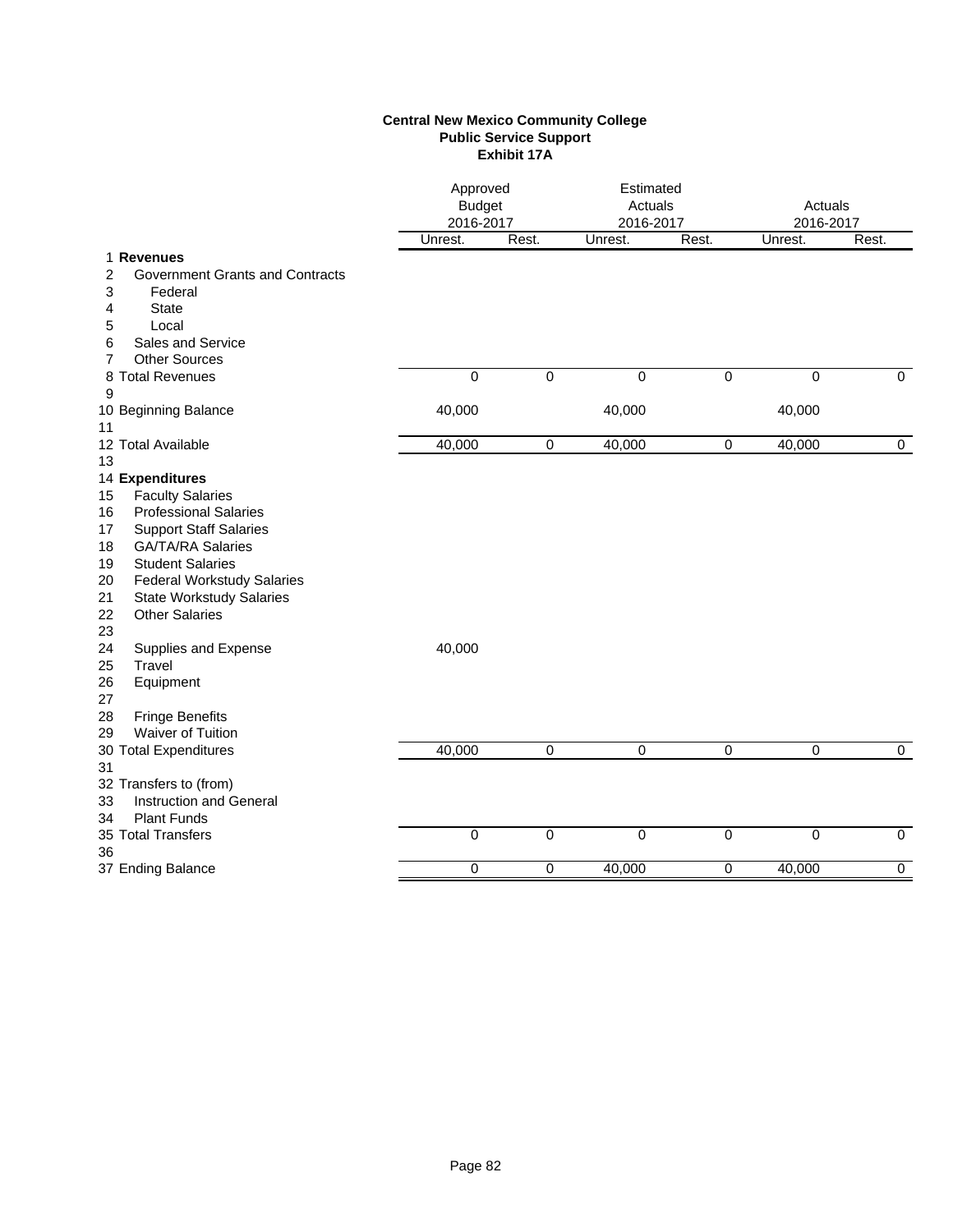#### **Central New Mexico Community College CNM Foundation In-Kind Exhibit 17A**

| Unrest.<br>Rest.<br>Unrest.<br>Rest.<br>Unrest.<br>Rest.<br>1 Revenues<br>2<br><b>Government Grants and Contracts</b><br>3<br>Federal<br>4<br><b>State</b><br>5<br>Local<br>Sales and Service<br>6<br><b>Other Sources</b><br>200,000<br>50,000<br>7<br>$\Omega$<br>200,000<br>$\mathbf 0$<br>50,000<br>$\mathbf 0$<br>$\Omega$<br>8 Total Revenues<br>9<br>0<br>10 Beginning Balance<br>11<br>12 Total Available<br>$\mathbf 0$<br>200,000<br>$\mathbf 0$<br>50,000<br>$\mathbf 0$<br>$\mathbf 0$<br>13<br>14 Expenditures<br><b>Faculty Salaries</b><br>15<br><b>Professional Salaries</b><br>16<br><b>Support Staff Salaries</b><br>17<br><b>GA/TA/RA Salaries</b><br>18<br><b>Student Salaries</b><br>19<br><b>Federal Workstudy Salaries</b><br>20<br>21<br><b>State Workstudy Salaries</b><br>22<br><b>Other Salaries</b><br>23<br>24<br>50,000<br>Supplies and Expense<br>200,000<br>25<br>Travel<br>Equipment<br>27<br><b>Fringe Benefits</b><br>28<br>Waiver of Tuition<br>29<br>$\mathbf 0$<br>200,000<br>$\overline{0}$<br>50,000<br>30 Total Expenditures<br>0<br>0<br>31<br>32 Transfers to (from)<br>Instruction and General<br>33<br><b>Plant Funds</b><br>34<br>$\mathbf 0$<br>$\mathbf 0$<br>$\mathbf 0$<br>$\mathbf 0$<br>$\mathbf 0$<br>$\mathbf 0$<br>35 Total Transfers<br>36<br>$\mathbf 0$<br>$\mathbf 0$<br>0<br>0<br>0<br>0 |                   | Approved<br><b>Budget</b><br>2016-2017 |  | Estimated<br>Actuals<br>2016-2017 |  | Actuals<br>2016-2017 |  |
|------------------------------------------------------------------------------------------------------------------------------------------------------------------------------------------------------------------------------------------------------------------------------------------------------------------------------------------------------------------------------------------------------------------------------------------------------------------------------------------------------------------------------------------------------------------------------------------------------------------------------------------------------------------------------------------------------------------------------------------------------------------------------------------------------------------------------------------------------------------------------------------------------------------------------------------------------------------------------------------------------------------------------------------------------------------------------------------------------------------------------------------------------------------------------------------------------------------------------------------------------------------------------------------------------------------------------------------------------|-------------------|----------------------------------------|--|-----------------------------------|--|----------------------|--|
|                                                                                                                                                                                                                                                                                                                                                                                                                                                                                                                                                                                                                                                                                                                                                                                                                                                                                                                                                                                                                                                                                                                                                                                                                                                                                                                                                      |                   |                                        |  |                                   |  |                      |  |
|                                                                                                                                                                                                                                                                                                                                                                                                                                                                                                                                                                                                                                                                                                                                                                                                                                                                                                                                                                                                                                                                                                                                                                                                                                                                                                                                                      |                   |                                        |  |                                   |  |                      |  |
|                                                                                                                                                                                                                                                                                                                                                                                                                                                                                                                                                                                                                                                                                                                                                                                                                                                                                                                                                                                                                                                                                                                                                                                                                                                                                                                                                      |                   |                                        |  |                                   |  |                      |  |
|                                                                                                                                                                                                                                                                                                                                                                                                                                                                                                                                                                                                                                                                                                                                                                                                                                                                                                                                                                                                                                                                                                                                                                                                                                                                                                                                                      |                   |                                        |  |                                   |  |                      |  |
|                                                                                                                                                                                                                                                                                                                                                                                                                                                                                                                                                                                                                                                                                                                                                                                                                                                                                                                                                                                                                                                                                                                                                                                                                                                                                                                                                      |                   |                                        |  |                                   |  |                      |  |
|                                                                                                                                                                                                                                                                                                                                                                                                                                                                                                                                                                                                                                                                                                                                                                                                                                                                                                                                                                                                                                                                                                                                                                                                                                                                                                                                                      |                   |                                        |  |                                   |  |                      |  |
|                                                                                                                                                                                                                                                                                                                                                                                                                                                                                                                                                                                                                                                                                                                                                                                                                                                                                                                                                                                                                                                                                                                                                                                                                                                                                                                                                      |                   |                                        |  |                                   |  |                      |  |
|                                                                                                                                                                                                                                                                                                                                                                                                                                                                                                                                                                                                                                                                                                                                                                                                                                                                                                                                                                                                                                                                                                                                                                                                                                                                                                                                                      |                   |                                        |  |                                   |  |                      |  |
|                                                                                                                                                                                                                                                                                                                                                                                                                                                                                                                                                                                                                                                                                                                                                                                                                                                                                                                                                                                                                                                                                                                                                                                                                                                                                                                                                      |                   |                                        |  |                                   |  |                      |  |
|                                                                                                                                                                                                                                                                                                                                                                                                                                                                                                                                                                                                                                                                                                                                                                                                                                                                                                                                                                                                                                                                                                                                                                                                                                                                                                                                                      |                   |                                        |  |                                   |  |                      |  |
|                                                                                                                                                                                                                                                                                                                                                                                                                                                                                                                                                                                                                                                                                                                                                                                                                                                                                                                                                                                                                                                                                                                                                                                                                                                                                                                                                      |                   |                                        |  |                                   |  |                      |  |
|                                                                                                                                                                                                                                                                                                                                                                                                                                                                                                                                                                                                                                                                                                                                                                                                                                                                                                                                                                                                                                                                                                                                                                                                                                                                                                                                                      |                   |                                        |  |                                   |  |                      |  |
|                                                                                                                                                                                                                                                                                                                                                                                                                                                                                                                                                                                                                                                                                                                                                                                                                                                                                                                                                                                                                                                                                                                                                                                                                                                                                                                                                      |                   |                                        |  |                                   |  |                      |  |
|                                                                                                                                                                                                                                                                                                                                                                                                                                                                                                                                                                                                                                                                                                                                                                                                                                                                                                                                                                                                                                                                                                                                                                                                                                                                                                                                                      |                   |                                        |  |                                   |  |                      |  |
|                                                                                                                                                                                                                                                                                                                                                                                                                                                                                                                                                                                                                                                                                                                                                                                                                                                                                                                                                                                                                                                                                                                                                                                                                                                                                                                                                      |                   |                                        |  |                                   |  |                      |  |
|                                                                                                                                                                                                                                                                                                                                                                                                                                                                                                                                                                                                                                                                                                                                                                                                                                                                                                                                                                                                                                                                                                                                                                                                                                                                                                                                                      |                   |                                        |  |                                   |  |                      |  |
|                                                                                                                                                                                                                                                                                                                                                                                                                                                                                                                                                                                                                                                                                                                                                                                                                                                                                                                                                                                                                                                                                                                                                                                                                                                                                                                                                      |                   |                                        |  |                                   |  |                      |  |
|                                                                                                                                                                                                                                                                                                                                                                                                                                                                                                                                                                                                                                                                                                                                                                                                                                                                                                                                                                                                                                                                                                                                                                                                                                                                                                                                                      |                   |                                        |  |                                   |  |                      |  |
|                                                                                                                                                                                                                                                                                                                                                                                                                                                                                                                                                                                                                                                                                                                                                                                                                                                                                                                                                                                                                                                                                                                                                                                                                                                                                                                                                      |                   |                                        |  |                                   |  |                      |  |
|                                                                                                                                                                                                                                                                                                                                                                                                                                                                                                                                                                                                                                                                                                                                                                                                                                                                                                                                                                                                                                                                                                                                                                                                                                                                                                                                                      |                   |                                        |  |                                   |  |                      |  |
|                                                                                                                                                                                                                                                                                                                                                                                                                                                                                                                                                                                                                                                                                                                                                                                                                                                                                                                                                                                                                                                                                                                                                                                                                                                                                                                                                      |                   |                                        |  |                                   |  |                      |  |
|                                                                                                                                                                                                                                                                                                                                                                                                                                                                                                                                                                                                                                                                                                                                                                                                                                                                                                                                                                                                                                                                                                                                                                                                                                                                                                                                                      |                   |                                        |  |                                   |  |                      |  |
|                                                                                                                                                                                                                                                                                                                                                                                                                                                                                                                                                                                                                                                                                                                                                                                                                                                                                                                                                                                                                                                                                                                                                                                                                                                                                                                                                      |                   |                                        |  |                                   |  |                      |  |
|                                                                                                                                                                                                                                                                                                                                                                                                                                                                                                                                                                                                                                                                                                                                                                                                                                                                                                                                                                                                                                                                                                                                                                                                                                                                                                                                                      |                   |                                        |  |                                   |  |                      |  |
|                                                                                                                                                                                                                                                                                                                                                                                                                                                                                                                                                                                                                                                                                                                                                                                                                                                                                                                                                                                                                                                                                                                                                                                                                                                                                                                                                      | 26                |                                        |  |                                   |  |                      |  |
|                                                                                                                                                                                                                                                                                                                                                                                                                                                                                                                                                                                                                                                                                                                                                                                                                                                                                                                                                                                                                                                                                                                                                                                                                                                                                                                                                      |                   |                                        |  |                                   |  |                      |  |
|                                                                                                                                                                                                                                                                                                                                                                                                                                                                                                                                                                                                                                                                                                                                                                                                                                                                                                                                                                                                                                                                                                                                                                                                                                                                                                                                                      |                   |                                        |  |                                   |  |                      |  |
|                                                                                                                                                                                                                                                                                                                                                                                                                                                                                                                                                                                                                                                                                                                                                                                                                                                                                                                                                                                                                                                                                                                                                                                                                                                                                                                                                      |                   |                                        |  |                                   |  |                      |  |
|                                                                                                                                                                                                                                                                                                                                                                                                                                                                                                                                                                                                                                                                                                                                                                                                                                                                                                                                                                                                                                                                                                                                                                                                                                                                                                                                                      |                   |                                        |  |                                   |  |                      |  |
|                                                                                                                                                                                                                                                                                                                                                                                                                                                                                                                                                                                                                                                                                                                                                                                                                                                                                                                                                                                                                                                                                                                                                                                                                                                                                                                                                      |                   |                                        |  |                                   |  |                      |  |
|                                                                                                                                                                                                                                                                                                                                                                                                                                                                                                                                                                                                                                                                                                                                                                                                                                                                                                                                                                                                                                                                                                                                                                                                                                                                                                                                                      |                   |                                        |  |                                   |  |                      |  |
|                                                                                                                                                                                                                                                                                                                                                                                                                                                                                                                                                                                                                                                                                                                                                                                                                                                                                                                                                                                                                                                                                                                                                                                                                                                                                                                                                      |                   |                                        |  |                                   |  |                      |  |
|                                                                                                                                                                                                                                                                                                                                                                                                                                                                                                                                                                                                                                                                                                                                                                                                                                                                                                                                                                                                                                                                                                                                                                                                                                                                                                                                                      |                   |                                        |  |                                   |  |                      |  |
|                                                                                                                                                                                                                                                                                                                                                                                                                                                                                                                                                                                                                                                                                                                                                                                                                                                                                                                                                                                                                                                                                                                                                                                                                                                                                                                                                      |                   |                                        |  |                                   |  |                      |  |
|                                                                                                                                                                                                                                                                                                                                                                                                                                                                                                                                                                                                                                                                                                                                                                                                                                                                                                                                                                                                                                                                                                                                                                                                                                                                                                                                                      | 37 Ending Balance |                                        |  |                                   |  |                      |  |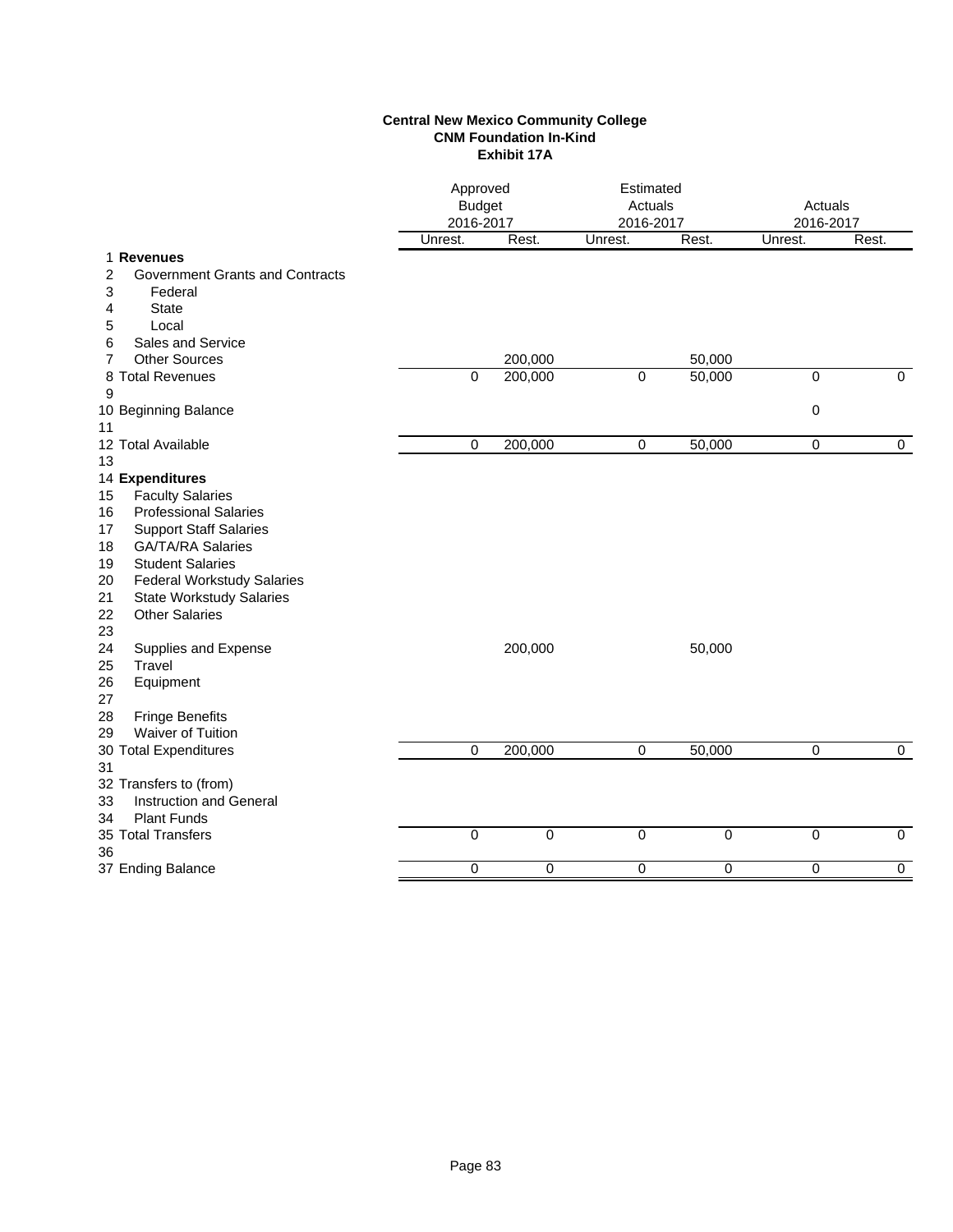### **Central New Mexico Community College Summary of Internal Services Exhibit 18**

|    |                                         | Approved       |                  | Estimated      |                  |             |                |
|----|-----------------------------------------|----------------|------------------|----------------|------------------|-------------|----------------|
|    |                                         | <b>Budget</b>  |                  | Actuals        |                  | Actuals     |                |
|    |                                         | 2016-2017      |                  | 2016-2017      |                  | 2016-2017   |                |
|    |                                         | Unrest.        | Rest.            | Unrest.        | Rest.            | Unrest.     | Rest.          |
|    | 1 Revenues                              |                |                  |                |                  |             |                |
| 2  | <b>Federal Grants and Contracts</b>     | 0              | 15,185           | 0              | 28,274           | 0           | 26,803         |
| 3  | <b>State Grants and Contracts</b>       | 0              | 44,820           | 0              | 43,176           | 0           | 32,352         |
| 4  | Sales and Service                       | 6,000          | 0                | 3,000          | 0                | 1,689       | 0              |
|    | 5 Total Revenues                        | 6,000          | 60,005           | 3,000          | 71,450           | 1,689       | 59,155         |
| 6  |                                         |                |                  |                |                  |             |                |
|    | 7 Beginning Balance                     | 0              | 0                | 0              | 0                | 0           | 0              |
| 8  |                                         |                |                  |                |                  |             |                |
|    | 9 Total Available                       | 6,000          | 60,005           | 3,000          | 71,450           | 1,689       | 59,155         |
| 10 |                                         |                |                  |                |                  |             |                |
|    | 11 Expenditures                         |                |                  |                |                  |             |                |
| 12 | <b>Faculty Salaries</b>                 | 0              | 0                | 0              | 0                | 0           | 0              |
| 13 | <b>Professional Salaries</b>            | 3,129,188      | 0                | 2,817,030      | 0                | 2,507,135   | 0              |
| 14 | <b>Support Staff Salaries</b>           | 1,417,159      | 0                | 1,625,653      | 0                | 1,555,805   | 0              |
| 15 | <b>GA/TA/RA Salaries</b>                | 0              | 0                | 0              | 0                | 0           | 0              |
| 16 | <b>Student Salaries</b>                 | 245            | 0                | 245            | 0                | 350         | 0              |
| 17 | <b>Federal Workstudy Salaries</b>       | 5,062          | 15,185           | 8,156          | 28,274           | 8,934       | 26,803         |
| 18 | <b>State Workstudy Salaries</b>         | 15,967         | 44,820           | 10,793         | 43,176           | 8,088       | 32,352         |
| 19 | <b>Other Salaries</b>                   | 39,442         | 0                | 41,342         | 0                | 44,126      | 0              |
| 20 |                                         | 0              | 0                | 0              | 0                | 0           | 0              |
| 21 | Supplies and Expense                    | 5,920,778      | 0                | 4,887,834      | 0                | 3,710,769   | 0              |
| 22 | Travel                                  | 30,665         | 0                | 35,195         | 0                | 44,101      | 0              |
| 23 | Equipment                               | 79,585         | 0                | 39,585         | 0                | 122,967     | 0              |
| 24 |                                         | 0              | 0                | 0              | 0                | 0           | 0              |
| 25 | <b>Fringe Benefits</b>                  | 1,743,431      | 0                | 1,619,857      | 0                | 1,405,487   | 0              |
| 26 | Waiver of Tuition                       | 21,674         | 0                | 32,174         | 0                | 31,066      | 0              |
|    | 27 Total Expenditures                   | 12,403,196     | 60,005           | 11,117,864     | 71,450           | 9,438,828   | 59,155         |
| 28 |                                         |                |                  |                |                  |             |                |
|    | 29 Internal Department Charges          |                |                  |                |                  |             |                |
| 30 | Data Processing                         | (11, 466, 689) | 0                | (10, 187, 768) | 0                | (8,909,281) | 0              |
| 31 | Printing, Duplicating, and Postal       | (676, 279)     | 0                | (672, 868)     | 0                | (325, 762)  | 0              |
| 32 | Motor Pool                              | (254, 228)     | 0                | (254, 228)     | 0                | (202,096)   | 0              |
|    | 33 Total Internal Department Charges    | (12, 397, 196) | $\pmb{0}$        | (11, 114, 864) | $\boldsymbol{0}$ | (9,437,139) | $\pmb{0}$      |
|    | 34 Expenditures Net of Internal Charges | 6,000          | 60,005           | 3,000          | 71,450           | 1,689       | 59,155         |
| 35 |                                         |                |                  |                |                  |             |                |
|    | 36 Transfers to (from)                  |                |                  |                |                  |             |                |
| 37 | Renewals and Replacements               | 0              | 0                | 0              | 0                | 0           | 0              |
| 38 | Instruction and General                 | $\pmb{0}$      | $\boldsymbol{0}$ | 0              | 0                | 0           | 0              |
|    | 39 Total Transfers                      | 0              | $\overline{0}$   | $\overline{0}$ | $\mathbf 0$      | 0           | $\overline{0}$ |
| 40 |                                         |                |                  |                |                  |             |                |
|    | 41 Ending Balance                       | $\overline{0}$ | $\overline{0}$   | $\overline{0}$ | $\pmb{0}$        | 0           | 0              |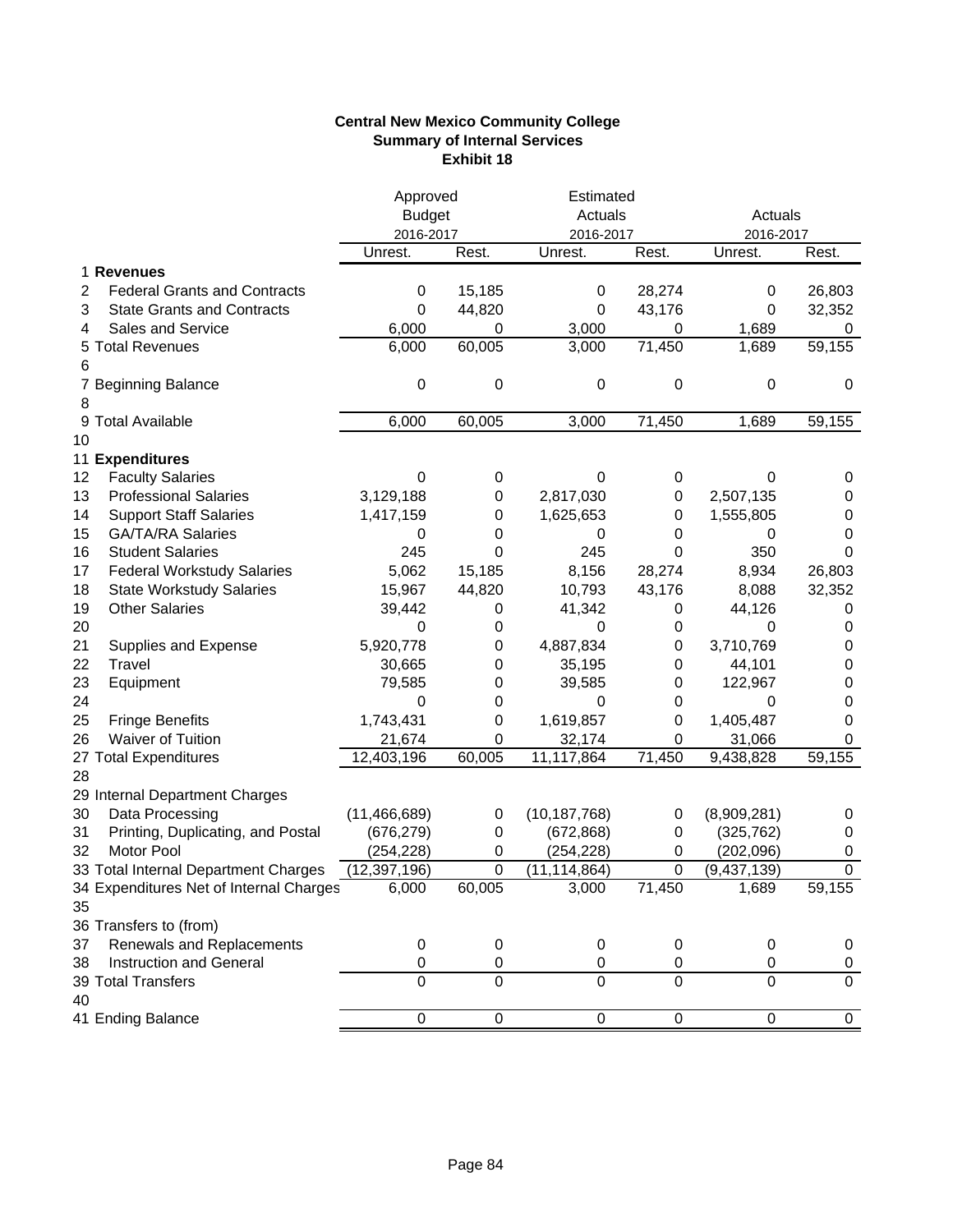### **Central New Mexico Community College Information Technology Services Exhibit 18A**

|             |                                                                                                                    | Approved<br><b>Budget</b><br>2016-2017 |                  | Estimated<br>Actuals<br>2016-2017 |                  | Actuals<br>2016-2017 |                  |
|-------------|--------------------------------------------------------------------------------------------------------------------|----------------------------------------|------------------|-----------------------------------|------------------|----------------------|------------------|
|             |                                                                                                                    | Unrest.                                | Rest.            | Unrest.                           | Rest.            | Unrest.              | Rest.            |
| 2<br>3<br>4 | 1 Revenues<br><b>Federal Grants and Contracts</b><br><b>State Grants and Contracts</b><br><b>Sales and Service</b> |                                        | 13,790<br>27,958 |                                   | 20,997<br>27,463 |                      | 17,994<br>21,296 |
| 5<br>6      | <b>Total Revenues</b>                                                                                              | $\pmb{0}$                              | 41,748           | 0                                 | 48,460           | 0                    | 39,290           |
| 7<br>8      | <b>Beginning Balance</b>                                                                                           |                                        |                  |                                   |                  |                      |                  |
| 9           | <b>Total Available</b>                                                                                             | $\pmb{0}$                              | 41,748           | 0                                 | 48,460           | 0                    | 39,290           |
| 10          |                                                                                                                    |                                        |                  |                                   |                  |                      |                  |
|             | 11 Expenditures                                                                                                    |                                        |                  |                                   |                  |                      |                  |
| 12          | <b>Faculty Salaries</b>                                                                                            |                                        |                  |                                   |                  |                      |                  |
| 13          | <b>Professional Salaries</b>                                                                                       | 3,102,772                              |                  | 2,802,216                         |                  | 2,495,347            |                  |
| 14          | <b>Support Staff Salaries</b>                                                                                      | 1,208,742                              |                  | 1,406,691                         |                  | 1,406,491            |                  |
| 15          | <b>GA/TA/RA Salaries</b>                                                                                           |                                        |                  |                                   |                  |                      |                  |
| 16          | <b>Student Salaries</b>                                                                                            | 245<br>4,597                           |                  | 245                               |                  | 350                  |                  |
| 17<br>18    | <b>Federal Workstudy Salaries</b><br><b>State Workstudy Salaries</b>                                               | 9,960                                  | 13,790<br>27,958 | 5,806<br>6,846                    | 20,997<br>27,463 | 5,998<br>5,324       | 17,994<br>21,296 |
| 19          | <b>Other Salaries</b>                                                                                              |                                        |                  |                                   |                  |                      |                  |
| 20          |                                                                                                                    |                                        |                  |                                   |                  |                      |                  |
| 21          | Supplies and Expense                                                                                               | 5,403,850                              |                  | 4,374,375                         |                  | 3,469,747            |                  |
| 22          | Travel                                                                                                             | 27,810                                 |                  | 32,340                            |                  | 43,501               |                  |
| 23          | Equipment                                                                                                          | 79,585                                 |                  | 39,585                            |                  | 122,967              |                  |
| 24          |                                                                                                                    |                                        |                  |                                   |                  |                      |                  |
| 25          | <b>Fringe Benefits</b>                                                                                             | 1,613,432                              |                  | 1,493,468                         |                  | 1,329,795            |                  |
| 26          | <b>Waiver of Tuition</b>                                                                                           | 15,696                                 |                  | 26,196                            |                  | 29,761               |                  |
|             | 27 Total Expenditures                                                                                              | 11,466,689                             | 41,748           | 10,187,768                        | 48,460           | 8,909,281            | 39,290           |
| 28          |                                                                                                                    |                                        |                  |                                   |                  |                      |                  |
|             | 29 Internal Department Charges                                                                                     |                                        |                  |                                   |                  |                      |                  |
| 30          | Data Processing                                                                                                    | (11, 466, 689)                         |                  | (10, 187, 768)                    |                  | (8,909,281)          |                  |
| 31          | Printing, Duplicating, and Postal                                                                                  |                                        |                  |                                   |                  |                      |                  |
| 32          | Motor Pool                                                                                                         | (11, 466, 689)                         | $\boldsymbol{0}$ | (10, 187, 768)                    | 0                | (8,909,281)          | $\pmb{0}$        |
|             | 33 Total Internal Department Charges<br>34 Expenditures Net of Internal Charges                                    | 0                                      | 41,748           | 0                                 | 48,460           | $\pmb{0}$            | 39,290           |
| 35          |                                                                                                                    |                                        |                  |                                   |                  |                      |                  |
|             | 36 Transfers to (from)                                                                                             |                                        |                  |                                   |                  |                      |                  |
| 37          | Renewals and Replacements                                                                                          |                                        |                  |                                   |                  |                      |                  |
| 38          | Instruction and General                                                                                            |                                        |                  |                                   |                  |                      |                  |
|             | 39 Total Transfers                                                                                                 | $\mathbf 0$                            | $\mathbf 0$      | 0                                 | $\boldsymbol{0}$ | 0                    | 0                |
| 40          |                                                                                                                    |                                        |                  |                                   |                  |                      |                  |
|             | 41 Ending Balance                                                                                                  | $\pmb{0}$                              | $\pmb{0}$        | 0                                 | $\boldsymbol{0}$ | 0                    | $\mathbf 0$      |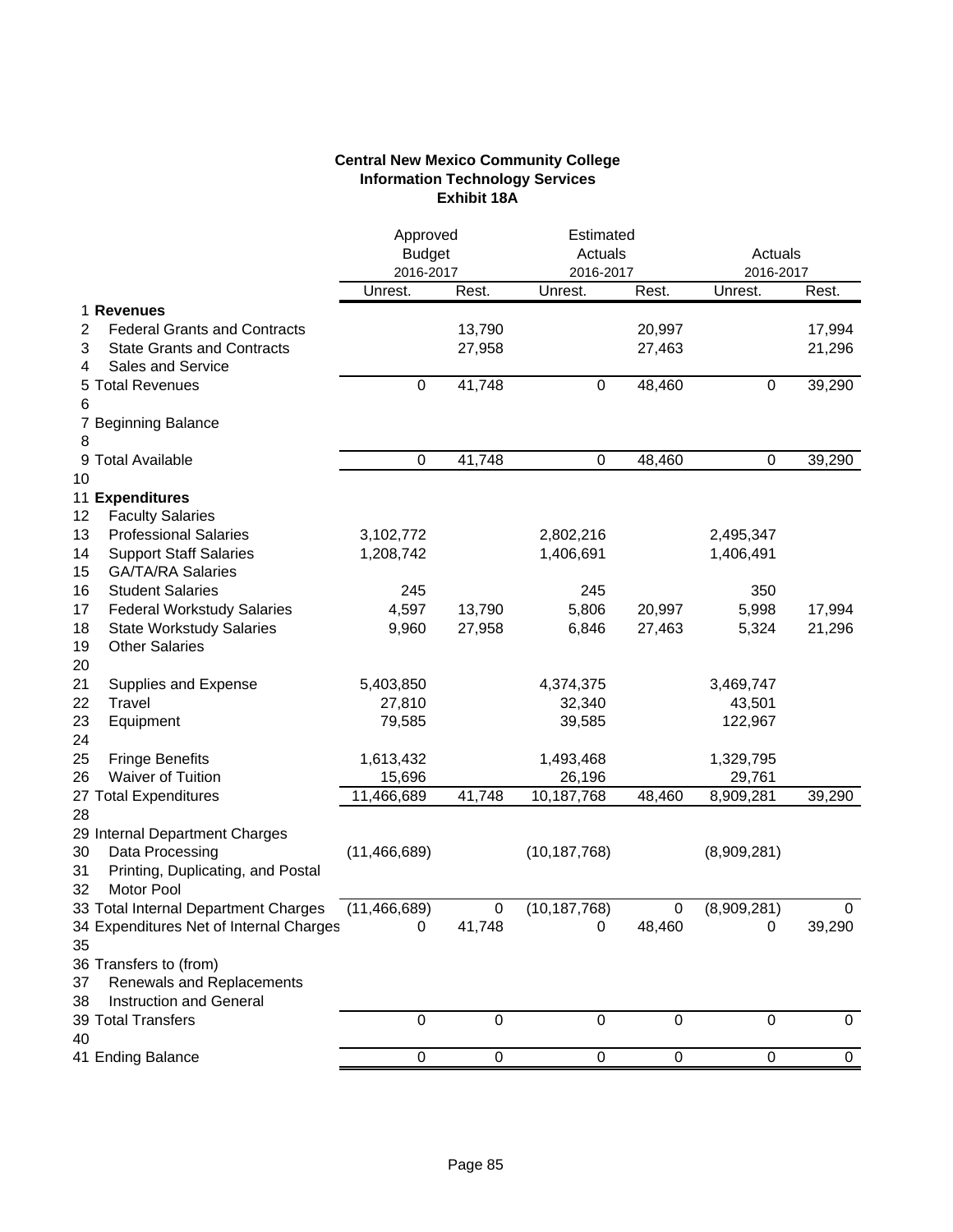### **Central New Mexico Community College Printing, Duplicating, and Postal Exhibit 18A**

| <b>Budget</b><br>Actuals<br>Actuals<br>2016-2017<br>2016-2017<br>2016-2017<br>Rest.<br>Unrest.<br>Unrest.<br>Rest.<br>Unrest.<br>Rest.<br>1 Revenues<br><b>Federal Grants and Contracts</b><br>7,277<br>2<br>1,395<br>8,808<br>3<br>16,862<br>15,713<br>11,057<br><b>State Grants and Contracts</b><br>6,000<br>3,000<br>1,689<br><b>Sales and Service</b><br>4<br>6,000<br>18,257<br>3,000<br>22,990<br>1,689<br>19,865<br>5 Total Revenues<br>6<br>7 Beginning Balance<br>8<br>9 Total Available<br>6,000<br>18,257<br>22,990<br>3,000<br>1,689<br>19,865<br>10<br>11 Expenditures<br><b>Faculty Salaries</b><br>12<br>13<br><b>Professional Salaries</b><br>26,416<br>14,814<br>11,788<br><b>Support Staff Salaries</b><br>208,417<br>218,962<br>149,314<br>14<br>15<br><b>GA/TA/RA Salaries</b><br>16<br><b>Student Salaries</b><br>465<br>7,277<br>8,808<br>17<br><b>Federal Workstudy Salaries</b><br>1,395<br>2,350<br>2,936<br>6,007<br>15,713<br>18<br><b>State Workstudy Salaries</b><br>16,862<br>3,947<br>2,764<br>11,057<br><b>Other Salaries</b><br>19<br>20<br>21<br>Supplies and Expense<br>312,769<br>311,200<br>93,576<br>22<br>Travel<br>2,855<br>2,855<br>600<br>23<br>Equipment<br>24<br>25<br><b>Fringe Benefits</b><br>119,372<br>115,762<br>65,168<br><b>Waiver of Tuition</b><br>26<br>5,978<br>5,978<br>1,305<br>682,279<br>18,257<br>22,990<br>27 Total Expenditures<br>675,868<br>327,451<br>19,865<br>28<br>29 Internal Department Charges<br>Data Processing<br>30<br>Printing, Duplicating, and Postal<br>31<br>(676, 279)<br>(672, 868)<br>(325, 762)<br>Motor Pool<br>32<br>33 Total Internal Department Charges<br>(676, 279)<br>(672, 868)<br>$\boldsymbol{0}$<br>(325, 762)<br>$\pmb{0}$<br>0<br>34 Expenditures Net of Internal Charges<br>6,000<br>18,257<br>3,000<br>22,990<br>1,689<br>19,865<br>35 |  | Approved | Estimated |  |  |  |
|---------------------------------------------------------------------------------------------------------------------------------------------------------------------------------------------------------------------------------------------------------------------------------------------------------------------------------------------------------------------------------------------------------------------------------------------------------------------------------------------------------------------------------------------------------------------------------------------------------------------------------------------------------------------------------------------------------------------------------------------------------------------------------------------------------------------------------------------------------------------------------------------------------------------------------------------------------------------------------------------------------------------------------------------------------------------------------------------------------------------------------------------------------------------------------------------------------------------------------------------------------------------------------------------------------------------------------------------------------------------------------------------------------------------------------------------------------------------------------------------------------------------------------------------------------------------------------------------------------------------------------------------------------------------------------------------------------------------------------------------------------------------------------------------------------------------------------------------|--|----------|-----------|--|--|--|
|                                                                                                                                                                                                                                                                                                                                                                                                                                                                                                                                                                                                                                                                                                                                                                                                                                                                                                                                                                                                                                                                                                                                                                                                                                                                                                                                                                                                                                                                                                                                                                                                                                                                                                                                                                                                                                             |  |          |           |  |  |  |
|                                                                                                                                                                                                                                                                                                                                                                                                                                                                                                                                                                                                                                                                                                                                                                                                                                                                                                                                                                                                                                                                                                                                                                                                                                                                                                                                                                                                                                                                                                                                                                                                                                                                                                                                                                                                                                             |  |          |           |  |  |  |
|                                                                                                                                                                                                                                                                                                                                                                                                                                                                                                                                                                                                                                                                                                                                                                                                                                                                                                                                                                                                                                                                                                                                                                                                                                                                                                                                                                                                                                                                                                                                                                                                                                                                                                                                                                                                                                             |  |          |           |  |  |  |
|                                                                                                                                                                                                                                                                                                                                                                                                                                                                                                                                                                                                                                                                                                                                                                                                                                                                                                                                                                                                                                                                                                                                                                                                                                                                                                                                                                                                                                                                                                                                                                                                                                                                                                                                                                                                                                             |  |          |           |  |  |  |
|                                                                                                                                                                                                                                                                                                                                                                                                                                                                                                                                                                                                                                                                                                                                                                                                                                                                                                                                                                                                                                                                                                                                                                                                                                                                                                                                                                                                                                                                                                                                                                                                                                                                                                                                                                                                                                             |  |          |           |  |  |  |
|                                                                                                                                                                                                                                                                                                                                                                                                                                                                                                                                                                                                                                                                                                                                                                                                                                                                                                                                                                                                                                                                                                                                                                                                                                                                                                                                                                                                                                                                                                                                                                                                                                                                                                                                                                                                                                             |  |          |           |  |  |  |
|                                                                                                                                                                                                                                                                                                                                                                                                                                                                                                                                                                                                                                                                                                                                                                                                                                                                                                                                                                                                                                                                                                                                                                                                                                                                                                                                                                                                                                                                                                                                                                                                                                                                                                                                                                                                                                             |  |          |           |  |  |  |
|                                                                                                                                                                                                                                                                                                                                                                                                                                                                                                                                                                                                                                                                                                                                                                                                                                                                                                                                                                                                                                                                                                                                                                                                                                                                                                                                                                                                                                                                                                                                                                                                                                                                                                                                                                                                                                             |  |          |           |  |  |  |
|                                                                                                                                                                                                                                                                                                                                                                                                                                                                                                                                                                                                                                                                                                                                                                                                                                                                                                                                                                                                                                                                                                                                                                                                                                                                                                                                                                                                                                                                                                                                                                                                                                                                                                                                                                                                                                             |  |          |           |  |  |  |
|                                                                                                                                                                                                                                                                                                                                                                                                                                                                                                                                                                                                                                                                                                                                                                                                                                                                                                                                                                                                                                                                                                                                                                                                                                                                                                                                                                                                                                                                                                                                                                                                                                                                                                                                                                                                                                             |  |          |           |  |  |  |
|                                                                                                                                                                                                                                                                                                                                                                                                                                                                                                                                                                                                                                                                                                                                                                                                                                                                                                                                                                                                                                                                                                                                                                                                                                                                                                                                                                                                                                                                                                                                                                                                                                                                                                                                                                                                                                             |  |          |           |  |  |  |
|                                                                                                                                                                                                                                                                                                                                                                                                                                                                                                                                                                                                                                                                                                                                                                                                                                                                                                                                                                                                                                                                                                                                                                                                                                                                                                                                                                                                                                                                                                                                                                                                                                                                                                                                                                                                                                             |  |          |           |  |  |  |
|                                                                                                                                                                                                                                                                                                                                                                                                                                                                                                                                                                                                                                                                                                                                                                                                                                                                                                                                                                                                                                                                                                                                                                                                                                                                                                                                                                                                                                                                                                                                                                                                                                                                                                                                                                                                                                             |  |          |           |  |  |  |
|                                                                                                                                                                                                                                                                                                                                                                                                                                                                                                                                                                                                                                                                                                                                                                                                                                                                                                                                                                                                                                                                                                                                                                                                                                                                                                                                                                                                                                                                                                                                                                                                                                                                                                                                                                                                                                             |  |          |           |  |  |  |
|                                                                                                                                                                                                                                                                                                                                                                                                                                                                                                                                                                                                                                                                                                                                                                                                                                                                                                                                                                                                                                                                                                                                                                                                                                                                                                                                                                                                                                                                                                                                                                                                                                                                                                                                                                                                                                             |  |          |           |  |  |  |
|                                                                                                                                                                                                                                                                                                                                                                                                                                                                                                                                                                                                                                                                                                                                                                                                                                                                                                                                                                                                                                                                                                                                                                                                                                                                                                                                                                                                                                                                                                                                                                                                                                                                                                                                                                                                                                             |  |          |           |  |  |  |
|                                                                                                                                                                                                                                                                                                                                                                                                                                                                                                                                                                                                                                                                                                                                                                                                                                                                                                                                                                                                                                                                                                                                                                                                                                                                                                                                                                                                                                                                                                                                                                                                                                                                                                                                                                                                                                             |  |          |           |  |  |  |
|                                                                                                                                                                                                                                                                                                                                                                                                                                                                                                                                                                                                                                                                                                                                                                                                                                                                                                                                                                                                                                                                                                                                                                                                                                                                                                                                                                                                                                                                                                                                                                                                                                                                                                                                                                                                                                             |  |          |           |  |  |  |
|                                                                                                                                                                                                                                                                                                                                                                                                                                                                                                                                                                                                                                                                                                                                                                                                                                                                                                                                                                                                                                                                                                                                                                                                                                                                                                                                                                                                                                                                                                                                                                                                                                                                                                                                                                                                                                             |  |          |           |  |  |  |
|                                                                                                                                                                                                                                                                                                                                                                                                                                                                                                                                                                                                                                                                                                                                                                                                                                                                                                                                                                                                                                                                                                                                                                                                                                                                                                                                                                                                                                                                                                                                                                                                                                                                                                                                                                                                                                             |  |          |           |  |  |  |
|                                                                                                                                                                                                                                                                                                                                                                                                                                                                                                                                                                                                                                                                                                                                                                                                                                                                                                                                                                                                                                                                                                                                                                                                                                                                                                                                                                                                                                                                                                                                                                                                                                                                                                                                                                                                                                             |  |          |           |  |  |  |
|                                                                                                                                                                                                                                                                                                                                                                                                                                                                                                                                                                                                                                                                                                                                                                                                                                                                                                                                                                                                                                                                                                                                                                                                                                                                                                                                                                                                                                                                                                                                                                                                                                                                                                                                                                                                                                             |  |          |           |  |  |  |
|                                                                                                                                                                                                                                                                                                                                                                                                                                                                                                                                                                                                                                                                                                                                                                                                                                                                                                                                                                                                                                                                                                                                                                                                                                                                                                                                                                                                                                                                                                                                                                                                                                                                                                                                                                                                                                             |  |          |           |  |  |  |
|                                                                                                                                                                                                                                                                                                                                                                                                                                                                                                                                                                                                                                                                                                                                                                                                                                                                                                                                                                                                                                                                                                                                                                                                                                                                                                                                                                                                                                                                                                                                                                                                                                                                                                                                                                                                                                             |  |          |           |  |  |  |
|                                                                                                                                                                                                                                                                                                                                                                                                                                                                                                                                                                                                                                                                                                                                                                                                                                                                                                                                                                                                                                                                                                                                                                                                                                                                                                                                                                                                                                                                                                                                                                                                                                                                                                                                                                                                                                             |  |          |           |  |  |  |
|                                                                                                                                                                                                                                                                                                                                                                                                                                                                                                                                                                                                                                                                                                                                                                                                                                                                                                                                                                                                                                                                                                                                                                                                                                                                                                                                                                                                                                                                                                                                                                                                                                                                                                                                                                                                                                             |  |          |           |  |  |  |
|                                                                                                                                                                                                                                                                                                                                                                                                                                                                                                                                                                                                                                                                                                                                                                                                                                                                                                                                                                                                                                                                                                                                                                                                                                                                                                                                                                                                                                                                                                                                                                                                                                                                                                                                                                                                                                             |  |          |           |  |  |  |
|                                                                                                                                                                                                                                                                                                                                                                                                                                                                                                                                                                                                                                                                                                                                                                                                                                                                                                                                                                                                                                                                                                                                                                                                                                                                                                                                                                                                                                                                                                                                                                                                                                                                                                                                                                                                                                             |  |          |           |  |  |  |
|                                                                                                                                                                                                                                                                                                                                                                                                                                                                                                                                                                                                                                                                                                                                                                                                                                                                                                                                                                                                                                                                                                                                                                                                                                                                                                                                                                                                                                                                                                                                                                                                                                                                                                                                                                                                                                             |  |          |           |  |  |  |
|                                                                                                                                                                                                                                                                                                                                                                                                                                                                                                                                                                                                                                                                                                                                                                                                                                                                                                                                                                                                                                                                                                                                                                                                                                                                                                                                                                                                                                                                                                                                                                                                                                                                                                                                                                                                                                             |  |          |           |  |  |  |
|                                                                                                                                                                                                                                                                                                                                                                                                                                                                                                                                                                                                                                                                                                                                                                                                                                                                                                                                                                                                                                                                                                                                                                                                                                                                                                                                                                                                                                                                                                                                                                                                                                                                                                                                                                                                                                             |  |          |           |  |  |  |
|                                                                                                                                                                                                                                                                                                                                                                                                                                                                                                                                                                                                                                                                                                                                                                                                                                                                                                                                                                                                                                                                                                                                                                                                                                                                                                                                                                                                                                                                                                                                                                                                                                                                                                                                                                                                                                             |  |          |           |  |  |  |
|                                                                                                                                                                                                                                                                                                                                                                                                                                                                                                                                                                                                                                                                                                                                                                                                                                                                                                                                                                                                                                                                                                                                                                                                                                                                                                                                                                                                                                                                                                                                                                                                                                                                                                                                                                                                                                             |  |          |           |  |  |  |
|                                                                                                                                                                                                                                                                                                                                                                                                                                                                                                                                                                                                                                                                                                                                                                                                                                                                                                                                                                                                                                                                                                                                                                                                                                                                                                                                                                                                                                                                                                                                                                                                                                                                                                                                                                                                                                             |  |          |           |  |  |  |
|                                                                                                                                                                                                                                                                                                                                                                                                                                                                                                                                                                                                                                                                                                                                                                                                                                                                                                                                                                                                                                                                                                                                                                                                                                                                                                                                                                                                                                                                                                                                                                                                                                                                                                                                                                                                                                             |  |          |           |  |  |  |
|                                                                                                                                                                                                                                                                                                                                                                                                                                                                                                                                                                                                                                                                                                                                                                                                                                                                                                                                                                                                                                                                                                                                                                                                                                                                                                                                                                                                                                                                                                                                                                                                                                                                                                                                                                                                                                             |  |          |           |  |  |  |
|                                                                                                                                                                                                                                                                                                                                                                                                                                                                                                                                                                                                                                                                                                                                                                                                                                                                                                                                                                                                                                                                                                                                                                                                                                                                                                                                                                                                                                                                                                                                                                                                                                                                                                                                                                                                                                             |  |          |           |  |  |  |
| 36 Transfers to (from)<br>Renewals and Replacements                                                                                                                                                                                                                                                                                                                                                                                                                                                                                                                                                                                                                                                                                                                                                                                                                                                                                                                                                                                                                                                                                                                                                                                                                                                                                                                                                                                                                                                                                                                                                                                                                                                                                                                                                                                         |  |          |           |  |  |  |
| 37<br>Instruction and General<br>38                                                                                                                                                                                                                                                                                                                                                                                                                                                                                                                                                                                                                                                                                                                                                                                                                                                                                                                                                                                                                                                                                                                                                                                                                                                                                                                                                                                                                                                                                                                                                                                                                                                                                                                                                                                                         |  |          |           |  |  |  |
| 39 Total Transfers<br>$\pmb{0}$<br>$\pmb{0}$<br>$\pmb{0}$<br>$\boldsymbol{0}$<br>$\boldsymbol{0}$<br>$\mathbf 0$                                                                                                                                                                                                                                                                                                                                                                                                                                                                                                                                                                                                                                                                                                                                                                                                                                                                                                                                                                                                                                                                                                                                                                                                                                                                                                                                                                                                                                                                                                                                                                                                                                                                                                                            |  |          |           |  |  |  |
| 40                                                                                                                                                                                                                                                                                                                                                                                                                                                                                                                                                                                                                                                                                                                                                                                                                                                                                                                                                                                                                                                                                                                                                                                                                                                                                                                                                                                                                                                                                                                                                                                                                                                                                                                                                                                                                                          |  |          |           |  |  |  |
| 41 Ending Balance<br>$\overline{0}$<br>$\overline{0}$<br>$\pmb{0}$<br>$\boldsymbol{0}$<br>$\boldsymbol{0}$<br>$\mathbf 0$                                                                                                                                                                                                                                                                                                                                                                                                                                                                                                                                                                                                                                                                                                                                                                                                                                                                                                                                                                                                                                                                                                                                                                                                                                                                                                                                                                                                                                                                                                                                                                                                                                                                                                                   |  |          |           |  |  |  |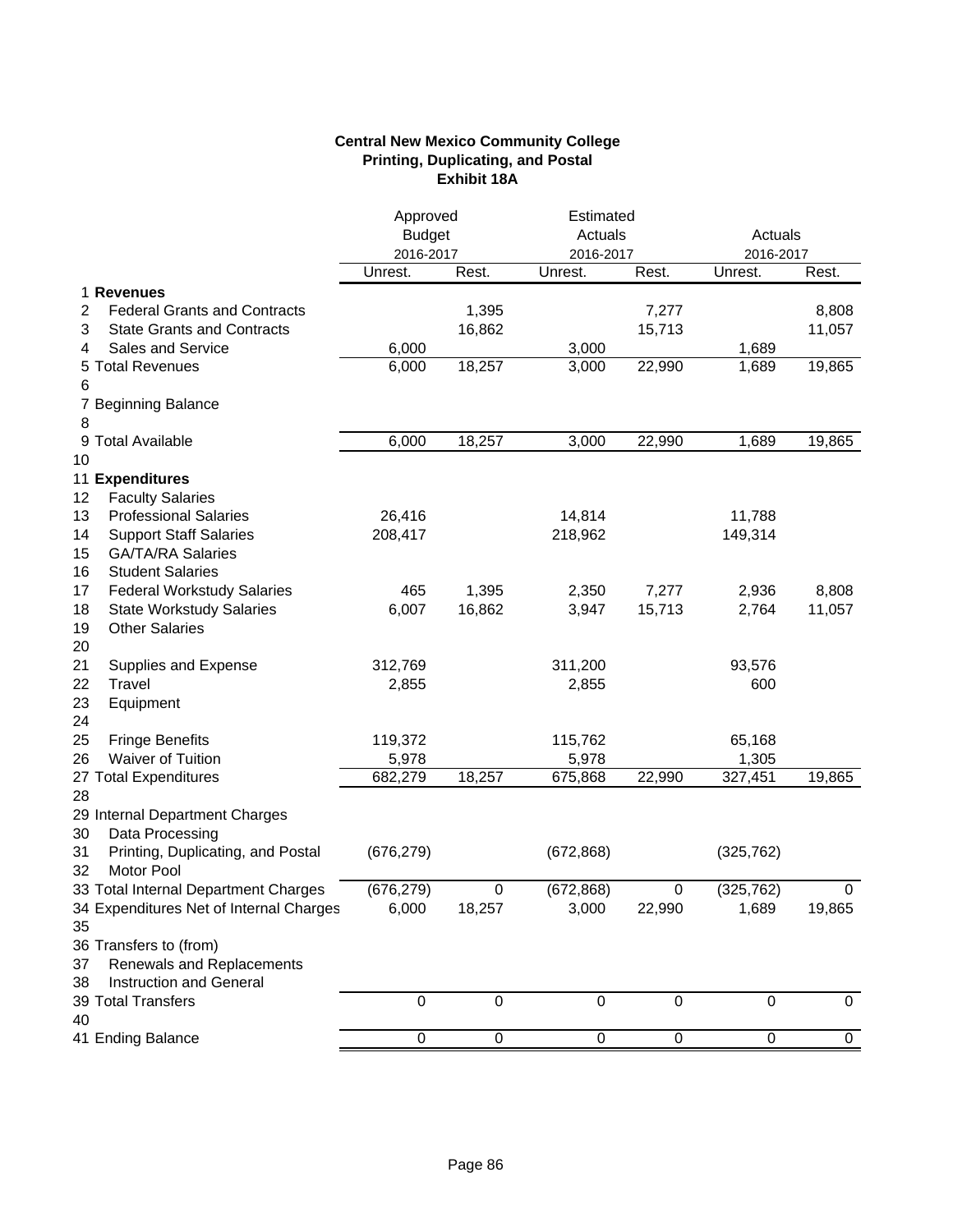# **Central New Mexico Community College Motor Pool Exhibit 18A**

|                                                   | Approved<br><b>Budget</b><br>2016-2017 |           |                  | Estimated<br>Actuals<br>2016-2017 |            | Actuals<br>2016-2017 |  |
|---------------------------------------------------|----------------------------------------|-----------|------------------|-----------------------------------|------------|----------------------|--|
|                                                   | Unrest.                                | Rest.     | Unrest.          | Rest.                             | Unrest.    | Rest.                |  |
| 1 Revenues                                        |                                        |           |                  |                                   |            |                      |  |
| <b>Federal Grants and Contracts</b><br>2          |                                        |           |                  |                                   |            |                      |  |
| <b>State Grants and Contracts</b><br>3            |                                        |           |                  |                                   |            |                      |  |
| <b>Sales and Service</b><br>4<br>5 Total Revenues | $\boldsymbol{0}$                       | 0         | $\boldsymbol{0}$ | 0                                 | 0          | $\mathbf 0$          |  |
| 6                                                 |                                        |           |                  |                                   |            |                      |  |
| 7 Beginning Balance                               |                                        |           |                  |                                   |            |                      |  |
| 8                                                 |                                        |           |                  |                                   |            |                      |  |
| 9 Total Available                                 | 0                                      | 0         | 0                | 0                                 | 0          | 0                    |  |
| 10                                                |                                        |           |                  |                                   |            |                      |  |
| 11 Expenditures                                   |                                        |           |                  |                                   |            |                      |  |
| <b>Faculty Salaries</b><br>12                     |                                        |           |                  |                                   |            |                      |  |
| 13<br><b>Professional Salaries</b>                |                                        |           |                  |                                   |            |                      |  |
| <b>Support Staff Salaries</b><br>14               |                                        |           |                  |                                   |            |                      |  |
| 15<br><b>GA/TA/RA Salaries</b>                    |                                        |           |                  |                                   |            |                      |  |
| <b>Student Salaries</b><br>16                     |                                        |           |                  |                                   |            |                      |  |
| 17<br><b>Federal Workstudy Salaries</b>           |                                        |           |                  |                                   |            |                      |  |
| 18<br><b>State Workstudy Salaries</b>             |                                        |           |                  |                                   |            |                      |  |
| 19<br><b>Other Salaries</b>                       | 39,442                                 |           | 41,342           |                                   | 44,126     |                      |  |
| 20                                                |                                        |           |                  |                                   |            |                      |  |
| 21<br>Supplies and Expense                        | 204,159                                |           | 202,259          |                                   | 147,446    |                      |  |
| 22<br>Travel                                      |                                        |           |                  |                                   |            |                      |  |
| 23<br>Equipment                                   |                                        |           |                  |                                   |            |                      |  |
| 24                                                |                                        |           |                  |                                   |            |                      |  |
| 25<br><b>Fringe Benefits</b>                      | 10,627                                 |           | 10,627           |                                   | 10,524     |                      |  |
| 26<br><b>Waiver of Tuition</b>                    |                                        |           |                  |                                   |            |                      |  |
| 27 Total Expenditures                             | 254,228                                | 0         | 254,228          | 0                                 | 202,096    | 0                    |  |
| 28<br>29 Internal Department Charges              |                                        |           |                  |                                   |            |                      |  |
| 30<br>Data Processing                             |                                        |           |                  |                                   |            |                      |  |
| 31<br>Printing, Duplicating, and Postal           |                                        |           |                  |                                   |            |                      |  |
| Motor Pool<br>32                                  | (254, 228)                             |           | (254, 228)       |                                   | (202, 096) |                      |  |
| 33 Total Internal Department Charges              | (254, 228)                             | $\,0\,$   | (254, 228)       | $\boldsymbol{0}$                  | (202, 096) | $\pmb{0}$            |  |
| 34 Expenditures Net of Internal Charges           | 0                                      | $\pmb{0}$ | $\boldsymbol{0}$ | $\boldsymbol{0}$                  | 0          | $\mathbf 0$          |  |
| 35                                                |                                        |           |                  |                                   |            |                      |  |
| 36 Transfers to (from)                            |                                        |           |                  |                                   |            |                      |  |
| 37<br>Renewals and Replacements                   |                                        |           |                  |                                   |            |                      |  |
| 38<br>Instruction and General                     |                                        |           |                  |                                   |            |                      |  |
| 39 Total Transfers                                | $\mathbf 0$                            | $\pmb{0}$ | $\mathbf 0$      | $\boldsymbol{0}$                  | 0          | 0                    |  |
| 40                                                |                                        |           |                  |                                   |            |                      |  |
| 41 Ending Balance                                 | $\boldsymbol{0}$                       | $\pmb{0}$ | $\pmb{0}$        | 0                                 | 0          | 0                    |  |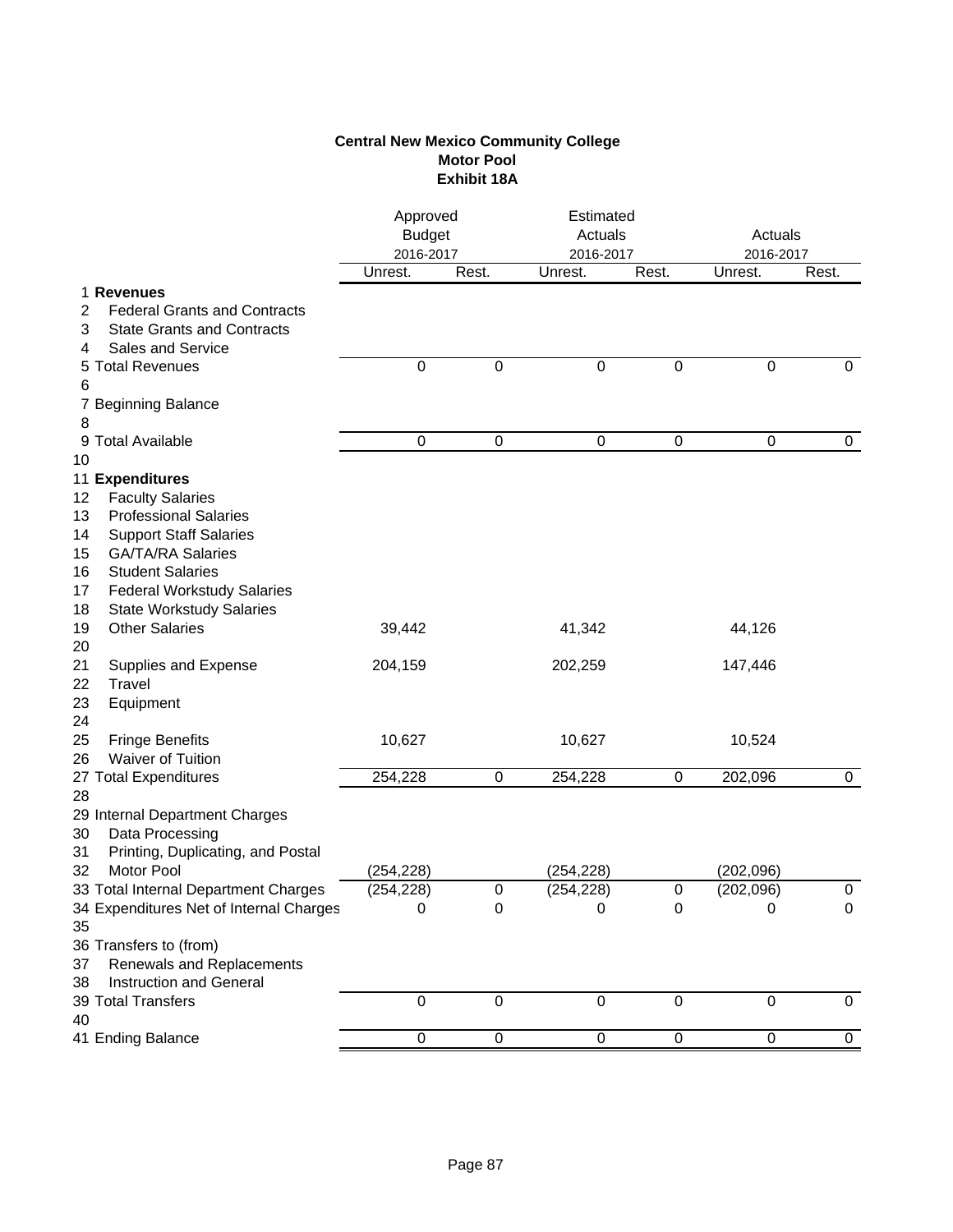#### **Central New Mexico Community College Student Aid Grants and Stipends Exhibit 19**

|                                                 |             | Approved Budget<br>2016-2017 | <b>Estimated Actuals</b><br>2016-2017 |            | Actuals<br>2016-2017 |            |
|-------------------------------------------------|-------------|------------------------------|---------------------------------------|------------|----------------------|------------|
|                                                 | Unrest.     | Rest.                        | Unrest.                               | Rest.      | Unrest.              | Rest.      |
| 1 Revenues                                      |             |                              |                                       |            |                      |            |
| 2<br><b>Federal Government Appropriations</b>   |             |                              |                                       |            |                      |            |
| 3<br><b>SEOG</b>                                |             | 499,776                      |                                       | 501,032    |                      | 500,057    |
| <b>PELL</b><br>4                                |             | 28,041,017                   |                                       | 28,041,017 |                      | 21,987,687 |
| <b>State Government Appropriations</b><br>5     |             |                              |                                       |            |                      |            |
| <b>SSIG</b><br>6                                |             | 2,157,279                    |                                       | 2,114,397  |                      | 2,024,531  |
| <b>HED Loan Scholarships</b><br>7               |             | 40,000                       |                                       | 40,000     |                      | 7,300      |
| Legislative Endowment Scholarships<br>8         |             | 42,850                       |                                       | 43,358     |                      | 42,850     |
| 9<br><b>NM Scholars</b>                         |             | 40,000                       |                                       | 63,899     |                      | 2,974      |
| <b>ETB Pathways</b><br>10                       |             | 0                            |                                       | 2,000      |                      | 2,000      |
| 11<br>Lottery Success Scholarships              |             | 1,200,000                    |                                       | 1,259,807  |                      | 1,136,365  |
| 12<br><b>College Affordability Grant</b>        |             | 440,558                      |                                       | 489,245    |                      | 480,797    |
| 13<br><b>Federal Govt Grants and Contracts</b>  |             |                              |                                       |            |                      |            |
| 14<br><b>SBA-Growth Accelerator Scholarship</b> |             | 0                            |                                       | 5,000      |                      | 0          |
| 15<br>UNM/NSF                                   |             | 0                            |                                       | 33,000     |                      | 16,800     |
| 16<br><b>NSF AMP Senior Alliance</b>            |             | 8,000                        |                                       | 8,000      |                      | 0          |
| 17<br>AARP Fnd Scholarship                      |             | 0                            |                                       | 10,057     |                      | 0          |
| 18<br><b>TRIO Scholarship</b>                   |             | 26,640                       |                                       | 34,696     |                      | 58,212     |
| 19<br>DOL NM ITAP Scholarship                   |             | 192,920                      |                                       | 8,000      |                      | 3,995      |
| AmeriCorps Program<br>20                        |             | 80,000                       |                                       | 80,000     |                      | 77,918     |
| <b>State Govt Grants and Contracts</b><br>21    |             |                              |                                       |            |                      |            |
| 22<br><b>Local Govt Grants and Contracts</b>    |             |                              |                                       |            |                      |            |
| 23<br><b>Private Sources</b>                    | 20,000      | 509,346                      | 5,000                                 | 517,846    |                      | 447,896    |
| 24 Total Revenues                               | 20,000      | 33,278,386                   | 5,000                                 | 33,251,354 | 0                    | 26,789,382 |
| 25                                              |             |                              |                                       |            |                      |            |
| 26 Beginning Balance                            | 20          |                              | 20                                    |            | 0                    |            |
| 27                                              |             |                              |                                       |            |                      |            |
| 28 Total Available                              | 20,020      | 33,278,386                   | 5,020                                 | 33,251,354 | 0                    | 26,789,382 |
| 29                                              |             |                              |                                       |            |                      |            |
| 30 Expenditures                                 |             |                              |                                       |            |                      |            |
| <b>SEOG</b><br>31                               | 166,592     | 499,776                      | 167,011                               | 501,032    | 166,720              | 500,057    |
| 32<br>Scholarship Programs                      | 750,000     | 509,346                      | 750,000                               | 517,846    | 1,044,116            | 447,896    |
| 33<br>State Scholarships - 3%                   | 847,570     |                              | 847,570                               |            | 847,214              |            |
| <b>SSIG</b><br>34                               |             | 2,157,279                    |                                       | 2,114,397  |                      | 2,024,531  |
| 35<br>AmeriCorps Program                        |             | 80,000                       |                                       | 80,000     |                      | 77,918     |
| 36<br><b>HED Loan Scholarships</b>              |             | 40,000                       |                                       | 40,000     |                      | 7,300      |
| 37<br>PELL                                      |             | 28,041,017                   |                                       | 28,041,017 |                      | 21,987,687 |
| 38<br>Lottery Success Scholarships              |             | 1,200,000                    |                                       | 1,259,807  |                      | 1,136,365  |
| UNM/NSF<br>39                                   |             |                              |                                       | 33,000     |                      | 16,800     |
| Pepsi Scholarships<br>40                        | 20,000      |                              | 5,000                                 |            | 30,231               |            |
| NSF AMP Senior Alliance<br>41                   |             | 8,000                        |                                       | 8,000      |                      | 0          |
| <b>CTE Scholarship</b><br>42                    | 650,000     |                              | 650,000                               |            | 201,929              |            |
| 43<br>SBA-Growth Accelerator Scholarship        |             |                              |                                       | 5,000      |                      | 0          |
| 44<br>Legislative Endowment Scholarships        |             | 42,850                       |                                       | 43,358     |                      | 42,850     |
| <b>NM Scholars</b><br>45                        |             | 40,000                       |                                       | 63,899     |                      | 2,974      |
| <b>ETB Pathways</b><br>46                       |             |                              |                                       | 2,000      |                      | 2,000      |
| <b>College Affordability Grant</b><br>47        |             | 440,558                      |                                       | 489,245    |                      | 480,797    |
| <b>AARP Fnd Scholarship</b><br>48               |             |                              |                                       | 10,057     |                      | 0          |
| <b>TRIO Scholarship</b><br>49                   |             | 26,640                       |                                       | 34,696     |                      | 58,212     |
| DOL NM ITAP Scholarship<br>50                   |             | 192,920                      |                                       | 8,000      |                      | 3,995      |
| 51<br><b>CNM Scholarship Support</b>            | 10,000      |                              | 16,801                                |            |                      |            |
| 52 Total Expenditures                           | 2,444,162   | 33,278,386                   | 2,436,382                             | 33,251,354 | 2,290,210            | 26,789,382 |
| 53 Transfers to (from)                          |             |                              |                                       |            |                      |            |
| Instruction and General<br>54                   | (2,270,562) |                              | (2,270,562)                           |            | (2,270,562)          |            |
| <b>Public Service</b><br>55                     |             |                              |                                       |            |                      |            |
| 56<br><b>Student Social and Cultural</b>        | (10, 800)   |                              | (10, 800)                             |            | (10, 800)            |            |
| Auxiliaries<br>57                               | (150,000)   |                              | (150,000)                             |            | (150,000)            |            |
| 58 Net Transfers                                | (2,431,362) | 0                            | (2,431,362)                           | 0          | (2,431,362)          | 0          |
| 59 Ending Balance                               | 7,220       | 0                            | 0                                     | 0          | 141,152              | 0          |
|                                                 |             |                              |                                       |            |                      |            |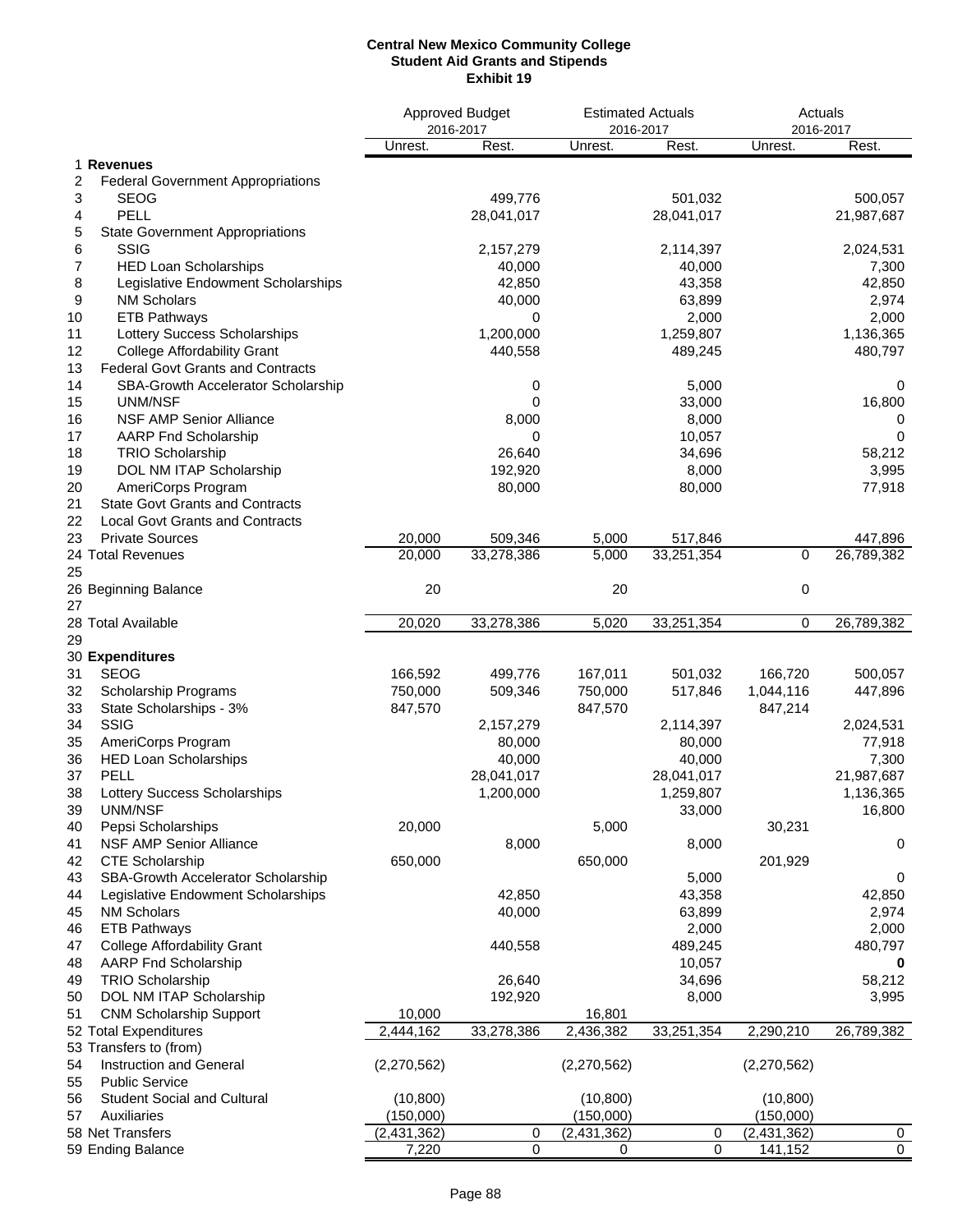### **Central New Mexico Community College Summary of Auxiliary Enterprises Exhibit 20**

|                                          | Approved      |           | Estimated |       |           |                |
|------------------------------------------|---------------|-----------|-----------|-------|-----------|----------------|
|                                          | <b>Budget</b> |           | Actuals   |       | Actuals   |                |
|                                          | 2016-2017     |           | 2016-2017 |       | 2016-2017 |                |
|                                          | Unrest.       | Rest.     | Unrest.   | Rest. | Unrest.   | Rest.          |
| 1 Revenues                               |               |           |           |       |           |                |
| 2<br><b>Federal Grants and Contracts</b> | 0             | 8,000     | 0         | 1,000 | 0         | 0              |
| 3<br><b>State Grants and Contracts</b>   | 0             | 28,008    | 0         | 3,000 | 0         | 0              |
| <b>Sales and Service</b><br>4            | 2,240,000     | 0         | 1,716,831 | 0     | 1,765,825 | 0              |
| 5 Total Revenues                         | 2,240,000     | 36,008    | 1,716,831 | 4,000 | 1,765,825 | 0              |
| 6                                        |               |           |           |       |           |                |
| 7 Beginning Balance                      | 4,928,885     | 0         | 4,928,885 | 0     | 4,928,885 | 0              |
| 8                                        |               |           |           |       |           |                |
| 9 Total Available                        | 7,168,885     | 36,008    | 6,645,716 | 4,000 | 6,694,710 | $\mathbf 0$    |
| 10                                       |               |           |           |       |           |                |
| 11 Expenditures                          |               |           |           |       |           |                |
| <b>Faculty Salaries</b><br>12            | 0             | $\pmb{0}$ | 0         | 0     | 0         | 0              |
| 13<br><b>Professional Salaries</b>       | 51,071        | 0         | 47,476    | 0     | 47,259    | $\pmb{0}$      |
| <b>Support Staff Salaries</b><br>14      | 28,276        | 0         | 30,176    | 0     | 30,180    | $\pmb{0}$      |
| 15<br><b>GA/TA/RA Salaries</b>           | 0             | 0         | 0         | 0     | 0         | $\pmb{0}$      |
| 16<br><b>Student Salaries</b>            | 2,894         | 0         | 2,894     | 0     | 0         | $\pmb{0}$      |
| 17<br><b>Federal Workstudy Salaries</b>  | 0             | 8,000     | 0         | 1,000 | 0         | $\pmb{0}$      |
| <b>State Workstudy Salaries</b><br>18    | 0             | 28,008    | 0         | 3,000 | 0         | $\pmb{0}$      |
| 19<br><b>Other Salaries</b>              | 140,840       | 0         | 107,370   | 0     | 95,489    | $\pmb{0}$      |
| 20                                       | 0             | 0         | 0         | 0     | 0         | $\pmb{0}$      |
| 21<br>Supplies and Expense               | 645,284       | 0         | 721,599   | 0     | 466,039   | $\pmb{0}$      |
| 22<br><b>Heating Fuel</b>                | 6,036         | 0         | 6,036     | 0     | 5,723     | $\pmb{0}$      |
| 23<br>Electricity                        | 40,146        | 0         | 40,146    | 0     | 38,792    | 0              |
| 24<br>Waste Disposal and Water           | 5,706         | 0         | 5,706     | 0     | 7,631     | 0              |
| 25<br>Travel                             | 1,050         | 0         | 1,050     | 0     | 1,052     | 0              |
| 26<br>Equipment                          | 0             | 0         | 0         | 0     | 0         | 0              |
| 27                                       | 0             | 0         | 0         | 0     | 0         | $\pmb{0}$      |
| 28<br><b>Fringe Benefits</b>             | 71,870        | 0         | 58,270    | 0     | 52,974    | 0              |
| Waiver of Tuition<br>29                  | 1,917         | 0         | 4,917     | 0     | 4,224     | 0              |
| 30 Total Expenditures                    | 995,090       | 36,008    | 1,025,640 | 4,000 | 749,363   | $\overline{0}$ |
| 31                                       |               |           |           |       |           |                |
| 32 Transfers to (from)                   |               |           |           |       |           |                |
| <b>Student Aid</b><br>33                 | 150,000       | 0         | 150,000   | 0     | 150,000   | 0              |
| 34<br>Renewals and Replacements          | 651,200       |           | 651,200   |       | 651,200   | 0              |
| 35<br>Instruction and General            | 500,000       |           | 500,000   |       | 500,000   |                |
| Auxiliaries<br>36                        | 0             | 0         | 0         | 0     | 0         | 0              |
| 37 Total Transfers                       | 1,301,200     | 0         | 1,301,200 | 0     | 1,301,200 | $\pmb{0}$      |
| 38                                       |               |           |           |       |           |                |
| 39 Ending Balance                        | 4,872,595     | 0         | 4,318,876 | 0     | 4,644,147 | $\overline{0}$ |
|                                          |               |           |           |       |           |                |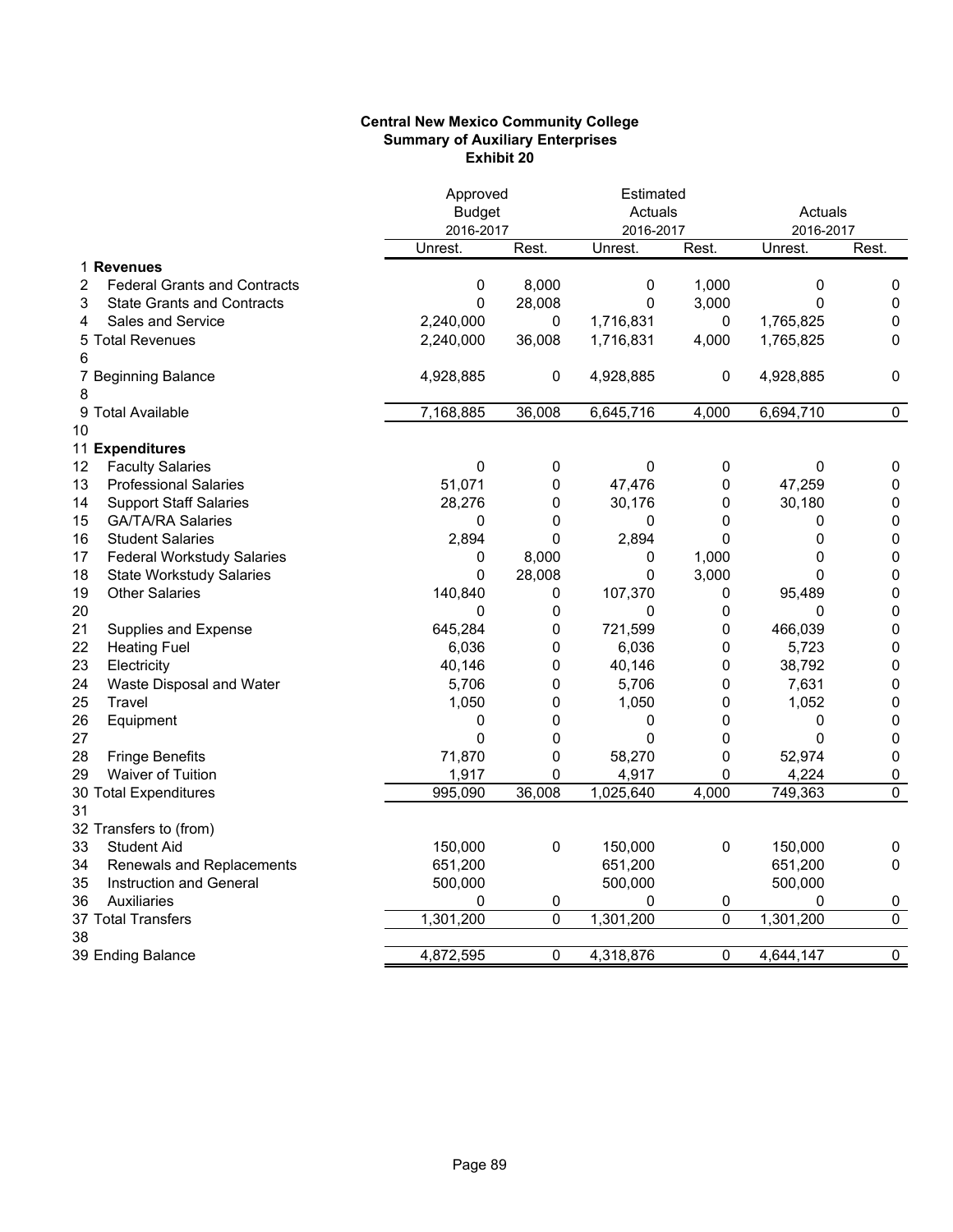# **Central New Mexico Community College Bookstore Exhibit 20A**

|                                          | 2016-2017 | Approved<br><b>Budget</b> |           | Estimated<br>Actuals<br>2016-2017 |           | Actuals<br>2016-2017 |
|------------------------------------------|-----------|---------------------------|-----------|-----------------------------------|-----------|----------------------|
|                                          | Unrest.   | Rest.                     | Unrest.   | Rest.                             | Unrest.   | Rest.                |
| 1 Revenues                               |           |                           |           |                                   |           |                      |
| 2<br><b>Federal Grants and Contracts</b> |           |                           |           |                                   |           |                      |
| <b>State Grants and Contracts</b><br>3   |           |                           |           |                                   |           |                      |
| Sales and Service<br>4                   | 1,690,000 |                           | 1,267,500 |                                   | 1,181,361 |                      |
| 5 Total Revenues                         | 1,690,000 | $\mathbf{0}$              | 1,267,500 | $\pmb{0}$                         | 1,181,361 | $\mathbf{0}$         |
| 6                                        |           |                           |           |                                   |           |                      |
| 7 Beginning Balance                      | 4,928,885 |                           | 4,928,885 |                                   | 4,928,885 |                      |
| 8                                        |           |                           |           |                                   |           |                      |
| 9 Total Available                        | 6,618,885 | 0                         | 6,196,385 | 0                                 | 6,110,246 | $\mathbf 0$          |
| 10                                       |           |                           |           |                                   |           |                      |
| 11 Expenditures                          |           |                           |           |                                   |           |                      |
| <b>Faculty Salaries</b><br>12            |           |                           |           |                                   |           |                      |
| 13<br><b>Professional Salaries</b>       |           |                           |           |                                   |           |                      |
| 14<br><b>Support Staff Salaries</b>      |           |                           |           |                                   |           |                      |
| 15<br><b>GA/TA/RA Salaries</b>           |           |                           |           |                                   |           |                      |
| 16<br><b>Student Salaries</b>            |           |                           |           |                                   |           |                      |
| 17<br><b>Federal Workstudy Salaries</b>  |           |                           |           |                                   |           |                      |
| 18<br><b>State Workstudy Salaries</b>    |           |                           |           |                                   |           |                      |
| <b>Other Salaries</b><br>19              |           |                           |           |                                   |           |                      |
| 20                                       |           |                           |           |                                   |           |                      |
| 21<br>Supplies and Expense               | 80,562    |                           | 45,327    |                                   | 2,982     |                      |
| 22<br><b>Heating Fuel</b>                | 5,670     |                           | 5,670     |                                   | 5,512     |                      |
| 23<br>Electricity                        | 37,584    |                           | 37,584    |                                   | 37,358    |                      |
| 24<br>Waste Disposal and Water           | 5,300     |                           | 5,300     |                                   | 7,349     |                      |
| 25<br>Travel                             |           |                           |           |                                   |           |                      |
| 26<br>Equipment                          |           |                           |           |                                   |           |                      |
| 27                                       |           |                           |           |                                   |           |                      |
| 28<br><b>Fringe Benefits</b>             |           |                           |           |                                   |           |                      |
| Waiver of Tuition<br>29                  |           |                           |           |                                   |           |                      |
| 30 Total Expenditures                    | 129,116   | $\pmb{0}$                 | 93,881    | 0                                 | 53,201    | $\mathbf{0}$         |
| 31                                       |           |                           |           |                                   |           |                      |
| 32 Transfers to (from)                   |           |                           |           |                                   |           |                      |
| <b>Student Aid</b><br>33                 | 150,000   |                           | 150,000   |                                   | 150,000   |                      |
| 34<br><b>Instruction and General</b>     | 500,000   |                           | 500,000   |                                   | 500,000   |                      |
| 35<br>Auxiliaries                        | 967,174   |                           | 1,133,628 |                                   | 967,174   |                      |
| 36 Total Transfers                       | 1,617,174 | 0                         | 1,783,628 | 0                                 | 1,617,174 | $\overline{0}$       |
| 37<br>38 Ending Balance                  | 4,872,595 | 0                         | 4,318,876 | 0                                 | 4,439,871 | $\mathbf 0$          |
|                                          |           |                           |           |                                   |           |                      |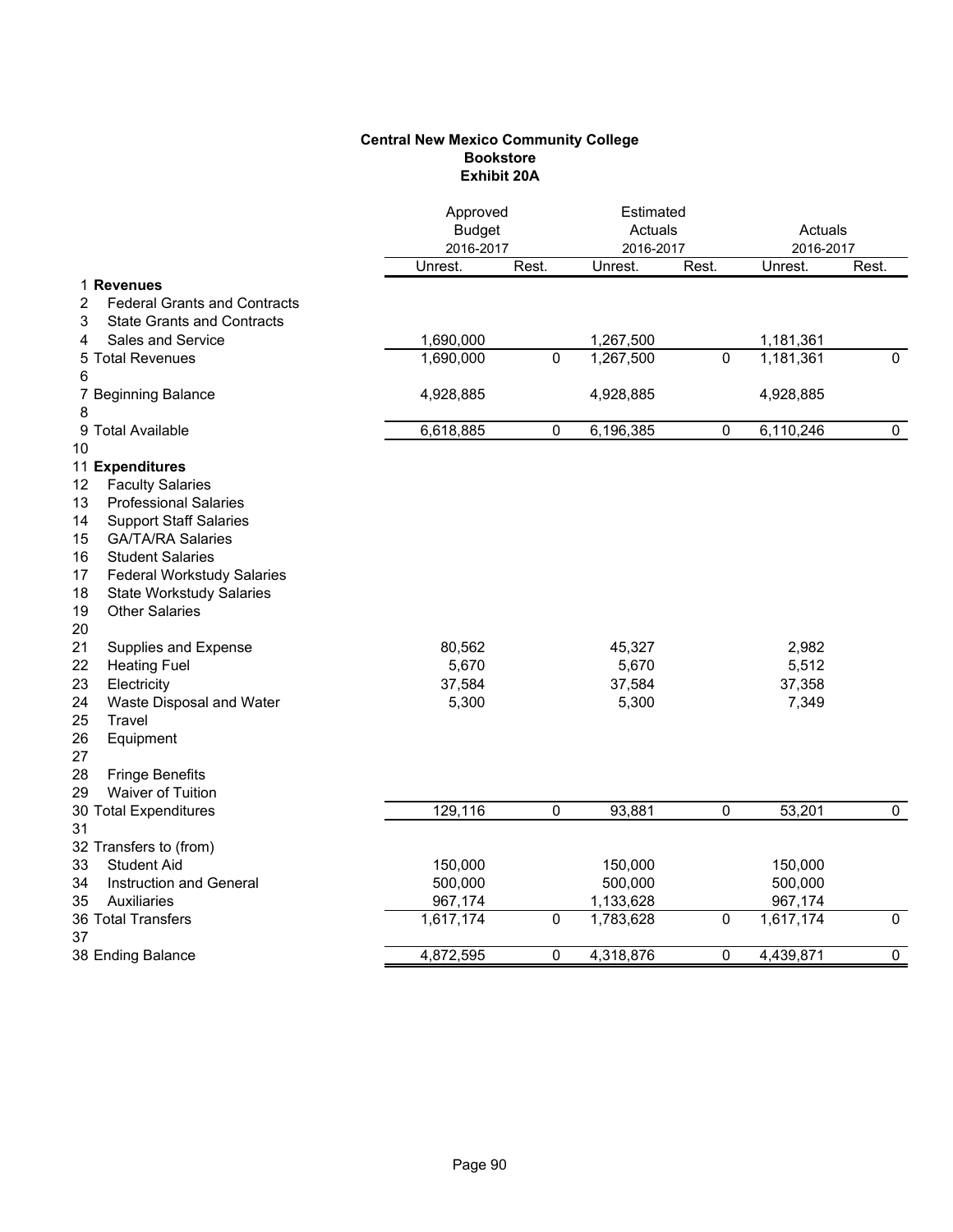# **Central New Mexico Community College Food Services Exhibit 20A**

|                                          | Approved<br><b>Budget</b><br>2016-2017 |                | Estimated<br>Actuals<br>2016-2017 |                | Actuals<br>2016-2017 |              |
|------------------------------------------|----------------------------------------|----------------|-----------------------------------|----------------|----------------------|--------------|
|                                          | Unrest.                                | Rest.          | Unrest.                           | Rest.          | Unrest.              | Rest.        |
| 1 Revenues                               |                                        |                |                                   |                |                      |              |
| <b>Federal Grants and Contracts</b><br>2 |                                        |                |                                   |                |                      |              |
| <b>State Grants and Contracts</b><br>3   |                                        |                |                                   |                |                      |              |
| Sales and Service<br>4                   | 100,000                                |                | 20,000                            |                | 22,324               |              |
| 5 Total Revenues                         | 100,000                                | $\overline{0}$ | 20,000                            | $\overline{0}$ | 22,324               | $\mathbf{0}$ |
| 6                                        |                                        |                |                                   |                |                      |              |
| 7 Beginning Balance                      | 0                                      |                | 0                                 |                | $\pmb{0}$            |              |
| 8                                        |                                        |                |                                   |                |                      |              |
| 9 Total Available                        | 100,000                                | 0              | 20,000                            | 0              | 22,324               | $\mathbf 0$  |
| 10                                       |                                        |                |                                   |                |                      |              |
| 11 Expenditures                          |                                        |                |                                   |                |                      |              |
| <b>Faculty Salaries</b><br>12            |                                        |                |                                   |                |                      |              |
| <b>Professional Salaries</b><br>13       |                                        |                |                                   |                |                      |              |
| <b>Support Staff Salaries</b><br>14      |                                        |                |                                   |                |                      |              |
| 15<br><b>GA/TA/RA Salaries</b>           |                                        |                |                                   |                |                      |              |
| <b>Student Salaries</b><br>16            |                                        |                |                                   |                |                      |              |
| 17<br><b>Federal Workstudy Salaries</b>  |                                        |                |                                   |                |                      |              |
| 18<br><b>State Workstudy Salaries</b>    |                                        |                |                                   |                |                      |              |
| <b>Other Salaries</b><br>19              |                                        |                |                                   |                |                      |              |
| 20                                       |                                        |                |                                   |                |                      |              |
| 21<br>Supplies and Expense               | 180,000                                |                | 100,000                           |                | 26,193               |              |
| 22<br><b>Heating Fuel</b>                |                                        |                |                                   |                |                      |              |
| 23<br>Electricity                        |                                        |                |                                   |                |                      |              |
| 24<br>Waste Disposal and Water           |                                        |                |                                   |                |                      |              |
| 25<br>Travel                             |                                        |                |                                   |                |                      |              |
| 26<br>Equipment                          |                                        |                |                                   |                |                      |              |
| 27                                       |                                        |                |                                   |                |                      |              |
| 28<br><b>Fringe Benefits</b>             |                                        |                |                                   |                |                      |              |
| Waiver of Tuition<br>29                  |                                        |                |                                   |                |                      |              |
| 30 Total Expenditures                    | 180,000                                | $\mathbf 0$    | 100,000                           | $\pmb{0}$      | 26,193               | $\mathbf 0$  |
| 31                                       |                                        |                |                                   |                |                      |              |
| 32 Transfers to (from)                   |                                        |                |                                   |                |                      |              |
| Renewals and Replacements<br>33          | 651,200                                |                | 651,200                           |                | 651,200              |              |
| 34<br>Auxiliaries                        | (731, 200)                             |                | (731, 200)                        |                | (731, 200)           |              |
| <b>36 Total Transfers</b>                | (80,000)                               | 0              | (80,000)                          | 0              | (80,000)             | $\mathbf 0$  |
| 37                                       |                                        |                |                                   |                |                      |              |
| 38 Ending Balance                        | 0                                      | 0              | 0                                 | 0              | 76,131               | 0            |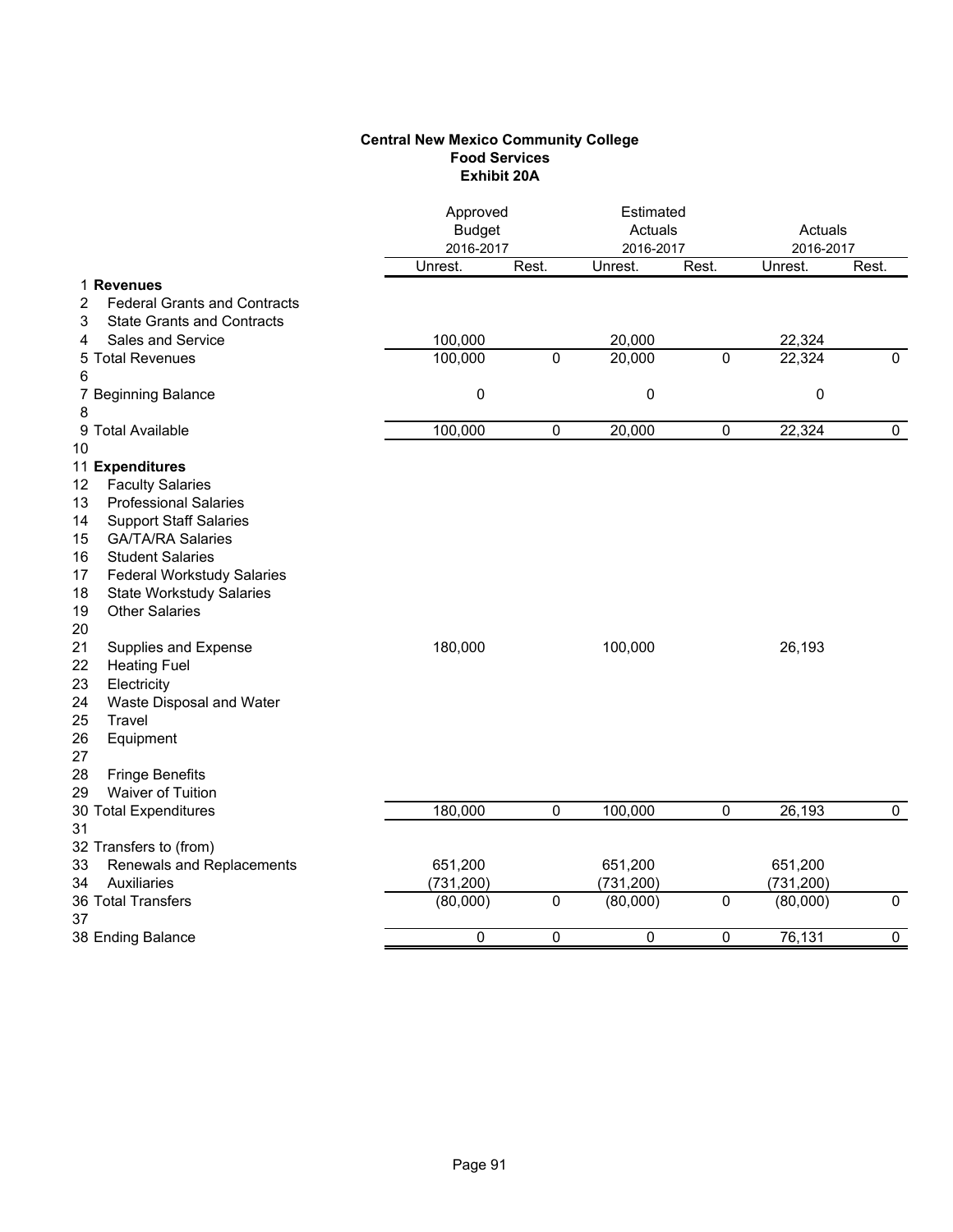### **Central New Mexico Community College Parking Exhibit 20A**

|                                          | Approved<br><b>Budget</b><br>2016-2017 |             | Estimated<br>Actuals<br>2016-2017 |       | Actuals<br>2016-2017 |                |
|------------------------------------------|----------------------------------------|-------------|-----------------------------------|-------|----------------------|----------------|
|                                          | Unrest.                                | Rest.       | Unrest.                           | Rest. | Unrest.              | Rest.          |
| 1 Revenues                               |                                        |             |                                   |       |                      |                |
| <b>Federal Grants and Contracts</b><br>2 |                                        | 8,000       |                                   | 1,000 |                      | 0              |
| <b>State Grants and Contracts</b><br>3   |                                        | 28,008      |                                   | 3,000 |                      | 0              |
| Sales and Service<br>4                   | 450,000                                |             | 429,331                           |       | 562,140              |                |
| 5 Total Revenues                         | 450,000                                | 36,008      | 429,331                           | 4,000 | 562,140              | $\mathbf{0}$   |
| 6                                        |                                        |             |                                   |       |                      |                |
| 7 Beginning Balance                      | 0                                      |             | 0                                 |       | 0                    |                |
| 8                                        |                                        |             |                                   |       |                      |                |
| 9 Total Available                        | 450,000                                | 36,008      | 429,331                           | 4,000 | 562,140              | $\mathbf 0$    |
| 10                                       |                                        |             |                                   |       |                      |                |
| 11 Expenditures                          |                                        |             |                                   |       |                      |                |
| <b>Faculty Salaries</b><br>12            |                                        |             |                                   |       |                      |                |
| <b>Professional Salaries</b><br>13       | 51,071                                 |             | 47,476                            |       | 47,259               |                |
| <b>Support Staff Salaries</b><br>14      | 28,276                                 |             | 30,176                            |       | 30,180               |                |
| 15<br><b>GA/TA/RA Salaries</b>           |                                        |             |                                   |       |                      |                |
| 16<br><b>Student Salaries</b>            | 2,894                                  |             | 2,894                             |       | 0                    |                |
| 17<br><b>Federal Workstudy Salaries</b>  |                                        | 8,000       |                                   | 1,000 |                      |                |
| 18<br><b>State Workstudy Salaries</b>    |                                        | 28,008      |                                   | 3,000 |                      |                |
| <b>Other Salaries</b><br>19              | 140,840                                |             | 107,370                           |       | 95,489               |                |
| 20                                       |                                        |             |                                   |       |                      |                |
| 21<br>Supplies and Expense               | 384,722                                |             | 576,272                           |       | 436,864              |                |
| 22<br><b>Heating Fuel</b>                | 366                                    |             | 366                               |       | 211                  |                |
| 23<br>Electricity                        | 2,562                                  |             | 2,562                             |       | 1,434                |                |
| 24<br>Waste Disposal and Water           | 406                                    |             | 406                               |       | 282                  |                |
| 25<br>Travel                             | 1,050                                  |             | 1,050                             |       | 1,052                |                |
| 26<br>Equipment                          |                                        |             |                                   |       |                      |                |
| 27                                       |                                        |             |                                   |       |                      |                |
| 28<br><b>Fringe Benefits</b>             | 71,870                                 |             | 58,270                            |       | 52,974               |                |
| Waiver of Tuition<br>29                  | 1,917                                  |             | 4,917                             |       | 4,224                |                |
| 30 Total Expenditures                    | 685,974                                | 36,008      | 831,759                           | 4,000 | 669,969              | $\mathbf 0$    |
| 31                                       |                                        |             |                                   |       |                      |                |
| 32 Transfers to (from)                   |                                        |             |                                   |       |                      |                |
| 33<br>Instruction and General            |                                        |             |                                   |       |                      |                |
| 34<br>Auxiliaries                        | (235, 974)                             |             | (402, 428)                        |       | (235, 974)           |                |
| 35 Total Transfers                       | (235, 974)                             | $\mathbf 0$ | (402, 428)                        | 0     | (235, 974)           | $\overline{0}$ |
| 36                                       |                                        |             |                                   |       |                      |                |
| 37 Ending Balance                        | 0                                      | 0           | 0                                 | 0     | 128,145              | $\mathbf 0$    |
|                                          |                                        |             |                                   |       |                      |                |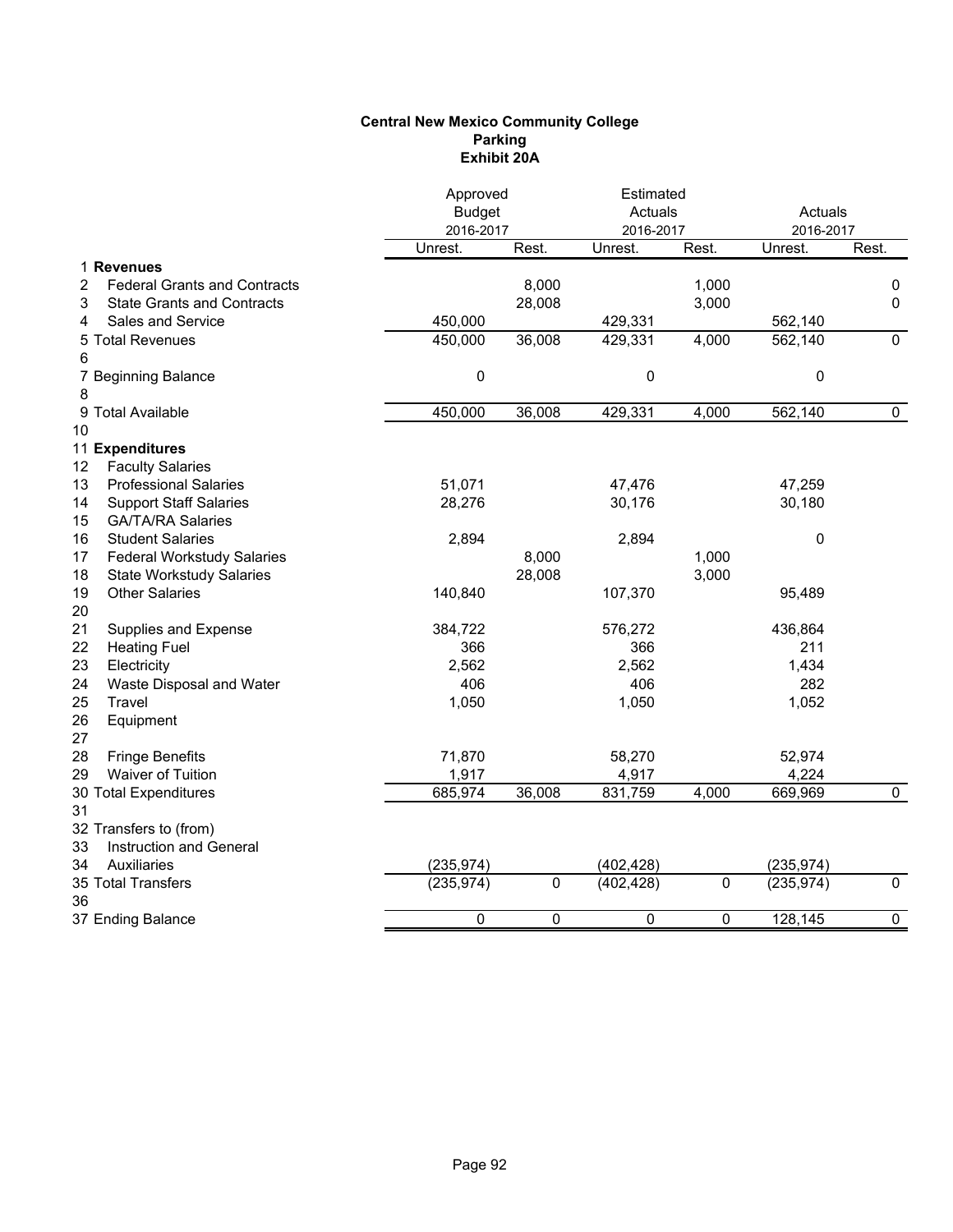## **Central New Mexico Community College Plant Funds Capital Outlay Exhibit I**

|                                                | Approved<br><b>Budget</b><br>2016-2017 | Estimated<br>Actuals<br>2016-2017 | Actuals<br>2016-2017 |
|------------------------------------------------|----------------------------------------|-----------------------------------|----------------------|
| 1 ALLOCATED                                    |                                        |                                   |                      |
| 2 Revenues                                     |                                        |                                   |                      |
| Interest on Investments<br>3                   | 100,000                                | 100,000                           | 213,137              |
| 4<br>State GO and STB Bond                     | 12,500,000                             | 12,500,000                        | 11,253,214           |
| 5<br><b>Other Bond</b>                         | 19,300,000                             | 19,300,000                        | 18,315,703           |
| 6 Total Revenues<br>7                          | 31,900,000                             | 31,900,000                        | 29,782,054           |
| 8 Beginning Balance<br>9                       | 4,944,542                              | 4,944,542                         | 4,944,542            |
| 10 Total Available                             | 36,844,542                             | 36,844,542                        | 34,726,596           |
| 11                                             |                                        |                                   |                      |
| 12 Expenditures<br><b>Major Projects</b><br>13 | 26,500,000                             | 31,500,000                        |                      |
| Minor Capital Outlay<br>14                     |                                        |                                   | 31,651,220           |
| 15 Total Expenditures                          | 26,500,000                             | 31,500,000                        | 31,651,220           |
| 16                                             |                                        |                                   |                      |
| 17 Transfers In (Out)                          |                                        |                                   |                      |
| <b>Instruction and General</b><br>18           | 671,101                                | 671,101                           | 671,101              |
| 19<br>Auxiliaries                              |                                        |                                   |                      |
| Renewals and Replacements<br>20                |                                        |                                   |                      |
| 21 Total Transfers                             | 671,101                                | 671,101                           | 671,101              |
| 22                                             |                                        |                                   |                      |
| 23 Ending Balance                              | 11,015,643                             | 6,015,643                         | 3,746,477            |
|                                                |                                        |                                   |                      |
| 24 UNALLOCATED                                 |                                        |                                   |                      |
| 25 Revenues                                    |                                        |                                   |                      |
| 26<br>Interest on Investments                  | 20,000                                 | 20,000                            | 44,497               |
| Other<br>27                                    |                                        |                                   |                      |
| 28 Total Revenues                              | 20,000                                 | 20,000                            | 44,497               |
| 29                                             |                                        |                                   |                      |
| 30 Beginning Balance                           | 2,042,168                              | 2,042,168                         | 2,042,168            |
| 31                                             |                                        |                                   |                      |
| 32 Total Available                             | 2,062,168                              | 2,062,168                         | 2,086,665            |
| 33                                             |                                        |                                   |                      |
| 34 Expenditures                                |                                        |                                   |                      |
| Major Projects<br>35                           |                                        |                                   |                      |
| <b>Minor Capital Outlay</b><br>36              | 500,000                                | 500,000                           | 16,695               |
| 37 Total Expenditures                          | 500,000                                | 500,000                           | 16,695               |
| 38                                             |                                        |                                   |                      |
| 39 Transfers In (out)                          |                                        |                                   |                      |
| Debt Service<br>40                             |                                        |                                   |                      |
| 41<br>Renewals and Replacements                |                                        |                                   |                      |
| 42 Total Transfers                             | 0                                      | 0                                 | 0                    |
| 43                                             |                                        |                                   |                      |
| 44 Ending Balance                              | 1,562,168                              | 1,562,168                         | 2,069,970            |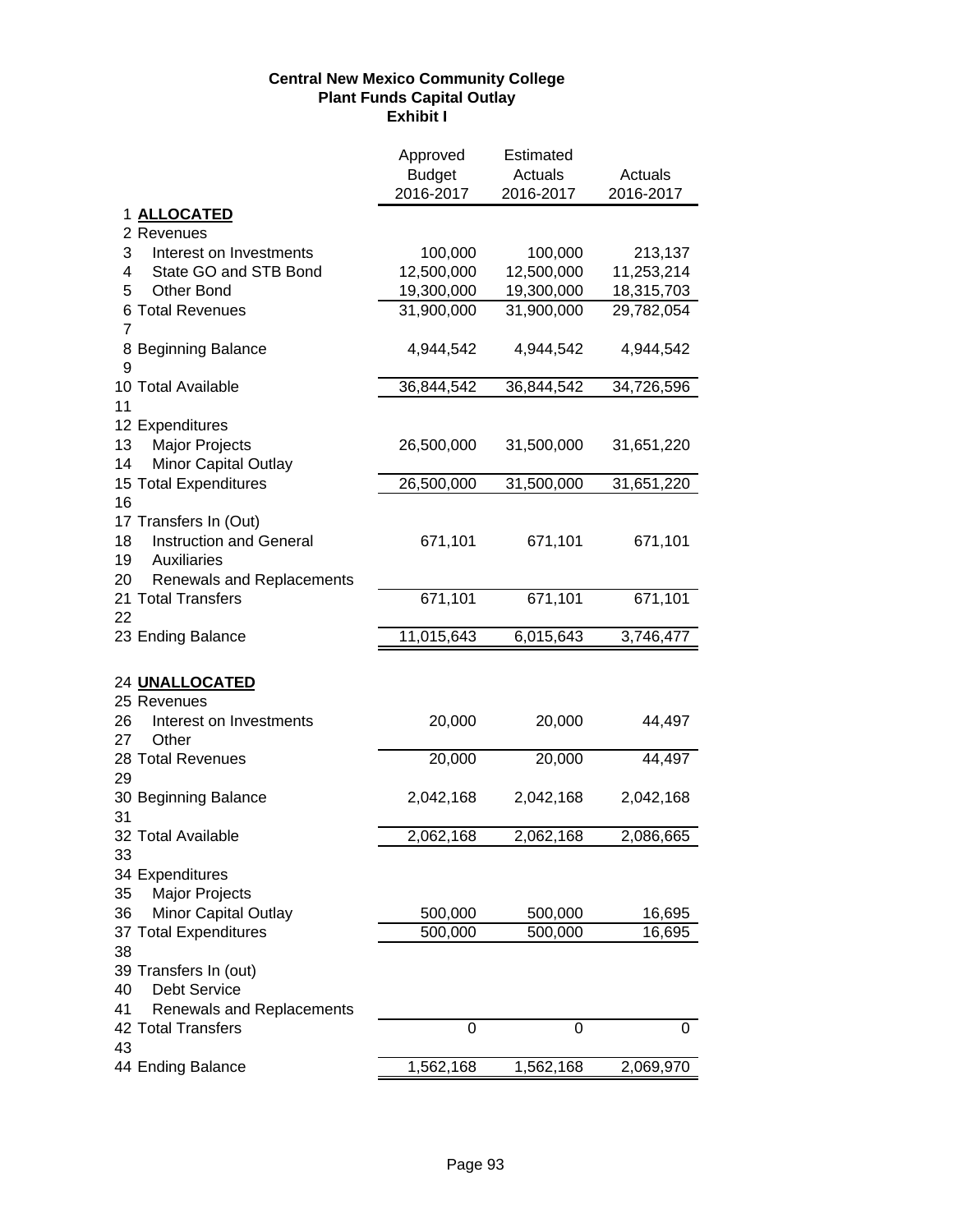# **Central New Mexico Community College Renewals and Replacements Exhibit II**

|                                             | Approved  | Estimated |            |
|---------------------------------------------|-----------|-----------|------------|
|                                             | Budget    | Actuals   | Actuals    |
|                                             | 2016-2017 | 2016-2017 | 2016-2017  |
| 1 ALLOCATED                                 |           |           |            |
| 2 Revenues                                  |           |           |            |
| 3<br>For Instruction and General Operations |           |           |            |
| Interest on Investments<br>4                | 25,000    | 25,000    | 48,848     |
| 5<br>Other                                  | 3,025,153 | 3,025,153 | 2,581,477  |
| 6<br>For Internal Service Operations        |           |           |            |
| $\overline{7}$<br>Other                     |           |           |            |
| 8 Total Revenues                            | 3,050,153 | 3,050,153 | 2,630,325  |
| 9                                           |           |           |            |
| 10 Beginning Balances                       | 8,519,755 | 8,519,755 | 8,519,755  |
| 11                                          |           |           |            |
| 12                                          |           |           |            |
| 13                                          |           |           |            |
| 14 Expenditures                             | 4,600,000 | 3,300,000 | 2,199,708  |
| 15                                          |           |           |            |
| 16                                          |           |           |            |
| 17                                          |           |           |            |
| 18 Transfers In                             |           |           |            |
| 19<br>Required                              |           |           |            |
| NonMandatory<br>20                          | 1,670,788 | 1,670,788 | 1,670,788  |
| 21 Total Transfers In                       | 1,670,788 | 1,670,788 | 1,670,788  |
| 22                                          |           |           |            |
| 23                                          |           |           |            |
| 24                                          |           |           |            |
| 25 Total Transfers                          | 1,670,788 | 1,670,788 | 1,670,788  |
| 26                                          |           |           |            |
| 27 Ending Balances                          | 8,640,696 | 9,940,696 | 10,621,160 |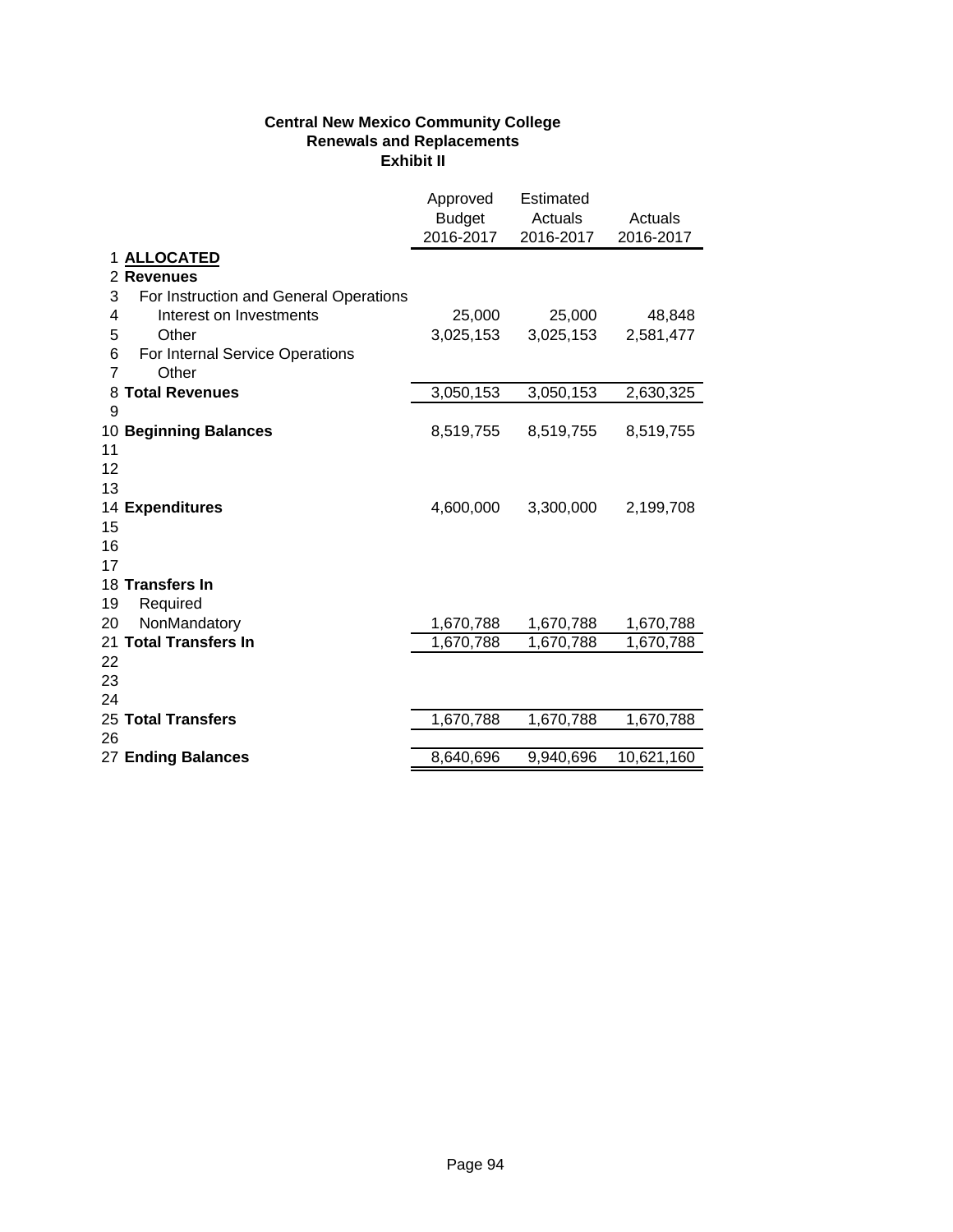# **Central New Mexico Community College Summary of Debt Service Exhibit III**

|                                      | Approved<br><b>Budget</b><br>2016-2017 | Estimated<br>Actuals<br>2016-2017 | Actuals<br>2016-2017 |
|--------------------------------------|----------------------------------------|-----------------------------------|----------------------|
| <b>Revenues</b>                      |                                        |                                   |                      |
| Interest Income<br>2                 | 30,000                                 | 35,000                            | 35,009               |
| 3<br>Mill Levy                       | 10,378,015                             | 10,500,000                        | 17,812,407           |
| Premium on Bond Sales<br>4           |                                        |                                   |                      |
| 5 Total Revenues                     | 10,408,015                             | 10,535,000                        | 17,847,416           |
| 6                                    |                                        |                                   |                      |
| <b>Beginning Balance</b><br>7        | 6,432,479                              | 6,432,479                         | 6,432,479            |
| 8                                    |                                        |                                   |                      |
| 9 Total Available                    | 16,840,494                             | 16,967,479                        | 24,279,895           |
| 10                                   |                                        |                                   |                      |
| 11<br><b>Expenditures</b>            |                                        |                                   |                      |
| 12                                   |                                        |                                   |                      |
| 13<br><b>Retirement of Principal</b> | 9,066,590                              | 8,191,985                         | 7,465,000            |
| Payment of Interest<br>14            | 1,339,425                              | 2,341,015                         | 3,168,479            |
| Service Charges/Issuing Costs<br>15  | 2,000                                  | 2,000                             | 2,619                |
| 16                                   |                                        |                                   |                      |
| 17 Total Expenditures                | 10,408,015                             | 10,535,000                        | 10,636,098           |
| 18                                   |                                        |                                   |                      |
| 19 Transfers In                      |                                        |                                   |                      |
| <b>Instruction and General</b><br>20 | 500,000                                | (425, 812)                        | (425, 812)           |
| <b>Capital Outlay</b><br>21          |                                        |                                   |                      |
| 22 Total Transfers                   | 500,000                                | (425, 812)                        | (425, 812)           |
| 23                                   |                                        |                                   |                      |
| 24 Ending Balance                    | 6,932,479                              | 6,006,667                         | 13,217,985           |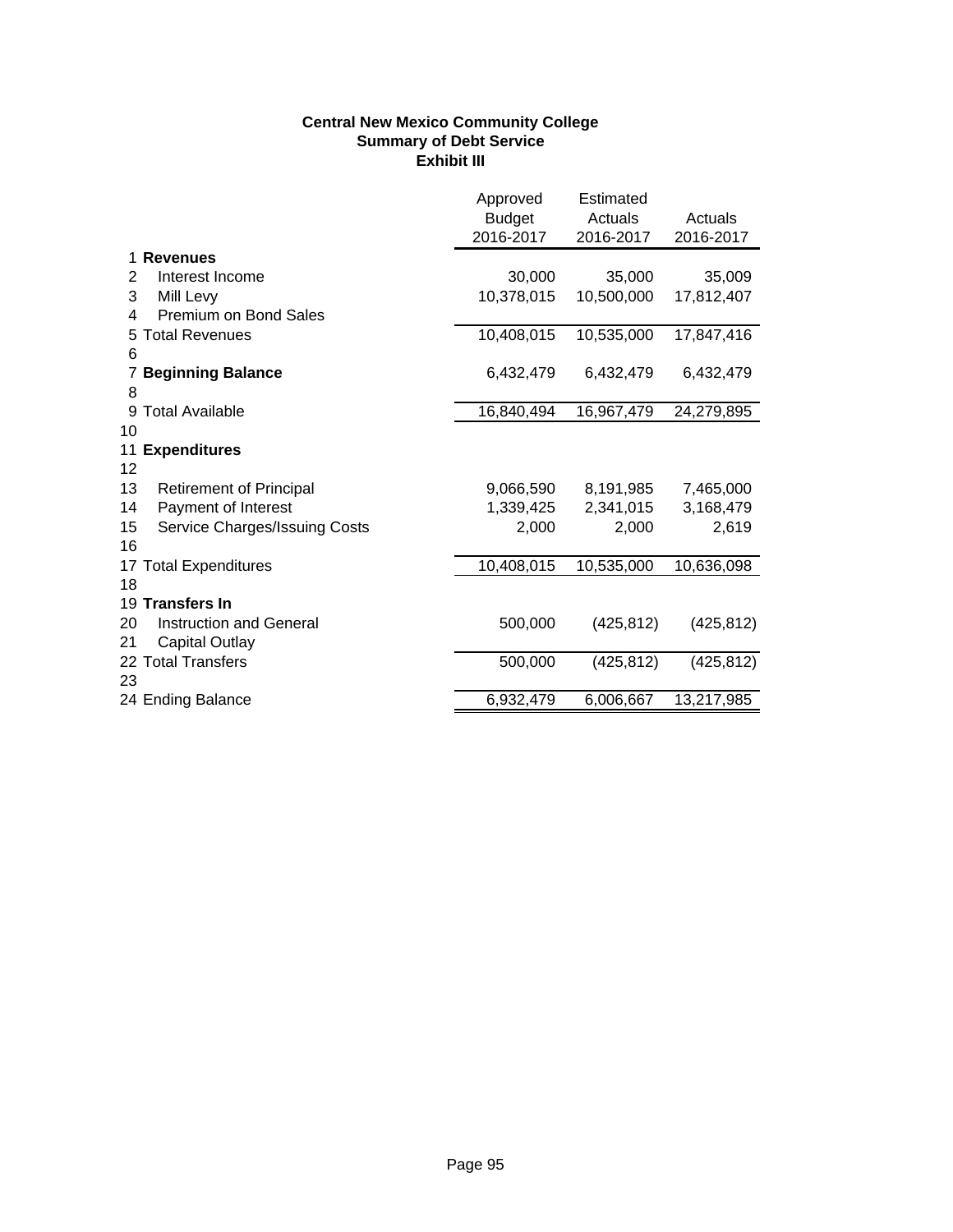### **Central New Mexico Community College Summary of Current Fund Revenues By Source Exhibit a**

|                                                | <b>Approved Budget</b> |             | <b>Estimated Actuals</b><br>2016-2017 |                        | Actuals              |             |
|------------------------------------------------|------------------------|-------------|---------------------------------------|------------------------|----------------------|-------------|
|                                                | 2016-2017<br>Unrestr   | Restr       | <b>Unrestr</b>                        | Restr                  | 2016-2017<br>Unrestr | Restr       |
| 1 Tuition and Fees                             |                        |             |                                       |                        |                      |             |
| 2<br><b>Instruction and General</b>            | 23,395,923             | 111,543     | 23,091,833                            | 53,500                 | 24,214,243           | 25,086      |
| 3<br><b>Student Social and Cultural</b>        | 130,000                | 0           | 115,000                               | 0                      | 110,512              | 0           |
| <b>Public Service</b><br>4                     |                        |             |                                       |                        |                      |             |
| <b>Internal Services</b><br>5                  |                        |             |                                       |                        |                      |             |
| <b>Student Aid and Grants</b><br>6             |                        |             |                                       |                        |                      |             |
| $\overline{7}$<br><b>Auxiliary Enterprises</b> |                        |             |                                       |                        |                      |             |
| 8 Total Tuition and Fees                       | 23,525,923             | 111,543     | 23,206,833                            | 53,500                 | 24,324,755           | 25,086      |
| 9 Federal Govt Appropriations                  |                        |             |                                       |                        |                      |             |
| <b>Instruction and General</b><br>10           |                        |             |                                       |                        |                      |             |
| <b>Student Social and Cultural</b><br>11       |                        |             |                                       |                        |                      |             |
| <b>Public Service</b><br>12                    |                        |             |                                       |                        |                      |             |
| <b>Internal Services</b><br>13                 |                        |             |                                       |                        |                      |             |
| 14<br><b>Student Aid and Grants</b>            |                        | 28,540,793  |                                       | 28,542,049             |                      | 22,487,744  |
| <b>Auxiliary Enterprises</b><br>15             |                        |             |                                       |                        |                      |             |
| 16 Total Federal Govt Approp                   | 0                      | 28,540,793  | 0                                     | 28,542,049             | 0                    | 22,487,744  |
| 17 State Govt Appropriations                   |                        |             |                                       |                        |                      |             |
| <b>Instruction and General</b><br>18           | 53,276,400             | 0           | 53,276,400                            | 0                      | 53,276,400           | 0           |
| <b>Student Social and Cultural</b><br>19       |                        |             |                                       |                        |                      |             |
| 20<br><b>Public Service</b>                    | 0                      | 0           | 0                                     | 0                      | 0                    | 0           |
| 21<br><b>Internal Services</b>                 |                        |             |                                       |                        |                      |             |
| 22<br><b>Student Aid and Grants</b>            |                        |             |                                       |                        |                      |             |
| 23<br><b>Auxiliary Enterprises</b>             |                        |             |                                       |                        |                      |             |
| 24 Total State Govt Approp                     | 53,276,400             | $\mathbf 0$ | 53,276,400                            | 0                      | 53,276,400           | 0           |
| <b>25 Local Govt Appropriations</b>            |                        |             |                                       |                        |                      |             |
| 26<br><b>Instruction and General</b>           | 51,182,133             | 0           | 51,182,133                            | 0                      | 50,987,947           | 0           |
| 27<br><b>Student Social and Cultural</b>       |                        |             |                                       |                        |                      |             |
| <b>Public Service</b><br>28                    |                        |             |                                       |                        |                      |             |
| 29<br><b>Internal Services</b>                 |                        |             |                                       |                        |                      |             |
| <b>Student Aid and Grants</b><br>30            |                        |             |                                       |                        |                      |             |
| 31<br><b>Auxiliary Enterprises</b>             |                        |             |                                       |                        |                      |             |
| 32 Total Local Govt Approp                     | 51,182,133             | $\mathbf 0$ | 51,182,133                            | 0                      | 50,987,947           | $\mathbf 0$ |
| 33 Federal Government Grants                   |                        |             |                                       |                        |                      |             |
| 34<br><b>Instruction and General</b>           | 300,000                | 4,172,704   | 300,000                               | 4,858,317              | 55,383               | 3,455,938   |
| 35<br><b>Student Social and Cultural</b>       |                        | 2,000       |                                       | 2,000                  |                      | 0           |
| <b>Public Service</b><br>36                    | 0                      | 41,378      | 0                                     | 41,378                 | 0                    | 41,376      |
| 37<br><b>Internal Services</b>                 | 0                      | 15,185      | 0                                     | 28,274                 | 0                    | 26,803      |
| <b>Student Aid and Grants</b><br>38            | 0                      | 307,560     | 0                                     | 178,753                | 0                    | 156,925     |
| 39<br><b>Auxiliary Enterprises</b>             | 0                      | 8,000       | 0                                     | 1,000                  | 0                    | 0           |
| 40 Total Federal Govt Grants                   | 300,000                | 4,546,827   | 300,000                               | $\overline{5,}109,722$ | 55,383               | 3,681,041   |
| <b>41 State Government Grants</b>              |                        |             |                                       |                        |                      |             |
| 42<br><b>Instruction and General</b>           | 15,000                 | 1,801,485   | 15,000                                | 2,314,280              | 0                    | 2,110,483   |
| 43<br><b>Student Social and Cultural</b>       |                        | 2,000       |                                       | 2,000                  |                      | 0           |
| <b>Public Service</b><br>44                    | 0                      | 521,235     | 0                                     | 472,726                | 0                    | 392,563     |
| 45<br><b>Internal Services</b>                 | 0                      | 44,820      | 0                                     | 43,176                 | 0                    | 32,352      |
| <b>Student Aid and Grants</b><br>46            | 0                      | 3,920,687   | 0                                     | 4,012,706              | 0                    | 3,696,816   |
| <b>Auxiliary Enterprises</b><br>47             | 0                      | 28,008      | 0                                     | 3,000                  | 0                    | 0           |
| 48 Total State Govt Grants                     | 15,000                 | 6,318,235   | 15,000                                | 6,847,888              | $\pmb{0}$            | 6,232,214   |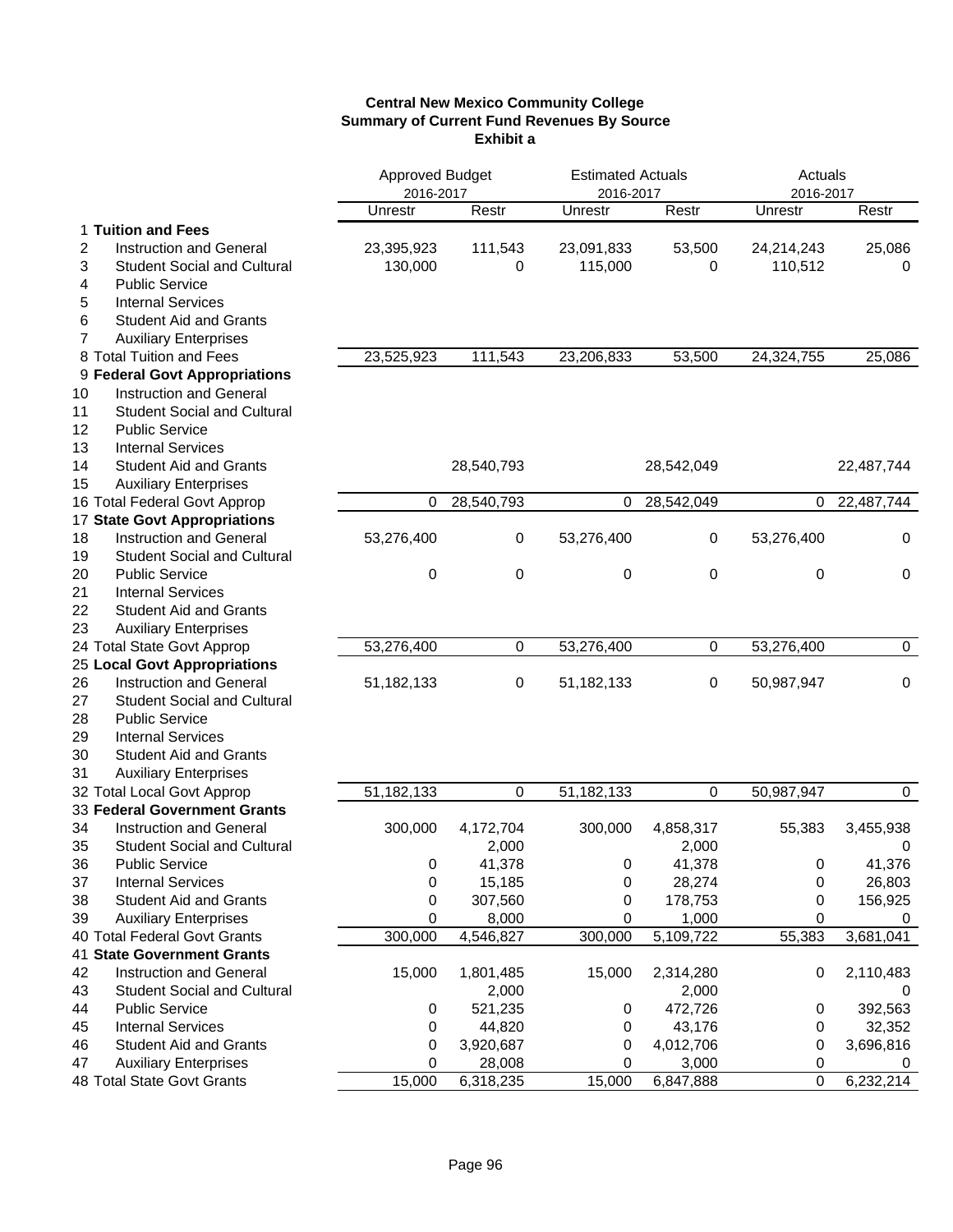### **Central New Mexico Community College Summary of Current Fund Revenues By Source Exhibit a**

|                |                                      | <b>Approved Budget</b><br>2016-2017 |            | <b>Estimated Actuals</b><br>2016-2017 |            | Actuals<br>2016-2017 |             |  |
|----------------|--------------------------------------|-------------------------------------|------------|---------------------------------------|------------|----------------------|-------------|--|
|                |                                      | Unrestr                             | Restr      | Unrestr                               | Restr      | Unrestr              | Restr       |  |
|                | 1 Local Government Grants            |                                     |            |                                       |            |                      |             |  |
| $\overline{2}$ | Instruction and General              | $\pmb{0}$                           | 1,998      | 0                                     | 124,095    | 0                    | 68,517      |  |
| 3              | <b>Student Social and Cultural</b>   |                                     |            |                                       |            |                      |             |  |
| 4              | <b>Public Service</b>                |                                     |            |                                       |            |                      |             |  |
| 5              | <b>Internal Services</b>             |                                     |            |                                       |            |                      |             |  |
| 6              | <b>Student Aid and Grants</b>        |                                     | 0          |                                       | 0          |                      | $\mathbf 0$ |  |
| 7              | <b>Auxiliary Enterprises</b>         |                                     |            |                                       |            |                      |             |  |
|                | 8 Total Local Govt Grants            | 0                                   | 1,998      | 0                                     | 124,095    | $\pmb{0}$            | 68,517      |  |
|                | 9 Private Grants and Contracts       |                                     |            |                                       |            |                      |             |  |
| 10             | <b>Instruction and General</b>       | 300,000                             | 1,847,545  | 20,000                                | 2,636,071  | 20,435               | 1,470,965   |  |
| 11             | <b>Student Social and Cultural</b>   |                                     |            |                                       |            |                      |             |  |
| 12             | <b>Public Service</b>                |                                     |            |                                       |            |                      |             |  |
| 13             | <b>Internal Services</b>             |                                     |            |                                       |            |                      |             |  |
| 14             | <b>Student Aid and Grants</b>        | 20,000                              | 509,346    | 5,000                                 | 517,846    | 0                    | 447,896     |  |
| 15             | <b>Auxiliary Enterprises</b>         |                                     |            |                                       |            |                      |             |  |
|                | 16 Total Private Grants & Contracts  | 320,000                             | 2,356,891  | 25,000                                | 3,153,917  | 20,435               | 1,918,861   |  |
|                | 17 Endowments, Land and Perm Funds   |                                     |            |                                       |            |                      |             |  |
| 18             | <b>Instruction and General</b>       | $\pmb{0}$                           | 12,500     | 0                                     | 12,500     | 0                    | 11,992      |  |
| 19             | <b>Student Social and Cultural</b>   |                                     |            |                                       |            |                      |             |  |
| 20             | <b>Public Service</b>                |                                     |            |                                       |            |                      |             |  |
| 21             | <b>Internal Services</b>             |                                     |            |                                       |            |                      |             |  |
| 22             | <b>Student Aid and Grants</b>        |                                     |            |                                       |            |                      |             |  |
| 23             | <b>Auxiliary Enterprises</b>         |                                     |            |                                       |            |                      |             |  |
|                | 24 Total Endow, Land & Perm Funds    | 0                                   | 12,500     | $\mathbf 0$                           | 12,500     | $\mathbf 0$          | 11,992      |  |
|                | 25 Sales and Services                |                                     |            |                                       |            |                      |             |  |
| 26             | <b>Instruction and General</b>       | 1,012,861                           | 0          | 300,000                               | 0          | 26,738               | 0           |  |
| 27             | <b>Student Social and Cultural</b>   |                                     |            |                                       |            |                      |             |  |
| 28             | <b>Public Service</b>                | 0                                   | 42,205     | 0                                     | 87,516     | 0                    | 11,554      |  |
| 29             | <b>Internal Services</b>             | 6,000                               | 0          | 3,000                                 | 0          | 1,689                | 0           |  |
| 30             | <b>Student Aid and Grants</b>        |                                     |            |                                       |            |                      |             |  |
| 31             | <b>Auxiliary Enterprises</b>         | 2,240,000                           | 0          | 1,716,831                             | 0          | 1,765,825            | 0           |  |
|                | 32 Total Sales and Services          | 3,258,861                           | 42,205     | 2,019,831                             | 87,516     | 1,794,252            | 11,554      |  |
|                | 33 Other Sources                     |                                     |            |                                       |            |                      |             |  |
| 34             | <b>Instruction and General</b>       | 2,341,852                           | 0          | 1,843,144                             | 0          | 1,782,914            | 0           |  |
| 35             | <b>Student Social and Cultural</b>   |                                     |            |                                       |            |                      |             |  |
| 36             | <b>Public Service</b>                | 100,000                             | 200,000    | 60,000                                | 50,000     | 62,252               | $\pmb{0}$   |  |
| 37             | <b>Internal Services</b>             |                                     |            |                                       |            |                      |             |  |
| 38             | <b>Student Aid and Grants</b>        |                                     |            |                                       |            |                      |             |  |
| 39             | <b>Auxiliary Enterprises</b>         |                                     |            |                                       |            |                      |             |  |
|                | 40 Total Other Sources               | 2,441,852                           | 200,000    | 1,903,144                             | 50,000     | 1,845,166            | $\mathbf 0$ |  |
|                | 41 Total Current Fund Revenue        |                                     |            |                                       |            |                      |             |  |
| 42             | Instruction and General              | 131,824,169                         | 7,947,775  | 130,028,510                           | 9,998,763  | 130,364,060          | 7,142,979   |  |
| 43             | <b>Student Social and Cultural</b>   | 130,000                             | 4,000      | 115,000                               | 4,000      | 110,512              | 0           |  |
| 44             | <b>Public Service</b>                | 100,000                             | 804,818    | 60,000                                | 651,620    | 62,252               | 445,494     |  |
| 45             | <b>Internal Services</b>             | 6,000                               | 60,005     | 3,000                                 | 71,450     | 1,689                | 59,155      |  |
| 46             | <b>Student Aid and Grants</b>        | 20,000                              | 33,278,386 | 5,000                                 | 33,251,354 | 0                    | 26,789,382  |  |
| 47             | <b>Auxiliary Enterprises</b>         | 2,240,000                           | 36,008     | 1,716,831                             | 4,000      | 1,765,825            | 0           |  |
|                | 48 Grand Total Current Fund Revenues | 134,320,169                         | 42,130,992 | 131,928,341                           | 43,981,187 | 132,304,338          | 34,437,009  |  |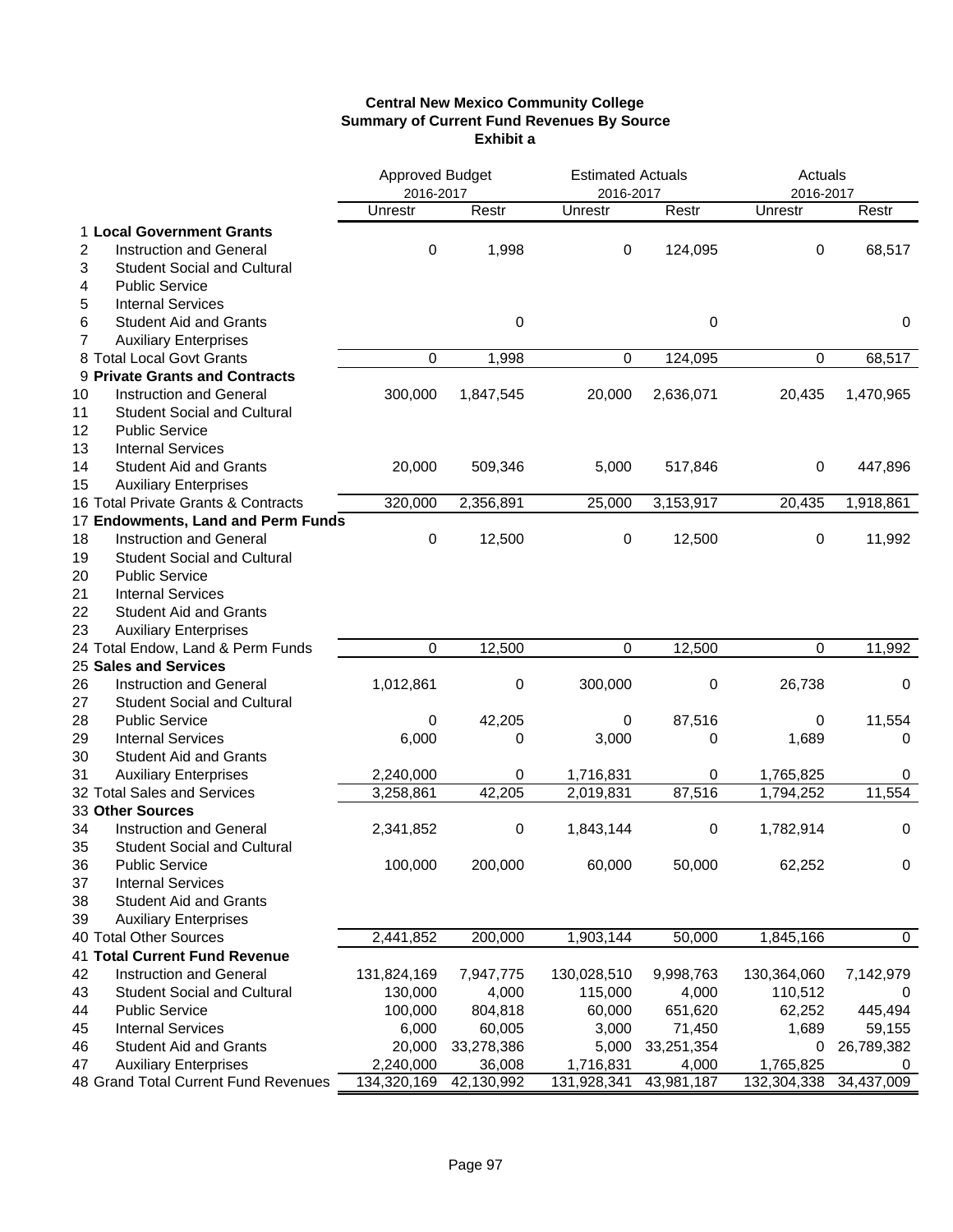#### **Central New Mexico Community College Summary of Salaries in All Current Funds Exhibit b**

|                |                                    | Approved Budget 2016-2017 |              |            |            |            | <b>Estimated Actuals 2016-2017</b> |       |             | <b>Actuals 2016-2017</b> |              |            |             |
|----------------|------------------------------------|---------------------------|--------------|------------|------------|------------|------------------------------------|-------|-------------|--------------------------|--------------|------------|-------------|
|                |                                    |                           | Unrestricted |            | Restricted |            | Unrestricted                       |       | Restricted  |                          | Unrestricted |            | Restricted  |
|                |                                    | <b>FTE</b>                | Amount       | <b>FTE</b> | Amount     | <b>FTE</b> | Amount                             | FTE   | Amount      | <b>FTE</b>               | Amount       | <b>FTE</b> | Amount      |
|                |                                    |                           |              |            |            |            |                                    |       |             |                          |              |            |             |
|                | 1 Faculty salaries                 |                           |              |            |            |            |                                    |       |             |                          |              |            |             |
|                | 2 10 Instruction                   | 623.16                    | 36,317,496   | 14.01      | 819,384    | 280.37     | 34,937,470                         | 20.02 | 1,202,535   | 547.36                   | 33,007,861   | 16.27      | 981,253     |
| $3 \t11$       | <b>Academic Support</b>            | 3.77                      | 225,000      | 0.21       | 12,400     | 3.17       | 215,000                            | 0.24  | 14,200      | 1.97                     | 133,771      | 0.12       | 7,040       |
| $\overline{4}$ | <b>Student Services</b><br>12      | 0.11                      | 6,867        | 0.21       | 12,551     | 0.02       | 1,061                              | 0.07  | 4,364       | 0.25                     | 15,365       | 0.24       | 14,725      |
| 5              | 13 Institutional Support           | 0.09                      | 5,432        | 0.25       | 15,000     | 0.09       | 5,432                              | 1.59  | 95,695      | 0.00                     | 0            | 1.56       | 93,969      |
| 6              | 14 Maintenance and Operations      | 0.00                      | 0            | 0.00       | $\Omega$   | 0.00       | $\mathbf 0$                        | 0.00  | 0           | 0.00                     | $\mathbf 0$  | 0.00       | $\mathbf 0$ |
| 7 15           | <b>Student Social and Cultural</b> | 0.00                      | 0            | 0.00       | $\Omega$   | 0.00       | $\mathbf 0$                        | 0.00  | $\Omega$    | 0.00                     | $\Omega$     | 0.00       | $\Omega$    |
| 8 17           | <b>Public Service</b>              | 0.00                      | $\Omega$     | 0.10       | 5,780      | 0.00       | $\Omega$                           | 0.08  | 5,000       | 0.00                     | $\Omega$     | 0.04       | 2,486       |
| 9              | <b>Internal Services</b><br>18     | 0.00                      | $\Omega$     | 0.00       |            | 0.00       | $\mathbf 0$                        | 0.00  | $\Omega$    | 0.00                     | $\Omega$     | 0.00       | $\Omega$    |
| 10 20          | <b>Auxiliary Enterprises</b>       | 0.00                      | $\Omega$     | 0.00       |            | 0.00       | $\Omega$                           | 0.00  | $\Omega$    | 0.00                     | $\Omega$     | 0.00       | 0           |
|                | 11 Total Faculty Salaries          | 627.14                    | 36,554,795   | 14.79      | 865,115    | 283.64     | 35,158,963                         | 22.00 | 1,321,794   | 549.58                   | 33,156,997   | 18.23      | 1,099,472   |
|                | 12 Professional Salaries           |                           |              |            |            |            |                                    |       |             |                          |              |            |             |
| 13             | Instruction                        | 1.33                      | 60,128       | 9.91       | 593,055    | 0.53       | 39,019                             | 10.17 | 690,543     | 0.43                     | 21,682       | 3.67       | 249,144     |
| 14             | Academic Support                   | 93.50                     | 5,519,392    | 2.39       | 144,243    | 67.21      | 4,679,963                          | 1.94  | 132,045     | 66.50                    | 4,489,934    | 1.51       | 102,747     |
| 15             | <b>Student Services</b>            | 122.00                    | 6,012,695    | 4.98       | 236,416    | 84.05      | 4,779,292                          | 4.86  | 330,303     | 75.75                    | 4,651,936    | 3.46       | 231,034     |
| 16             | <b>Institutional Support</b>       | 95.18                     | 6,886,012    | 0.72       | 34,222     | 87.14      | 6,633,551                          | 2.02  | 136,955     | 85.74                    | 6,482,565    | 1.94       | 132,027     |
| 17             | Maintenance and Operations         | 13.25                     | 858,438      | 0.00       | 0          | 9.00       | 795,930                            | 0.00  | $\Omega$    | 10.80                    | 733,236      | 0.00       | $\mathbf 0$ |
| 18             | <b>Student Social and Cultural</b> | 0.69                      | 41,613       | 0.00       | 0          | 0.61       | 41,613                             | 0.00  | $\Omega$    | 0.17                     | 11,678       | 0.00       | $\mathbf 0$ |
| 19             | <b>Public Service</b>              | 0.00                      | $\Omega$     | 4.88       | 294,268    | 0.00       | $\mathbf 0$                        | 4.12  | 280,103     | 0.00                     | $\mathbf 0$  | 3.44       | 233,685     |
| 20             | <b>Internal Services</b>           | 51.89                     | 3,129,188    | 0.00       | 0          | 41.48      | 2,817,030                          | 0.00  | $\Omega$    | 36.91                    | 2,507,135    | 0.00       | $\mathbf 0$ |
| 21             | <b>Auxiliary Enterprises</b>       | 0.85                      | 51,071       | 0.00       | $\Omega$   | 0.70       | 47,476                             | 0.00  | $\Omega$    | 0.70                     | 47,259       | 0.00       | 0           |
|                | 22 Total Professional Salaries     | 378.69                    | 22,558,537   | 22.88      | 1,302,204  | 290.72     | 19,833,874                         | 23.11 | 1,569,949   | 277.00                   | 18,945,425   | 14.02      | 948,637     |
|                | 23 Support Staff Salaries          |                           |              |            |            |            |                                    |       |             |                          |              |            |             |
| 24             | Instruction                        | 54.40                     | 1,559,719    | 6.30       | 247,973    | 49.88      | 1,562,024                          | 10.48 | 374,046     | 53.08                    | 1,436,087    | 8.91       | 317,930     |
| 25             | <b>Academic Support</b>            | 74.50                     | 2,643,127    | 1.89       | 65,000     | 92.38      | 3,395,782                          | 1.54  | 54,813      | 91.24                    | 3,255,683    | 3.08       | 109,948     |
| 26             | <b>Student Services</b>            | 149.50                    | 5,531,675    | 4.37       | 149,992    | 167.50     | 5,942,182                          | 7.07  | 252,154     | 160.11                   | 5,712,859    | 5.65       | 201,676     |
| 27             | <b>Institutional Support</b>       | 59.60                     | 2,270,806    | 0.36       | 12,270     | 57.85      | 2,376,504                          | 1.75  | 62,617      | 57.09                    | 2,156,239    | 0.99       | 35,390      |
| 28             | Maintenance and Operations         | 5.50                      | 206,944      | 0.00       | 0          | 6.25       | 266,086                            | 0.00  | 0.00        | 5.83                     | 207,883      | 0.00       | $\mathbf 0$ |
| 29             | <b>Student Social and Cultural</b> | 5.50                      | 0            | 0.00       | $\Omega$   | 0.00       | $\Omega$                           | 0.00  | $\Omega$    | 0.26                     | 9,295        | 0.00       | $\mathbf 0$ |
| 30             | <b>Public Service</b>              | 0.00                      | $\Omega$     | 1.96       | 67,135     | 0.00       | $\Omega$                           | 2.07  | 74,025      | 0.00                     | $\Omega$     | 1.97       | 70,326      |
| 31             | <b>Internal Services</b>           | 41.27                     | 1,417,159    | 0.00       | 0          | 45.56      | 1,625,653                          | 0.00  | $\mathbf 0$ | 43.60                    | 1,555,805    | 0.00       | $\mathbf 0$ |
| 32             | <b>Auxiliary Enterprises</b>       | 0.82                      | 28,276       | 0.00       | $\Omega$   | 0.85       | 30,176                             | 0.00  | $\Omega$    | 0.85                     | 30,180       | 0.00       | 0           |
|                | 33 Total Support Staff Salaries    | 385.60                    | 13,657,706   | 14.87      | 542,370    | 420.26     | 15,198,407                         | 22.92 | 817,655     | 412.06                   | 14,364,031   | 20.61      | 735,269     |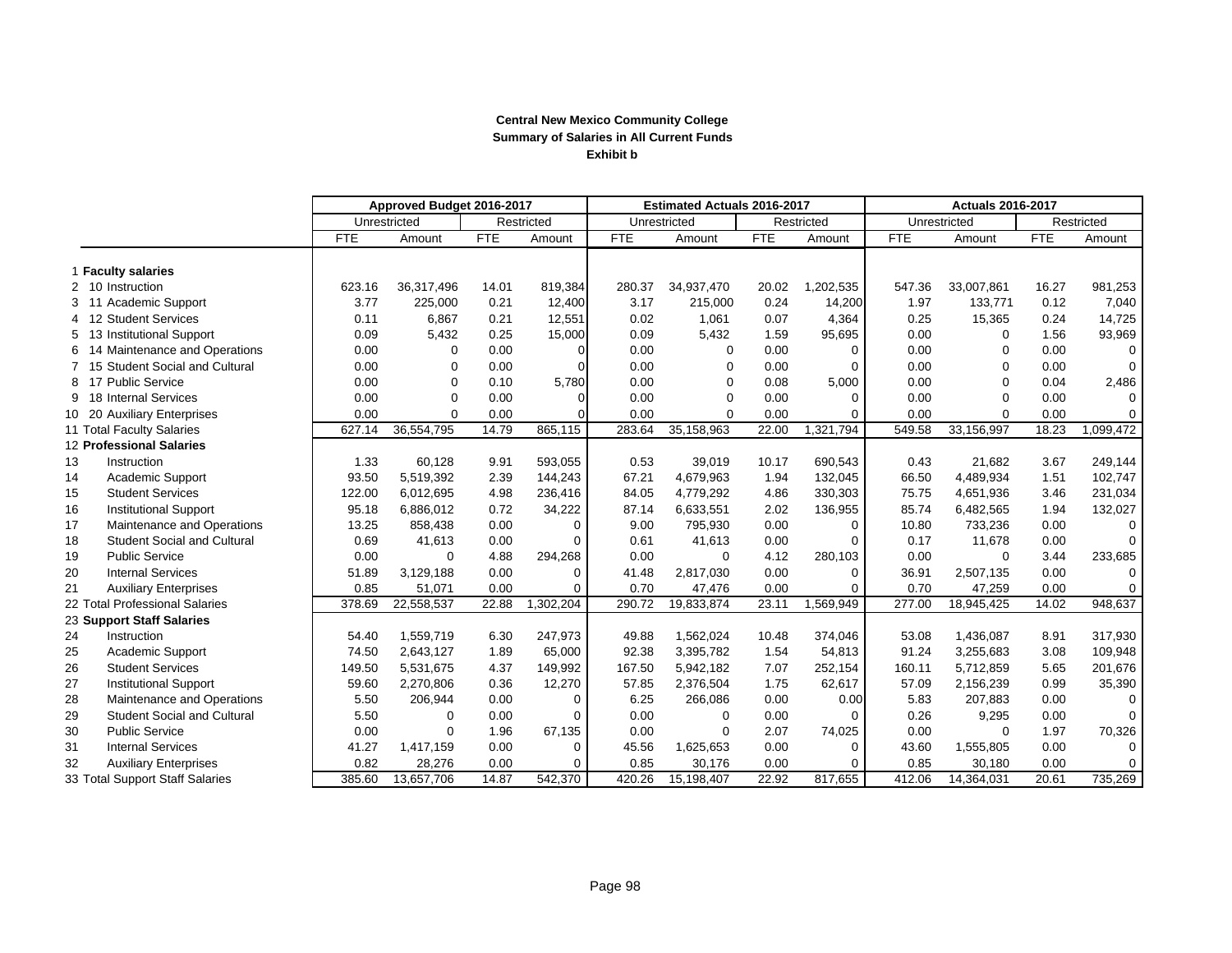### **Central New Mexico Community College Summary of Salaries in All Current Funds Exhibit b**

|                |                                     |            | Approved Budget 2016-2017  |            |              |            | <b>Estimated Actuals 2016-2017</b> |            |              | <b>Actuals 2016-2017</b> |             |            |             |
|----------------|-------------------------------------|------------|----------------------------|------------|--------------|------------|------------------------------------|------------|--------------|--------------------------|-------------|------------|-------------|
|                |                                     |            | Unrestricted<br>Restricted |            | Unrestricted |            |                                    | Restricted | Unrestricted |                          | Restricted  |            |             |
|                |                                     | <b>FTE</b> | Amount                     | <b>FTE</b> | Amount       | <b>FTE</b> | Amount                             | <b>FTE</b> | Amount       | FTE                      | Amount      | <b>FTE</b> | Amount      |
|                | 1 GA/TA Salaries                    |            |                            |            |              |            |                                    |            |              |                          |             |            |             |
| $\overline{2}$ | Instruction                         |            |                            |            |              |            |                                    |            |              |                          |             |            |             |
| 3              | Academic Support                    |            |                            |            |              |            |                                    |            |              |                          |             |            |             |
| 4              | <b>Student Services</b>             |            |                            |            |              |            |                                    |            |              |                          |             |            |             |
| 5              | <b>Institutional Support</b>        |            |                            |            |              |            |                                    |            |              |                          |             |            |             |
| 6              | Maintenance and Operations          |            |                            |            |              |            |                                    |            |              |                          |             |            |             |
|                | <b>Student Social and Cultural</b>  |            |                            |            |              |            |                                    |            |              |                          |             |            |             |
| 8              | <b>Public Service</b>               |            |                            |            |              |            |                                    |            |              |                          |             |            |             |
| 9              | <b>Internal Services</b>            |            |                            |            |              |            |                                    |            |              |                          |             |            |             |
| 10             | <b>Auxiliary Enterprises</b>        |            |                            |            |              |            |                                    |            |              |                          |             |            |             |
|                | 11 Total GA/TA Salaries             | 0.00       | $\Omega$                   | 0.00       | $\mathbf 0$  | 0.00       | $\mathbf{0}$                       | 0.00       | $\mathbf{0}$ | 0.00                     | $\Omega$    | 0.00       | $\mathbf 0$ |
|                | 12 Student Salaries                 |            |                            |            |              |            |                                    |            |              |                          |             |            |             |
| 13             | Instruction                         | 52.83      | 9,829                      | 0.00       | $\mathbf 0$  | 0.52       | 9,829                              | 0.00       | 0            | 0.00                     | 0           | 0.00       | $\mathbf 0$ |
| 14             | Academic Support                    | 0.66       | 11,579                     | 0.00       | 0            | 1.95       | 36,722                             | 0.00       | $\mathbf 0$  | 2.16                     | 40,709      | 0.00       | $\mathbf 0$ |
| 15             | <b>Student Services</b>             | 2.11       | 41,693                     | 0.57       | 10,000       | 2.39       | 44,913                             | 0.23       | 4,374        | 1.74                     | 32,740      | 0.23       | 4,374       |
| 16             | <b>Institutional Support</b>        | 1.28       | 22,457                     | 0.00       | $\Omega$     | 1.58       | 29,701                             | 0.00       | 0            | 0.41                     | 4,367       | 0.00       | $\mathbf 0$ |
| 17             | Maintenance and Operations          | 0.13       | 2,571                      | 0.00       | $\Omega$     | 0.30       | 5,571                              | 0.00       | $\mathbf 0$  | 0.47                     | 8,903       | 0.00       | 0           |
| 18             | <b>Student Social and Cultural</b>  | 0.00       | 0                          | 0.00       | $\Omega$     | 0.00       | 0                                  | 0.00       | $\mathbf 0$  | 0.00                     | 0           | 0.00       | 0           |
| 19             | <b>Public Service</b>               | 0.00       | $\Omega$                   | 0.00       | $\Omega$     | 0.00       | $\Omega$                           | 0.00       | $\Omega$     | 0.00                     | $\mathbf 0$ | 0.00       | 0           |
| 20             | <b>Internal Services</b>            | 0.01       | 245                        | 0.00       | $\Omega$     | 0.01       | 245                                | 0.00       | $\mathbf 0$  | 0.02                     | 350         | 0.00       | 0           |
| 21             | <b>Auxiliary Enterprises</b>        | 0.16       | 2,894                      | 0.00       | $\Omega$     | 0.15       | 2,894                              | 0.00       | $\Omega$     | 0.00                     | 0           | 0.00       | 0           |
|                | 22 Total Student Salaries           | 57.18      | 91,268                     | 0.57       | 10,000       | 6.90       | 129,875                            | 0.23       | 4,374        | 4.80                     | 87,069      | 0.23       | 4,374       |
|                | 23 Federal Workstudy Salaries       |            |                            |            |              |            |                                    |            |              |                          |             |            |             |
| 24             | Instruction                         | 0.26       | 4,501                      | 0.00       | $\mathbf 0$  | 0.12       | 2,352                              | 0.00       | 0            | 0.47                     | 8,797       | 0.00       | 0           |
| 25             | <b>Academic Support</b>             | 2.61       | 46,009                     | 0.00       | $\mathbf 0$  | 1.61       | 30,169                             | 0.00       | $\mathbf 0$  | 1.70                     | 31,892      | 0.00       | 0           |
| 26             | <b>Student Services</b>             | 4.15       | 84,030                     | 0.00       | $\Omega$     | 4.81       | 90,585                             | 0.00       | $\Omega$     | 4.86                     | 91,474      | 0.00       | 0           |
| 27             | <b>Institutional Support</b>        | 0.87       | 15,977                     | 0.00       | $\Omega$     | 1.30       | 24,295                             | 0.00       | $\Omega$     | 0.89                     | 16,561      | 0.00       | 0           |
| 28             | Maintenance and Operations          | 0.04       | 679                        | 0.00       | $\Omega$     | 0.05       | 1,000                              | 0.00       | $\Omega$     | 0.00                     | 0           | 0.00       | 0           |
| 29             | <b>Student Social and Cultural</b>  | 0.00       | 0                          | 0.11       | 2,000        | 0.00       | $\mathbf 0$                        | 0.11       | 2,000        | 0.00                     | $\Omega$    | 0.00       | 0           |
| 30             | <b>Public Service</b>               | 0.00       | $\Omega$                   | 0.00       | $\Omega$     | 0.00       | $\Omega$                           | 0.00       | $\Omega$     | 0.00                     | 0           | 0.00       | $\mathbf 0$ |
| 31             | <b>Internal Services</b>            | 0.29       | 5,062                      | 0.86       | 15,185       | 0.43       | 8,156                              | 1.50       | 28,274       | 0.47                     | 8,934       | 1.42       | 26,803      |
| 32             | <b>Auxiliary Enterprises</b>        | 0.00       | $\Omega$                   | 0.45       | 8,000        | 0.00       | $\Omega$                           | 0.05       | 1,000        | 0.00                     | $\mathbf 0$ | 0.00       | 0           |
|                | 33 Total Federal Workstudy Salaries | 8.21       | 156,258                    | 1.43       | 25,185       | 8.33       | 156,557                            | 1.66       | 31,274       | 8.40                     | 157,658     | 1.42       | 26,803      |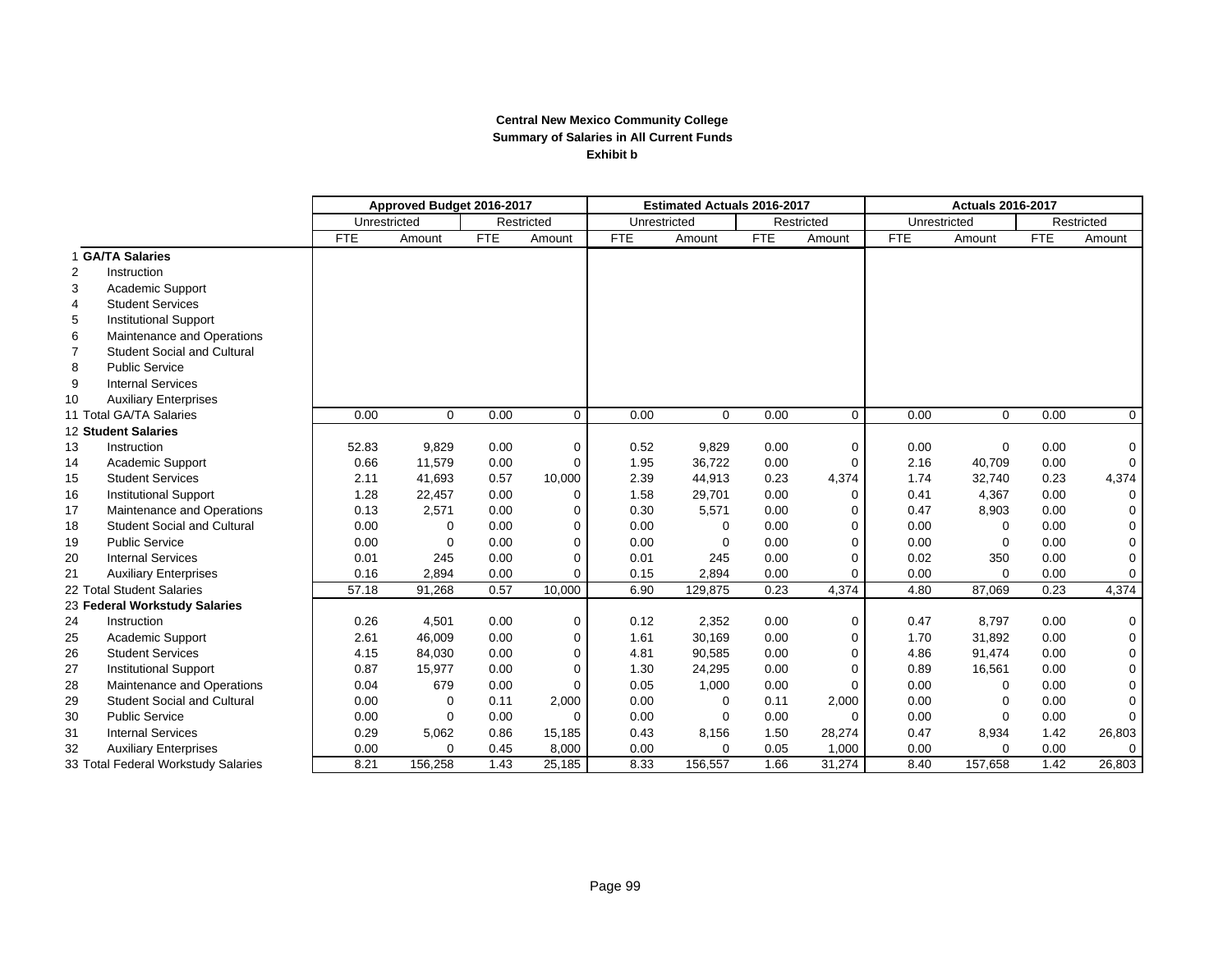### **Central New Mexico Community College Summary of Salaries in All Current Funds Exhibit b**

|                |                                        | Approved Budget 2016-2017 |              |            |            | <b>Estimated Actuals 2016-2017</b> |              |            |             | <b>Actuals 2016-2017</b> |             |            |             |
|----------------|----------------------------------------|---------------------------|--------------|------------|------------|------------------------------------|--------------|------------|-------------|--------------------------|-------------|------------|-------------|
|                |                                        |                           | Unrestricted |            | Restricted |                                    | Unrestricted |            | Restricted  | Unrestricted             |             |            | Restricted  |
|                |                                        | <b>FTE</b>                | Amount       | <b>FTE</b> | Amount     | <b>FTE</b>                         | Amount       | <b>FTE</b> | Amount      | <b>FTE</b>               | Amount      | <b>FTE</b> | Amount      |
|                | 1 State Workstudy Salaries             |                           |              |            |            |                                    |              |            |             |                          |             |            |             |
| 2              | Instruction                            | 2.05                      | 36,100       | 0.00       | 0          | 2.21                               | 41,595       | 0.00       | $\mathbf 0$ | 1.62                     | 30,465      | 0.00       | 0           |
| 3              | Academic Support                       | 3.12                      | 54,904       | 0.00       | 0          | 3.63                               | 68,298       | 0.00       | $\mathbf 0$ | 3.30                     | 62,097      | 0.00       | $\mathbf 0$ |
| $\overline{4}$ | <b>Student Services</b>                | 4.61                      | 93,645       | 0.00       | $\Omega$   | 5.46                               | 102,800      | 0.00       | $\Omega$    | 5.36                     | 100,907     | 0.00       | $\pmb{0}$   |
| 5              | <b>Institutional Support</b>           | 3.76                      | 66,133       | 0.00       | 0          | 2.16                               | 43,316       | 0.00       | 0           | 1.70                     | 33,001      | 0.00       | 0           |
| 6              | Maintenance and Operations             | 0.07                      | 1,183        | 0.00       | 0          | 0.46                               | 8,583        | 0.00       | $\Omega$    | 0.13                     | 2,432       | 0.00       | $\pmb{0}$   |
| $\overline{7}$ | <b>Student Social and Cultural</b>     | 0.00                      | $\mathbf 0$  | 0.11       | 2,000      | 0.00                               | $\Omega$     | 0.11       | 2,000       | 0.00                     | $\Omega$    | 0.00       | $\pmb{0}$   |
| 8              | <b>Public Service</b>                  | 0.00                      | $\Omega$     | 0.00       | 0          | 0.00                               | $\Omega$     | 0.00       | $\Omega$    | 0.00                     | $\mathbf 0$ | 0.00       | $\mathbf 0$ |
| 9              | <b>Internal Services</b>               | 0.91                      | 15,967       | 2.55       | 44,820     | 0.57                               | 10,793       | 2.29       | 43,176      | 0.43                     | 8,088       | 1.72       | 32,352      |
| 10             | <b>Auxiliary Enterprises</b>           | 0.00                      | $\mathbf 0$  | 1.59       | 28,008     | 0.00                               | $\Omega$     | 0.16       | 3,000       | 0.00                     | $\Omega$    | 0.00       | 0           |
|                | 11 Total State Workstudy Salaries      | 14.50                     | 267,932      | 4.25       | 74,828     | 14.48                              | 275,385      | 2.56       | 48,176      | 12.53                    | 236,990     | 1.72       | 32,352      |
|                | 12 Other Salaries                      |                           |              |            |            |                                    |              |            |             |                          |             |            |             |
| 13             | Instruction                            | 0.00                      | 0            | 0.00       | 0          | 0.00                               | $\Omega$     | 0.00       | 0           | 0.00                     | 0           | 0.39       | 11,374      |
| 14             | Academic Support                       | 0.00                      | $\Omega$     | 0.00       | $\Omega$   | 0.00                               | $\Omega$     | 0.00       | $\Omega$    | 0.00                     | $\Omega$    | 0.00       | $\mathbf 0$ |
| 15             | <b>Student Services</b>                | 0.00                      | $\Omega$     | 0.00       | 0          | 0.00                               | $\Omega$     | 0.00       | $\mathbf 0$ | 0.00                     | $\Omega$    | 0.00       | $\pmb{0}$   |
| 16             | <b>Institutional Support</b>           | 69.00                     | 2,050,483    | 0.00       | 0          | 65.00                              | 1,979,199    | 0.00       | $\mathbf 0$ | 64.90                    | 1.751.190   | 0.00       | $\mathbf 0$ |
| 17             | Maintenance and Operations             | 111.00                    | 3,181,413    | 0.00       | 0          | 108.00                             | 3,139,554    | 0.00       | $\mathbf 0$ | 108.00                   | 3,053,663   | 0.00       | 0           |
| 18             | <b>Student Social and Cultural</b>     | 0.00                      | $\Omega$     | 0.00       | 0          | 0.00                               | $\Omega$     | 0.00       | $\mathbf 0$ | 0.00                     | $\mathbf 0$ | 0.00       | $\pmb{0}$   |
| 19             | <b>Public Service</b>                  | 0.00                      | 0.00         | 0.00       | 0          | 0.00                               | $\Omega$     | 0.00       | $\mathbf 0$ | 0.00                     | $\mathbf 0$ | 0.00       | 0           |
| 20             | <b>Internal Services</b>               | 1.40                      | 39,442.00    | 0.00       | 0          | 1.40                               | 41,342       | 0.00       | $\mathbf 0$ | 1.49                     | 44,126      | 0.00       | $\pmb{0}$   |
| 21             | <b>Auxiliary Enterprises</b>           | 4.99                      | 140,840      | 0.00       | 0          | 3.63                               | 107,370      | 0.00       | $\mathbf 0$ | 3.23                     | 95.489      | 0.00       | $\mathbf 0$ |
|                | 22 Total Other Salaries                | 186.39                    | 5,412,178    | 0.00       | $\Omega$   | 178.04                             | 5,267,465    | 0.00       | $\Omega$    | 177.62                   | 4,944,468   | 0.39       | 11,374      |
|                | 23 Summary of Current Fund Salaries    |                           |              |            |            |                                    |              |            |             |                          |             |            |             |
| 24             | Instruction                            | 734.03                    | 37,987,773   | 30.22      | 1,660,412  | 333.63                             | 36,592,289   | 40.67      | 2,267,124   | 602.95                   | 34,504,892  | 29.24      | 1,559,702   |
| 25             | Academic Support                       | 178.15                    | 8,500,011    | 4.50       | 221,643    | 169.94                             | 8,425,934    | 3.72       | 201,058     | 166.88                   | 8,014,086   | 4.71       | 219,735     |
| 26             | <b>Student Services</b>                | 282.48                    | 11,770,605   | 10.13      | 408,959    | 264.22                             | 10,960,833   | 12.23      | 591,195     | 248.06                   | 10,605,281  | 9.59       | 451,808     |
| 27             | <b>Institutional Support</b>           | 229.77                    | 11,317,300   | 1.33       | 61,492     | 215.13                             | 11,091,998   | 5.36       | 295,266     | 210.73                   | 10,443,923  | 4.49       | 261,386     |
| 28             | Maintenance and Operations             | 129.98                    | 4,251,228    | 0.00       | 0          | 124.05                             | 4,216,724    | 0.00       | $\Omega$    | 125.22                   | 4,006,117   | 0.00       | $\mathbf 0$ |
| 29             | Student Social and Cultural            | 0.69                      | 41,613       | 0.23       | 4,000      | 0.61                               | 41,613       | 0.21       | 4,000       | 0.43                     | 20,973      | 0.00       | $\mathbf 0$ |
| 30             | <b>Public Service</b>                  | 0.00                      | $\Omega$     | 6.93       | 367,183    | 0.00                               | $\Omega$     | 6.28       | 359,128     | 0.00                     | $\Omega$    | 5.45       | 306,497     |
| 31             | <b>Internal Services</b>               | 95.77                     | 4,607,063    | 3.41       | 60,005     | 89.45                              | 4,503,219    | 3.79       | 71,450      | 82.93                    | 4,124,438   | 3.14       | 59,155      |
| 32             | <b>Auxiliary Enterprises</b>           | 6.83                      | 223,081      | 2.05       | 36,008     | 5.33                               | 187,916      | 0.21       | 4,000       | 4.77                     | 172,928     | 0.00       | $\mathbf 0$ |
|                | 33 Grand Total - Current Fund Salaries | 1,657.71                  | 78,698,674   | 58.78      | 2,819,702  | 1,202.38                           | 76,020,526   | 72.48      | 3,793,221   | 1,441.99                 | 71,892,639  | 56.62      | 2,858,282   |